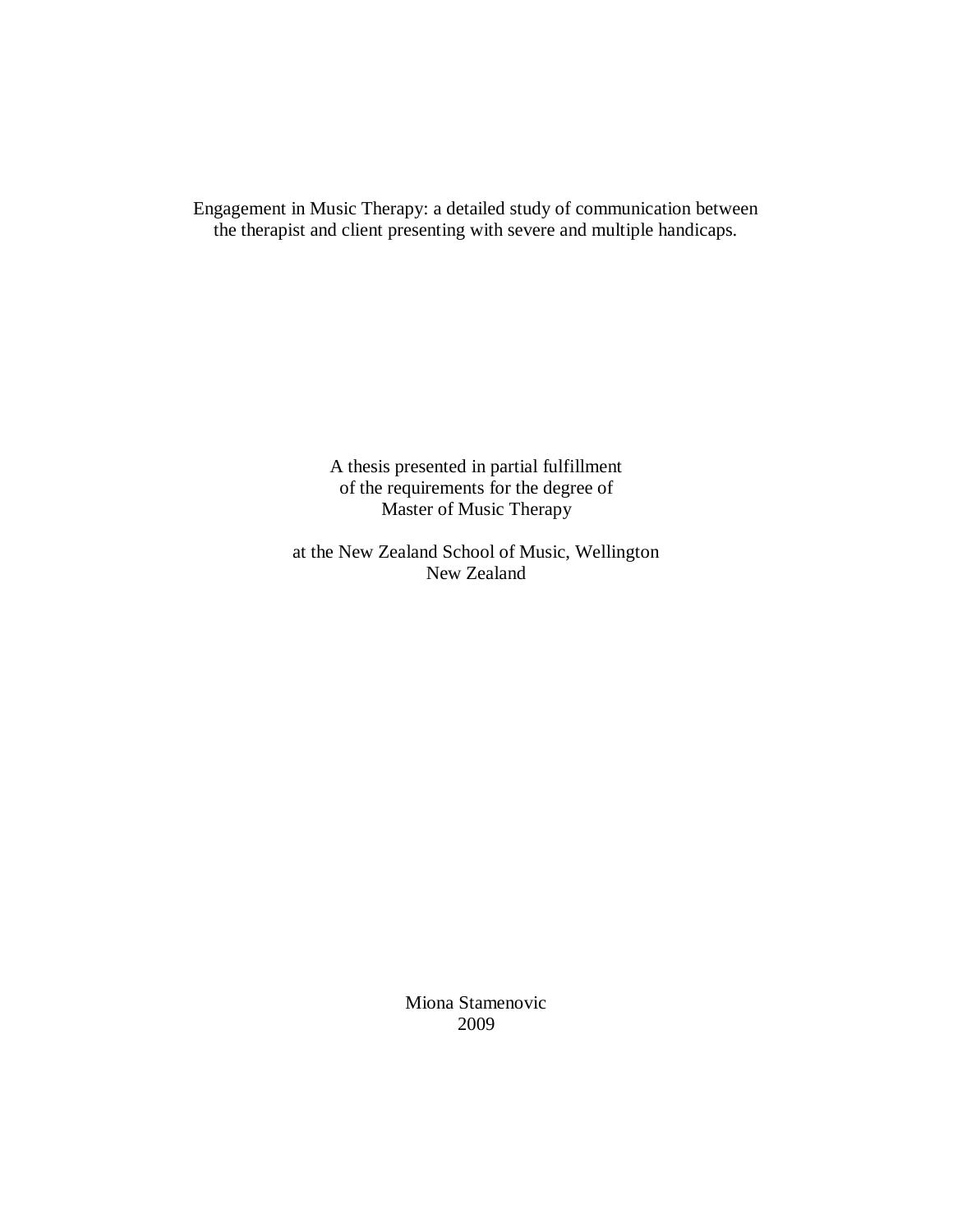### **ABSTRACT**

<span id="page-1-0"></span>The impact of multiple disabilities causes difficulties in the area of communication. Individuals with severe and multiple handicaps often have no verbal language as a result of serious physical impairments. This population may show little obvious response and it is therefore difficult to know if they are engaged and for the person him or herself to maintain engagement when involved in activities. The purpose of the study was to find out what happens in a normal music therapy session, during moments of perceived engagement. Four individuals experienced in the field of multiple disabilities were invited to take part in semi-structured interviews where they observed a half hour video of a therapist and a student with severe and multiple handicaps participating in music therapy. Data was analyzed in two steps, firstly through participants observing and explaining their reactions to video of music therapy and secondly by the researcher interviewing the participants and writing up a transcript of their commentaries about the video. The key themes that emerged in participants" descriptions of engagement during moments in music therapy suggest it is possible to observe and identify engagement as reflected in the students' non-verbal responses, such as body movement, eye contact and vocalizations.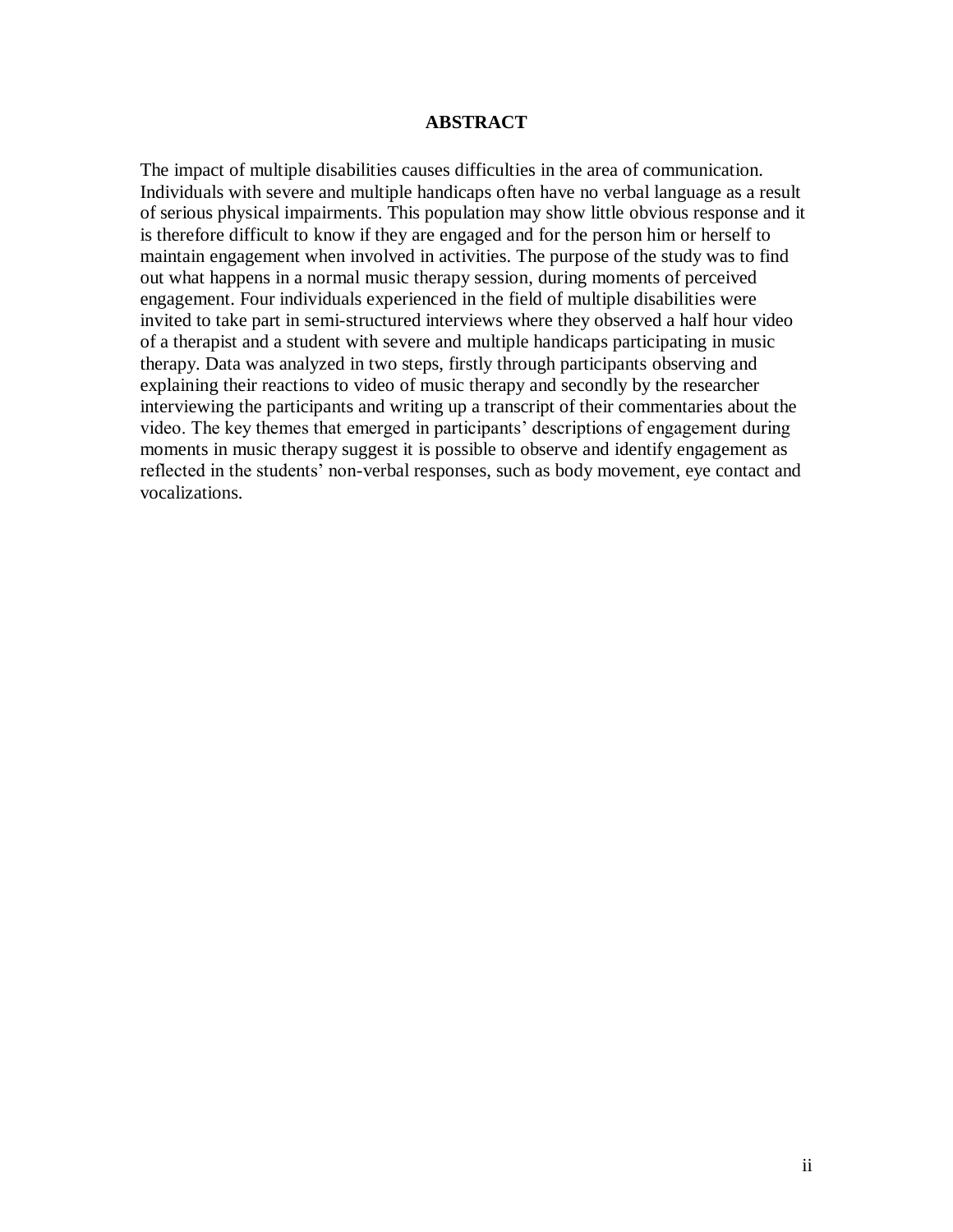<span id="page-2-0"></span>

| <b>ABSTRACT</b>                                                                                                                                                                                                                                                                                                                                                                                                                                                                                                                                                                                                                                                                                                                                                                                                                                                                                                                                                                                                                                                                                                                                                                                                                       | ii                                                                                                 |
|---------------------------------------------------------------------------------------------------------------------------------------------------------------------------------------------------------------------------------------------------------------------------------------------------------------------------------------------------------------------------------------------------------------------------------------------------------------------------------------------------------------------------------------------------------------------------------------------------------------------------------------------------------------------------------------------------------------------------------------------------------------------------------------------------------------------------------------------------------------------------------------------------------------------------------------------------------------------------------------------------------------------------------------------------------------------------------------------------------------------------------------------------------------------------------------------------------------------------------------|----------------------------------------------------------------------------------------------------|
| <b>TABLE OF CONTENTS</b>                                                                                                                                                                                                                                                                                                                                                                                                                                                                                                                                                                                                                                                                                                                                                                                                                                                                                                                                                                                                                                                                                                                                                                                                              | iii                                                                                                |
| <b>INTRODUCTION</b>                                                                                                                                                                                                                                                                                                                                                                                                                                                                                                                                                                                                                                                                                                                                                                                                                                                                                                                                                                                                                                                                                                                                                                                                                   | 1                                                                                                  |
| 1.1 The source of the study<br>1.2 Research questions                                                                                                                                                                                                                                                                                                                                                                                                                                                                                                                                                                                                                                                                                                                                                                                                                                                                                                                                                                                                                                                                                                                                                                                 | $\mathbf{1}$<br>$\overline{2}$                                                                     |
| <b>RELATED LITERATURE</b>                                                                                                                                                                                                                                                                                                                                                                                                                                                                                                                                                                                                                                                                                                                                                                                                                                                                                                                                                                                                                                                                                                                                                                                                             | 3                                                                                                  |
| 2.1 The child with special needs and the role of music therapy in education and care<br>2.1.1 Defining the term 'special needs'<br>2.1.2 General issues in the area of communication for people with special needs<br>2.1.3 Music Therapy: A medium of communication for self-expression and<br>interaction<br>2.1.4 Research related to the use of music therapy to meet the communication needs<br>of severe and multiply disabled individuals<br>2.1.5 The contribution of music therapy in the field of special education settings<br>2.1.6 The definition of evidence-based practice in special education settings<br>2.1.7 The definition of evidence-based practice in New Zealand special education<br>settings<br>2.1.8 Relevance and value in qualitative methods of conducting music therapy<br>research.<br>2.2 The concept of engagement in music therapy<br>2.2.1 Music therapy techniques for promoting engagement during music therapy<br>2.2.2 Engagement with non-verbal clients<br>2.2.3 The most relevant study in the field of engagement<br>2.3 The growth of microanalysis in music therapy research<br>2.3.1 The history of microanalysis in music therapy and related disciplines<br>2.4 Summary of findings | 3<br>3<br>5<br>5<br>6<br>$\overline{7}$<br>8<br>10<br>10<br>12<br>12<br>13<br>14<br>15<br>15<br>17 |
| <b>METHOD</b>                                                                                                                                                                                                                                                                                                                                                                                                                                                                                                                                                                                                                                                                                                                                                                                                                                                                                                                                                                                                                                                                                                                                                                                                                         | 20                                                                                                 |
| 3.1 Introduction<br>3.1.1 Qualitative "Methodology"<br>3.2 Recruitment of Participants<br>3.2.1 Inclusion criteria for recruiting participants<br>3.2.2 Challenges in the recruitment process<br>3.3 Research procedure<br>3.3.1 Data gathering<br>3.3.2 Data analysis<br>3.4 Ethical considerations                                                                                                                                                                                                                                                                                                                                                                                                                                                                                                                                                                                                                                                                                                                                                                                                                                                                                                                                  | 20<br>20<br>21<br>22<br>23<br>23<br>23<br>25<br>29                                                 |

# **TABLE OF CONTENTS**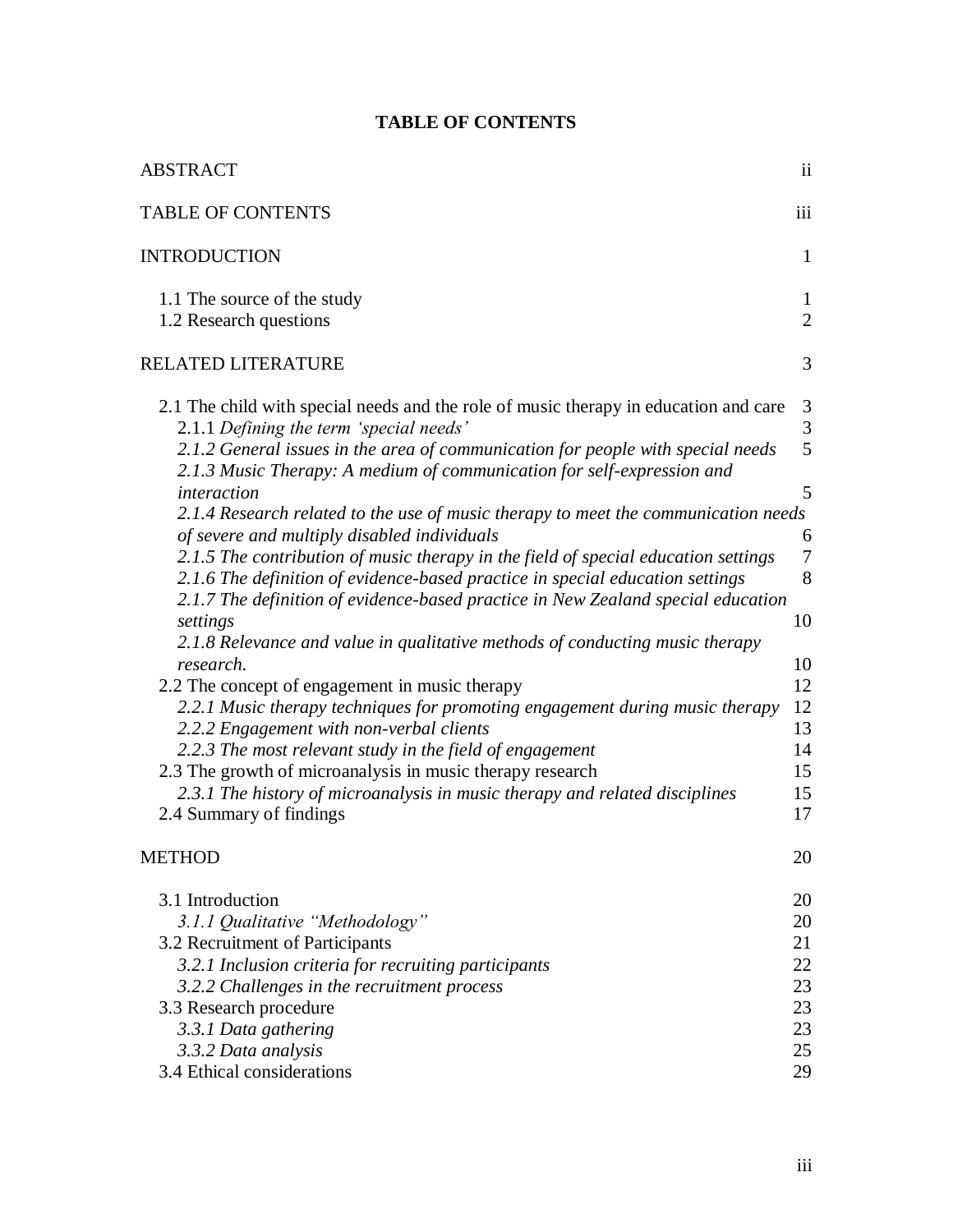# [PARTICIPANT FINDINGS](#page-35-0) 31

| 4.1 Tables and summaries of individual participants' findings                                | 31 |
|----------------------------------------------------------------------------------------------|----|
| 4.1.1 Table of findings: Participant 1: SLT (Speech and Language Therapist)                  | 32 |
| 4.1.2 Table of findings: Participant 2: TA (Teacher Aide)                                    | 35 |
| 4.1.3 Table of findings: Participant 3: RMT (Registered Music Therapist)                     | 39 |
| 4.1.4 Table of findings: Participant 4: Parent (See Appendix K p.98)                         | 43 |
| 4.2 Participants' definitions of 'engagement':                                               | 45 |
| 4.2.1 Participant One: SLT (Speech and Language Therapist)                                   | 46 |
| 4.2.2 Participant Two: TA (Teacher Aide)                                                     | 46 |
| 4.2.3 Participant Three: RMT (Registered Music Therapist)                                    | 47 |
| 4.2.4 Participant Four: Parent                                                               | 47 |
| 4.2.5 Similarities and distinguishing features in participants' definitions of<br>engagement | 48 |
| 4.2.6 Combined definition of 'engagement', as identified and described by                    |    |
| participants                                                                                 | 51 |
| 4.3 Moments of Engagement Graph                                                              | 51 |
| 4.3.1 Graph analysis                                                                         | 51 |
|                                                                                              |    |
| <b>DISCUSSION</b>                                                                            | 57 |
| 5.1 Discussion of the findings                                                               | 57 |
| 5.1.1 Moments of engagement in music therapy                                                 | 57 |
| 5.1.2 Combined definition of 'engagement', as identified and described by                    |    |
| participants                                                                                 | 60 |
| 5.1.3 Moments of engagement Graph                                                            | 60 |
| 5.1.4 Research strategy                                                                      | 62 |
| 5.2 Methodological considerations                                                            | 63 |
| 5.2.1 Researcher limitations                                                                 | 65 |
| 5.3 Recommendations for future research                                                      | 66 |
| 5.3.1 Future research in the field of music therapy                                          | 67 |
| CONCLUSION                                                                                   | 69 |
| <b>REFERENCES</b>                                                                            | 70 |
| <b>APPENDIX A</b>                                                                            | 74 |
| ADVERTISMENT FOR THE RECRUITMENT OF A MUSIC THERAPIST                                        | 74 |
| <b>APPENDIX B</b>                                                                            | 76 |
| <b>INFORMATION SHEET FOR PARTICIPANTS</b>                                                    | 76 |
| <b>APPENDIX C</b>                                                                            | 79 |
| <b>INFORMATION SHEET FOR PARENTS/ CAREGIVERS</b>                                             | 79 |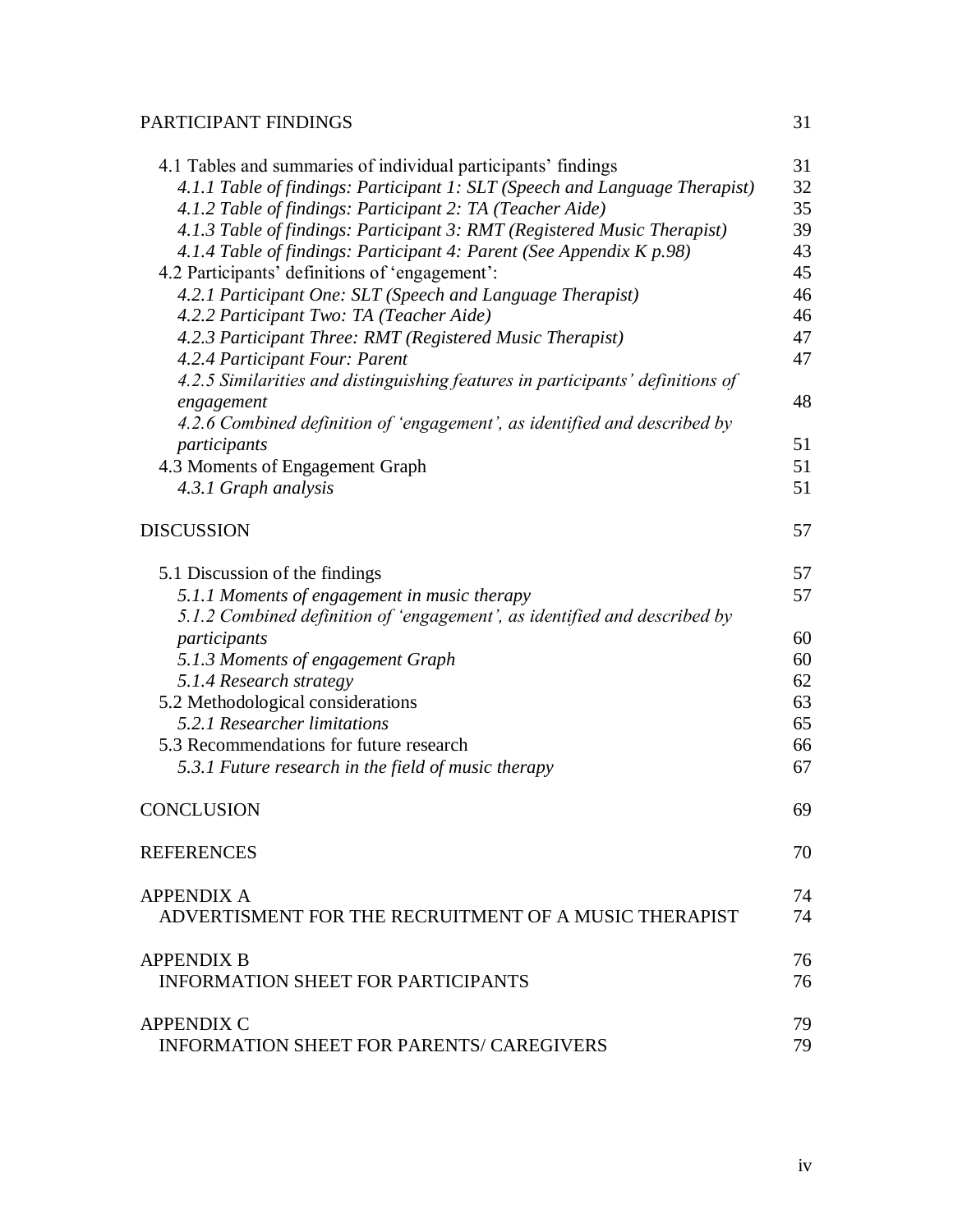| <b>APPENDIX D</b><br>AN EXAMPLE OF INTERVIEW QUESTIONS                                                                      | 80<br>80       |
|-----------------------------------------------------------------------------------------------------------------------------|----------------|
| <b>APPENDIX E</b><br><b>CONSENT FORM FOR PARTICIPANTS</b>                                                                   | 82<br>82       |
| <b>APPENDIX F</b><br>CONSENT FOR PARENT AND/OR GUARDIAN TO OBSERVE VIDEO                                                    | 83<br>83       |
| <b>APPENDIX G</b><br>CONFIDENTIALITY AGREEMENT FOR PARTICIPANTS OBSERVING THE                                               | 85             |
| <b>VIDEO</b><br><b>APPENDIX H</b><br>AUTHORITY FOR THE RELEASE OF INTERVIEW TRANSCRIPTS                                     | 85<br>86<br>86 |
| <b>APPENDIX I</b><br><b>INVITATION TO PARTICIPATE IN THE RESEARCH PROJECT: TEACHER</b>                                      | 87             |
| <b>AIDE</b><br><b>APPENDIX J</b><br>AN EXAMPLE OF INTERVIEW ANALYSIS: REGISTERED MUSIC THERAPIST                            | 87<br>89       |
| (RMT)<br><b>APPENDIX K</b>                                                                                                  | 89<br>98       |
| AN EXAMPLE OF INTERVIEW ANALYSIS: PARENT                                                                                    | 98             |
| <b>APPENDIX L</b><br>AN EXAMPLE OF MOMENTS OF ENGAGEMENT IN MUSIC THERAPY: AS<br>OBSERVED AND INTERPRETED BY THE RESEARCHER | 106<br>106     |
|                                                                                                                             |                |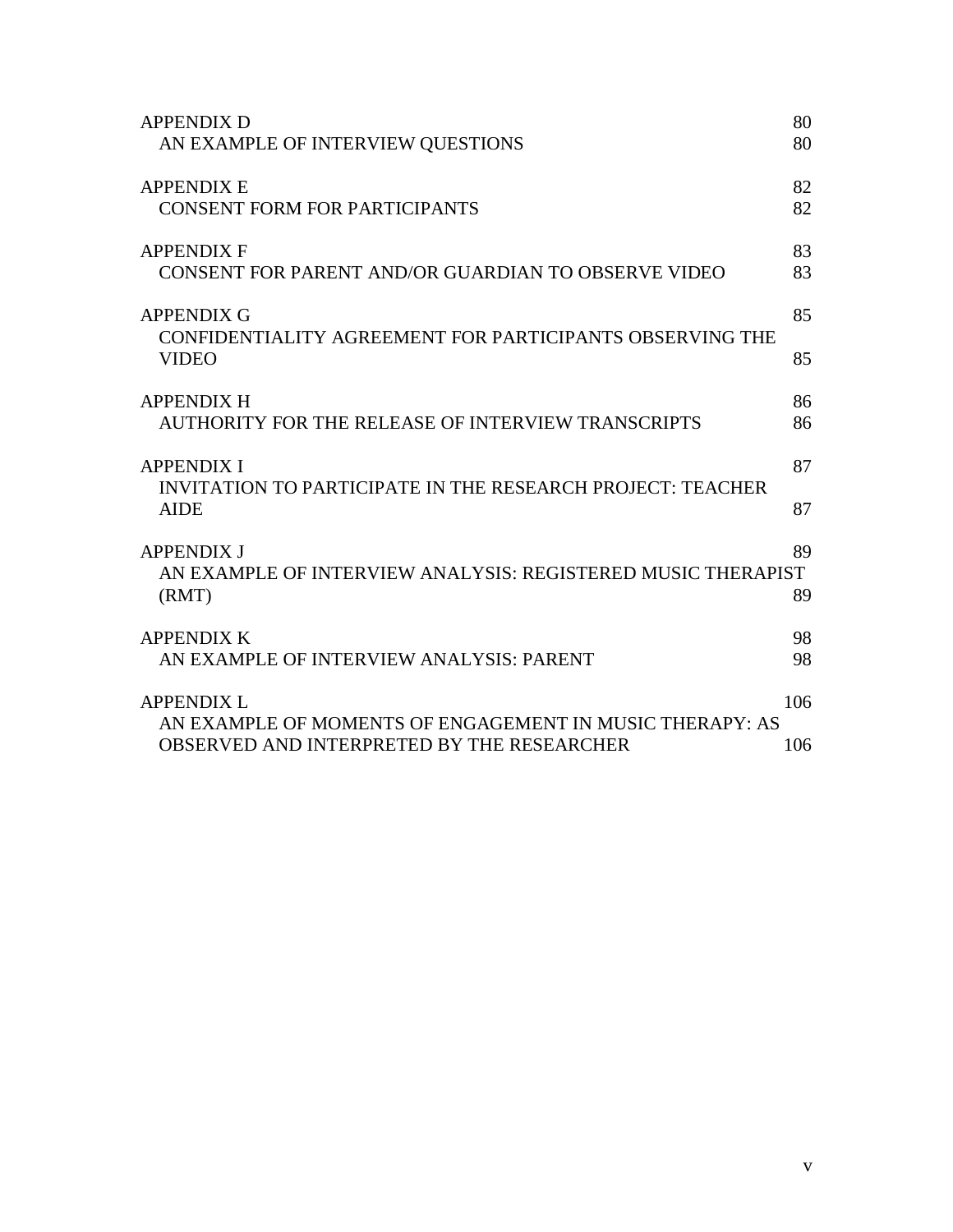#### CHAPTER I

## **INTRODUCTION**

### <span id="page-5-1"></span><span id="page-5-0"></span>**1.1 The source of the study**

The basis for my research originated from the thoughts and feelings I experienced when working at a special needs school with students who presented with communication difficulties due to multiple and severe handicaps. I often felt a high level of engagement during music therapy and would notice that the student was aware and interested in the music I sang and played on the guitar, because of eye contact, attention directed at me or instruments I was playing, an attempt to lean forward and touch the instruments I was playing, or smiling in response to changes in the music. After the session I wondered whether the experience was the same for both the student and me, as the student was unable to verbally communicate and confirm what I was interpreting to be moments of engagement. I thought that other people who are experienced in the field of multiple disabilities such as teacher aides or other therapists, who are part of the multidisciplinary team, and have worked with the client over a long period of time, might have a better understanding of the clients I work with and can read what the client is trying to convey based on the observational pattern developed over time that results in interpreting the clients responses in such a way. I set out to explore in detail what I and other professions think engagement is, to gain multiple perspectives.

I am interested in engagement and interlocking in the moment, what happens in the moment as referred to in studies of meaningful moments during music therapy (Amir, 1992; Craig, 2007), that motivate engagement. Engagement is complex to describe and is dependant on many elements. The purpose of my present study is to explore issues of engagement, as defined and interpreted by the participants in the study. To interpret is to unravel, understand and clarify the observable changes, gathered by using qualitative methods, analyzing video and interview material to document these changes.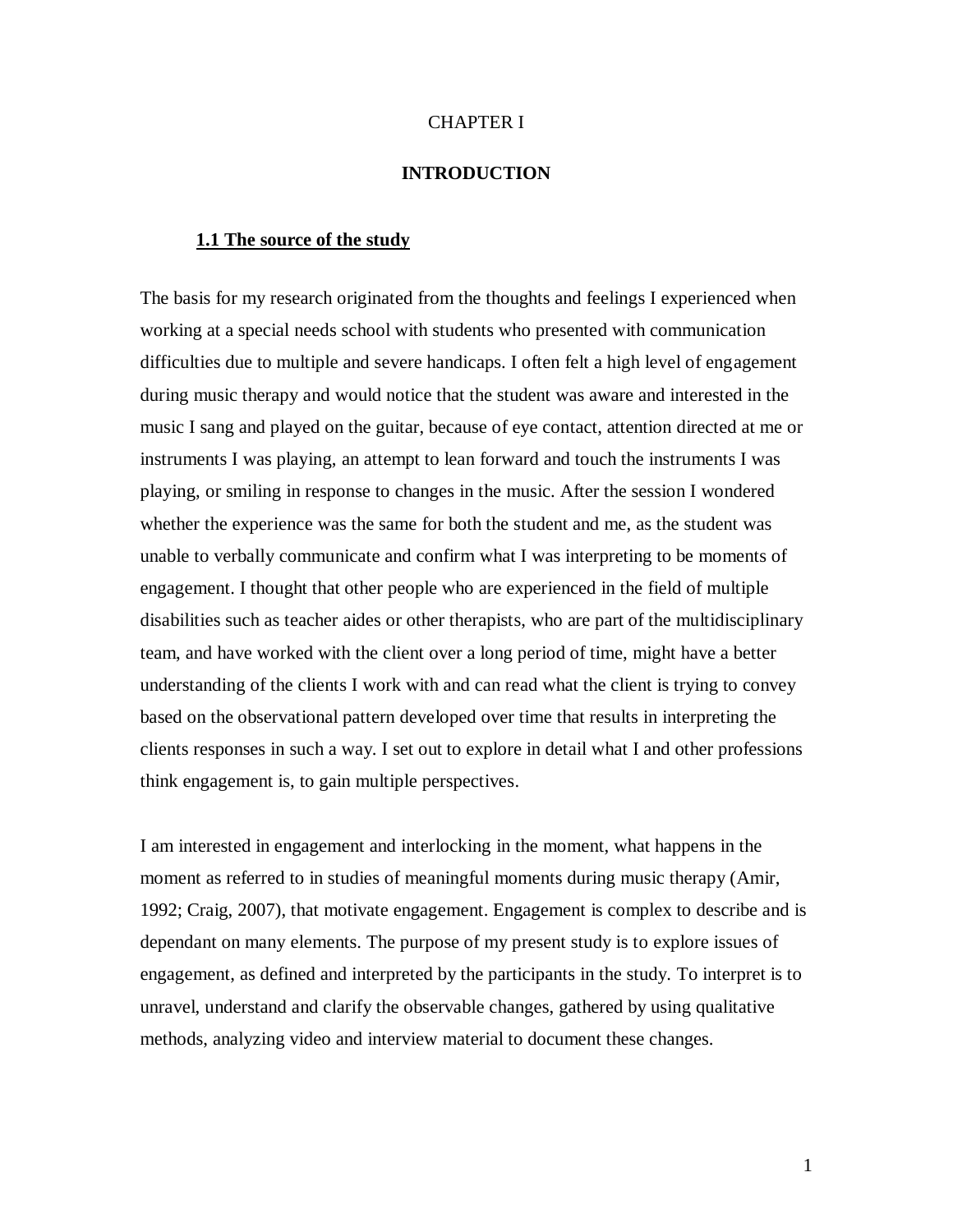# **1.2 Research questions**

<span id="page-6-0"></span>What happens in a normal music therapy session that looks like engagement?

What do others think?

How do the client and student music therapist engage within a session in music therapy?

A qualitative approach is taken to explore these issues.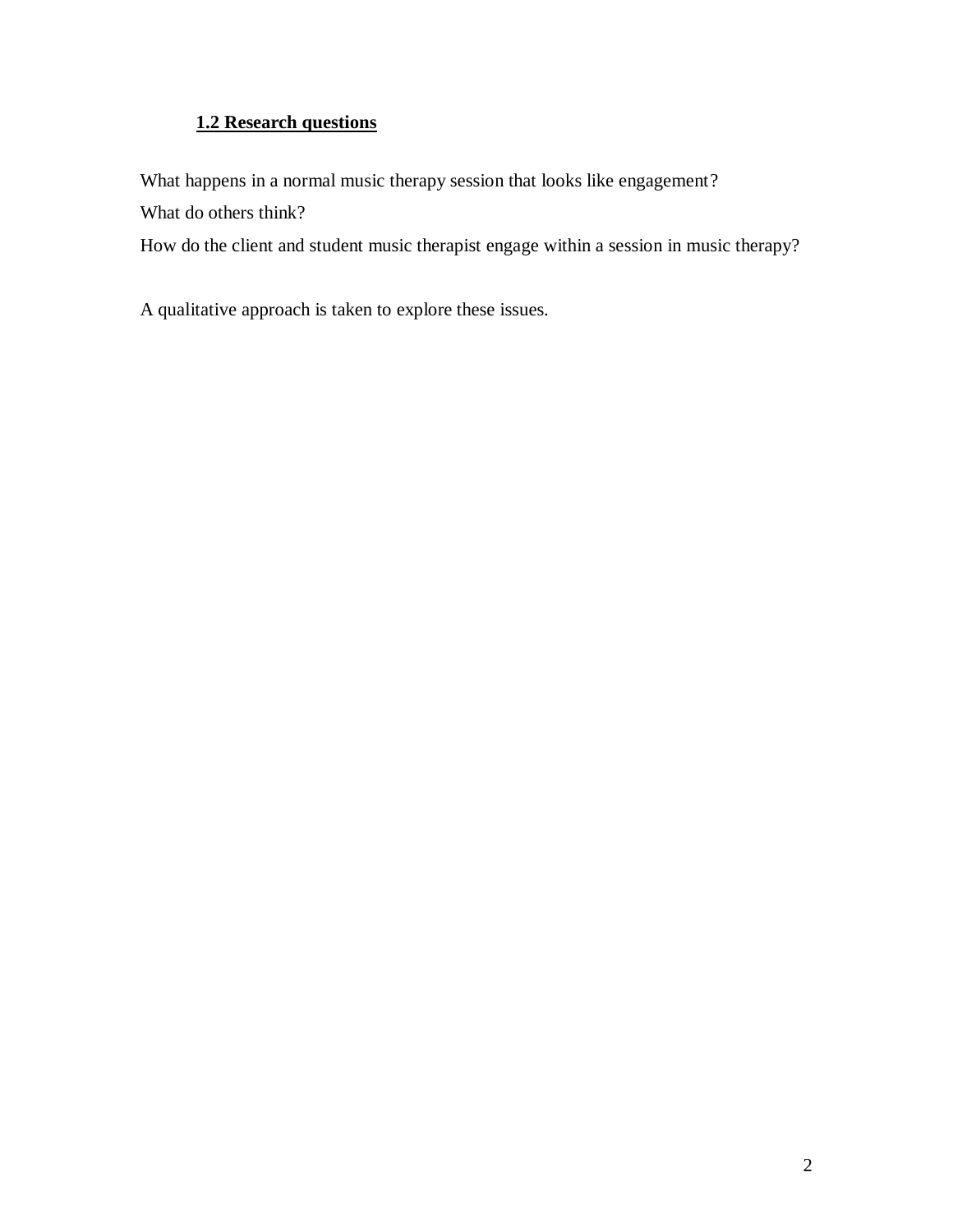### CHAPTER II

### **RELATED LITERATURE**

<span id="page-7-0"></span>The review of the literature will outline relevant studies to the research topic in music therapy, raise some of the methodological challenges for study in the field of severe and multiple handicaps and introduce trends of investigation in music therapy, particularly the use of microanalysis. The chapter will be divided into the following main sections:

- 1. Defining and introducing the field of "children with special needs".
- 2. Specific problems of 'engagement' as a concept.
- 3. Growth of microanalysis in music therapy and other fields.

# <span id="page-7-1"></span>**2.1 The child with special needs and the role of music therapy in education and care**

### **2.1.1** *Defining the term "special needs"*

<span id="page-7-2"></span>Within special needs population areas, there are many diagnoses (Goodman, 2007; Michel, 1985; Olson, Platt & Dieker, 2008). Children's needs can be approached from a developmental perspective. Development involves refining, improving and expanding on the existing skills acquired through the process of growth (Hooper & Umansky, 2009, p. 44). The range of development is considerable as everyone develops at a different pace, and this is unique to each individual. Recognizing these individual differences in the development of children is the basis for determining special needs (Hooper & Umansky, 2009, p. 45).

Individual differences are grouped into categories to describe the general disability of the child. The Individual with Disabilities Education Act (IDEA) in America defines children with disabilities as those children with mental retardation, hearing impairments including deafness, speech or language impairments, visual impairments including blindness, serious emotional disturbance, orthopedic impairments, autism, traumatic brain injury,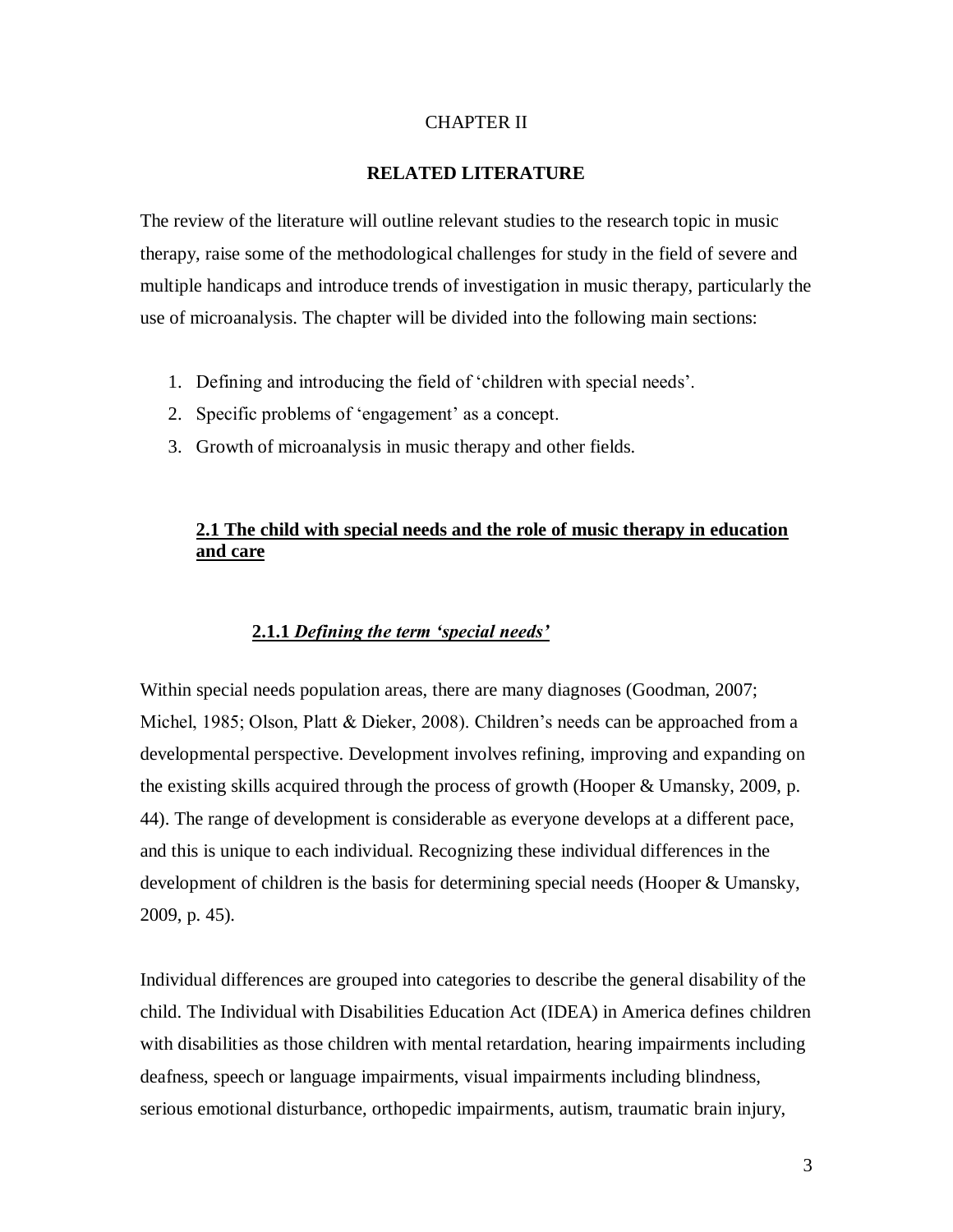other health impairments, specific learning disabilities, deaf-blindness, or multiple disabilities (Goodman, 2007, p. 181; Hooper & Umansky, 2009, pp. 25-26; Olson, Platt & Dieker, 2008, pp. 4-5). However, difficulties or delay in a child"s pattern of development might not always appear to fit under just one disability category as noted by Michel (1985, p. 19), individuals are likely to be affected by more than one disabling condition, for example they may be multiply disabled, which makes any one label of any kind greatly inadequate.

Children having delayed development result in diagnosable conditions and complex needs affecting a range of domains. The concept of multiple disabilities indicates that it is unlikely that a child will be handicapped or disabled in one way only. Children whose primary need is considered to be physical may be disabled as a result of birth defects, such as cerebral palsy, brain damage, debilitating disease (encephalitis, meningitis, poliomylitis), or disabling accidents. The specific challenges for physically disabled children can include sensory disabilities such as vision (including the blind), hearing (including the Deaf), speech and language disabilities (ranging from articulation difficulties to aphasia), and locomotion/coordination disabilities (from walking to eyehand coordination). The term 'multiply disabled' is therefore used to describe an individual who has disabilities in two or more areas of development.

The term "children with severe disabilities", as described under the IDEA disability category, refers to children with disabilities who, because of the intensity of their physical, mental, or emotional problems, need highly specialized education, social, psychological, and medical services in order to maximize their full potential for useful and meaningful participation in society and for self-fulfillment. The term includes those children with disabilities with severe emotional disturbance (including schizophrenia), autism, severe and profound mental retardation, and those who have two or more serious disabilities such as deaf-blindness, mental retardation and blindness, and cerebral palsy and deafness (as cited in Goodman, 2007, p. 203). A main characteristic common across persons with severe physical disabilities, is motor impairment, primarily responsible for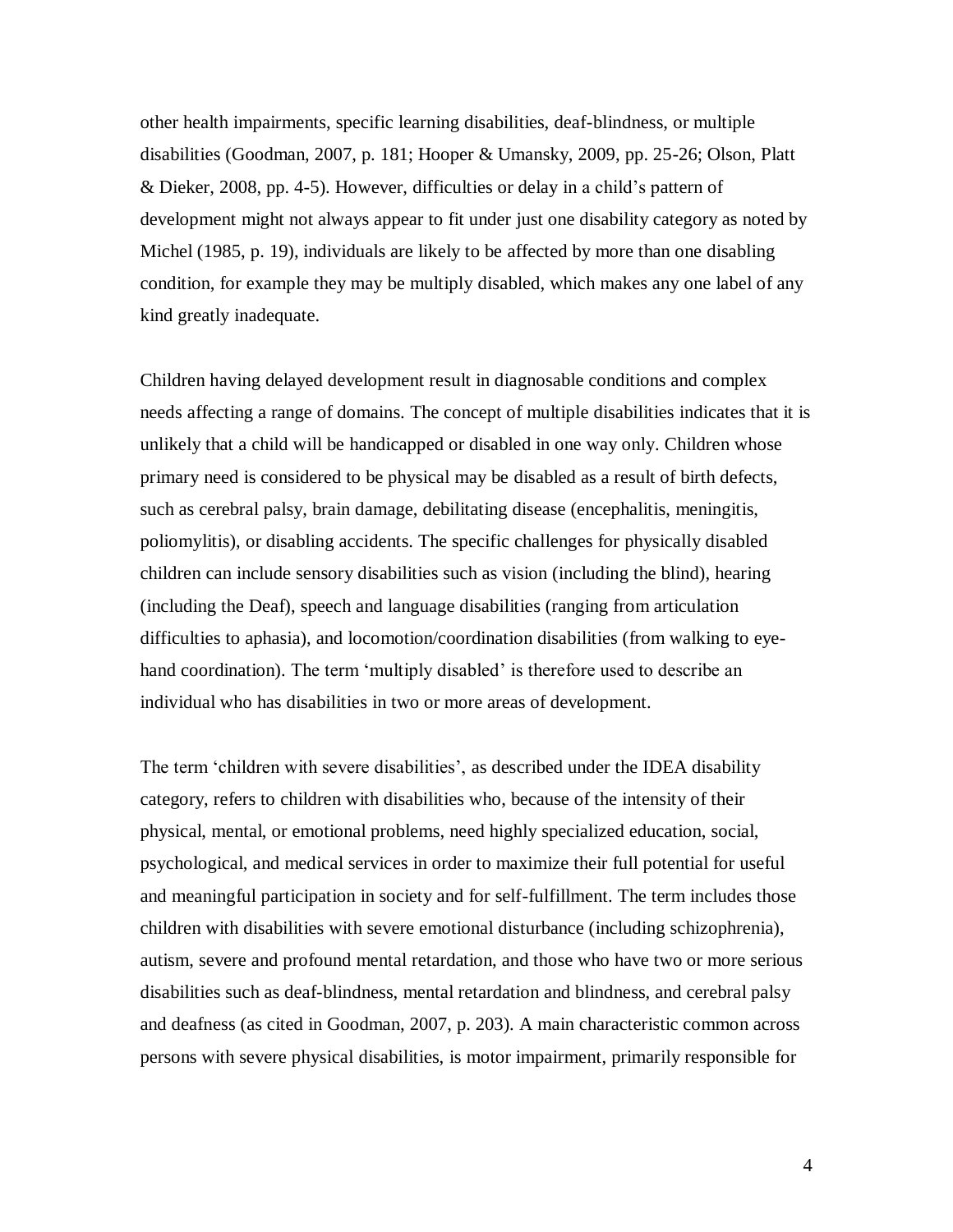<span id="page-9-0"></span>their difficulties with spoken and written communication (Cumley & Jones, 1992, p. 240).

# *2.1.2 General issues in the area of communication for people with special needs*

Individuals with special needs present with a variety of abilities, disabilities, strengths and intervention needs. They often have significant limitations in their use of formal language and their potential for normal development, particularly in the area of communication development. With clients who have multiple disabilities in particular, there is often a total lack of verbal language, and therefore they need other media of communication for self-expression and to interact with their surroundings (Wigram, Pedersen & Bonde, 2002, p. 169).

Children with severe physical disability may develop alternative means of communicating using vocal sounds, gestures, body movements, facial expressions, and eye contact. The difficulty with this, Perry (2003) notes, is that people with severe and multiple disabilities may show a low level of responsiveness, and the idiosyncratic responses they do make may be ignored or misinterpreted by others. Boswell and Vidret (1993) suggest that one must go beyond the surface events and appearance to experience the meaningful and to make connection with the person inside the physical body. Working with students with severe and profound impairments requires that one looks beyond the superficial characteristics and communicates with the inner person.

# *2.1.3 Music Therapy: A medium of communication for self-expression and interaction*

<span id="page-9-1"></span>A wide range of music therapy methods have been reported in the literature to meet the needs of people with severe and profound disabilities. Used in a therapeutic way, music can encourage contact and communication. Music can provide a raw form of non-verbal communication, where the therapist uses the elements of music with this population to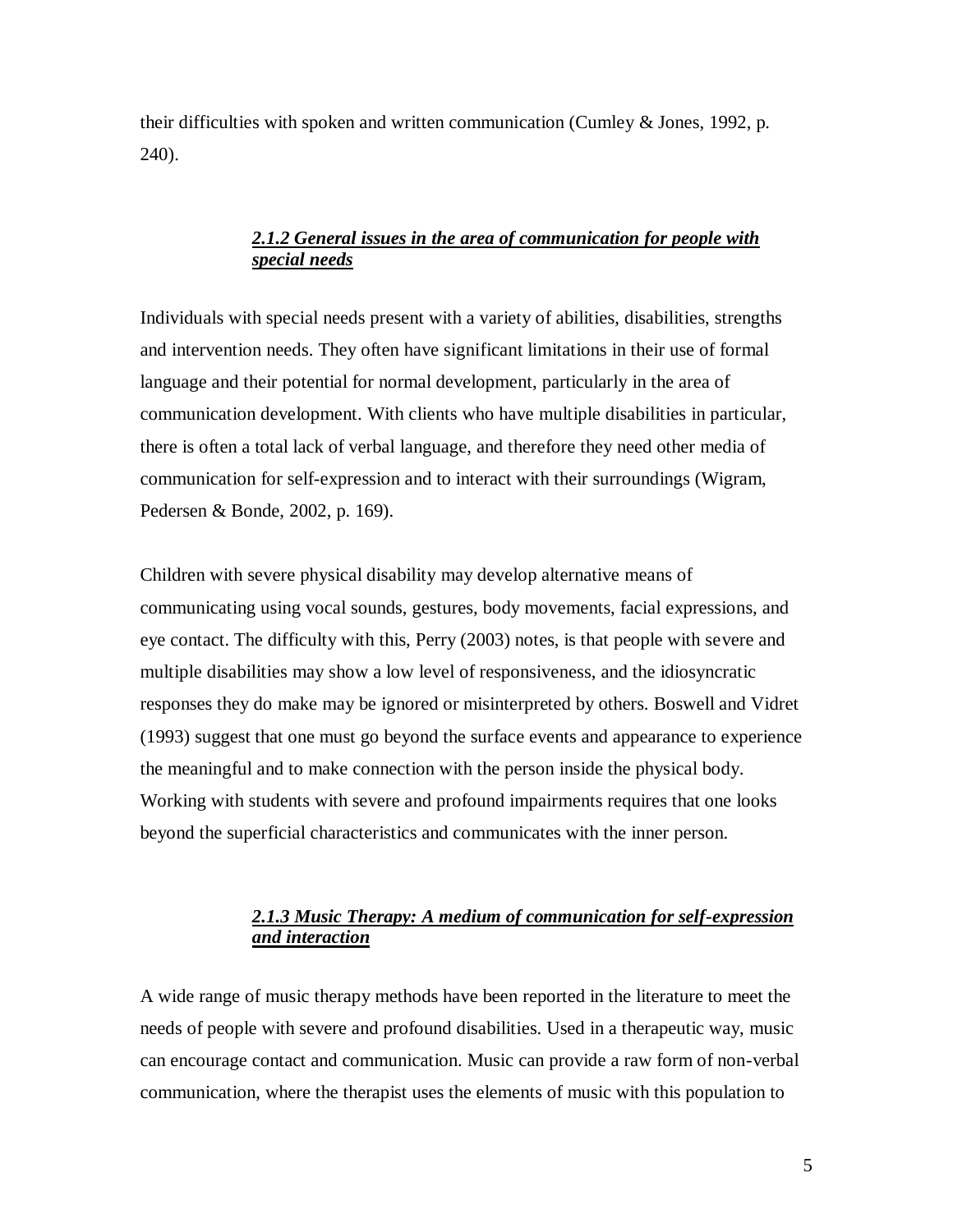create communicative intentionality and shared meaning, by the development of a shared repertoire of events that have meaning and context for therapist and client (Wigram, Pedersen & Bonde, 2002, p. 171). The therapist and client participating in music therapy are like two people participating in a conversation, they require something in common which they can share. Once this is established, the clients' communication skills can develop. During music therapy, the therapist responds to and acknowledges the client"s vocal, physical, instrumental responses in the music. Any change in the client"s movements and facial expression for example can be interpreted as feelings and are also reflected in the therapist"s music. In this way the client is able to hear his or her own feelings being accepted and supported, at the same time discovering and developing his or her own way of communicating using non-verbal methods such as music.

# *2.1.4 Research related to the use of music therapy to meet the communication needs of severe and multiply disabled individuals*

<span id="page-10-0"></span>Music therapy literature presents evidence that suggests music therapy is both a suitable and an effective form of intervention for this population (Boswell & Vidret, 1993; Elefant & Wigram, 2005; Stevenson, 2003; Wigram, Pedersen & Bonde, 2002, pp. 169-175).

A number of music therapy studies focusing on communication with people who have severe and multiple disabilities, have been conducted. Expressive communication is a problem for this population and as noted by Perry (2003), there is a need to understand how music therapy can be related to general issues in communication for individuals with severe and multiple disabilities. The purpose of Perry"s study (2003) was to describe patterns in the communication of children with varying levels of pre-intentional and early intentional communication and how the consequences of disability affected children"s communication, in the context of individual music therapy sessions. This study demonstrated a number of possible avenues for children to develop social closeness and experience shared communication despite difficulties with being able to communicate.

Harding and Ballard (1982) investigated the effect of using music (not music therapy intervention) as a stimulus and as a contingent reward in a program of music activities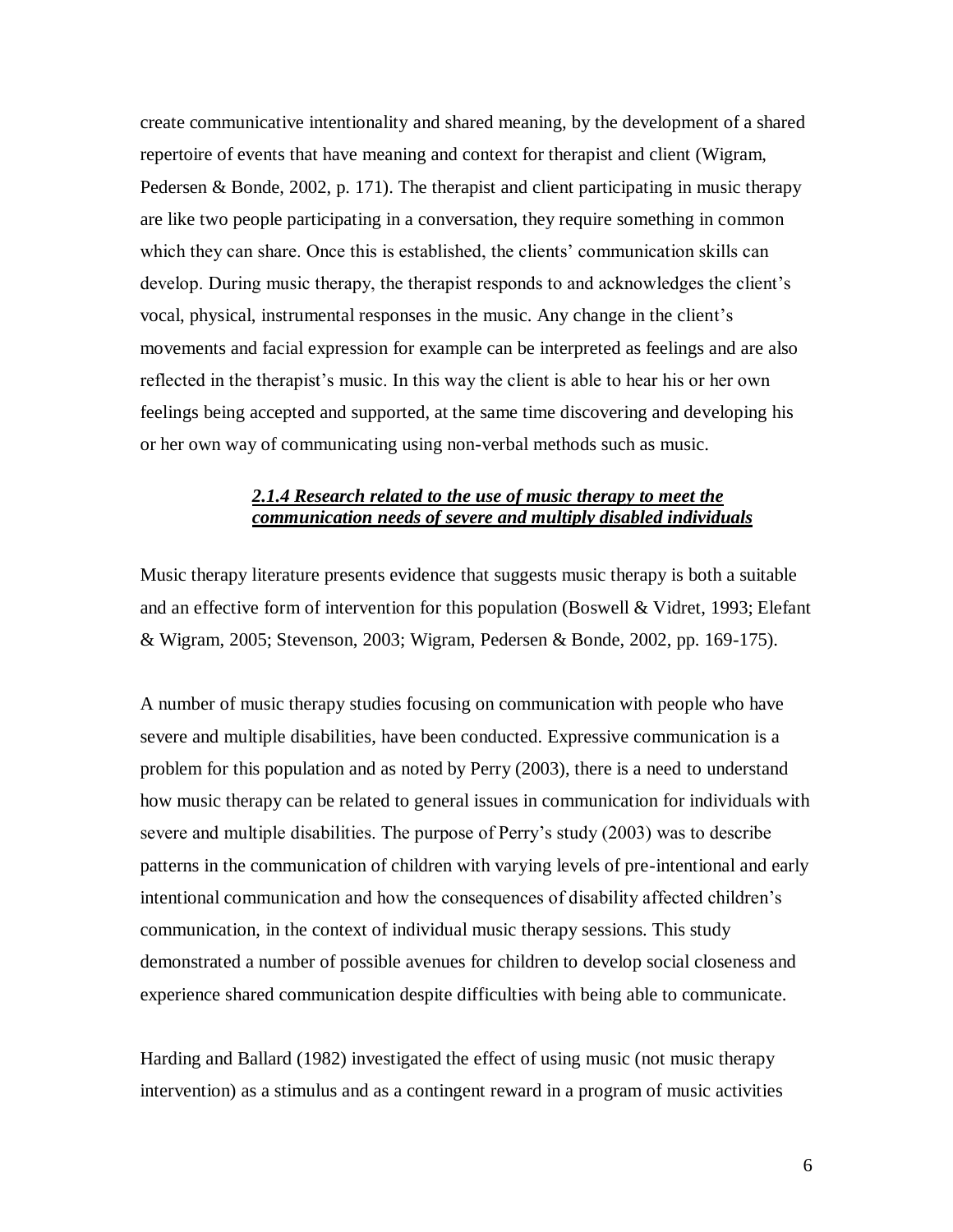aimed at developing the spontaneous speech of three physically handicapped preschoolers. The findings of this study supported the use of music for developing spontaneous speech in physically handicapped children.

In other music therapy studies, vocalizations during music therapy are used to establish and develop a therapeutic relationship in which the client"s communicative skills can grow (Graham, 2004; Wylie, 1983). In her study, Graham (2004) used vocalizations in music therapy with pre-verbal adults to establish an interactive relationship. Wylie (1983) aimed to determine the effectiveness of various accompanying instruments or timbres for eliciting sung or vocal responses in severely and profoundly mentally handicapped students. Both research findings support the idea that music therapy can be an effective medium for establishing an interpersonal relationship with non-verbal clients.

Further studies are recommended to determine whether varying instruments and/or timbres promote changes in expressive or receptive language and more expressive response in mentally disabled subjects. Music therapy studies centered on communication with pre-verbal adults and people with severe and profound disabilities, also consider and discuss the need for understanding the emotions underlying the vocal sounds, movements and facial expressions in people with limited abilities to express themselves (Boswell  $\&$ Vidret, 2003; Graham, 2004).

# *2.1.5 The contribution of music therapy in the field of special education settings*

<span id="page-11-0"></span>Music therapy has been used increasingly as a teaching modality with physically and multi handicapped children and adolescents in school settings (Krout, 1987; Patterson, 2003; Pellitteri, 2000). The contribution of music therapy in the field of special education is extensive and unique. Music therapy practice embodies the philosophical principles on which special education services are based as it aims to assist students' cognitive, psychological, physical, and socio-emotional development (Daveson & Edwards, 1998).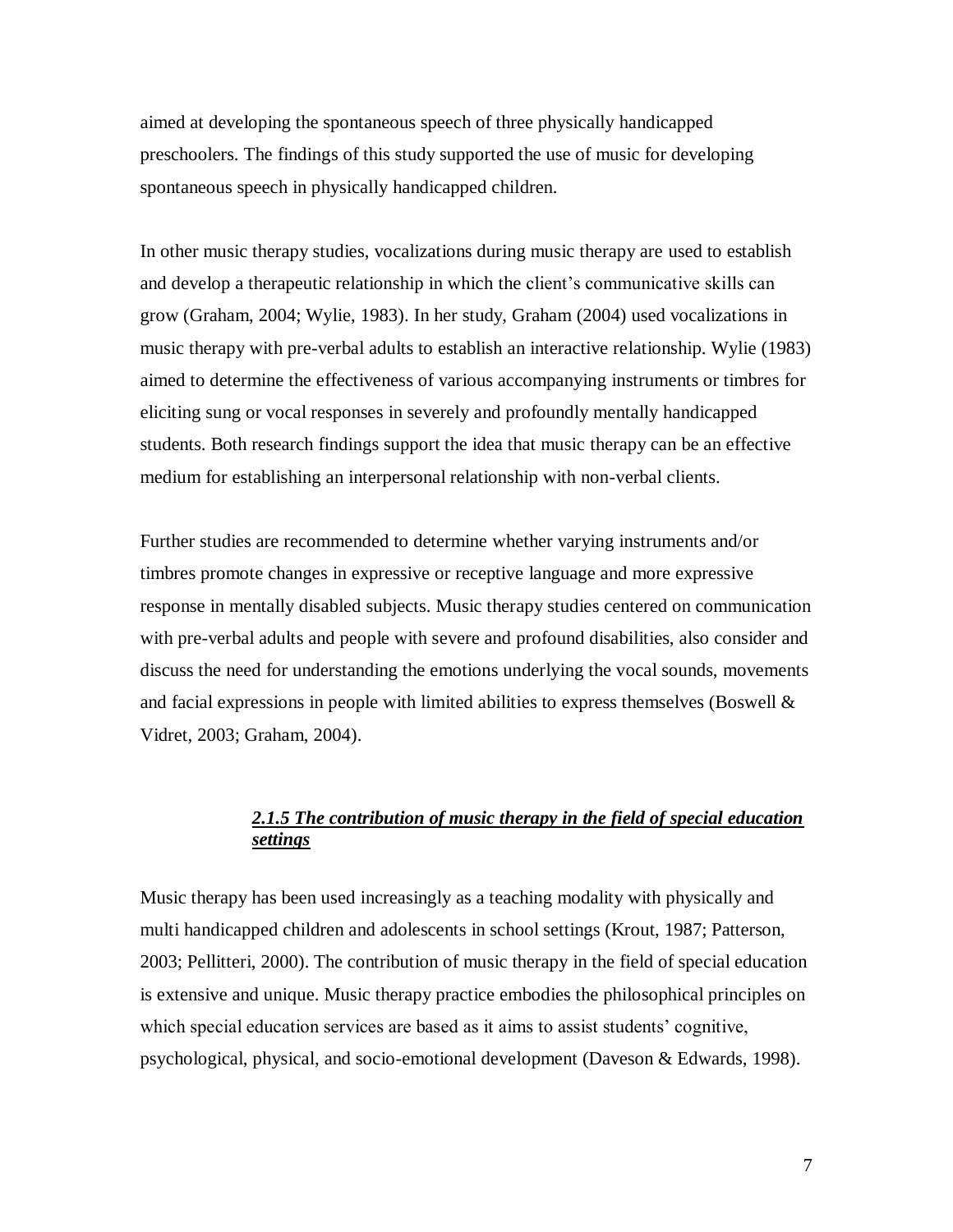In New Zealand music therapy is a relatively new but rapidly growing profession. The value of using music with children who have special needs is being recognized by teachers and other professionals, and the work of music therapists in education is increasing (Rickson, 1997). Key tasks in education settings in New Zealand are to assess students to determine the value of music therapy intervention in areas of physical, emotional, intellectual, and social development, and to devise and implement appropriate programmes to enable students to develop their abilities and reach their learning potential (Rickson, 2001). In both New Zealand and other educational settings around the world, music therapy interventions are informed by individual education plans (IEP) which guide the education of the student in many areas (Daveson & Edwards, 1998).

Some relatively recent music therapy and special education literature however, implies the need for evidence-based practice (McFerran & Stephenson, 2006; Rickson, 2007) as according to Stephenson (2006) there is little evidence to support the use of music therapy as an effective educational intervention.

# *2.1.6 The definition of evidence-based practice in special education settings*

<span id="page-12-0"></span>In a dialogue between McFerran and Stephenson (2006), the two researchers consider the meaning and relevance of the evidence-based framework in the special education settings. Stephenson argues that education can be studied scientifically as most special education practice has emerged from applied behavior analysis within the scientific tradition (p. 121). To judge whether or not the student with severe disabilities is communicating with another person, one would consider behavior such as: whether or not the student alternated eye gaze between the person they were communicating with and the object or activity of interest; whether or not they persisted in the behavior believed to be communicative; whether they ceased the behavior when the perceived goal was achieved; whether they changed the signal until the goal was achieved; and whether they waited for a response from the communication partner and indicated satisfaction or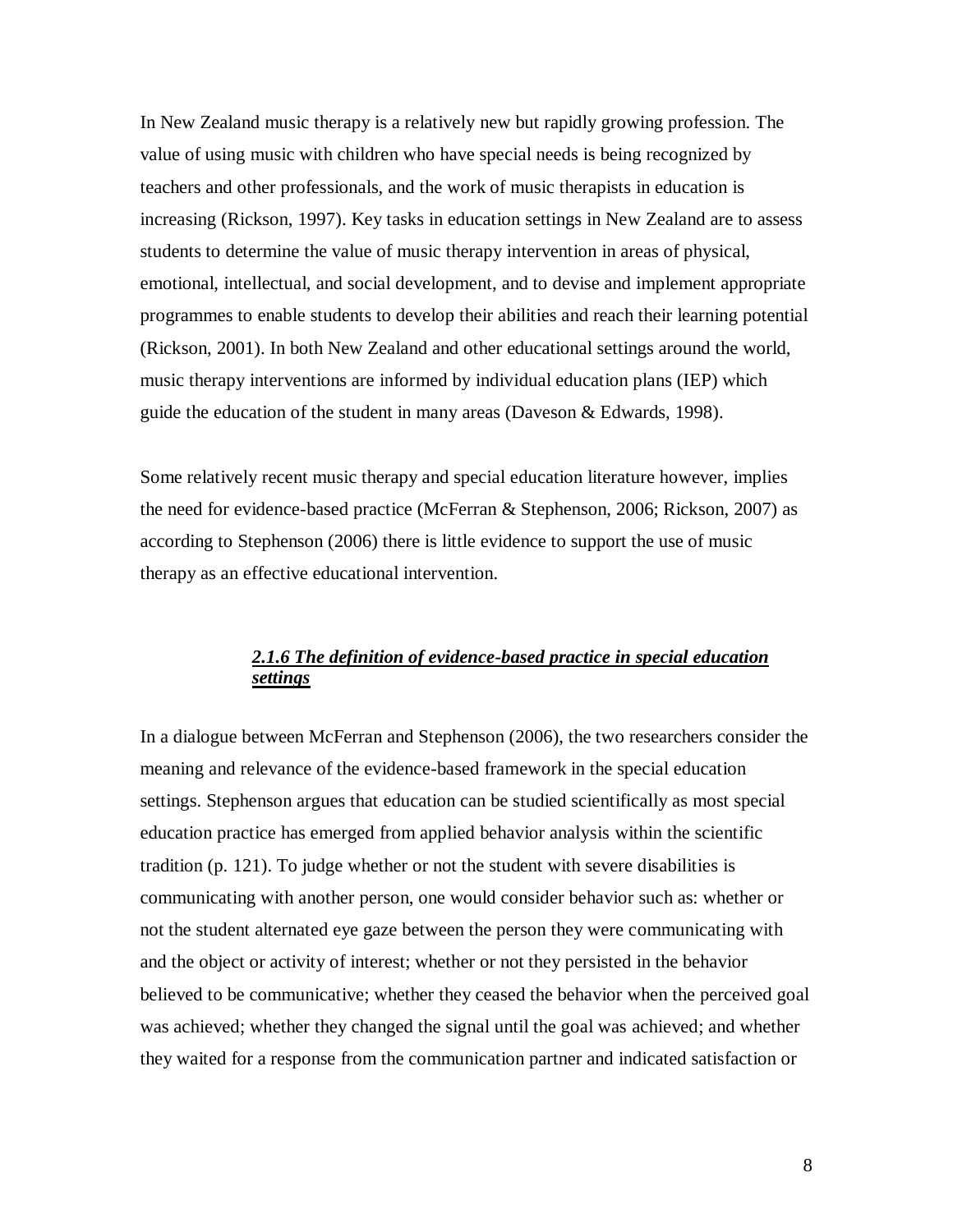not with the outcome (Carter & Iacono, 2002: as cited in McFerran & Stephenson, 2006, p. 122).

McFerran states that qualitative researchers believe that the way an individual understands the meaning of evidence is related to their beliefs about the nature of realitytheir ontological stance (p. 122). She considers that reality can be perceived from multiple perspectives, and that the same situation may be perceived differently by different people, and even by the same person at different points in time. It is however, common practice in special education to consult with caregivers and therapists in order to gain multiple perspectives and therefore better understanding of the behaviors of children with significant communication impairment, because they do not provide the usual cues (Pellitteri, 2000).

McFerran suggests that definitions of evidence that focus only on what can be observed and quantified do not account for what is perceived beyond measurable behaviour (McFerran & Stephenson, 2006, p. 122). While the behavioral "tick chart" approach to music therapy provides a relatively quick and reliable measure of progress, it is extremely limited in terms of describing a child"s overall functioning (Rickson, 2001) and measuring musical responses (McFerran, as cited in McFerran & Stephenson, 2006, p. 122). The evidence-based approach seems to be objective because it involves measuring observable behaviour. McFerran argues that it remains subjective because of the number of interpretations that need to be made in reaching conclusion about a particular child"s communicative intention (McFerran & Stephenson, 2006, p. 123).

Both McFerran and Stephenson discuss the gaps that appear in the existing and recent research evidence (2006). Stephenson argues that there are few well-designed scientific studies to meet the criteria for an effective educational intervention, claiming that the use of music therapy as an educational intervention has support only from case studies and that well designed quantitative studies are needed. McFerran explains that the small gap appearing in the recent research evidence regarding communication outcomes for children with moderate to severe intellectual disabilities is because of the nature and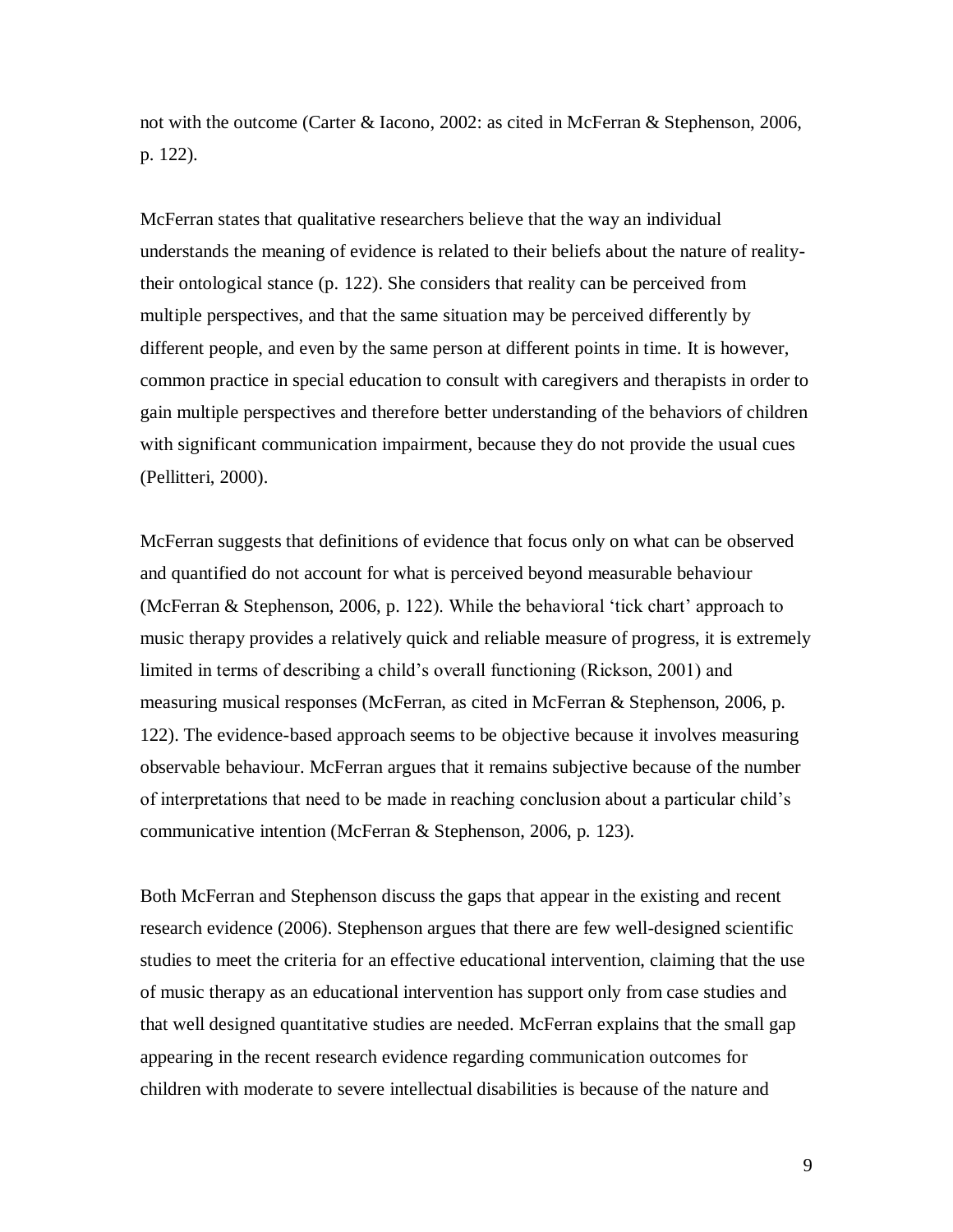moment-to-moment responsiveness of musical interaction that includes many elements which are not straight forward to describe. Qualitative music therapy studies therefore, are being conducted to describe more fully the essential processes of music therapy in order to articulate the intervention before linking it with the outcome (McFerran  $\&$ Stephenson, 2006, p. 125).

# *2.1.7 The definition of evidence-based practice in New Zealand special education settings*

<span id="page-14-0"></span>"Enhancing Effective Practice in Special Education" is a project that has been undertaken as part of a wider New Zealand Ministry of education initiative "aimed at supporting and enhancing teacher capability to meet the growing diversity among students" (Dharan, 2006, as cited in Rickson, 2007). The outcomes of the project articulate new directions for 'Evidence-Based Practice' in special education in New Zealand. The model suggests that evidence comes from three sources, namely from professional practitioners, from families and young people about their lived experience; and from 'research' (both national and international). All 'evidence' is valued equally (Rickson, 2007).

# *2.1.8 Relevance and value in qualitative methods of conducting music therapy research.*

<span id="page-14-1"></span>Many music therapists choose qualitative methods of gathering data (Perry, 2003; Graham, 2004; Whitehead-Pleaux, Zebrowski, 2007) because these descriptive means of gathering data relate directly to their experiences with patients and clients and become a type of field note, a method used in ethnographic research that easily translates into the more general qualitative practice of research, which includes both observing (Toolan and Coleman, 1995; Sherratt, Thornton and Hutton, 2004) and interpreting (Wheeler and Kenny, 2005).

One example of the value of qualitative investigation is Wheeler"s (1999) study, conducted to examine her own experience and pleasure in working as a music therapist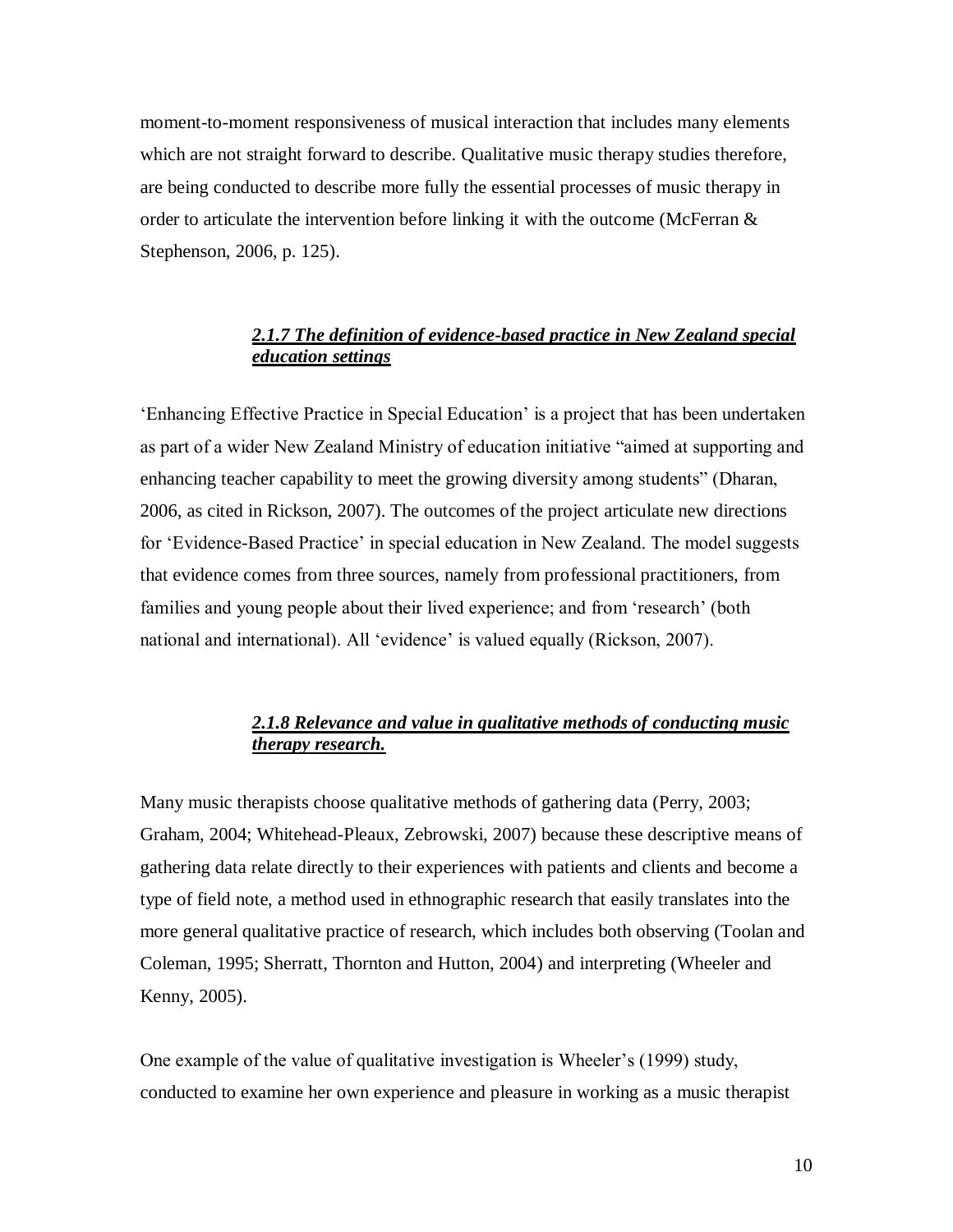with children who have severe and multiple disabilities. The children that Wheeler worked with were all classified as multiply handicapped and had serious intellectual deficits as one of their problems. None used words to communicate, however Wheeler describes her work with these students as pleasurable and explains that this provided a starting point for her research. She wanted to find out the source of her pleasure and began by studying videotapes of her own music therapy sessions from several angles. After viewing the tapes, Wheeler wrote comments about things that she noticed, things that were exciting, comments on her work or the children"s responses. As part of her analysis procedure, Wheeler selected particularly exciting spots from the tapes on which to focus. Her observations and enjoyable experiences were then categorized into four main themes: Observations of child intentionality (allowing assistance, continuing on own after assisted initiation, initiation upon request, spontaneous initiation); emotionality (smiling, physical closeness); communication (humming, specific sounds or words); and mutuality (with another child, with therapist, upon request, with physical cues, spontaneous).

The results of her study suggested that consistency, frequency, or duration of the child"s response, led Wheeler to feel that their behavior was intentional. She found that it was the children"s emotional responses such as smiling that led her to believe that they were aware of the experience. She found it very enjoyable when clients were responsive to her, when their responses indicated that they had heard or understood her. Similarly, when examining the period of engagement in musical interaction with severe and multiply disabled students, Perry (2003) found that they were aware of themselves, of the therapist, of their own music, and the therapist's music. Wheeler thinks that emotion is conveyed in most of these children"s responses, or she would not feel involved enough with the children to enjoy working with them or find their response rewarding.

In her conclusion, Wheeler points out "since these children cannot tell me what they find rewarding, it is particularly useful if I am able to use my emotional response to help me to understand their emotions, thereby hopefully creating a course of therapy more congruent with the child"s desires for him- or herself". Wheeler"s (1999) study is relevant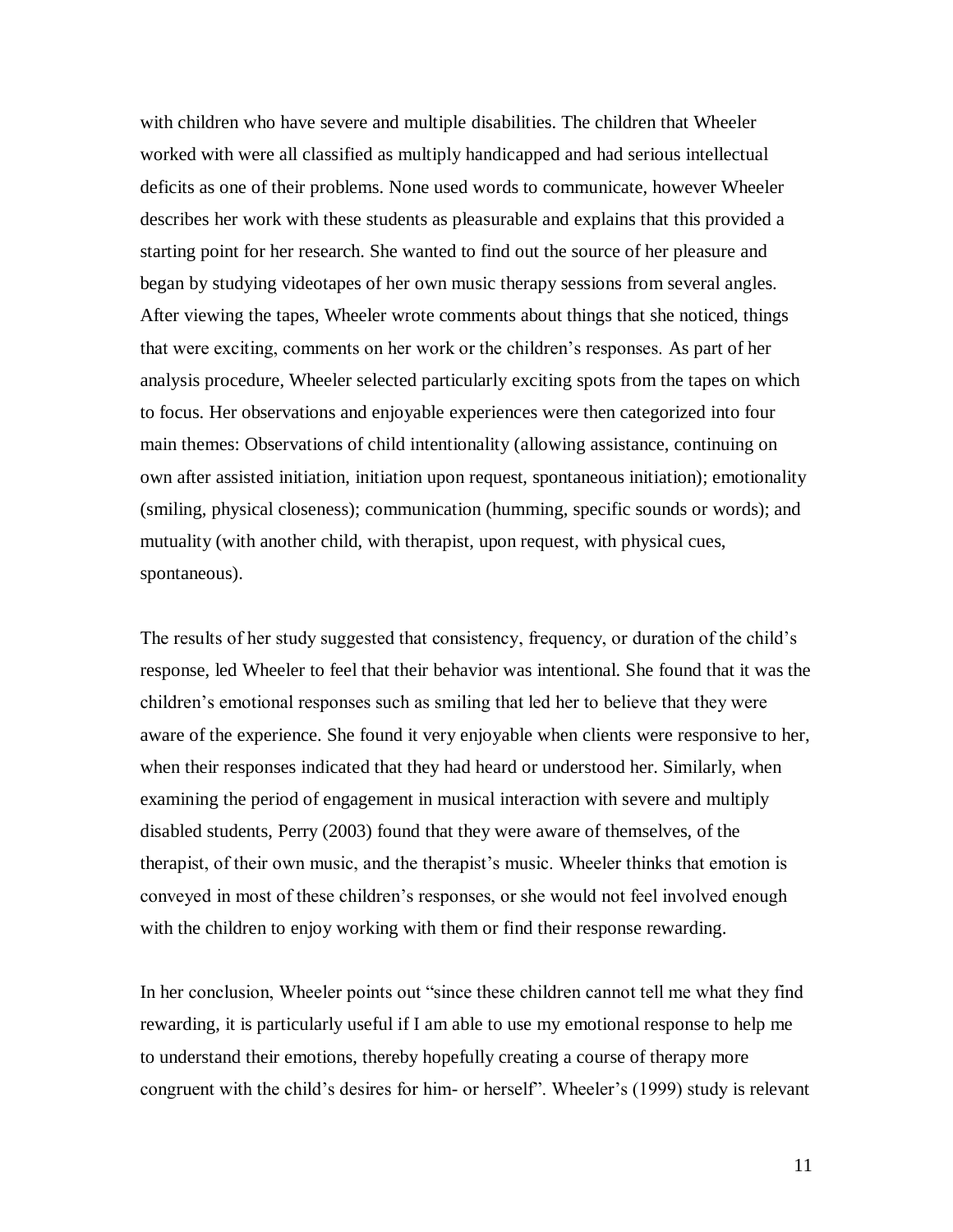in highlighting the issues of children who are not able to communicate easily. Perry (2003) suggests that subject to improvements in our ability to understand and describe these children and the interaction in music therapy, they provide music therapists with general and specific considerations that are relevant both to developmental perspectives in special education, and to actual music therapy practice.

When working with students who have moderate to severe communication difficulties, music therapists often report experiencing a high level of engagement in music therapy as seen by alertness, attempts at musical participation, eye gaze and vocalizations (McFerran & Stephenson, 2006; Nowikas, 1999; Wheeler, 1999). These are all observable behaviors that can be measured and interpreted but are a unique expression of the individual. Severe and multiply disabled clients are not able to confirm what they are feeling or experiencing in music therapy verbally, therefore the music therapist relies on his or her own feelings and interpretations resulting in subjective opinions.

#### <span id="page-16-0"></span>**2.2 The concept of engagement in music therapy**

The subject of engagement is intriguing as it allows plenty of room for interpretation and/or argument. As research on engagement has shown, people are interested in defining and trying to understand therapeutic engagement by stressing the importance of a therapy which emphasizes the dynamics of interpersonal communication for people with limited opportunities to express thoughts and emotions (Toolan & Coleman, 1995).

<span id="page-16-1"></span>It is important for people with disabilities to be able to communicate and convey meaning and research on communication with some relevance to engagement has began to encompass this (Graham, 2004; Perry, 2003).

# *2.2.1 Music therapy techniques for promoting engagement during music therapy*

To promote engagement and contact, music therapists create stimulation and excitement in music with variations in tempo and dynamics, and the music becomes "psychologically interesting' through the context of harmony and melody, texture and phrasing. When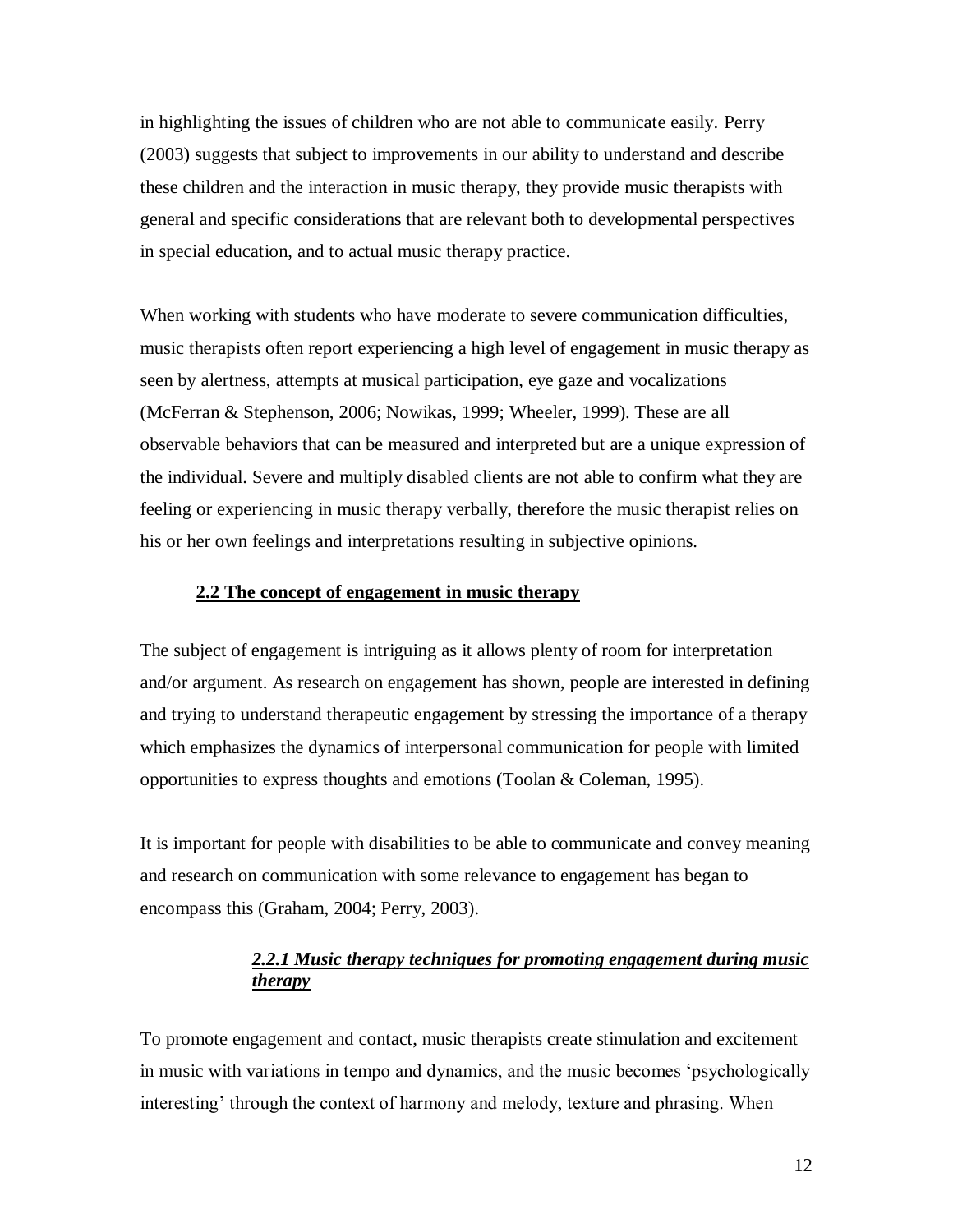clients with developmental disability experience stimulation and learn how to initiate and motivate themselves through the stimulation of music-making, their potentials increase and they develop greater engagement with the external world and the people in it (Wigram, Pedersen & Bonde, 2002, p. 171).

Part of Perry"s study (2003), involved analyzing video recordings and other data to find out how long severely and multiply disabled children with difficulties in expressive and receptive communication engaged in music interaction during music therapy sessions. Analysis of the data revealed that to encourage the engagement of the child in the interaction, the therapist used strategies to build up the musical excitement that involved more playing and singing together. Successful musical interaction relied on creating sufficient pleasure, interest, and excitement through the use of a variety of musical media and approaches, including the use of favorite instruments. Such approaches motivated and provided the children with a reason to communicate and engage in the musical interaction for an extended period of time.

This population needs creative experiences through which they can enjoy relative success and through which they can develop (Wigram, Pedersen & Bonde, 2002, p. 170). Each child needs sufficient opportunities to communicate at his or her current level of competence, as well as to extend this level of competence. Opportunities for both initiating and responding, including the use of musical forms of interaction, need to be provided as without these efforts natural opportunities to communicate may be very limited (Perry, 2003).

## *2.2.2 Engagement with non-verbal clients*

<span id="page-17-0"></span>Other studies focus on measuring engagement levels (O"Callaghan and Colegrove, 1998; Sherratt, Thornton and Hatton, 2004; Whitehead-Pleaux, Zebrovski, Baryza and Sheridan, 2007) in hospitalized patients and people with dementia, however relatively little research has surfaced that focuses on engagement with severely and multiply disabled children (Stephenson, 2006). There appears to be a need to understand what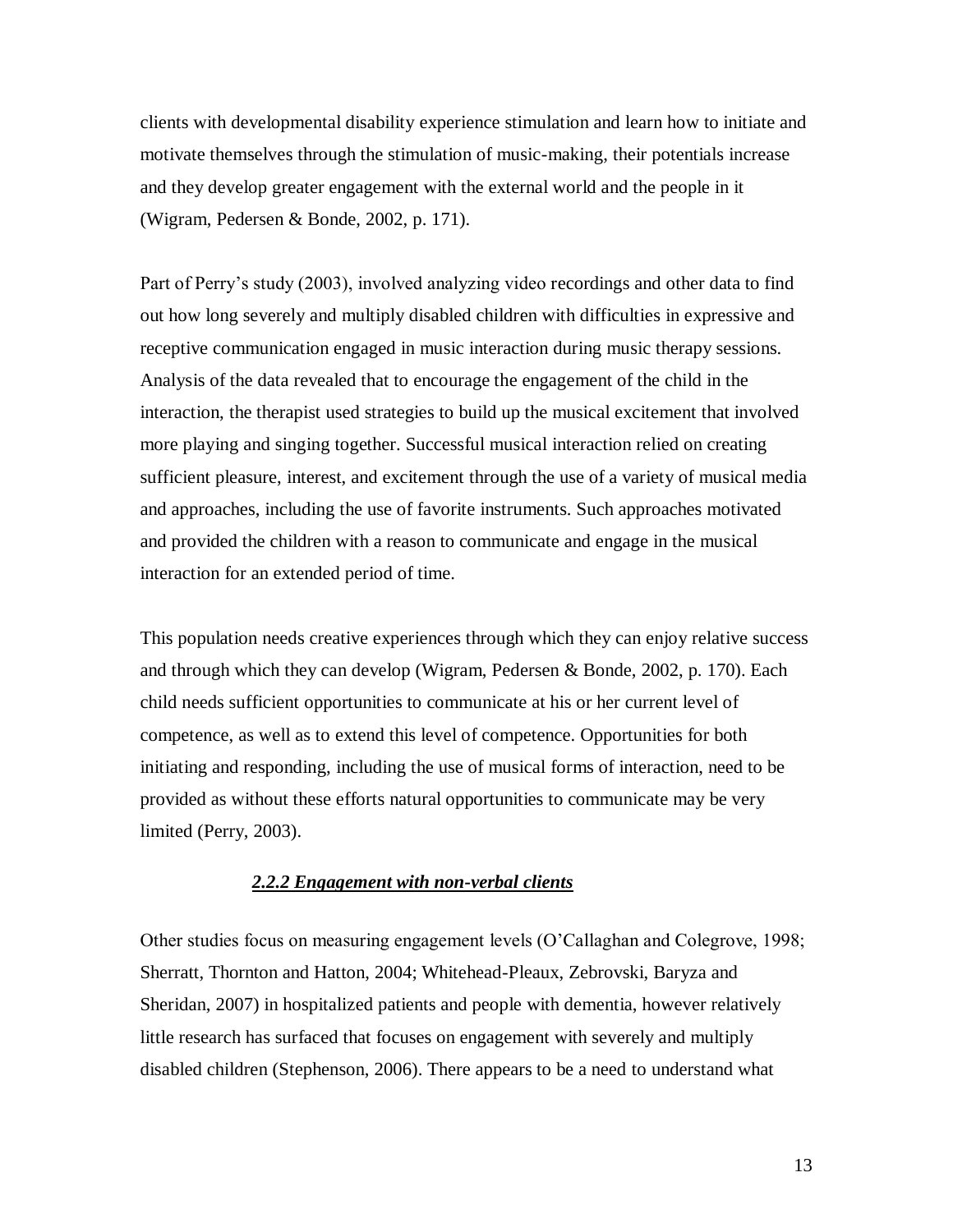<span id="page-18-0"></span>actually happens in music therapy sessions and to find reliable methods of describing change and therapeutic processes occurring within music therapy.

#### *2.2.3 The most relevant study in the field of engagement*

Toolan and Coleman (1995) carried out a descriptive study to examine and document change occurring in five people with learning disabilities, in terms of their levels of engagement in music therapy and in the therapeutic relationship. The researchers measured changes using video analysis of music therapy sessions. They also developed a method to measure patients' engagement in a therapeutic relationship.

The verb engage, as defined in the Concise Oxford Dictionary of English (1987) means: to attract and to hold, especially attention or sympathy; to cause to participate; to begin or take part in a venture; to connect or interlock, to mesh; bind, commit, attach. Such is the aim of the therapist, to engage the client in music interplay, such as musical improvisation, creating songs, playing pre-composed music or listening to music. But how do we know when the client is engaged or not engaged?

In Toolan & Coleman's study (1995), engagement implied both positive and negative affect and a variety of levels or states of involvement. The physical evidence for engagement would include all observable signs that indicate the feeling of change. The measuring technique developed also used the same area of affective judgment, of "feeling awareness", that the therapist employs during therapy sessions, to assess how much the patient is engaging with the therapist or is involved with the feelings and qualities of the present moment.

Their descriptive research project is quite large and looks at the patients' engagement with the therapist over the first 30 sessions of music therapy. The study involved videotaping of sessions to observe notable changes in patients. Seven 30-minute therapy sessions were videotaped for each of the five patients and a 10-minute extract was then randomly taken and analyzed for each session, for each patient.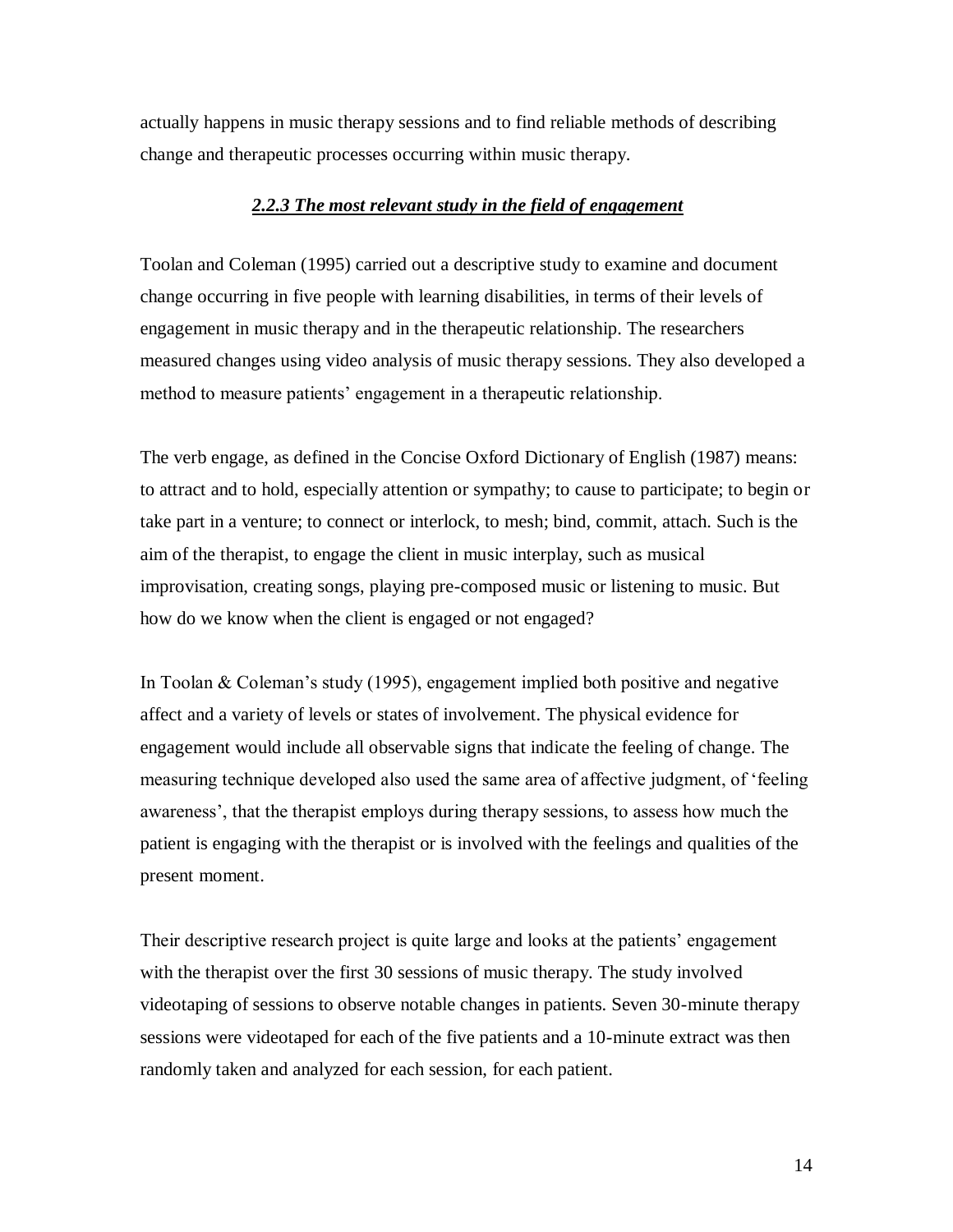In the method section of Toolan  $\&$  Coleman's study (1995), the word 'engage' is defined and guidelines are provided for the participant observers in order to have an idea of what to look for during the recorded music therapy sessions. The method employed in their study including guidelines, provides a means whereby patients" engagement in a therapeutic relationship can be measured.

Toolan & Coleman, (1995) conclude that such a changing and developing relationship, with its emphasis on the dynamics of interpersonal communication, is a structure which has therapeutic potential for patients. The results of their study suggest that music therapy can provide such a structure. This is particularly important for people who have limited opportunities to express or explore their thoughts and feelings, as these are not necessarily obvious or apparent and are easily overlooked.

While both qualitative and quantitative methods of conducting research can provide insight into the communicative potential of non-verbal and severely, multiply handicapped people, they frequently offer only limited explanation of how musical or verbal material has been systematically analyzed (Wosch & Wigram, 2007, p. 14).

#### <span id="page-19-0"></span>**2.3 The growth of microanalysis in music therapy research**

There is increasing interest amongst music therapists in understanding the changes that take place in music therapy and video recording music therapy sessions is an important and useful tool that can be used to analyze and document changes or responses and how they come about. Most recently, microanalysis, a method of analyzing in detail, verbal, musical and video data has been used, so that one can finally see represented a comprehensive outcome of processes from a single music therapy session (Wosch and Wigram, 2007).

# <span id="page-19-1"></span>*2.3.1 The history of microanalysis in music therapy and related disciplines*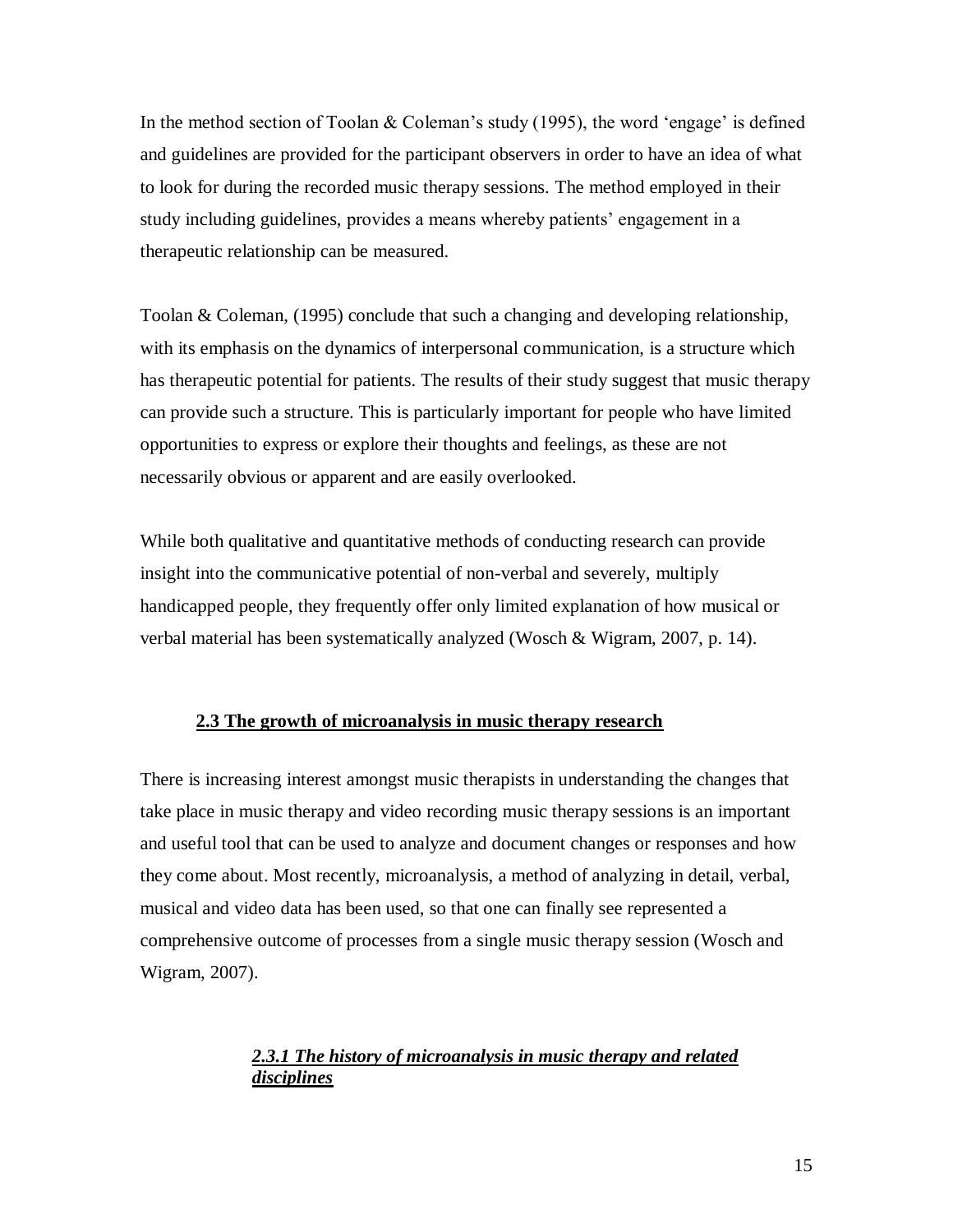The term "microanalysis" has a larger and longer history in the field of psychotherapy (Wosch and Wigram, 2007, p. 18) and has only recently began to appear in music therapy literature. Wosch and Wigram (2007) explain that specific 'objects' in focus for a microanalysis should be understood and defined as:

> Minimal changes in relationships or interactions between people or minimal changes in the music and in dynamic forces. (p.14)

Microanalysis in music therapy is a detailed analysis of a small but relevant amount of data drawn from a single experience with a client, or a single session (Wosch and Wigram, 2007, p. 14). It can involve detailed analysis of video, music and/or interviews. Microanalysis in music therapy clinical work and research developed as music therapists began to analyze and break apart smaller responses, musical experiences and interactions during music therapy rather than focusing on the entire process of what has occurred in the music therapy session. Studies of smaller responses make up a larger picture and help us to better understand the changes and processes that lead to these changes during music therapy.

The microanalysis method of analyzing and documenting music therapy intervention, offers a system for analysis that can help to make changes, and help music therapists understand what they mean in terms of interaction and communication (Wosch  $\&$ Wigram, 2007, p. 15). Very often the music therapist might not remember the various changes that occurred when engaged in a shared musical interaction with the client, requiring more time to reflect on the music therapy session afterwards. The music therapist often asks him or herself similar questions to the ones Wosch and Wigram present in the introductory chapter of the *Microanalysis in Music Therapy* textbook (2007, p. 15). What did actually happen? In what way can one perceive the problem that is the focus of the therapy? When and how did it start? Did the client really behave in the way that I believed they behaved? In my own practice these thoughts and questions evolved from the student not being able to verbally communicate and confirm their experiences during the session.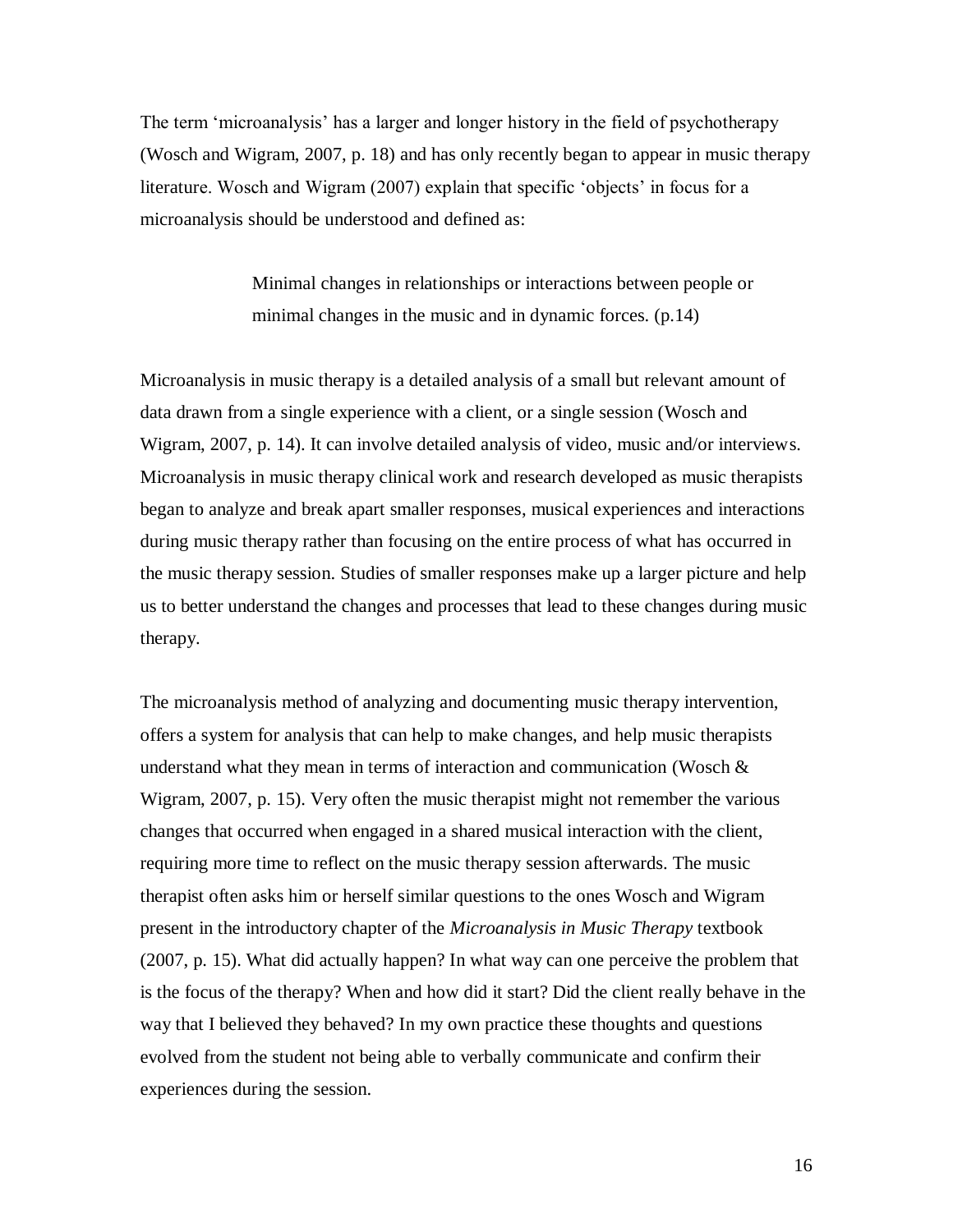#### <span id="page-21-0"></span>**2.4 Summary of findings**

The main findings that emerge in the literature are: communication difficulty is common in children with special needs. Children who present with multiple disabilities in particular, often have little or no speech due to severe physical impairments. As a result expressive communication is limited for this population. They can develop alternative means of sharing communication in the form of non-verbal expressions such as smiling, vocalizing, body movement and eye contact. Sometimes these responses might be accidentally ignored and/or are not easily understood by others. We do not know what the client is really thinking and we can not confront the client to find out.

While searching through the literature, I was able to find a number of music therapy studies that relate to the use of music to meet the communication needs of severe and multiply disabled individuals (Boswell & Vidret, 1993; Harding & Ballard, 1982; Perry, 2003; Wheeler, 1999; Wylie, 1983). The studies employ music therapy techniques in order to provide the students with opportunities for interaction and means of selfexpression. An important idea is that there is not a lot of engagement in students with severe and multiple handicaps. Opportunities should exist where engagement can be fostered in these people.

'Engagement' is widely reported in the literature to be an outcome used by music therapists to promote interaction by engaging clients through musical, verbal and/or nonverbal activities such as improvising and playing music. I have been able to find very few studies that relate directly to engagement and music therapy (O"Callaghan and Colegrove, 1998; Sherratt, Thornton and Hatton, 2004; Toolan & Coleman, 1995; Whitehead-Pleaux, Zebrovski, Baryza and Sheridan, 2007). These studies are based on music therapy work with a population that is difficult to engage in activities and who show little response, such as individuals suffering from dementia or pre-verbal adults with learning disabilities. I have not been able to find any studies on engagement with the severe and multiply disabled population. Even so, all the gathered studies highlight the issues of communication in people who have little or no verbal response.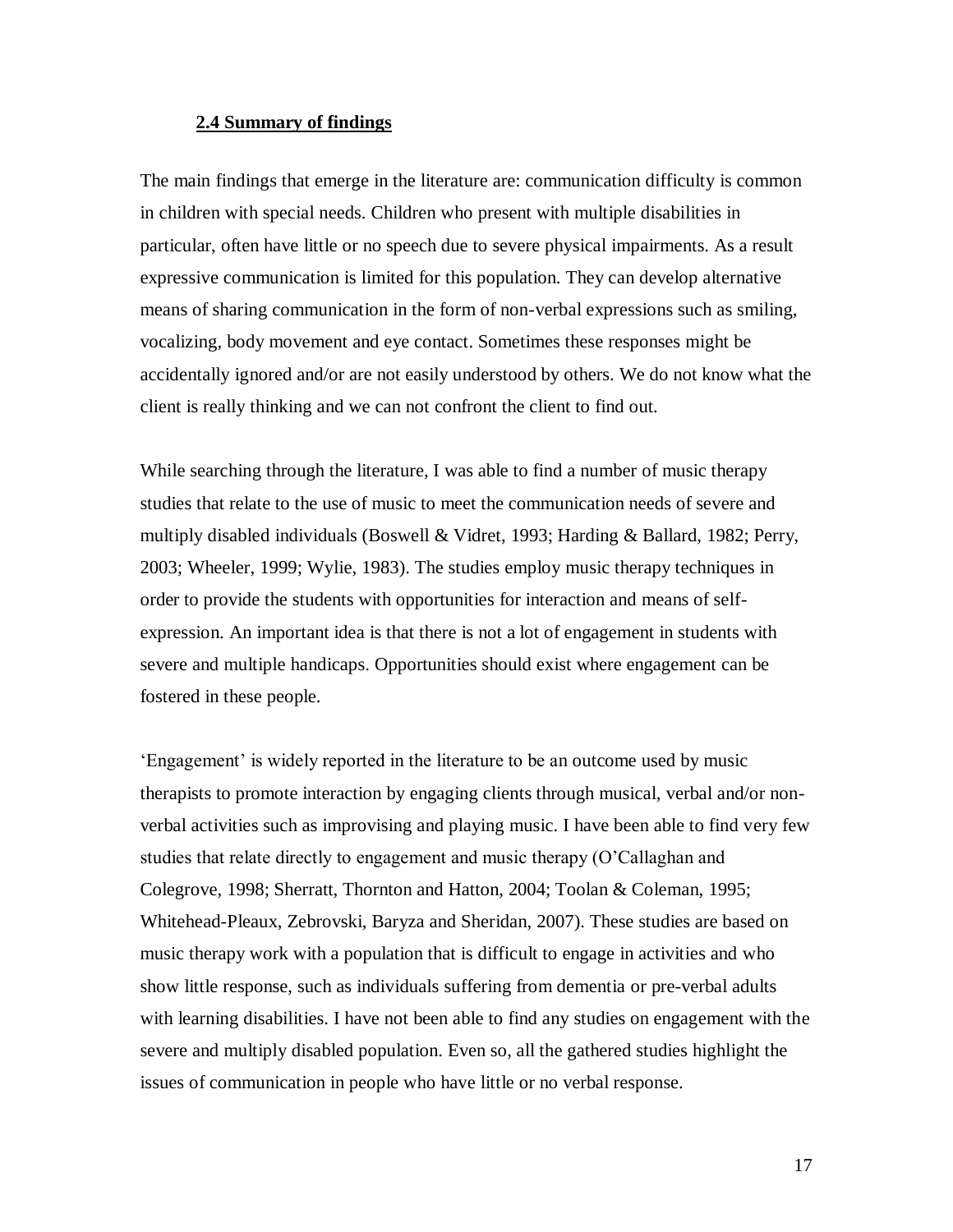Historically, music therapy research has involved observing and reporting behavioural changes. Most recent music therapy studies seem to be qualitative. With the recent growth of music therapy in special education, music therapists and other professions have begun to question the most appropriate methods of reporting findings that constitute evidence-based practice. A series of debates between Stephenson (2006), McFerran (McFerran & Stephenson, 2006), Rickson (2007) and Rickson and McFerran (2007), force me to question the relevance and value of my research study to Special Education and the kind of research that needs to be conducted in the future.

My research leads out from Wheeler"s (1999) approach and the joy that I experienced during my first music therapy session at a special needs school that supports children and adolescents presenting with severe and multiple handicaps. The first music therapy session I had at this placement was with a non-verbal and severely physically disabled teenage student. I remember feeling positive at the end of the session and began to wonder what the client was saying to me and how I interpreted it to be. The idea of nonverbal communication and what transpires between the client and therapist within a music therapy session excited me. I became interested in finding out how the client and therapist engage within a session in music therapy and questioned how we know when the client is engaged or not engaged within a session in music therapy.

My research question is based around what happens in a normal music therapy session that looks like engagement. What do others think? How do the client and student music therapist engage within a session in music therapy?

In seeking answers to these questions I hope to improve our understanding of the benefits of music therapy with the severe, multiply handicapped individual. The research was conducted at a special education setting with participants who are all experienced in the field of severe and multiple handicaps including professional practitioners and parents of the student (referred by Rickson (2007) as sources of evidence-based practice in New Zealand educational settings), I anticipate that the findings might offer valuable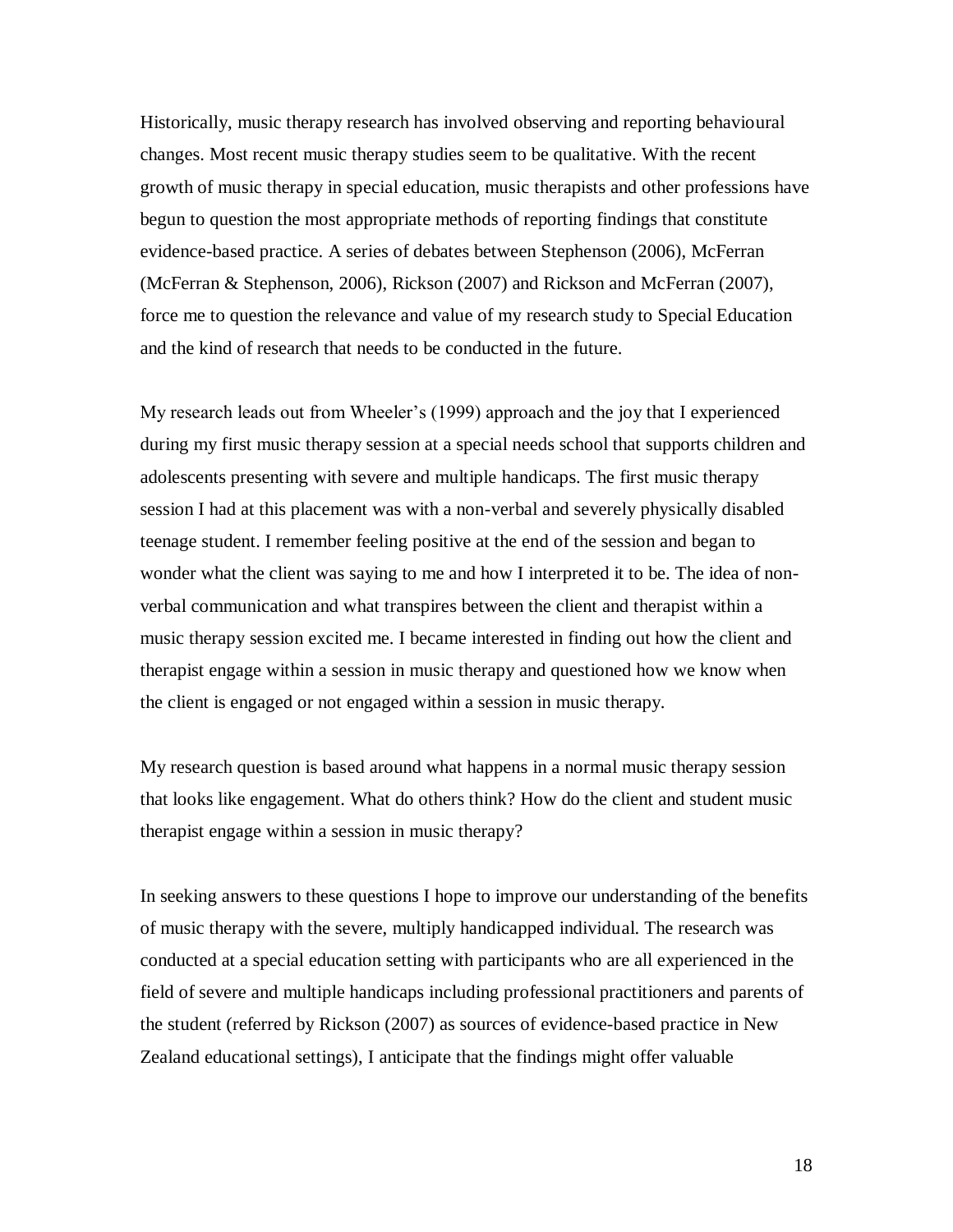information on working with this client population from which other goals might develop and be applied to meet the individual needs of the student.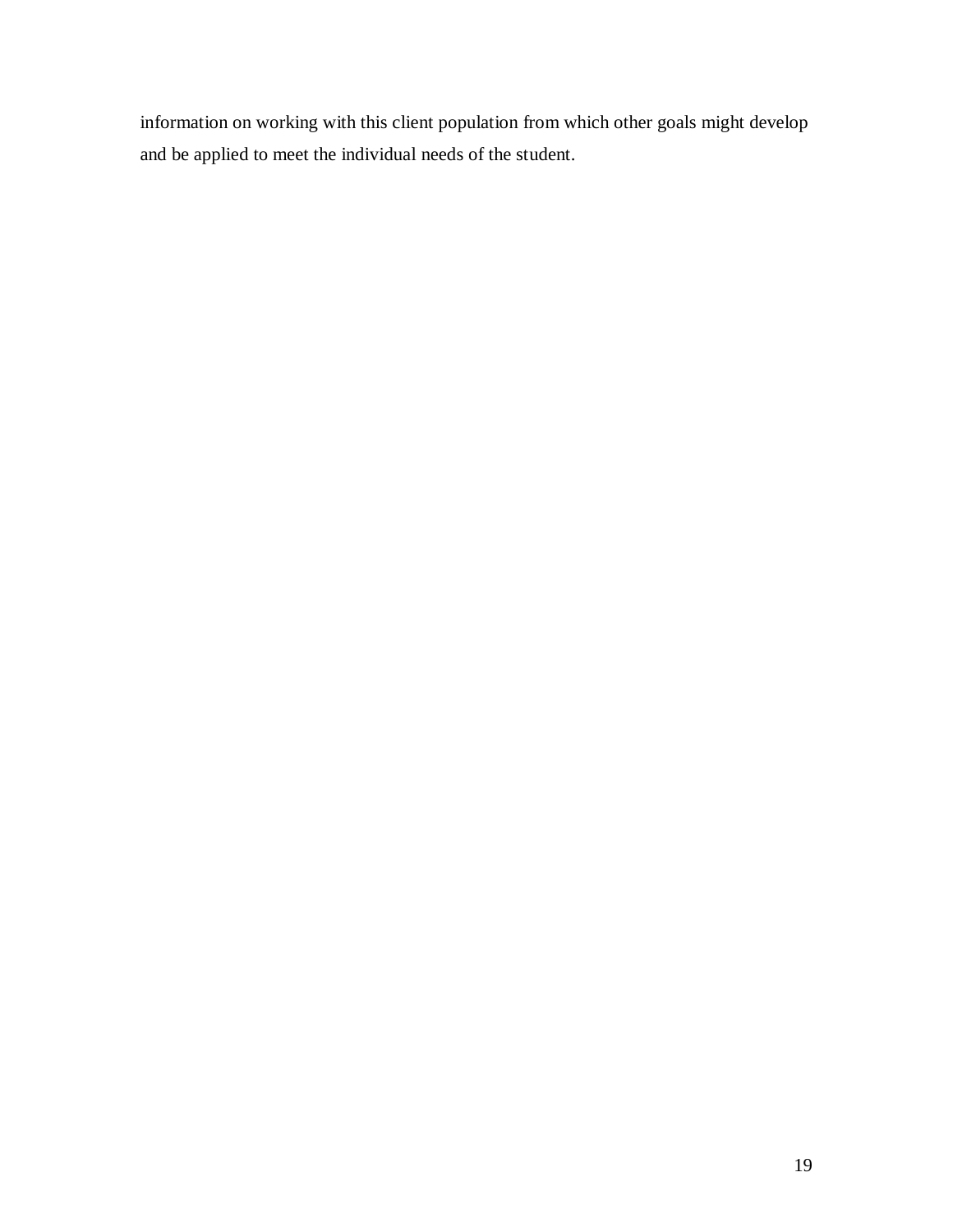#### CHAPTER III

#### **METHOD**

### <span id="page-24-1"></span><span id="page-24-0"></span>**3.1 Introduction**

The purpose of the present research was to find out what happens in a normal music therapy session that looks like engagement. My primary reason for engaging in qualitative research was because I aimed to uncover the 'immeasurable', the 'something' that people "know" about because of their experience. Thus multiple perspectives on the idea of a student's 'engagement' in music therapy becomes important to validate findings. The student participating in the music therapy video presented with severe, multiple disabilities and communication difficulties. Individual participants might have noticed specific things that have an impact on this student's engagement and particular things that music therapy can offer for this population. Multiple perspectives provide the reader with a rich set of data to determine whether the present findings may be relevant to music therapy work with other clients who have similar difficulties and strengths.

Two previous studies that centre on a client population who present with communication difficulties valued the methodology of qualitative approaches (Perry, 2003; Wheeler, 1999). I found these studies useful and influential in the process of answering the research questions.

# *3.1.1 Qualitative "Methodology"*

<span id="page-24-2"></span>"Qualitative research is about organic, dynamic, multiple, complex, and idiosyncratic realities. To understand these multiple realities, we must understand and interact subjectively and use a research design that is not predetermined but can be accommodated to natural reality. The research design and techniques are processes, as is the treatment itself. As a result, there is no gap between research findings and clinical significance. Qualitative research is descriptive, which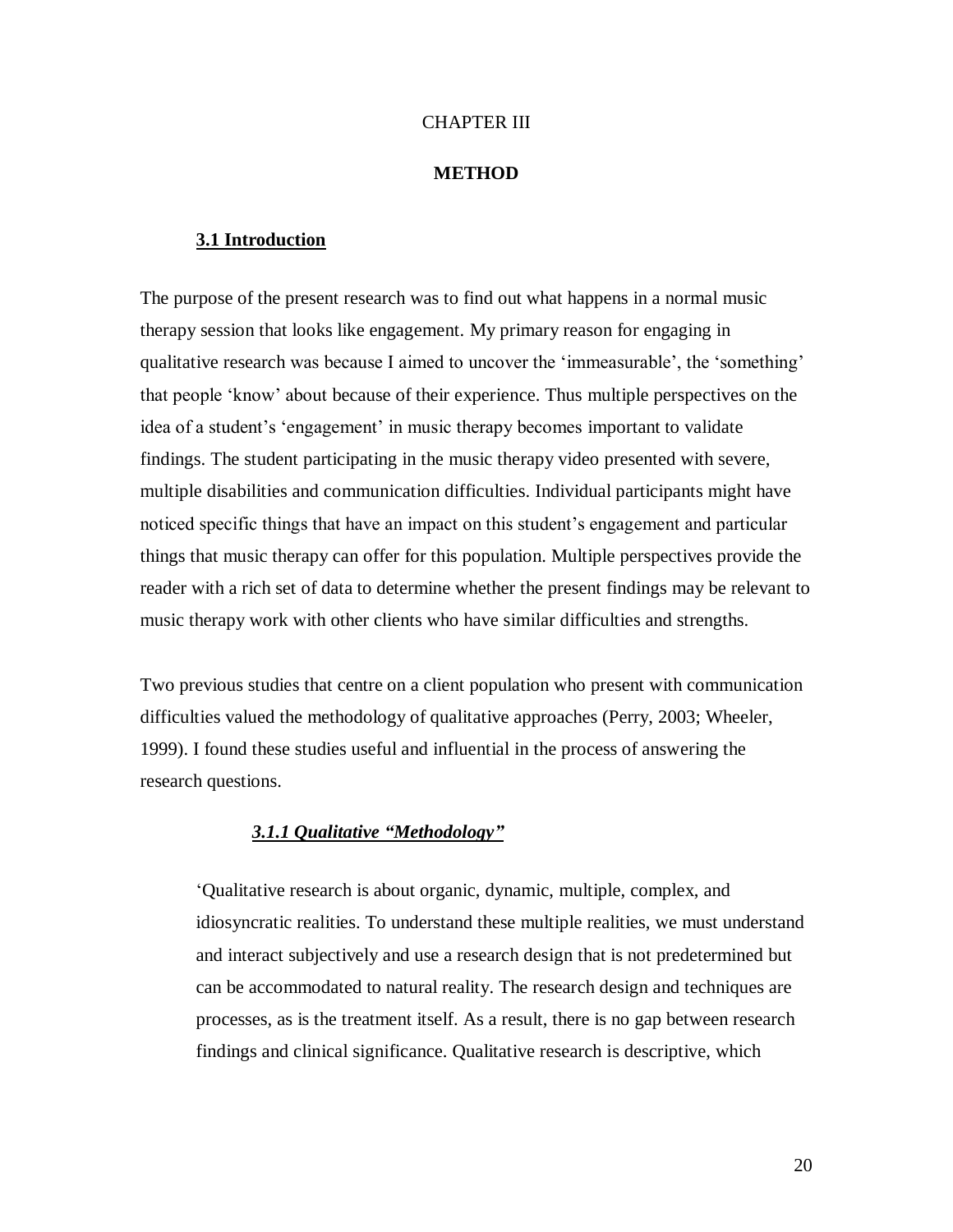means that we describe a phenomenon as fully as possible with words' (Smeijsters, 1997, p. 17).

Bruscia (1995a) identifies four broad categories of phenomena of interest in qualitative research. They are:

- 1. "events (behaviors, interactions, incidents, contextual conditions),
- 2. experiences (how persons apprehend, perceive, feel, and think about events, person or things),
- 3. materials (objects that result from events or experiences), and
- 4. persons".

A qualitative study might focus on one or more of these phenomena and subcategories within them, depending on the purpose of inquiry (?Bruscia, 1995a, p. 68).

The present research study is a description of participants' personal experience. The data are in the form of words and include participants' feelings, thoughts and intuitions on the subject of engagement. Their personal process is the focus of the research.

# <span id="page-25-0"></span>**3.2 Recruitment of Participants**

In order to gain multiple perspectives on the subject of engagement in music therapy and not exceed the limitations and time frame of a Masters thesis, I aimed to invite at least three and no more than four willing participants experienced in the field of severe and multiple disabilities to take part in the study. Different methods of recruitment were used as participants came from a variety of backgrounds.

An advertisement (refer to Appendix A, p. 74) was posted on the New Zealand Music Therapy website inviting all registered music therapists in the local area who expressed interest in the study to contact the Deputy Principal of the school where the research was being conducted.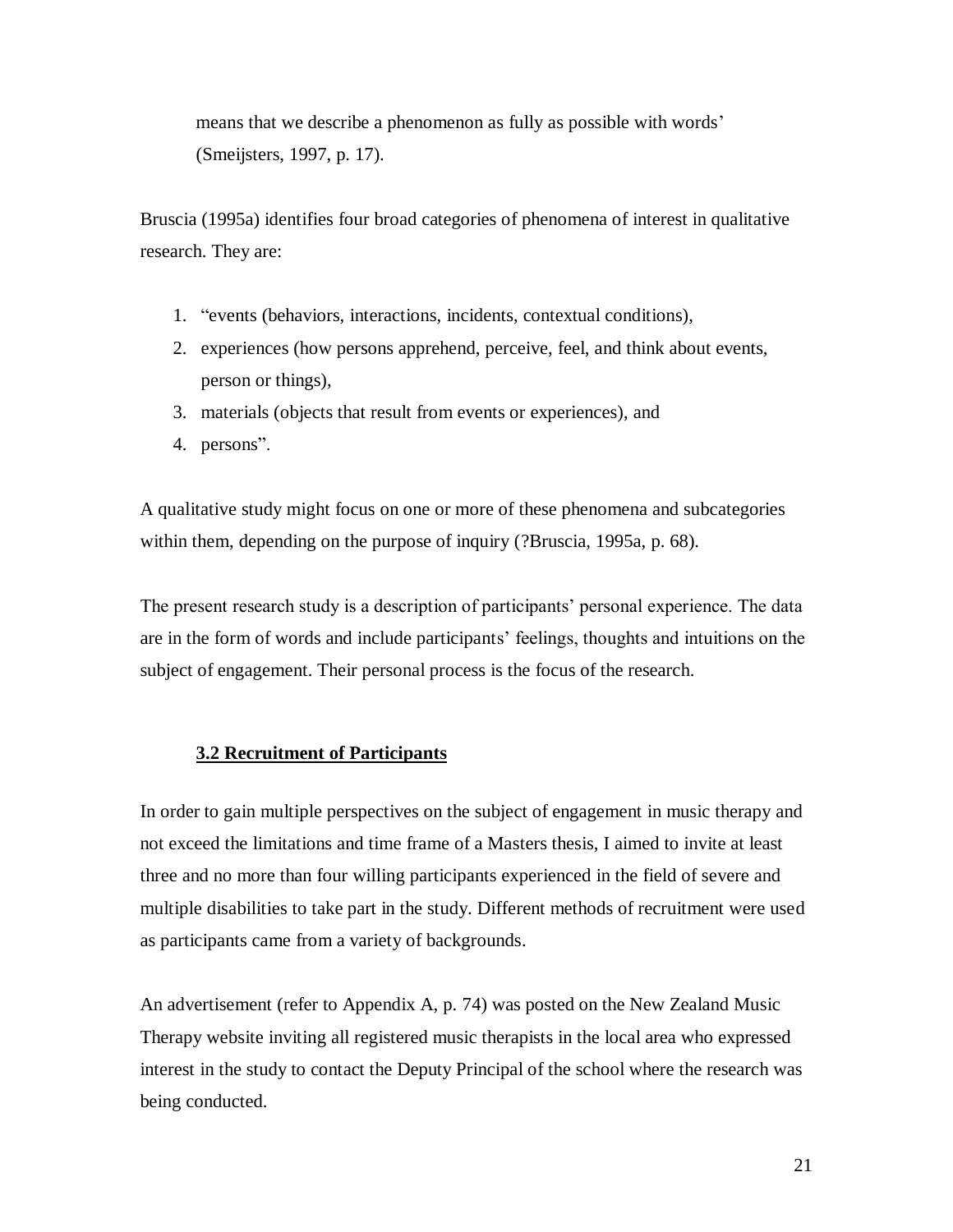<span id="page-26-0"></span>Two separate information sheets were prepared, one for recruiting potential participants (refer to Appendix B, p. 76) and one for parents (refer to Appendix C, p. 79).

# *3.2.1 Inclusion criteria for recruiting participants*

The criteria outlined in the information sheet for participants were:

Individuals who have knowledge and experience of working with and/or caring for people who present with a variety of severe and multiple disabilities who are either employed at or affiliated to the school where the research was being conducted. Ideally I was looking to recruit:

- One registered music therapist;
- One parent, guardian or caregiver of the student participating in the music therapy session observed;
- One teacher aide employed at the school for a period of 6 months or more.
- One registered therapist employed at the school, from a group of Occupational, Physio, Speech and Language Therapists.

Since the subject of engagement is a complex one that requires interpretation, and interpreting involves "construing the data from a particular perspective" (Bruscia, 1995b, p. 420), multiple perspectives were sought in order to be able to create meaning and understanding of the concept of 'engagement' during music therapy.

#### Information sheet for parents:

The selection criteria for the secondary participant in the study (the student who appears in the music therapy recording) were, a student:

• diagnosed as multiply handicapped with high and complex needs;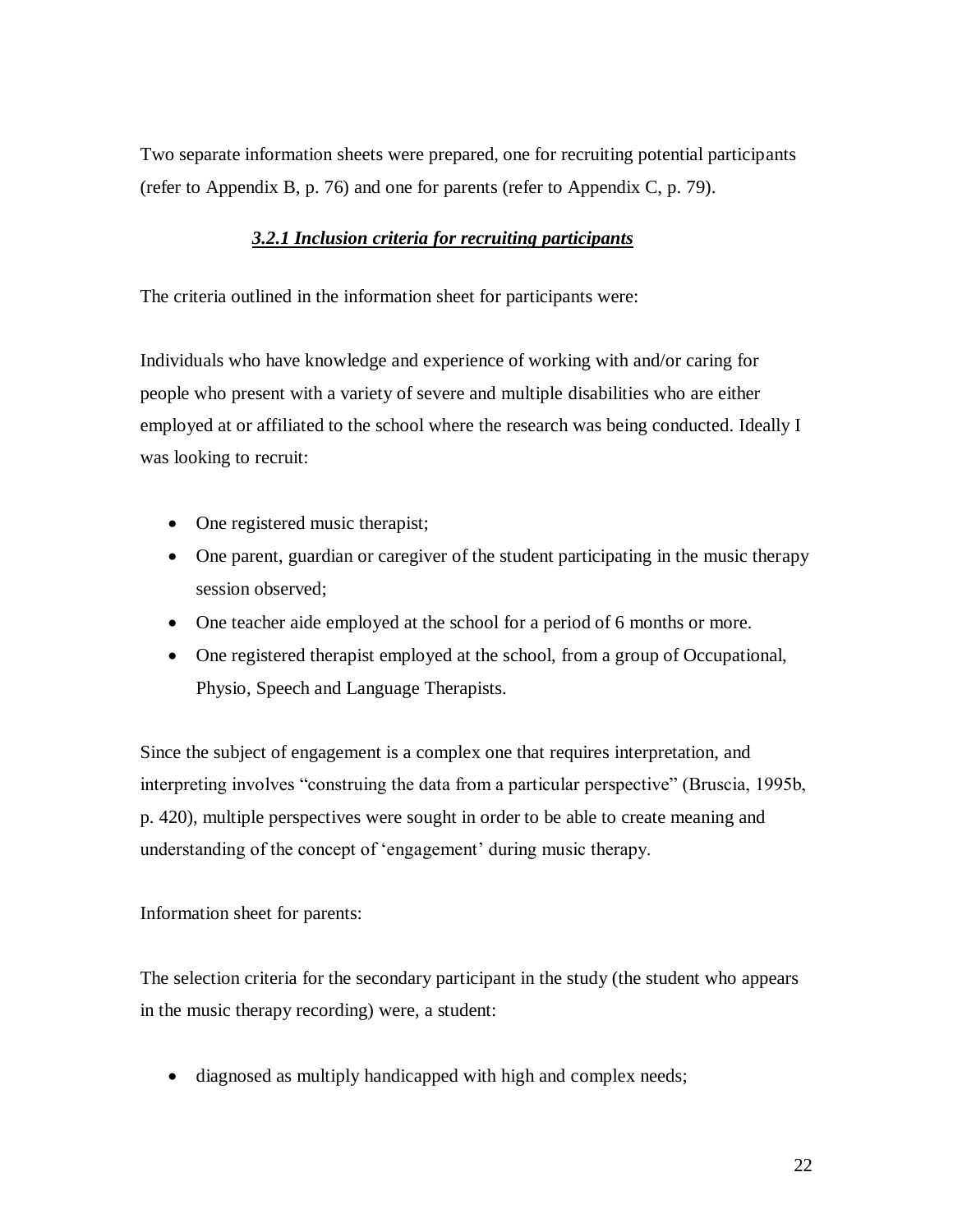• who also has no functional verbal language.

At the time, I was facilitating regular, individual music therapy intervention with three students who fit these criteria. A separate information sheet was prepared and sent home to the caregivers and/or parents of the three students, seeking written permission for the video recording of their child participating in the music therapy session, to be included in the research. The caregiver and/or parent also received a copy of the information sheet for participants as an invitation to take part in the research study.

### *3.2.2 Challenges in the recruitment process*

<span id="page-27-0"></span>The recruitment of a teacher aide in the study was a particularly challenging process. All participants received information sheets (refer to Appendix B, p. 76) which included a date at the bottom of the document, that gave participants interested in the study a time period by which to respond by. No teacher aide responded to the invitation sheet (refer to Appendix I, p. 87) to participate, for a week after the initial date set. The difficulty in this might have been that the teacher aides were busy and simply had no time to read through the invitation and information sheets provided.

The Deputy Principal of the school where the research was being conducted distributed a second round of invitation sheets to all the classrooms. Eventually a teacher aide approached the Deputy Principal expressing interest in the study which resulted in the recruitment of another participant.

#### <span id="page-27-1"></span>**3.3 Research procedure**

### *3.3.1 Data gathering*

<span id="page-27-2"></span>In order to limit the amount of data I decided to select and observe a single video recording of a music therapy session where the student and I are engaged in a shared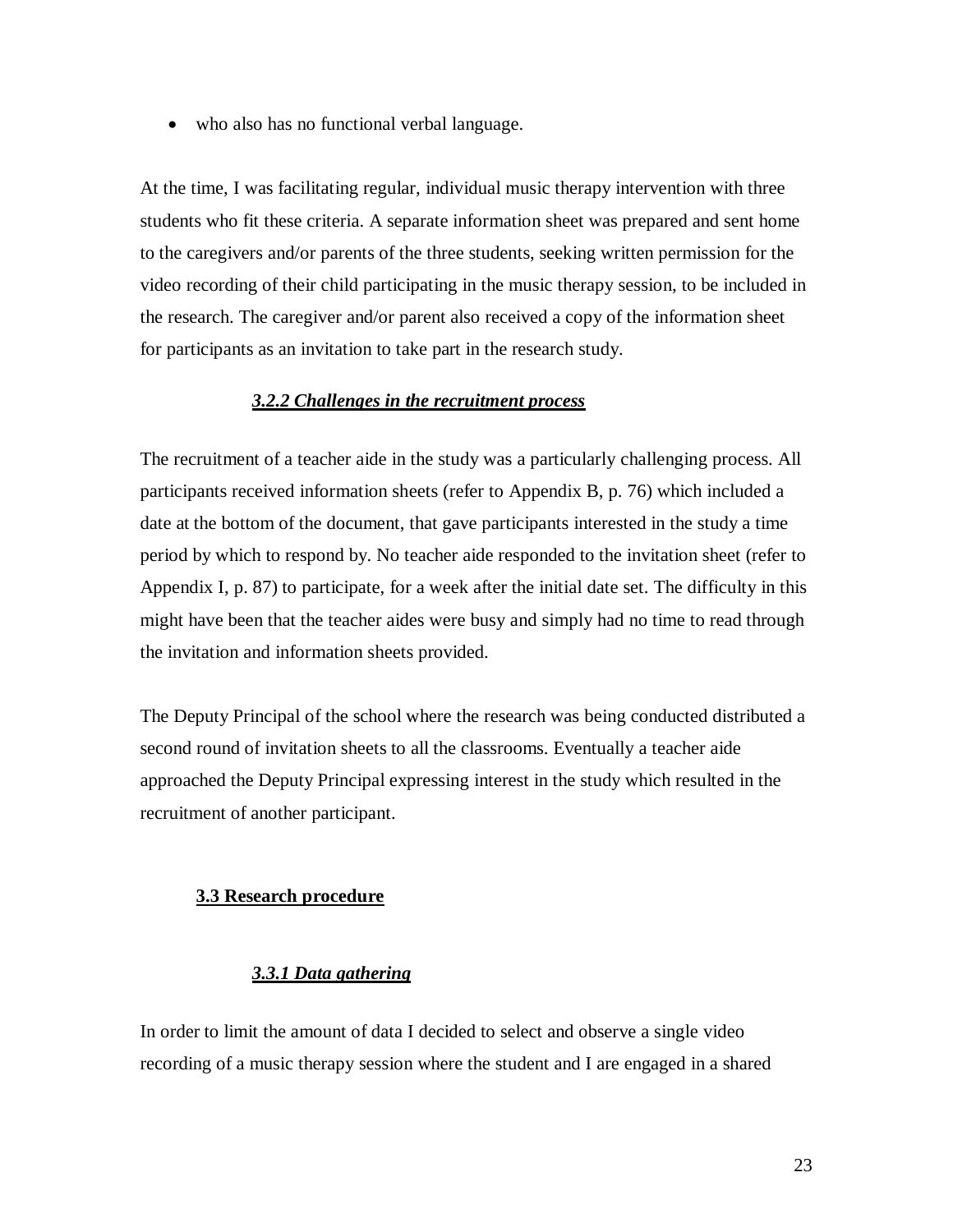musical experience, and invite other willing participants to watch and gather notes on 'engagement'.

The five steps of gathering data:

Step 1: Digital recording of music therapy sessions. Throughout the course of the year I regularly videotaped music therapy sessions with clients based at the school where I was completing my training towards becoming a qualified music therapist. I received written permission from the parents of all students to videotape them and to use the videotapes in supervision. The recordings served as a learning tool, providing me with details that I might have missed during the session and could reflect on afterwards. I would often share my thoughts and experiences of the music therapy session with my supervisor.

Step 2: A single, half hour music therapy session was selected to be studied in detail. Once written consent was obtained from the parent of the student with severe and multiple handicaps allowing permission for the recordings to be used in the study, the second research step was to select appropriate video material to be studied.

Criteria for the selection of video:

In the process of selecting video material to be included in the research, I first viewed all four available tapes produced during the course of the year where the secondary participant/student and I are participating in the music therapy session. The final video was selected that in my mind showed observable engagement, followed by the criteria:

- Client and student music therapist are fully visible, including their bodies and faces.
- In the full view, movements and direction of movement can also be recognized.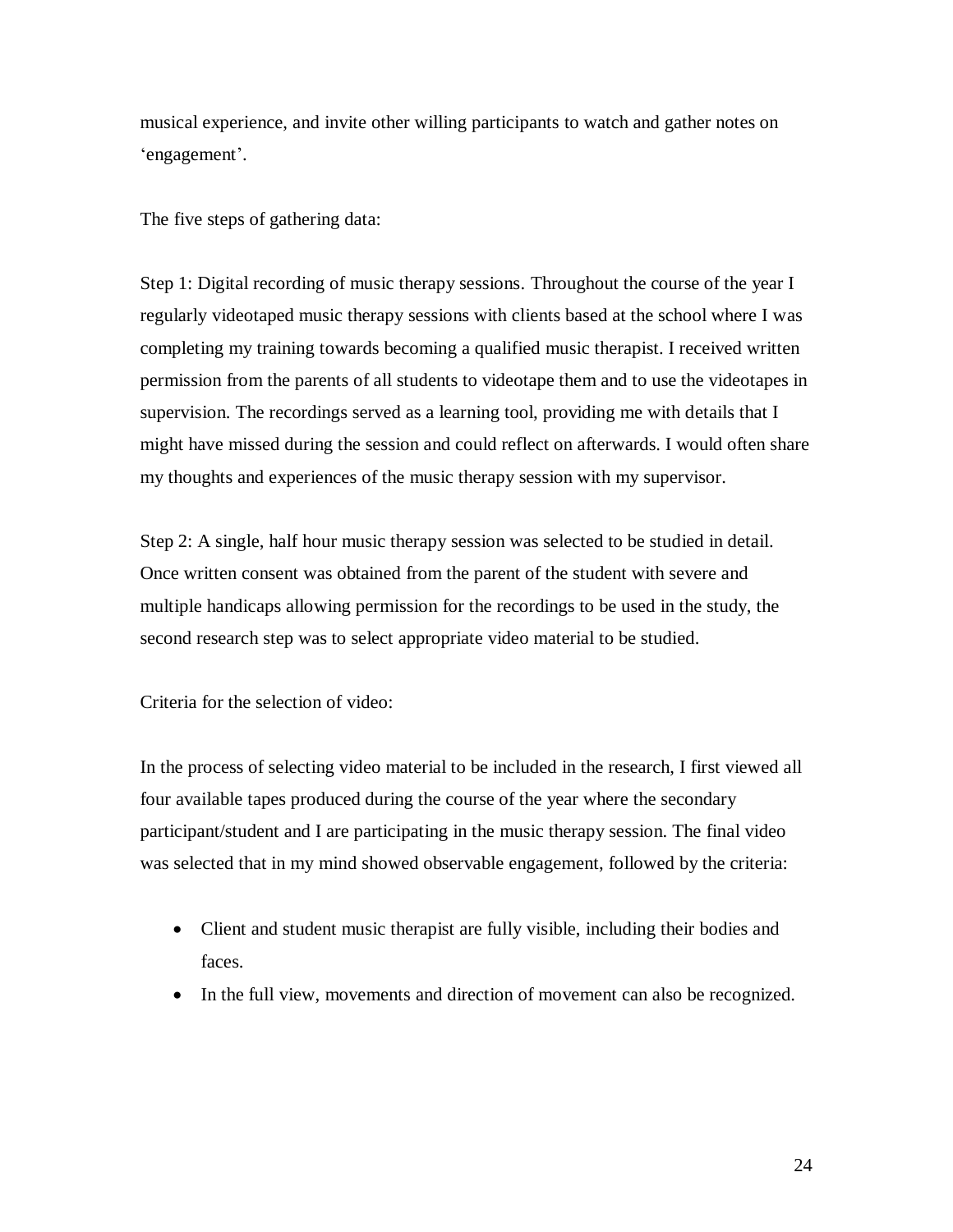I then viewed the video selected for the study in detail, where I picked three moments of engagement and made my own notes and comments on observations of "engagement" during the music therapy session (refer to Appendix L, p. 106).

Step 3: Four willing participants experienced in the field of severe and multiple handicaps from a group of professionals and caregivers were invited to observe video of a recorded music therapy session and comment on their observations of "engagement" within the session. Individual observers from a variety of backgrounds were invited to attend a semi-structured interview where the aim was to develop and discuss their ideas and observations on engagement in the music therapy session.

Step 4: Semi-structured interview:

Questions were asked in the form of an interview. An interview schedule (refer to Appendix D, p. 80) was prepared for participant observers to read though before watching the video. In the brief section of the interview schedule, independent observers were asked to pick three moments from the recorded music therapy session that they identify as 'engagement' and comment on what makes them think so.

Participants were free to note down as many or as little significant moments while observing the video. At the end of the video, we watched the three most significant moments of engagement again, selected by the participant. Open-ended questions were then asked that centered on "engagement" and what happens in a normal music therapy session that looks like engagement.

<span id="page-29-0"></span>Four individual interviews were conducted with each participant. A voice recorder was used during the interviews to gather and keep a record of the main data.

# *3.3.2 Data analysis*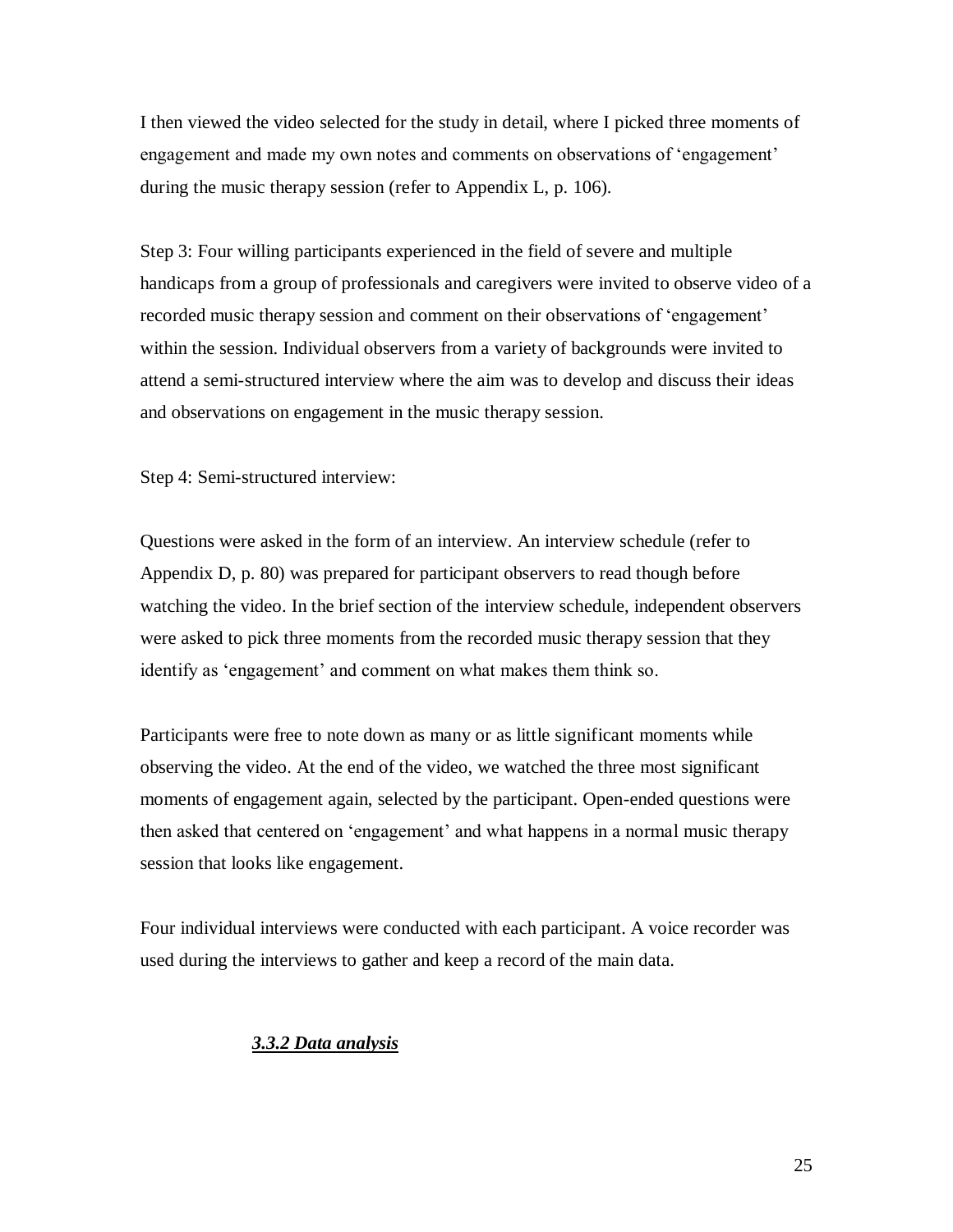Data was analyzed in two main steps. Firstly through participants "microanalysing" and explaining their reactions to video of music therapy and secondly by the researcher interviewing the participants and writing up a transcript of their commentaries about the video. Themes and categories were derived for each participant and finally the themes and ideas from different interviews were brought together.

Microanalysis method of analyzing:

Microanalysis is a detailed method investigating microprocesses. Microprocesses are processes and changes/progressions within one session of music therapy. The amount of time can be one minute (moment) or five minutes (therapy event) of one session, one clinical improvisation (episode), or one complete session. To analyze process over time, several microanalyses can be undertaken to look at several events (Wosch & Wigram, 2007, p. 22).

I referred to the microanalysis method of analyzing because I too was interested in the finer details of what actually happened during my first music therapy session with a severely and physically handicapped student as the student was not able to verbally reflect and confirm their experiences of the music therapy session. I found it particularly helpful when I referred to a chapter in the textbook by Ridder (2007, pp. 54-67) as her study focused on analyzing in detail communicative response in music therapy. Parts of the detailed method that Ridder developed to study communicative response seemed applicable to what I was thinking about and trying to find out in my research. I formed a simpler system of analyzing engagement in music therapy, using Ridder"s chapter as a guide.

Ridder"s study was based on individual music therapy work with people suffering from severe dementia. Like the severe and multiply handicapped population, this group of people presented with similar difficulties in the area of engagement and communication. Although detailed video analysis can provide rich information about the music therapy approach and processes leading to change in client response and communication,

26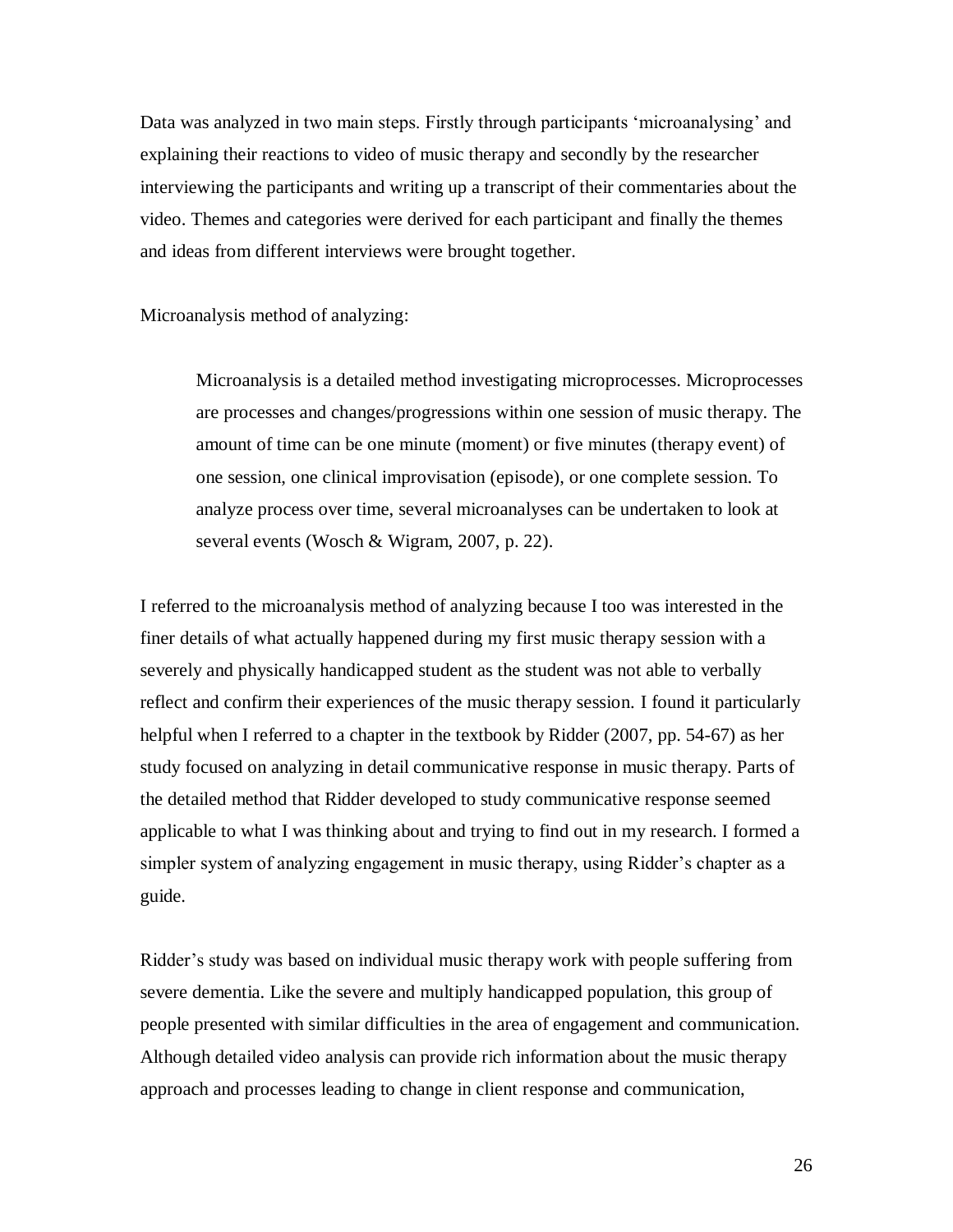analyzing in detail video material like Ridder would have been time consuming and exceeded the limit of my Masters thesis.

Phenomenological microanalysis of interview data:

"Phenomenological microanalysis is a valuable method for investigating client and therapist's perceptions of the music therapy experience in depth. Whether this method is used to investigate how a single session has been understood, or to reflect on a longer process of intervention, its intention is to elucidate the experience in a way that captures its essential meaning to the person who is describing the event. When more than one person has participated in the experience, phenomenological microanalysis can be useful for identifying the essential features described by those involved. " (McFerran & Grocke, 2007, p. 273).

I transcribed the recorded interviews word for word, from the point when the participant began his or her description of the moment of engagement selected during the observation of the music therapy video. The interview transcripts were then returned to participants for verification. Once the participants had a chance to look at the transcripts and return the written form, giving authority for the transcripts to be used in the study (refer to Appendix H, p. 86), necessary changes were made to respect the participant"s wishes. Methods of analysis that involved the process of interpretation were then employed.

Interpretation is defined in the glossary of terms (Wheeler, 1995, pp. 558-559) as "qualitative research level of analysis in which the researcher goes beyond surface descriptions to discern or suggest deep structures or layers of meaning hidden in them; the aim is to go beyond examination of what is manifest or embedded in order to hypothesize what meanings may be latent, underlying, hidden, implied, or at the subconscious level".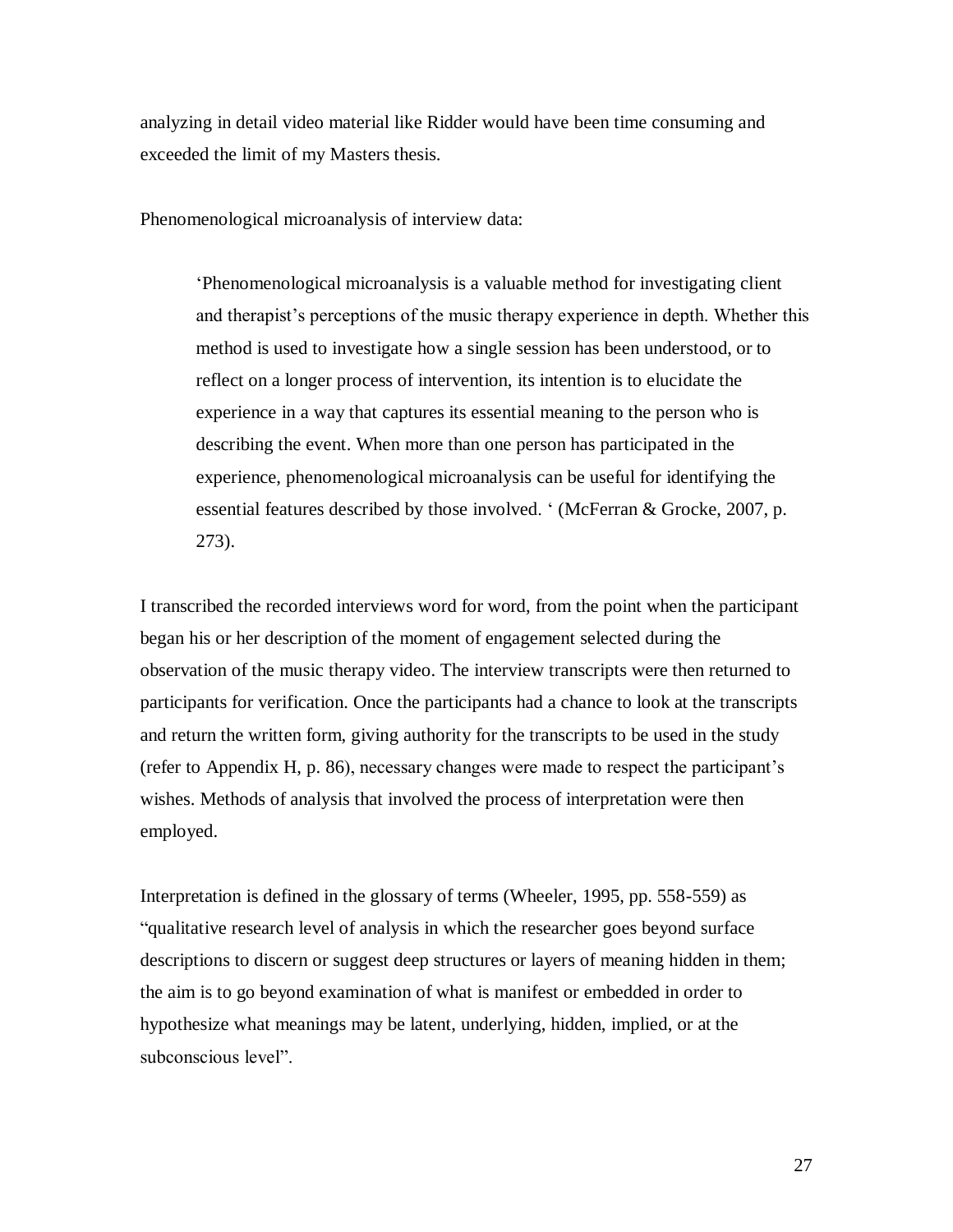Based on this process, analysis of interview transcripts collected during the study involved the following steps:

- 1. I read through each interview transcript.
- 2. I also listened to the recordings again as I read through the interviews. I concentrated on each participants tone of voice to be able to understand the emotional truth behind what they were conveying and how passionate they were at the time of describing these moments of engagement.
- 3. I *identified key statements* (McFerran & Grocke, 2007) which involved systematically identifying which parts of the interview focused on the experience being investigated. The key statements or themes were highlighted in red font so that I could refer back to them.
- 4. I summarized the key statements or themes in blue font and inserted comments that included my thoughts and ideas triggered as I read the transcript. These were used as a basis for interpretation (Bruscia, 1995b, p. 420).
- 5. A table of findings was created for each participant, categorizing their statements under the four main headings:
	- Extract: this included the participants description of what was observed during the moment selected.
	- Time: the time that the moment occurred within the half hour music therapy video.
	- Key points/themes: included the key statements highlighted in red font that focused on the experience being investigated.
	- Criteria: includes a description of the participant criteria used in the extract to identify and define whether the student is or is not participating or "engaging" in the music therapy session.
- 6. I then read through individual transcripts and table of findings again. I deleted reoccurring participant statements from the extract column and wrote a final summary at the end of each table. The summary included my interpretations of the essence and meaning of participants statements.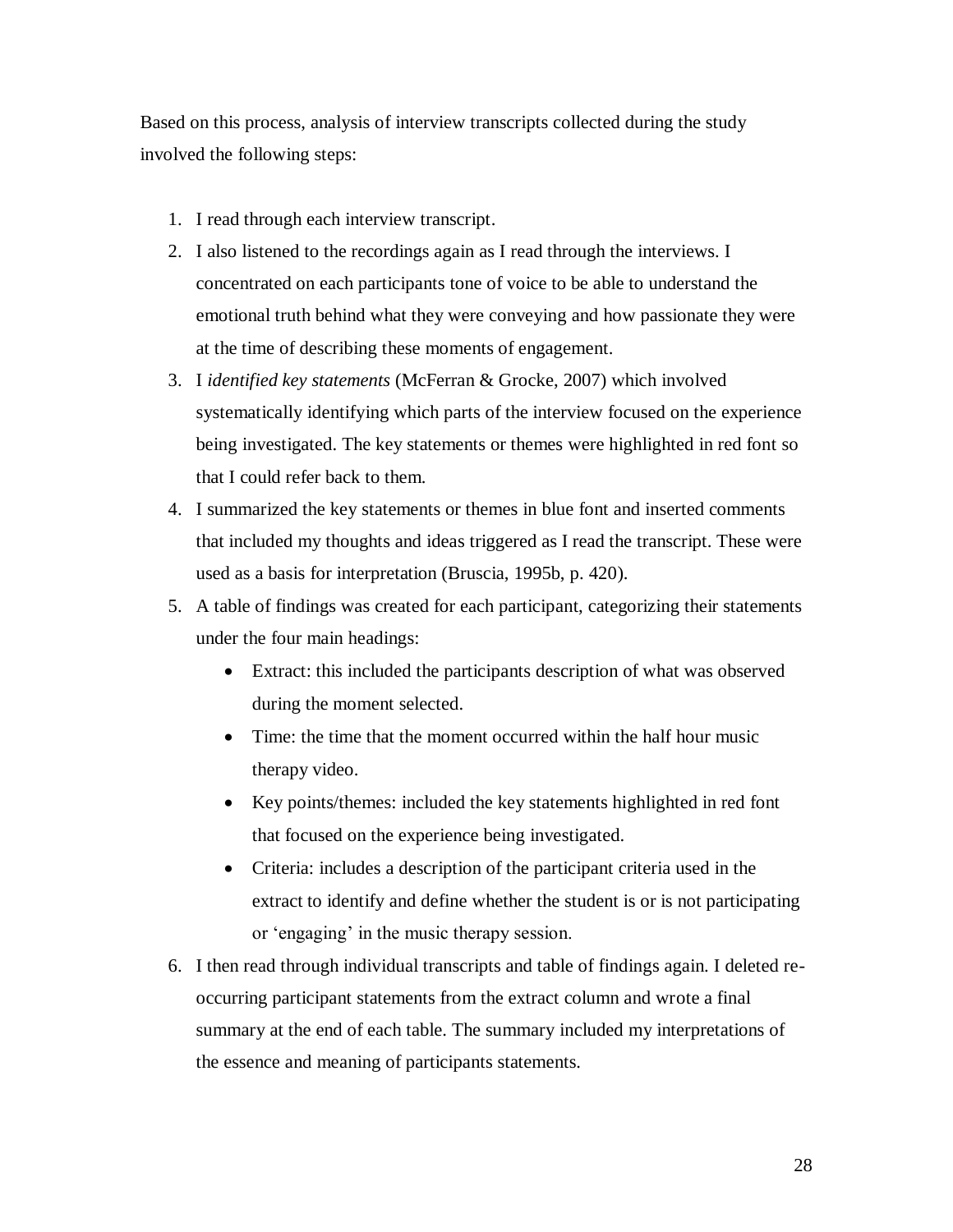- 7. I *identified collective themes* (McFerran & Grocke, 2007) by gathering and collectively examining individual participants" opinions on the concept of engagement. I then constructed a combined definition of engagement based on common features described by the participants.
- 8. Towards the end of the study, two graphs were plotted in order to be able to see where participants spontaneously chose to place engagement within the half hour music therapy video.

During the process of analyzing raw data, I organized a peer-debriefing meeting with another registered music therapist who was also my visiting supervisor at the time, where we discussed ideas and comments that emerged from reading the transcribed interviews, in order to check for subjectivity and guard against interpretive bias.

### <span id="page-33-0"></span>**3.4 Ethical considerations**

The vulnerability of the client who was at the centre of the study was a key ethical consideration. For this reason, consent to record and use video material (refer to Appendix E, p. 82 & Appendix F, p. 83) was required from the participants and parents of the student. Information regarding the research project was supplied for the parent/guardian to ensure they understood what was involved in the study.

All information was kept confidential and data on the student/client participant was only shared with the school staff and others directly concerned with the welfare of the student. No information that could lead to the identification of a participant in this study has been revealed. All raw data relating to the research was stored safely and will be destroyed at the completion of the study.

Ethical issues for interview participants:

Interview participants' real names were not used in the findings of the present study. Each participant is identified by their profession, for example Speech and Language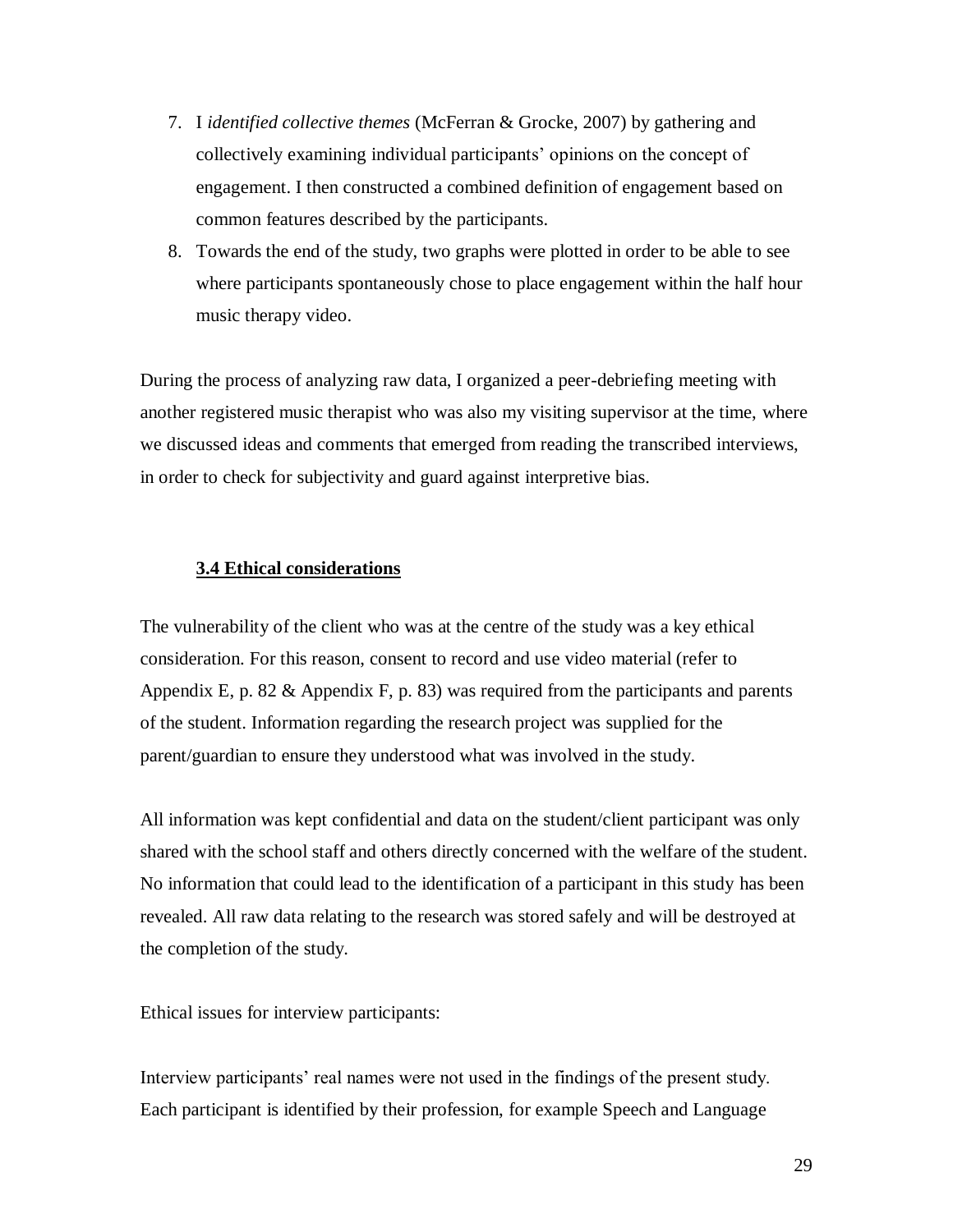Therapist (SLT) or relation to the student participating in the music therapy video, for example Parent. A pseudonym was assigned to the student and the teacher aide who appear in the music therapy video. Interview participants were asked to sign a confidentiality agreement form (see Appendix G, p. 85) to keep all information concerning the child observed in the research project confidential.

This project has been reviewed and approved by the Massey University Human Ethics Committee: Southern A, Application 08/39.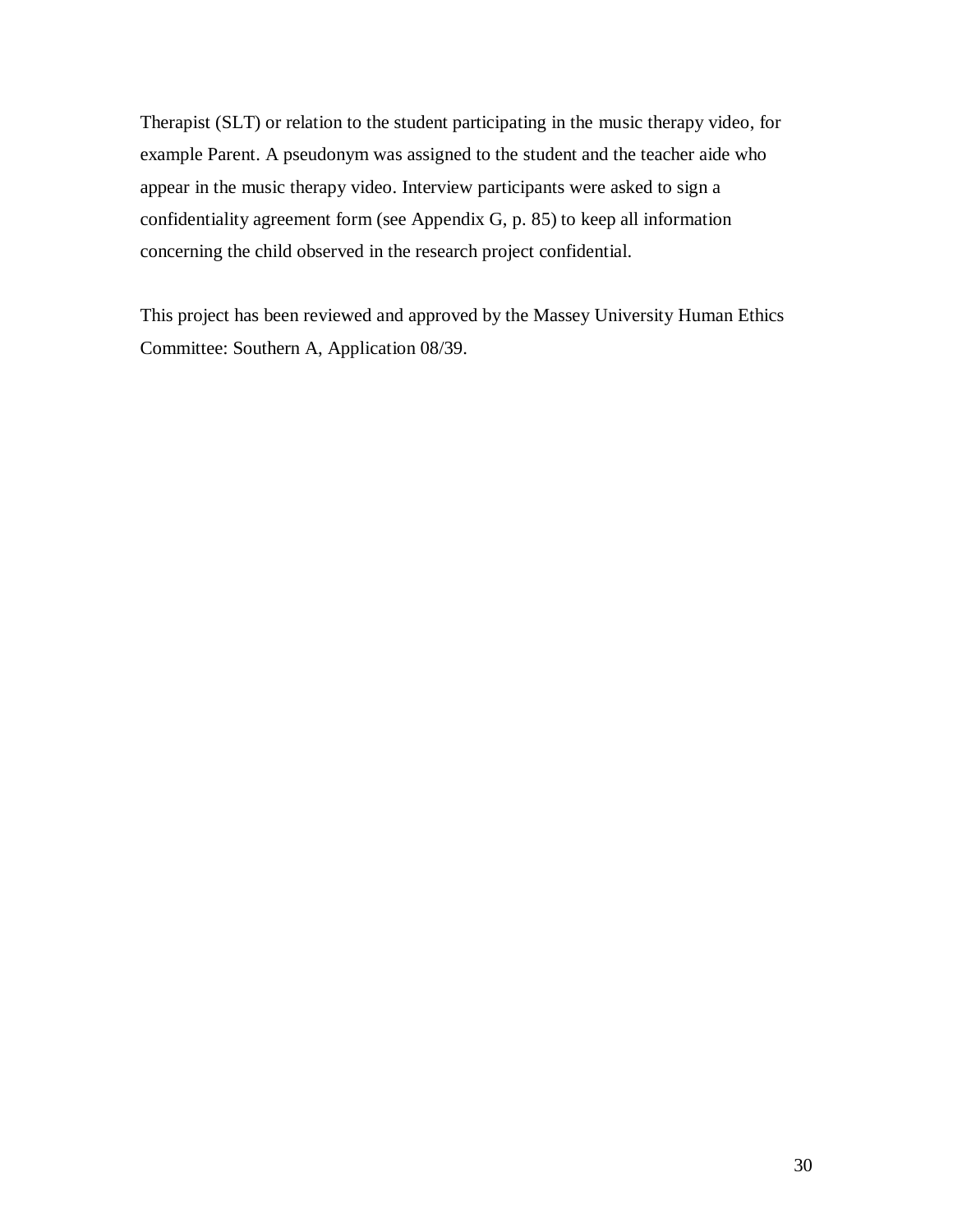# CHAPTER IV

# **PARTICIPANT FINDINGS**

<span id="page-35-0"></span>My purpose in this chapter is to introduce the reader to the concept of engagement and present research findings based on interview transcripts with individual participants. The findings of the study are organized as follows:

- 1. Tables and summaries of individual participants' findings.
- 2. Participants' definitions of 'engagement'.
- 3. Graph: visual representation of where participants placed "engagement" within the half hour music therapy session.

### <span id="page-35-1"></span>**4.1 Tables and summaries of individual participants' findings**

Themes and ideas were derived from different interviews and categorized under the main headings:

**Extract:** The participant is asked to identify and describe what they are observing during the moment selected. This column includes what the participant is watching, hearing, perceiving and detecting.

**Time:** The participant is instructed to make a note of the time the particular moment occurred by looking at the time counter shown on the video.

**Key Points/Themes:** The participant is asked to discuss his or her ideas on what they observe and interpret to be engagement during the moments selected. This column includes a collection of themes that the participant identifies during the interview in order to describe engagement. The **extract** and **themes** column overlap.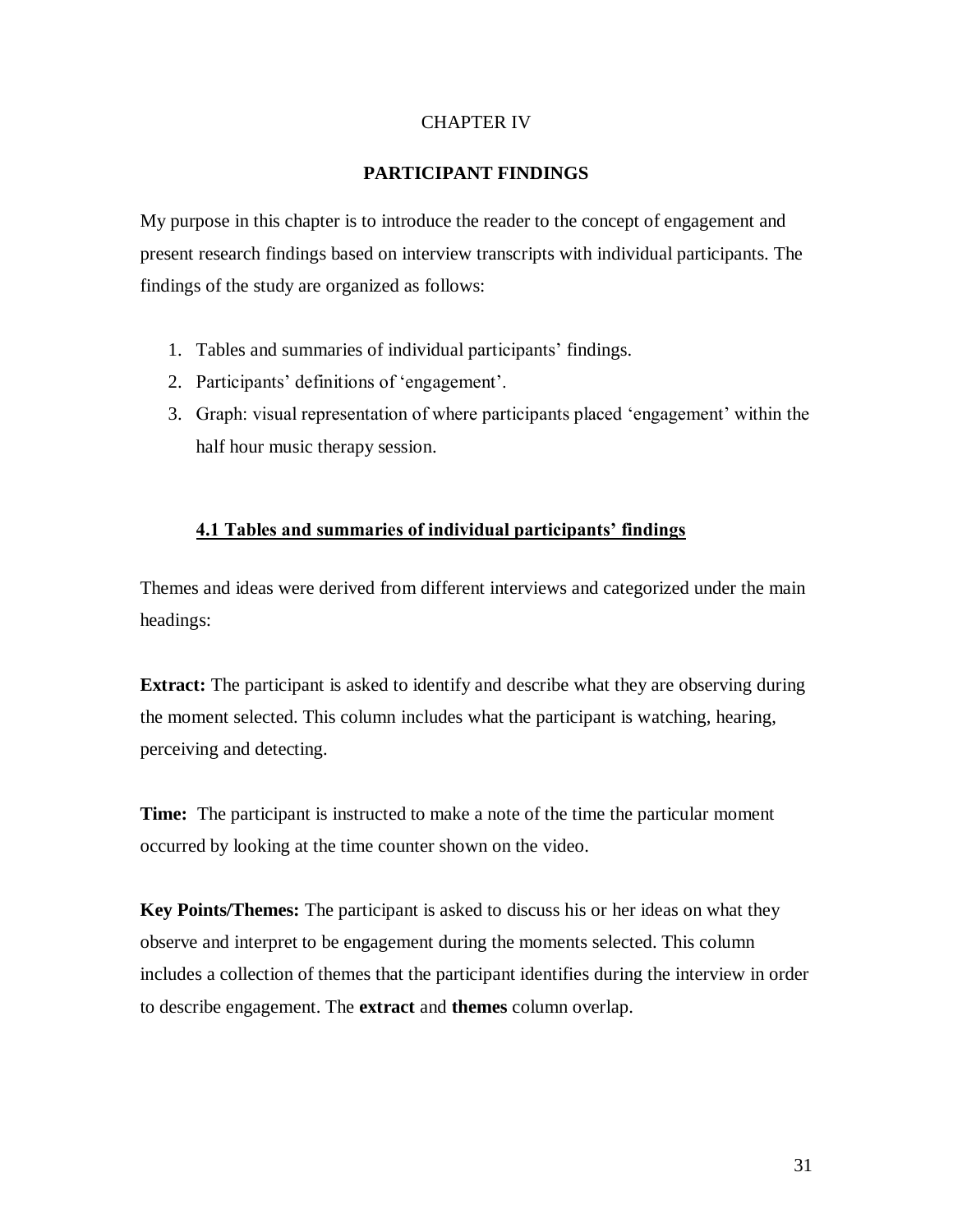**Criteria:** The final question asks the participants to describe the criteria used in the extract to identify and define whether the student is or is not participating or engaging in the music therapy session.

The researchers' comments are summarized in a descriptive form at the end of each table of findings. Where individual participants own words are quoted, line numbers were inserted to guide the reader to the interview transcript in the Appendix section of the thesis.

| <b>Extract</b>                                                                                                                                                                                                                                                                                                                                   | <b>Time</b> | <b>Key points/themes</b>                                                                             | <b>Criteria</b>                                                                                                                                               |
|--------------------------------------------------------------------------------------------------------------------------------------------------------------------------------------------------------------------------------------------------------------------------------------------------------------------------------------------------|-------------|------------------------------------------------------------------------------------------------------|---------------------------------------------------------------------------------------------------------------------------------------------------------------|
| One:<br>The SMT is holding<br>*Lola's hand.<br>*Lola is looking at the<br>SMT's face, sometimes<br>looking away.<br>*Lola seems to be<br>responding to the SMT's<br>change of vocal pitch,<br>facial expression and<br>touch.<br>Sometimes there is a<br>slight shift in *Lola's<br>body position. Her body<br>is orientated towards the<br>SMT. | $4:05-4:10$ | Direct eye contact<br>Holding hands<br>Smiling<br>Laughter<br>Big, open wide mouth.<br>Body position | SLT background.<br>Eye contact or looking<br>at the SMT's face.<br>Body position.                                                                             |
| Two:<br>*Lola is watching and<br>responding to the SMT's<br>facial expressions, tone<br>and pitch changes in the<br>music.<br>*Lola is watching the<br>drum and where the<br>SMT's hands are gonna<br>to go.                                                                                                                                     | $6:47-7:04$ | Eye contact<br>Vocalization<br>Laughter<br>Visual tracking of<br>hands, instruments and<br>SMT.      | Looking, not just at the<br>SMT but looking at<br>what the SMT is looking<br>at.<br>3 things going on at<br>once and *Lola<br>managed to handle all<br>three. |
| *Lola looks at the drum<br>as the SMT is looking at                                                                                                                                                                                                                                                                                              |             | Looking                                                                                              | Shared attention                                                                                                                                              |

# *4.1.1 Table of findings: Participant 1: SLT (Speech and Language Therapist)*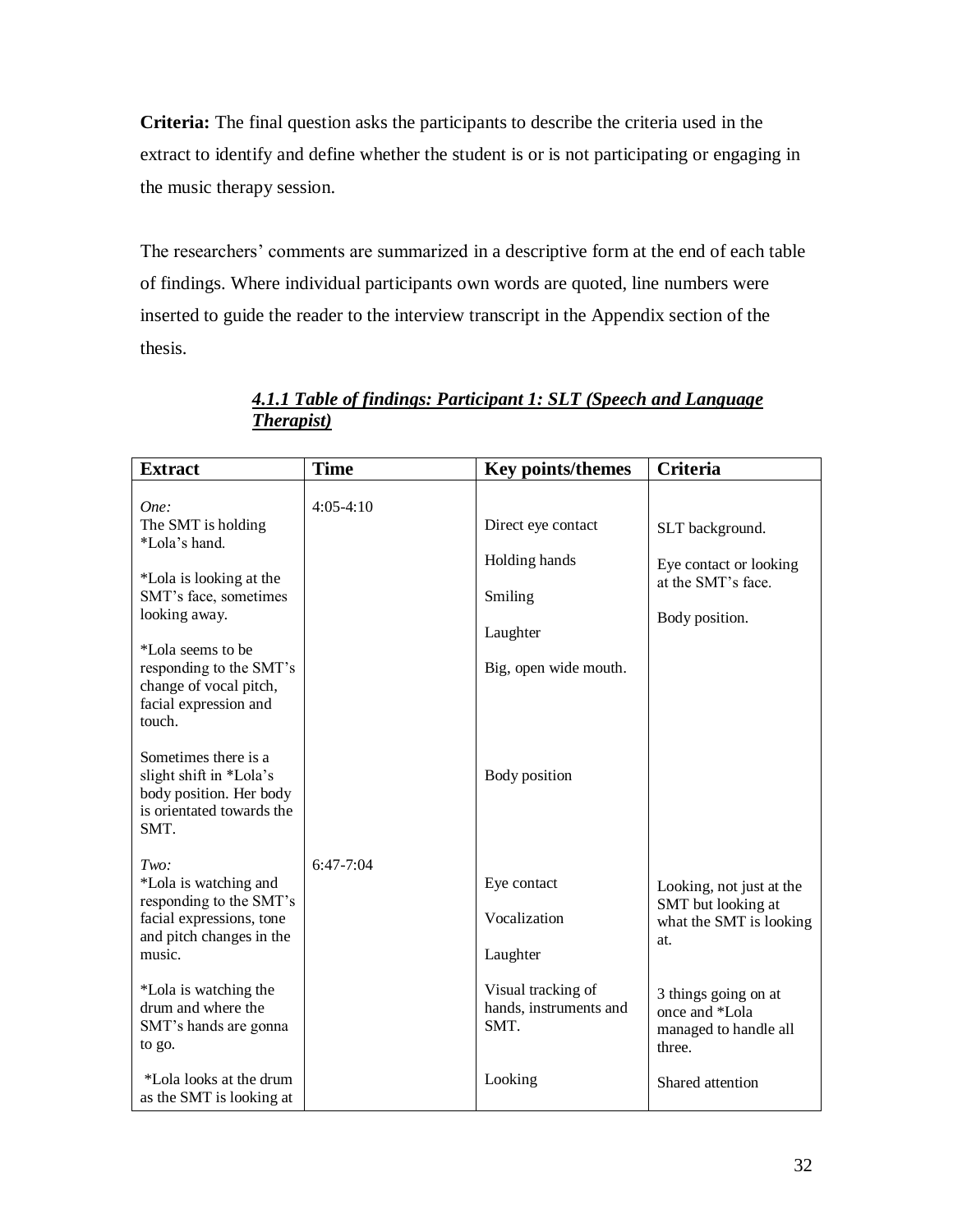| the drum.                                                                                                                                                                                                                                                                                              |             |                                                                                                                                                      |                                                                                                                 |
|--------------------------------------------------------------------------------------------------------------------------------------------------------------------------------------------------------------------------------------------------------------------------------------------------------|-------------|------------------------------------------------------------------------------------------------------------------------------------------------------|-----------------------------------------------------------------------------------------------------------------|
| Three:<br>*Lola is tracking the<br>SMT raise the bells up<br>and bring them back<br>down, anticipating<br>what's gonna happen.<br>She is looking at the<br>SMT's face and mouth.<br>Her body is ever so<br>slightly looking down<br>the drum towards what<br>the SMT has just<br>dropped the bells on. | 15:38-15:58 | Attention<br>Listening<br>Visual tracking<br>Interaction<br>Anticipation<br>Looking direction<br>Laughter<br>Body position<br>Smiling<br>Eye contact | SLT background, focus<br>on area of<br>communication.<br>Socially acceptable<br>engagement.<br>Shared attention |
|                                                                                                                                                                                                                                                                                                        |             |                                                                                                                                                      |                                                                                                                 |

Summary of findings:

The Speech and Language Therapist (SLT) has identified 3 brief moments of engagement during the music therapy session where the student is participating in the music activities by listening, looking and responding to the Student Music Therapist's (SMT) voice, facial expression and hand movements. In order to be able to interpret 'engagement' during the moments selected, the SLT focuses on non-verbal aspects of communication such as eye contact, looking direction, laughter, mouth shape and body position. She spontaneously chooses to focus on the student's facial expression, having been trained in the area of Speech and Language Therapy. When describing the criteria used for identifying whether the student is engaged or not during the music therapy session, the SLT commented "I think from my point of view, a speech therapy point of view, this is what we, look for" (214), "the eye-contact, the facial expression, the tracking, the anticipation, her body language and her facial expressions and her vocalization of laughing" (220). Shared attention is a re-occurring theme that the SLT refers to during the interview. She noticed \*Lola"s eye direction and that she was "looking, not just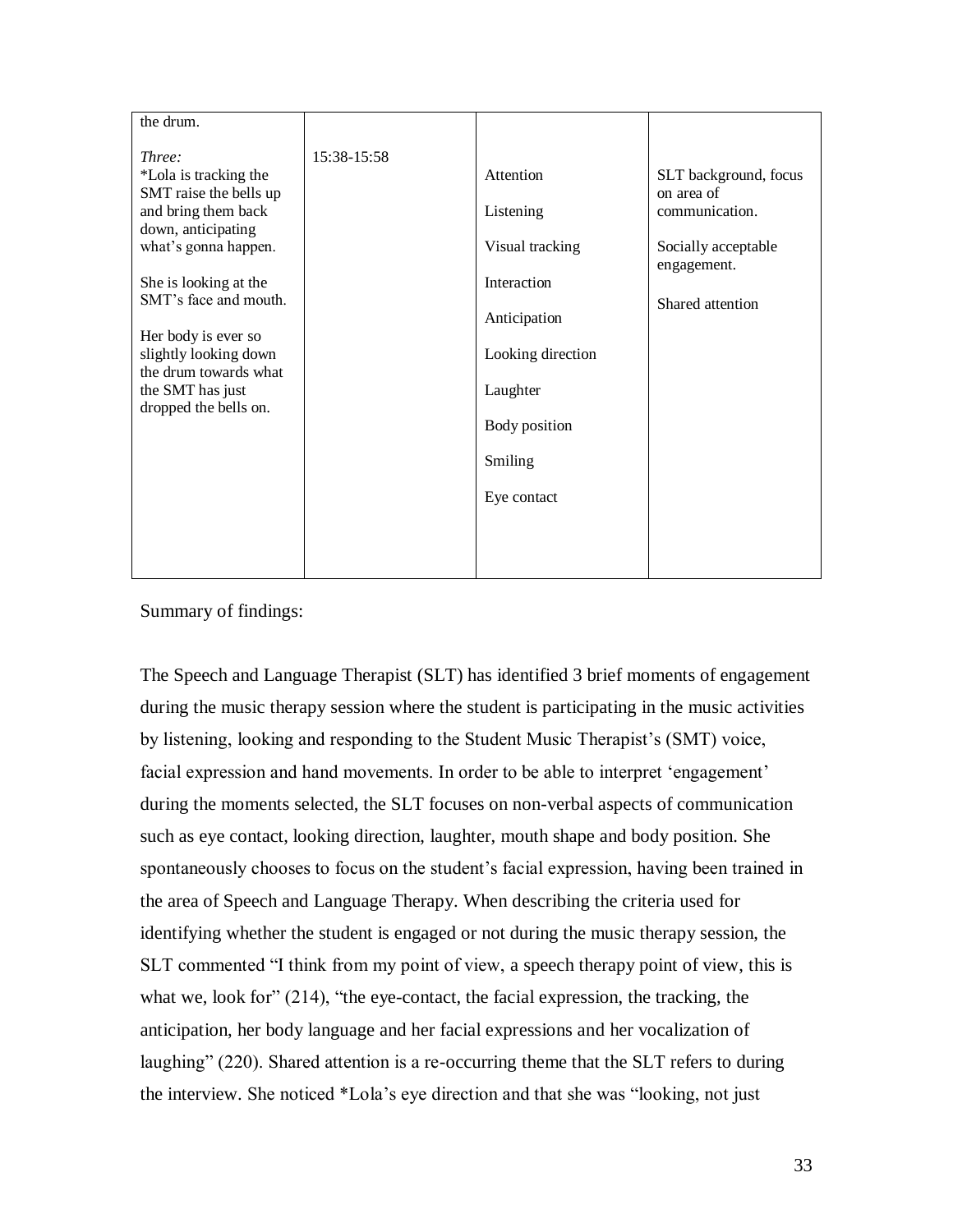looking at you (the SMT in the video) but looking at what you"re looking at. You are looking at the drum and so she was looking at the drum, and that's really, it's what we call shared attention" (97). \*Lola was also visually tracking instruments, movement of hands and the SMT with her eyes.

Important issues about engagement that emerge from the interview with the SLT are that "a child can enjoy something but not be engaged in it" (170). The SLT believes that being bored, "you still could be engaged but you"re not fully engaged" (267).

*"I could be looking away from you and you can be talking and I can still be engaged with you because I"d still be participating, I would be engaged in a conversation but it"s not, it"s not a socially acceptable engagement. I do think that when she (\*Lola) is looking away she is still participating and she is engaged but this is the best engagement. Socially acceptable and the best for an interactive….coz, I do fully, I think in that session she is fully interactive with you in that bit (Moment 3), fully interacting"* (227-133).

The SLT seems to have a natural level of detail and view of engagement coming from a speech and language therapy background.

She noticed specifically and commented on the SMT"s facial expression during the recorded music therapy session as being "very important" (279) in motivating the student to respond. "I think if you did that in a really (pause) umm, you know mouth barely opening, kind of you looked bored, I think she would really pick up on that coz she does look at your face a lot" (285).

*"I think it"s a combination of the tone of your voice, your facial expression, the noise of the different instruments but ahh more you (SMT), more with the way you interact with the instruments and what happens"* (291). *"If you did that in a boring, dull way, you kept a monotone, I don"t think she"d be engaged. I think she"s just having a great laugh"* (295).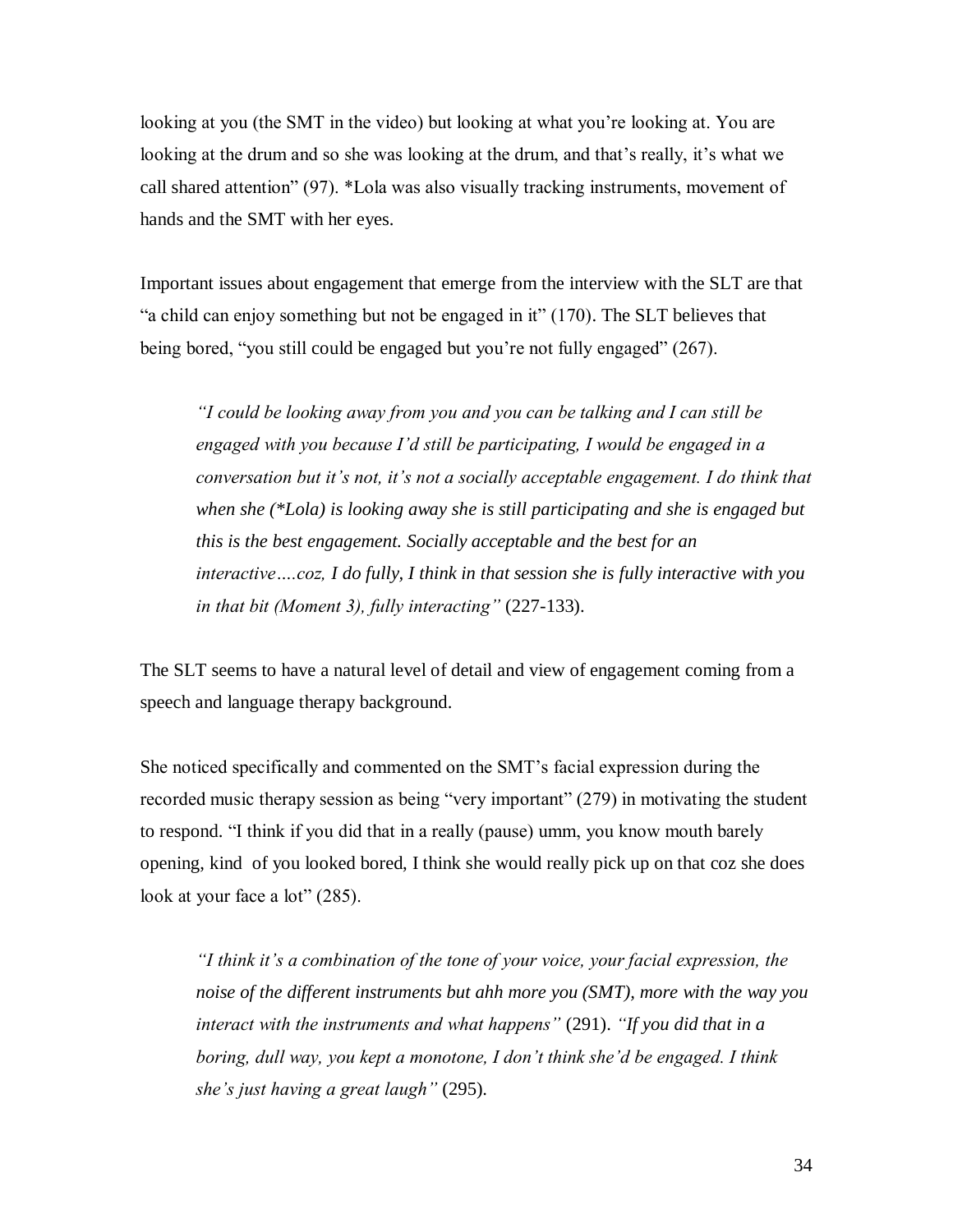The quality of this interview is significant. The SLT has provided rich data and strong answers for what other professions might be hoping for. I noticed that she chose to look at readily available and brief moments during the recording of the single music therapy session, yet was able to identify and interpret in detail what she was noticing about engagement during music therapy. The SLT had described a focused sense of joined attention, eyes widening, and non-verbal methods of sharing communication. Her interest and passion in describing \*Lola"s facial expression for example, offer strong data that confirms to me it is possible for other people to observe and identify aspects of a child"s engagement during music therapy.

| <b>Extract</b>                                                                                                    | <b>Time</b>                 | <b>Key points/themes</b> | Criteria                                                   |
|-------------------------------------------------------------------------------------------------------------------|-----------------------------|--------------------------|------------------------------------------------------------|
| One:<br>*Lola is just in there                                                                                    | Hello Song<br>$1:00 - 5:00$ | Communication            | Eye contact                                                |
| with her whole body and<br>with the SMT as soon as<br>the song starts,                                            |                             | Interaction              | Observable behaviors<br>such as facial                     |
| throughout the whole<br>song.                                                                                     |                             | Body orientation         | expression, body<br>direction and gestures.                |
| *Lola and the SMT look                                                                                            |                             | Laughing                 | *Lola's response to the                                    |
| at each other.<br>She is not looking at the                                                                       |                             | Eye contact              | changes in the song.<br>When the song starts<br>and stops. |
| TA because she is so<br>engaged with the SMT.                                                                     |                             |                          |                                                            |
| At $4:47$ *Lola is looking<br>at the TA.                                                                          |                             | Eye direction            |                                                            |
| When the song stops,<br>*Lola appears unsure of<br>what is going to happen<br>and her whole body is<br>different. |                             | Physical aspects         |                                                            |
| *Lola is more engaged<br>with her ears and eyes<br>and the contact with the<br>SMT.                               |                             | Physical contact         |                                                            |

# *4.1.2 Table of findings: Participant 2: TA (Teacher Aide)*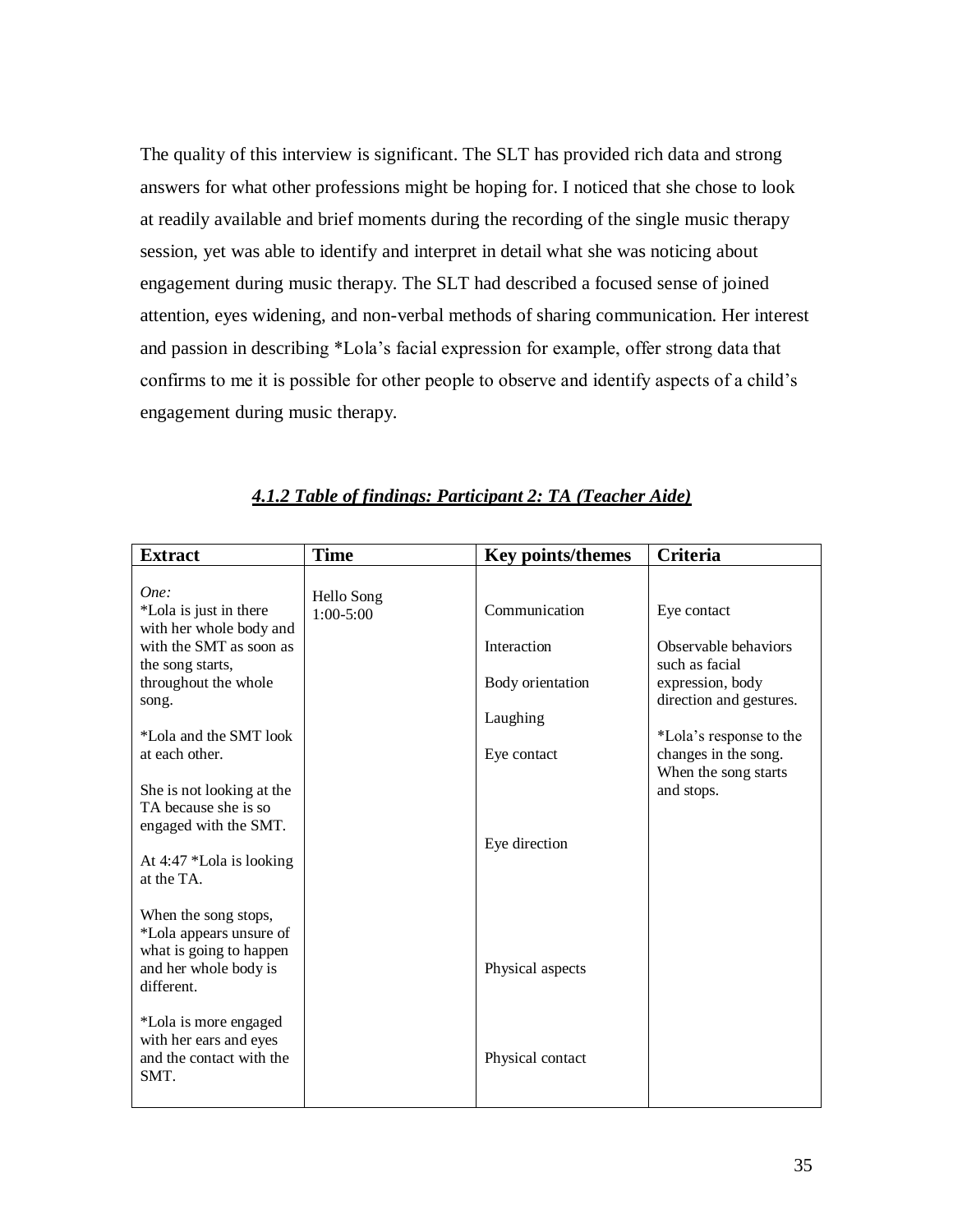| Two:                                                                      | 6:47  |                                                   |                                                 |
|---------------------------------------------------------------------------|-------|---------------------------------------------------|-------------------------------------------------|
| When the SMT takes<br>out the bells, *Lola                                |       | Recognition                                       | "She's done them before<br>and she gets really, |
| seems to recognize<br>them.                                               |       | Anticipation                                      | really happy" (181).                            |
| *Lola's whole body,                                                       |       | Body movement                                     | Eye contact with the                            |
| face gets happy.                                                          |       | Facial expression                                 | SMT.                                            |
| When the SMT moves<br>her hand up and down,                               |       | Smiling                                           |                                                 |
| *Lola appears to be<br>concentrating and                                  |       | Interaction                                       |                                                 |
| working hard, really<br>trying to do it herself.                          |       | Concentration, intent to<br>play the bells on her |                                                 |
| *Lola makes a lot of                                                      |       | own.                                              |                                                 |
| vocalization.                                                             |       | Vocalizing                                        |                                                 |
| Three:<br>*Lola is working hard<br>physically with the up<br>and down arm | 23:00 | Body and arm<br>movement.                         | What the body is doing.                         |
| movements and with her<br>body.                                           |       | Physical and active<br>participation.             |                                                 |
| *Lola is looking at the<br>TA.                                            |       | Eye direction                                     |                                                 |
| *Lola plays the cymbal                                                    |       | Facial expression                                 |                                                 |
| using the bells.                                                          |       | Wide open mouth                                   |                                                 |
| *Lola is responding to<br>what and how the SMT<br>is doing it.            |       | Concentrating on using<br>her arms.               |                                                 |
|                                                                           |       | Connection                                        |                                                 |
|                                                                           |       | Interaction                                       |                                                 |

Summary of findings:

The TA is comparing what she is observing here in the video to what often occurs in a different setting such as the classroom. She interprets \*Lola"s responses and supports this with her knowledge and work experience with \*Lola in other environments, for example at line 261 the TA comments "She is making sounds and she doesn"t make that sound in class… I think. She makes a lot of vocalization in umm in this session. Yeah! Because she, she, she works on the morning greetings when we ask her to say is it your turn, she"s trying but nothing comes but here comes sort of easier… I think".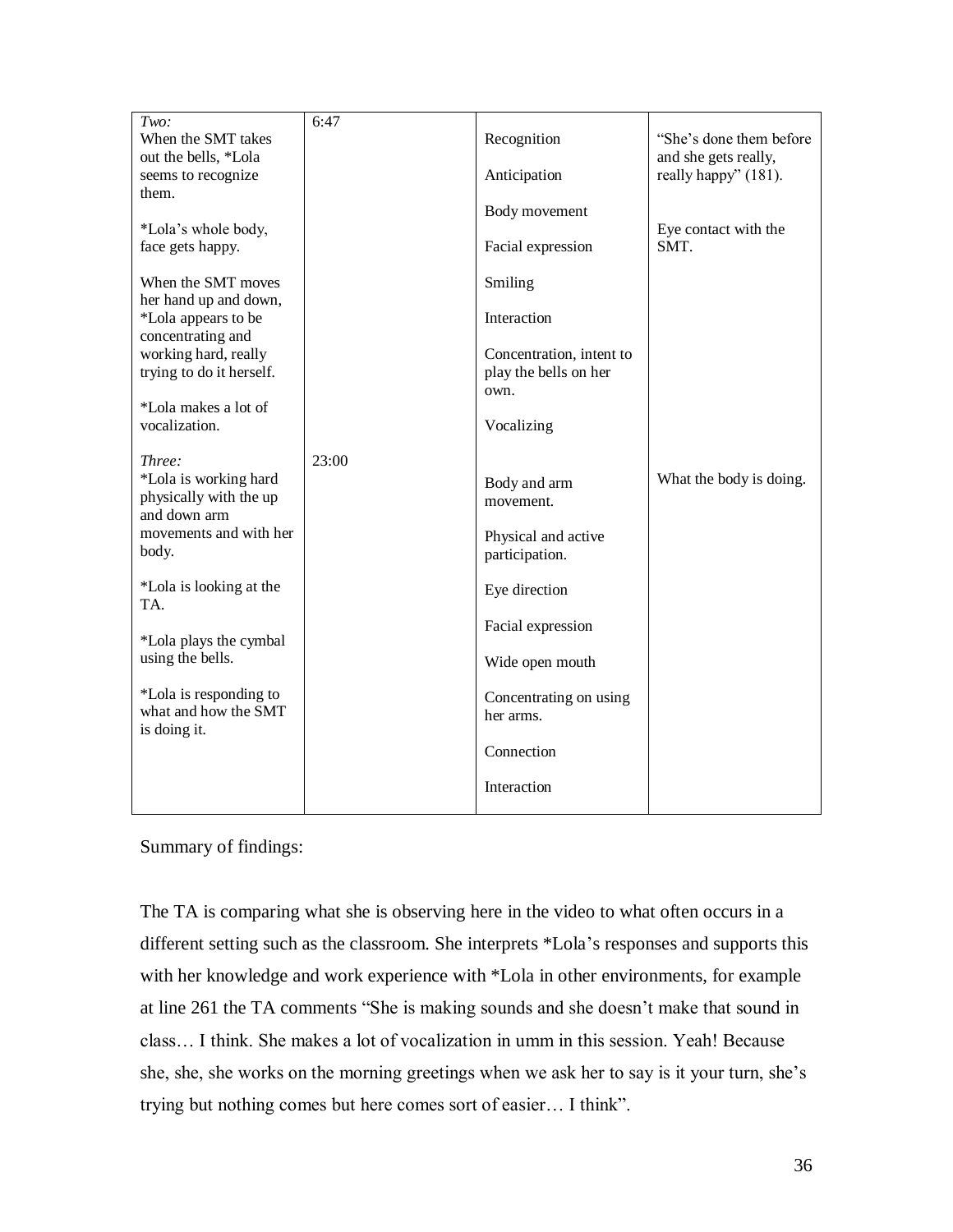The TA chooses to focus on \*Lola"s body direction and facial expressions during the interview. Common themes that the TA identifies in describing the moments of engagement selected, are non-verbal aspects such as eye contact, eye direction, laughter and listening, physical aspects such as movement of body and body parts, as well as cognitive aspects such as recognition and anticipation.

Body movement seemed important in the moments selected by this participant as a concept of a student"s engagement. The TA seemed to focus a lot on what \*Lola"s body is doing during the music activity in the selected moments. She often repeats the comment \*Lola "is with you (the SMT in the video)" (42, 43, 61, 75) "following you, what you are doing" (93) and "is there with her whole body" (65), "she's just in there isn"t she, with her whole body, eyes, laughing, no she is with you" (112). The TA interprets engagement from what she can see in the student"s body movement, \*Lola is actively and physically engaging in the music activity by working hard with her body, lifting her arms up and down in order to be able to play the instruments. As commented by the TA "the last moment is strong because \*Lola is working so much with her body" (425), "Compared to the first times (first MT sessions) she didn"t, you know she didn"t really make a sound did she? And she was looking away all the time and she was more sort of loose in her body but now she is there with.. she's there with her whole body, yeah! That"s how I can describe it" (444-447). This participant points out that since the first music therapy sessions with \*Lola, aspects of her responses have changed, suggesting something about my work and music therapy techniques in general. The familiarity, client/therapist relationship established. The progress and involvement in music therapy might occur over time and what happens during one music therapy session might be the result of what has happened over time that has built up to this point.

One of the issues that appeared during the interview with the TA is the difficulty in being able to accurately describe what is being observed during the moments selected so that other people can also understand what is happening without having to observe the video.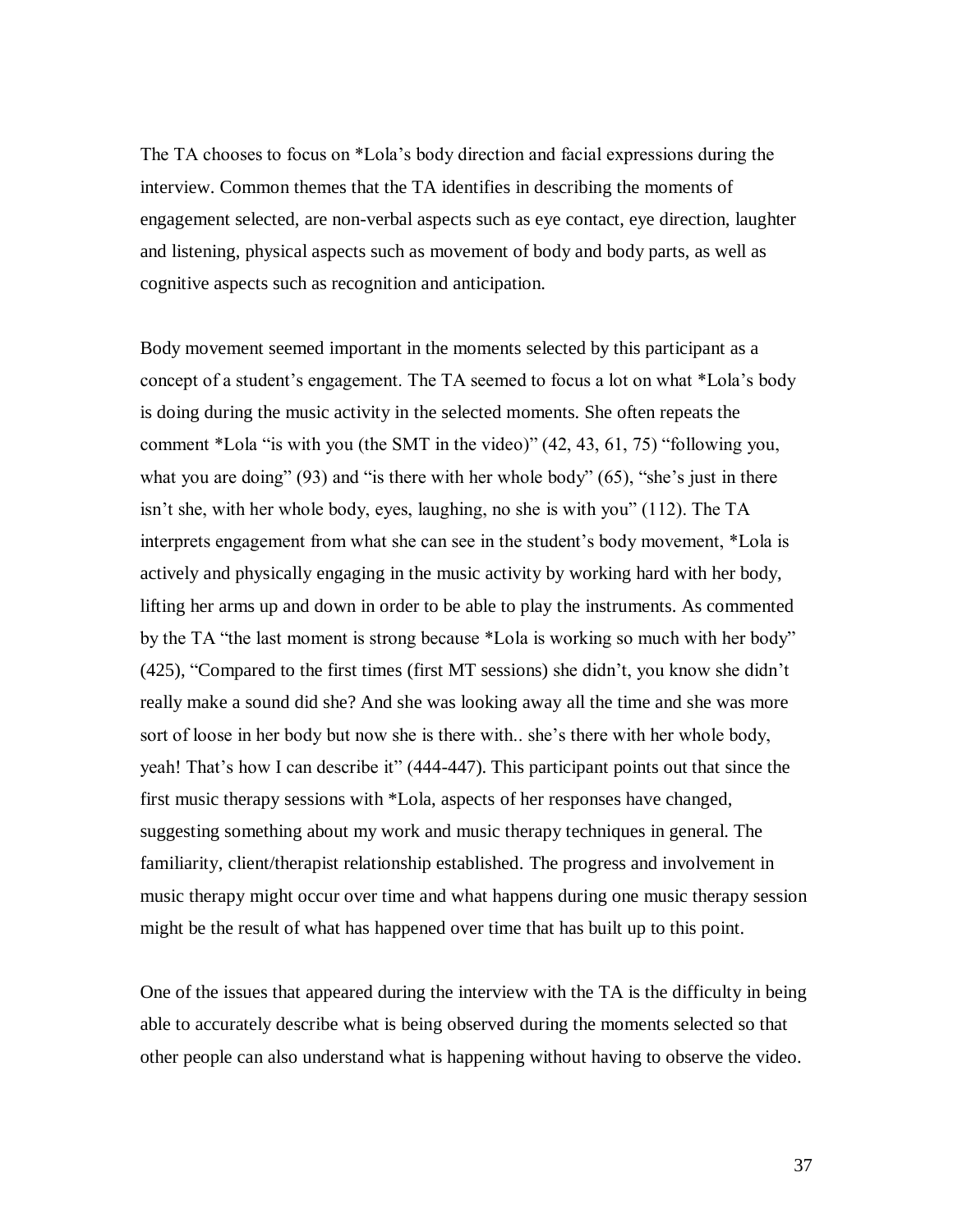Her criteria for identifying and defining whether the student was engaged or not during the moments selected were:

*"Everything. Coz if you see after the song is done, you can see that she gets unsure. She"s not you know, what"s gonna happen, so that"s also one thing you can observe that when the song is on she is there, when the song stops, she.. you can see that she gets you know, yeah she doesn"t really know what"s, you know… the whole body is different. It"s hard to explain, you just see it, I don"t know how you can describe it"* (125-130).

I knew what the participant (TA) was observing and what she was trying to describe in her own words as I, the researcher was there observing the video and selected moments of engagement with her. I felt that I needed to direct her more by asking specific questions, for example "what is it about the student"s facial expression or movements that make you feel she is happy?" (185). The TA often interpreted what she felt but seemed to have difficulty in describing the changes that were taking place. English is also her second language and although I understood everything and felt the same as the TA when I observed these moments with her, I felt I needed more observable data to support and be able to document and understand the changes that were taking place.

I felt this interview was interesting in terms of gaining a perspective of how a non-trained professional selects to observe and describe moments of engagement during the MT video. I was struck by how observational and detailed the SLT was about very brief moments for example. The TA seemed to repeat her self often, describing how she is feeling. This is an important way of identifying engagement as our feelings tend to be informed by what we observe.

The TA showed difficulty in being able to describe what is happening during the moment that makes her feel this way. She was however very observant and often pointed towards the moment in the video when she felt this moment was significant. The TA would ask the researcher to "look at this" often. As an aspect of her character, she is responding to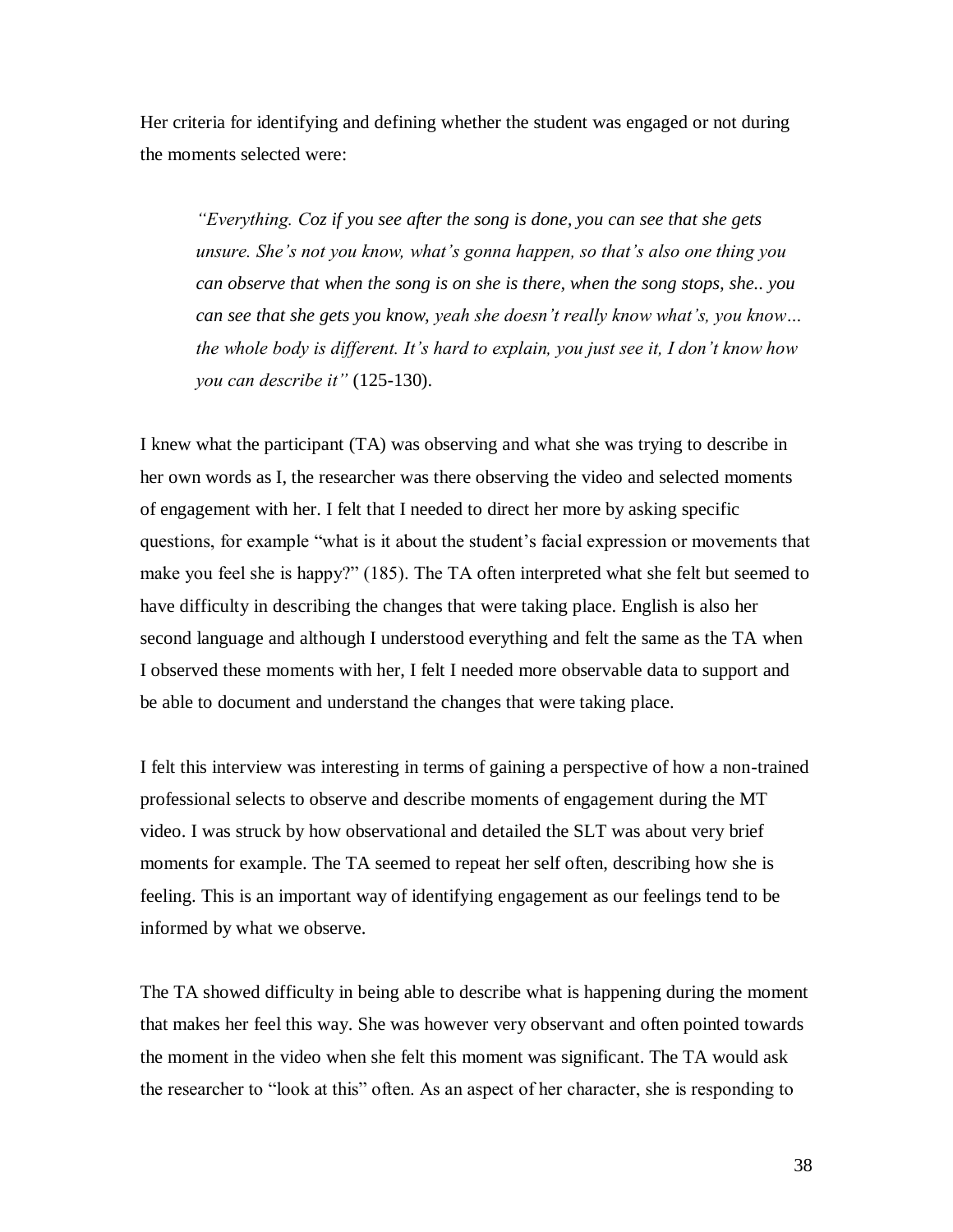my research, demonstrating her need to show me the important moment. She continuously draws my attention towards something as we are participating in observing the MT video together (shared attention).

# *4.1.3 Table of findings: Participant 3: RMT (Registered Music*

*Therapist) (See Appendix J, p. 89)*

| <b>Extract</b>                                                                                                                                                                                                                                                                                                                                                                                                                                                                                                                                                                                                                 | <b>Time</b> | Key points/themes                                                                                                                                                                                                                                                                                                                                                                                                                                                              | <b>Criteria</b>                                                                                                                                                                                                     |
|--------------------------------------------------------------------------------------------------------------------------------------------------------------------------------------------------------------------------------------------------------------------------------------------------------------------------------------------------------------------------------------------------------------------------------------------------------------------------------------------------------------------------------------------------------------------------------------------------------------------------------|-------------|--------------------------------------------------------------------------------------------------------------------------------------------------------------------------------------------------------------------------------------------------------------------------------------------------------------------------------------------------------------------------------------------------------------------------------------------------------------------------------|---------------------------------------------------------------------------------------------------------------------------------------------------------------------------------------------------------------------|
| One:<br>The SMT is singing<br>"up", *Lola follows<br>with her eyes and raises<br>her arm.<br>She spontaneously hit<br>the cymbal with the<br>wooden beater attached<br>to a string.<br>The timing of *Lola's<br>hand reaching out<br>towards the cymbal<br>seemed "in tune with the<br>whole music" $(71)$ .<br>*Lola is observing the<br>SMT's animated facial<br>expressions.<br>SMT sings the lyrics<br>"up" and is raising tone<br>and volumes and pitch<br>up and resolving it down<br>with decrescendo and<br>lower pitch.<br>Feeling that SMT's<br>gestures and singing<br>tone are creating an<br>inviting atmosphere. | 23:40       | Active and physical<br>participation.<br>Attention<br>Awareness<br>Mouthing<br>Giggle<br>Cognitive aspects,<br>showing understanding<br>of the high and low, up<br>and down concept.<br>Interaction between the<br>SMT and *Lola.<br>Orientation towards<br>instrument, intent to<br>touch and hold<br>instruments.<br>Containment<br>Moment of settling<br>Giggling<br>Facial expression<br>Awareness of the non-<br>verbal cues.<br>Eye direction<br>Reinforcing the action. | Musical responses<br>Gestural responses<br>Eye contact<br>Observing *Lola's next<br>move.<br>Physical aspects<br>Personal experience<br>having facilitated music<br>therapy intervention<br>with *Lola in the past. |
|                                                                                                                                                                                                                                                                                                                                                                                                                                                                                                                                                                                                                                |             | Gesture                                                                                                                                                                                                                                                                                                                                                                                                                                                                        |                                                                                                                                                                                                                     |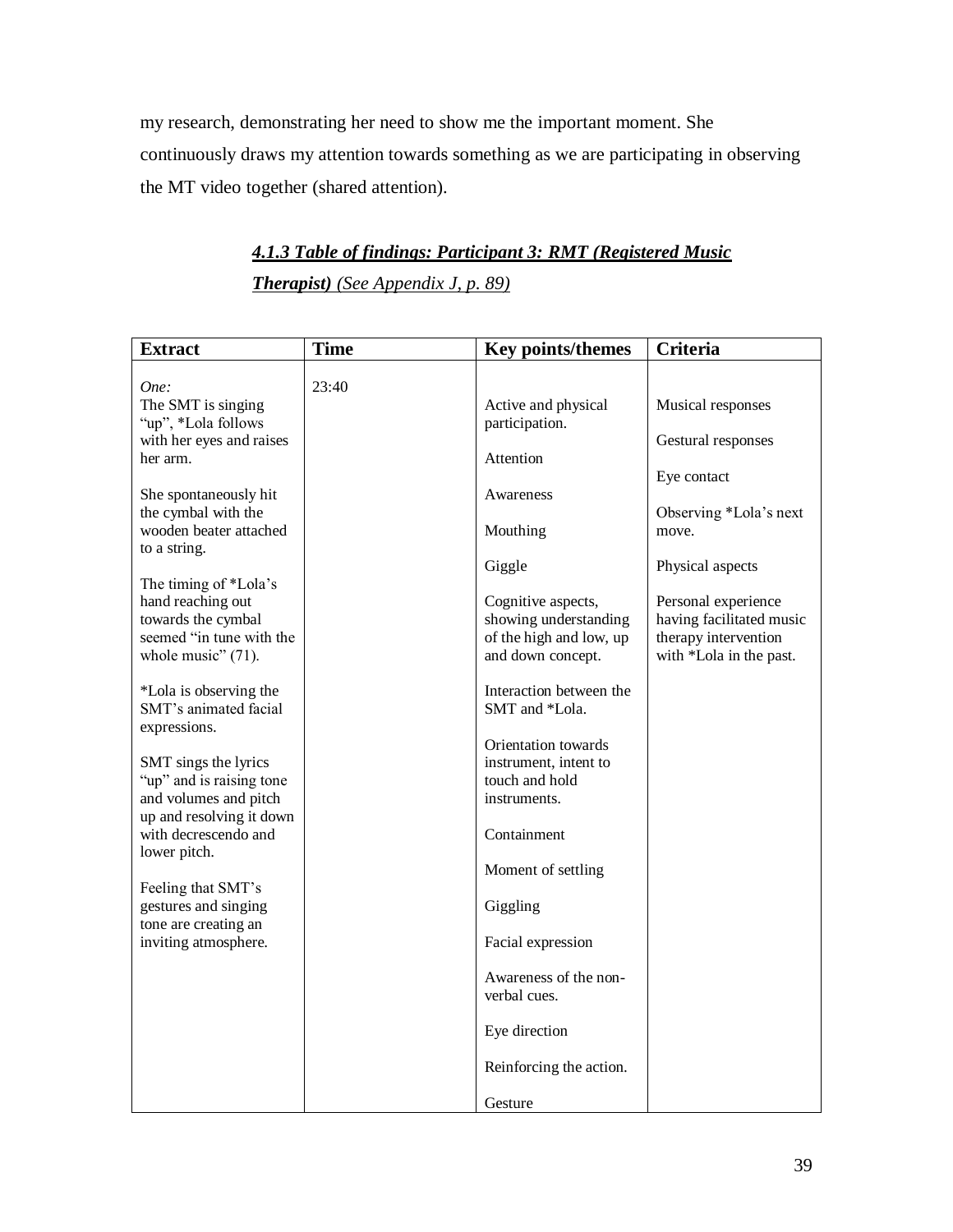| Two:<br>*Lola is being supported<br>musically and physically<br>by the TA and SMT.                                                                                                                                               | 9:40  | Vocalization<br>Physical contact                                                                                                                          | Face<br>Facial expression                                                                                                                                                                           |
|----------------------------------------------------------------------------------------------------------------------------------------------------------------------------------------------------------------------------------|-------|-----------------------------------------------------------------------------------------------------------------------------------------------------------|-----------------------------------------------------------------------------------------------------------------------------------------------------------------------------------------------------|
| The TA and SMT are<br>modelling the hand<br>movements go up high<br>and down low.<br>*Lola looking around<br>and is watching the<br>TA's hand go up high<br>and following it down.<br>The SMT supports<br>*Lola's hand to go up. |       | Attentive<br>Visual tracking of where<br>the hands are going to<br>go.<br>Showing awareness of<br>being supported and<br>what is happening<br>around her. | Eye contact<br>Focus on what is<br>happening with *Lola's<br>eyes, because she is<br>physically supported. Is<br>she aware of what is<br>going on and that she is<br>being physically<br>supported. |
| Three:<br>*Lola appears to be<br>listening carefully to the<br>words that the SMT<br>sings.<br>The SMT is following<br>*Lola and reflecting<br>what she and the TA are<br>doing in the music.<br>*Lola laughs a few              | 00:34 | Listening<br>Laughter<br>Realization and taking<br>time to respond.<br>Cognitively aware<br>Gentle smile<br>demonstrating *Lola's<br>listening skills.    | Observing *Lola's<br>gestural cues.                                                                                                                                                                 |
| seconds later.<br>*Lola gently smiles<br>when the TA sings "kia<br>ora".<br>The music is very<br>gentle.                                                                                                                         |       | Inviting and not<br>demanding. It is<br>acknowledging of<br>everyone present in the<br>MT session. A good<br>sense of support.                            |                                                                                                                                                                                                     |

Summary of findings:

The RMT has selected three different moments of engagement in the music therapy video where she believes the student (\*Lola) is participating by listening (Moment 3), showing awareness where physically and musically supported by the TA and SMT (Moment 2) and actively and physically participating in the music activity by movement of hands and in turn sounding the instrument (Moment 1). The RMT chose to discuss the last moment (Moment 3) first during the interview.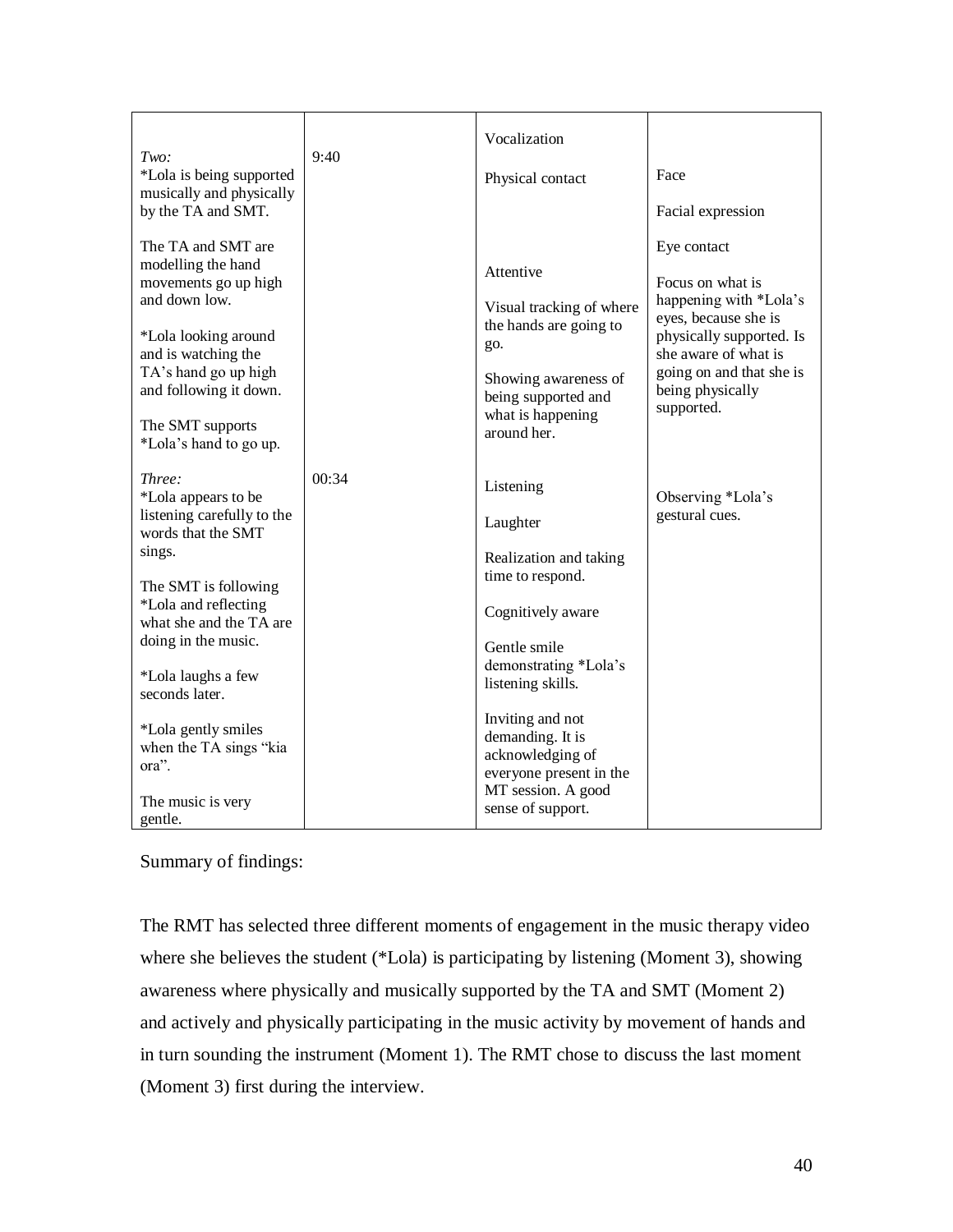The RMT identifies three moments all showing the student to engage in different ways. The common themes that emerge during the interview with the RMT cover physical, cognitive, musical and non-verbal aspects of communication such as gestures, vocalizations and facial expressions. Her criteria for defining whether the student is or is not participating or engaging in the music therapy session involves the way that \*Lola is responding, musically or with gestures as well as eye contact. The RMT recognizes during Moment 1, that "although she (\*Lola) wasn"t looking at you (the SMT in the video), you know I sense that she was listening because of her next move" (127).

The RMT's concept of a student's engagement is based on whether or not the student is participating in the music activity by showing awareness of what is going on. Does the student seem to be listening? Is the student showing interest in the SMT and towards instruments? Does the student respond to or show interest in the music? Below is a list of concepts that the RMT observed and identified during the three moments selected.

Physical engagement: actively participating in the music activity by moving hands up and down and playing instruments, body position, physical contact with the SMT and TA, instruments.

Facial expressions: mouthing, eye direction, visual tracking of where the hands are going to go.

Non-verbal responses: giggle, gesture, laughter, listening, vocalizations. Cognitive aspects: understanding of the high and low, up and down concept, showing awareness of the non-verbal cues, attentive.

The RMT interprets engagement from observable features. She does not seem to specifically focus on one aspect of engagement as all three moments are described by the RMT to be different. The criteria that the RMT uses to identify whether or not the student is/is not participating or engaging during Moment 2 for example, is based on behaviors that she can observe such as \*Lola"s facial expression, eye contact and visual tracking of hand movements. To understand awareness, the RMT focuses on \*Lola's eyes and facial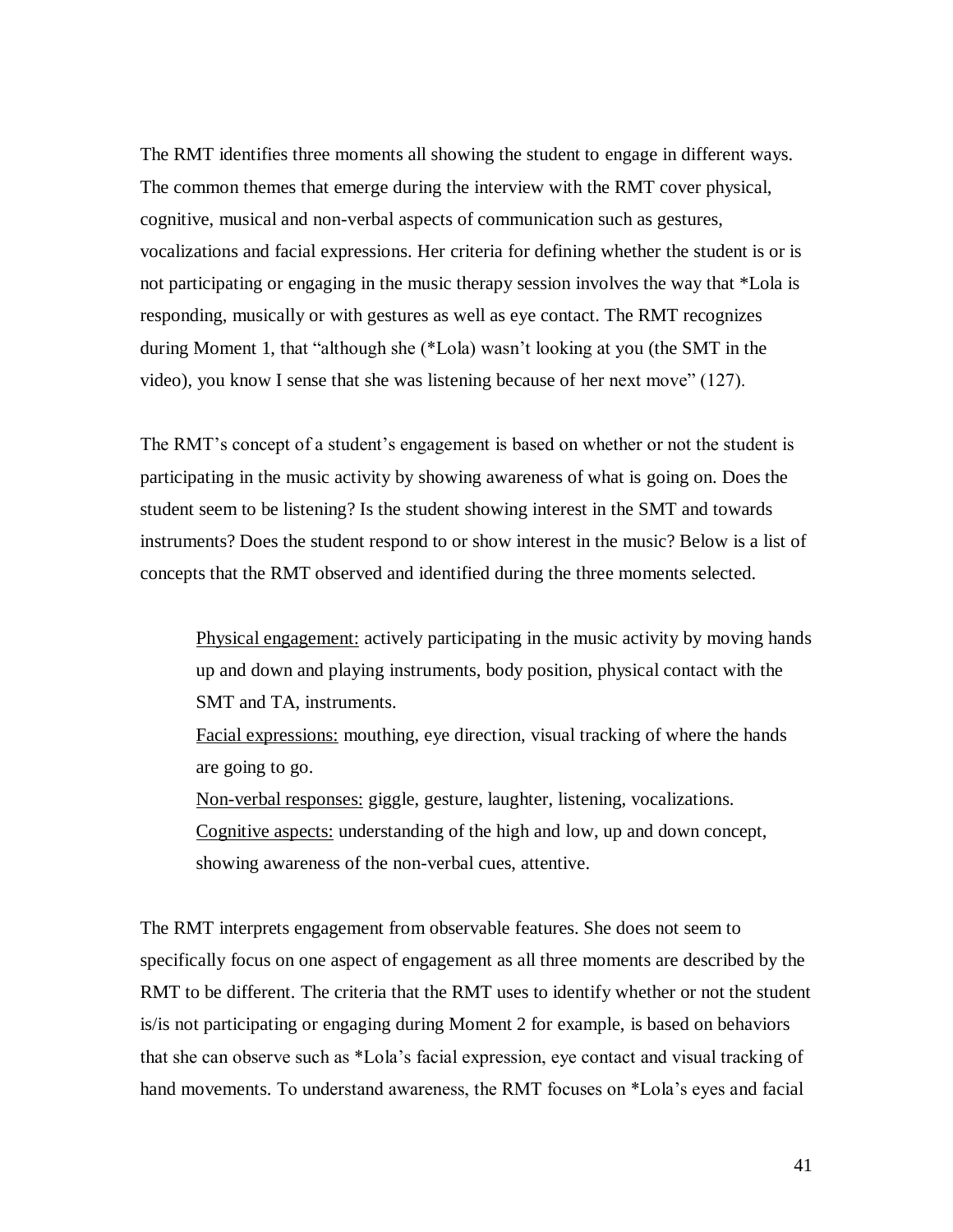expression, rather than physical aspects as \*Lola is already being physically supported by the TA and the SMT during this moment.

During Moment 3, the RMT identifies cognitive and musical aspects that make her think that the student is participating or engaging in the music therapy session. She was observing \*Lola"s gestural cues as the main criteria for identifying and defining whether the student is or is not engaging or participating in the music therapy moment selected (267-279).

*"Gestural, gestural cues here, umm. Here \*Lola didn"t seem to make a lot of eye contact here, I mean she does look at you time to time but it feels very brief and often have her head, I mean eyes kind of gazing, you know below the eye level… towards the guitar, yeah, umm so… that"s why I said that she wasn"t actively participating but it feels like she is listening here because of her next umm, next response to your initiations, umm, yeah so here I mean.. gestural cues would be the main criteria that I observed"(*373-382).

Issues of identifying and defining "engagement" in music therapy emerge during the interview with the RMT as commented in line 339, "Mhm, well it really hard to say, the term engaged it's very, very hard. I mean you can see on my paper I wrote many numbers of moments of engagement but I wanted to write every second, you know, because I felt throughout she was engaged, its just a matter of you know engaged in what?!".

The RMT also contributes to this research because of her background and training in the field of music therapy. She has also been able to identify musical aspects of the student"s engagement that other participants did not focus on. During Moment 1, the RMT describes the timing of \*Lola"s hand "reaching out to the cymbal… was really in tune with the whole music" (66-71).

She also often recognizes and makes a few comments based on what the SMT is doing during the moments of engagement selected from the music therapy video.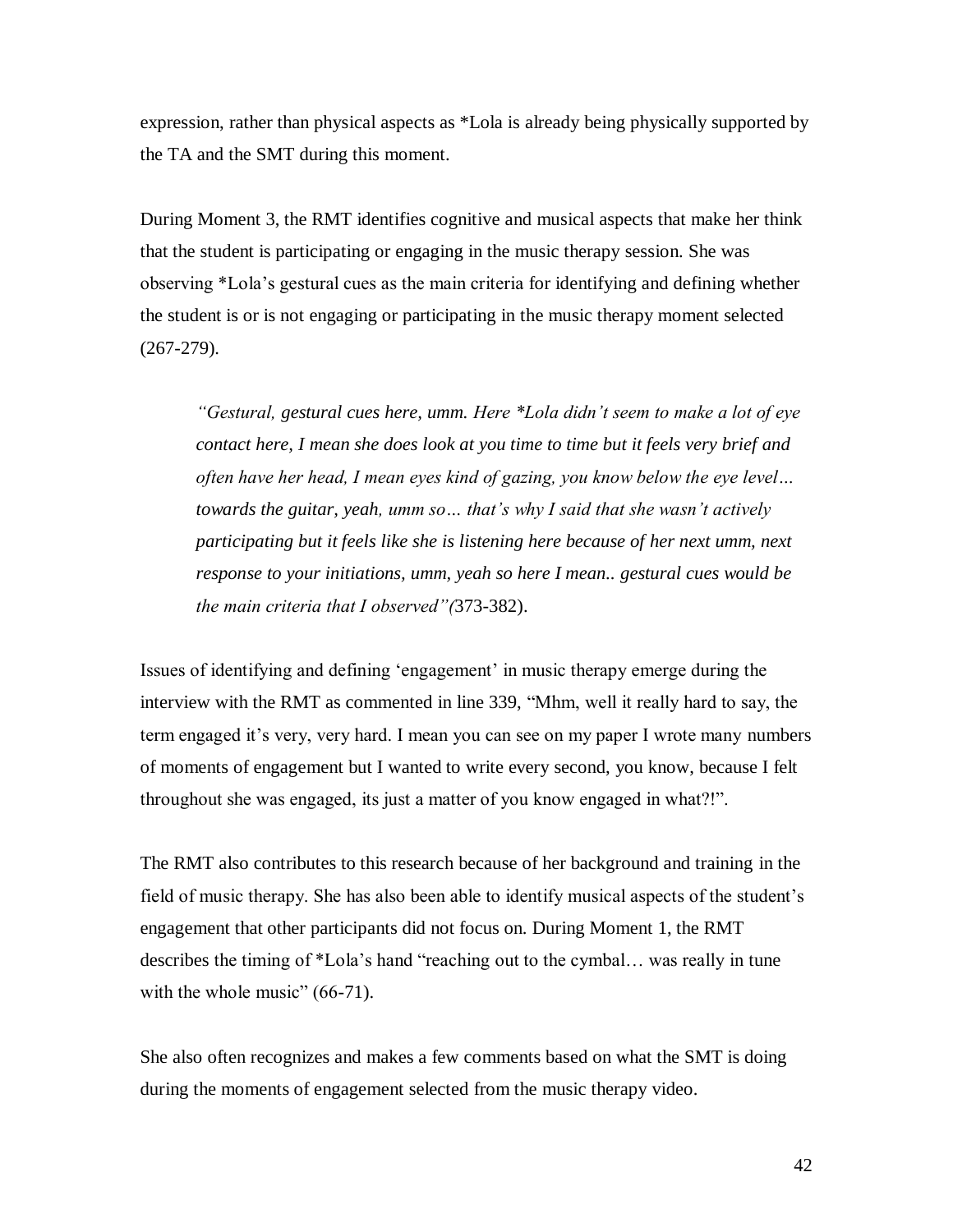She identifies gestures and musical elements such as tones and volumes and pitch alteration in the music that the SMT creates. This leads the RMT to feel that what the SMT is doing musically is "really reinforcing" (\*Lola"s movements?) (106-112).

| <b>Extract</b>                                                                                     | <b>Time</b> | Key points/themes                                                           | <b>Criteria</b>                                                                                 |
|----------------------------------------------------------------------------------------------------|-------------|-----------------------------------------------------------------------------|-------------------------------------------------------------------------------------------------|
| One:<br>The SMT sings a high<br>note.                                                              | 8:52        | Eye direction                                                               | Eye direction, where is<br>*Lola looking.                                                       |
| *Lola turns her head and<br>body around to focus on<br>the SMT.                                    |             | Physical aspects<br>Captured attention                                      |                                                                                                 |
| She is staring into the<br>SMT's eyes.                                                             |             | Maintained eye contact.<br>Body language, the way<br>her hands are.         |                                                                                                 |
| *Lola is being part of it,<br>seems to be involved.                                                |             |                                                                             |                                                                                                 |
| Two:<br>*Lola is holding the<br>bells.                                                             | 18:30       | Participation and "real<br>involvement" (133-144).                          | Everything that *Lola is<br>doing throughout the<br>sequence, responses that                    |
| She appears to know<br>that something is going<br>to happen.                                       |             | Sequence of laughter in<br>anticipation of what is<br>going to happen next. | can be observed.<br>Eye direction                                                               |
| The SMT stops singing<br>and there is no noise.                                                    |             | Silence<br>Physical contact                                                 | Where *Lola is focusing<br>her attention in response<br>to what is happening                    |
| Contact between the<br>SMT and *Lola.                                                              |             | Physical aspects                                                            | during the moment.                                                                              |
| *Lola lifts her hand for<br>the SMT to place the<br>bells onto her arm.                            |             | Hand movement in<br>anticipation of knowing<br>what is going to happen.     |                                                                                                 |
| *Lola is being<br>entertained.                                                                     |             | Musically and by<br>participating in playing.                               |                                                                                                 |
| Three:<br>*Lola is starting to get<br>her hand movements<br>going with what the<br>SMT is singing. | 21:18       | Active and physical<br>participation.<br>Arm movements                      | *Lola achieved what<br>was instructed and<br>reinforced in the music<br>and lyrics of the song. |
| She is trying to get up                                                                            |             | Involvement                                                                 | "The song is all about"                                                                         |

# *4.1.4 Table of findings: Participant 4: Parent (See Appendix K p.98)*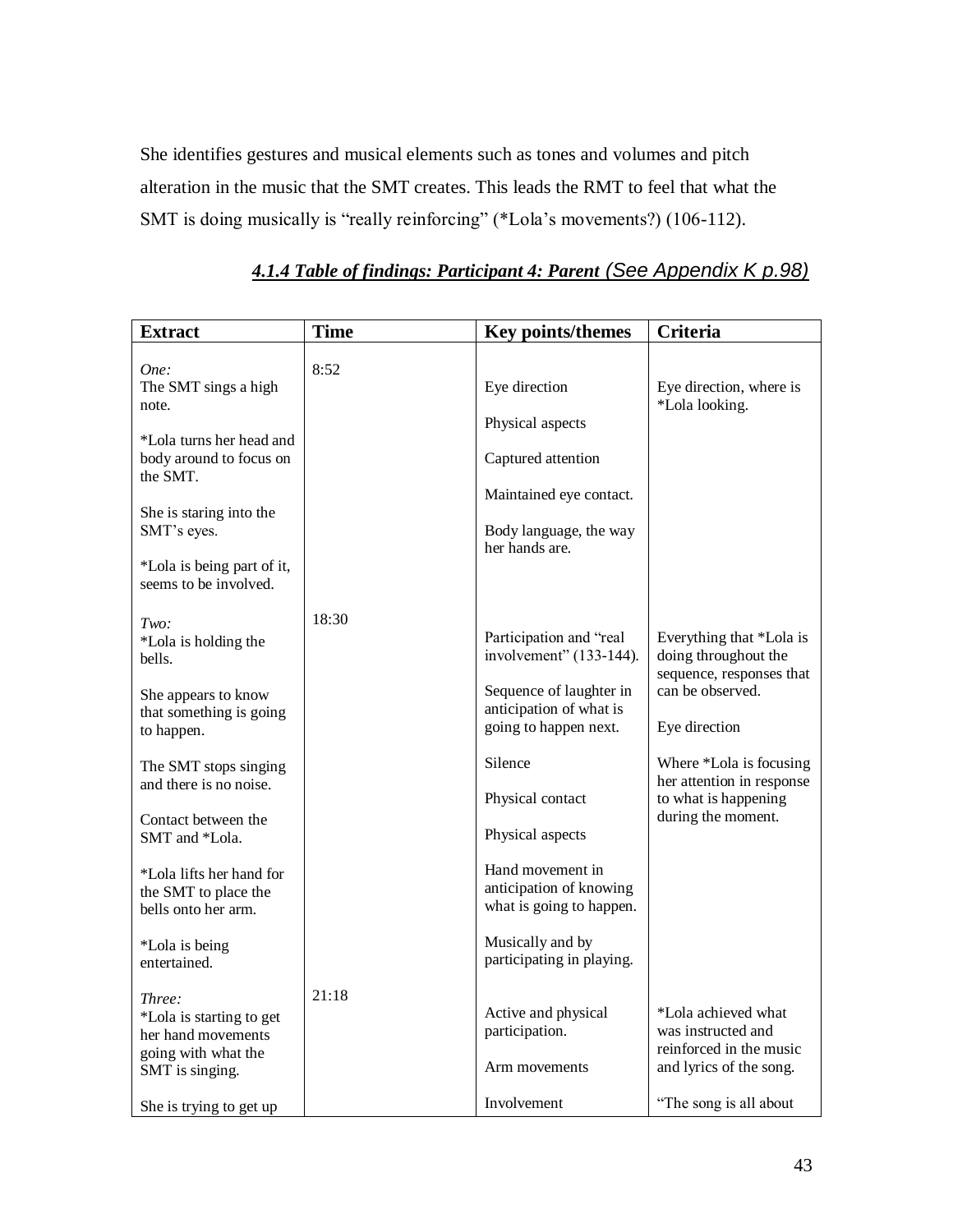| and down movements.                        |                                                              | ups and downs and, and                       |
|--------------------------------------------|--------------------------------------------------------------|----------------------------------------------|
| The SMT is singing<br>what *Lola is doing. | Aware and<br>understanding of what<br>the song is all about. | she was wanting to<br>please you" (303-305). |
| *Lola appears pleased                      | Facial expression                                            |                                              |
| with her self and her                      |                                                              |                                              |
| efforts to get the ups and                 | Smiling and laughter.                                        |                                              |
| downs.                                     |                                                              |                                              |
|                                            |                                                              |                                              |

Summary of findings:

In describing moments of engagement, the parent spontaneously chooses to compare \*Lola"s responses to music at home with the way she responds to music during the selected moment. In a way he seems to get distracted by his own experience of playing music to \*Lola in a home environment. A number of themes emerge that appear important for the parent in order to be able to identify and define the student"s engagement.

### Concepts:

Moment 1: eye direction, physical aspects, head turned towards the SMT, maintained eye contact with the SMT, body language and the way her hands are suggest "\*Lola is being part of it, you know that"s her body language, that"s \*Lola being involved. Yeah!" (72-73).

Moment 2: participation and "real involvement" (133-134) in the music activity by holding onto the bells, sequence of laughter and movement of hands closer towards the SMT in anticipation of what is going to happen next, the SMT stopped singing and \*Lola "then focused on you (the SMT) to see what was going on and what was gonna happen next" (217-221).

Moment 3: active and physical participation by movement of arms, involvement and motivation to participate in the music activity by "trying to get up and down movements" (266-267). \*Lola is cognitively aware and understanding of what the song is all about. Facial expression and non-verbal responses such as smiling and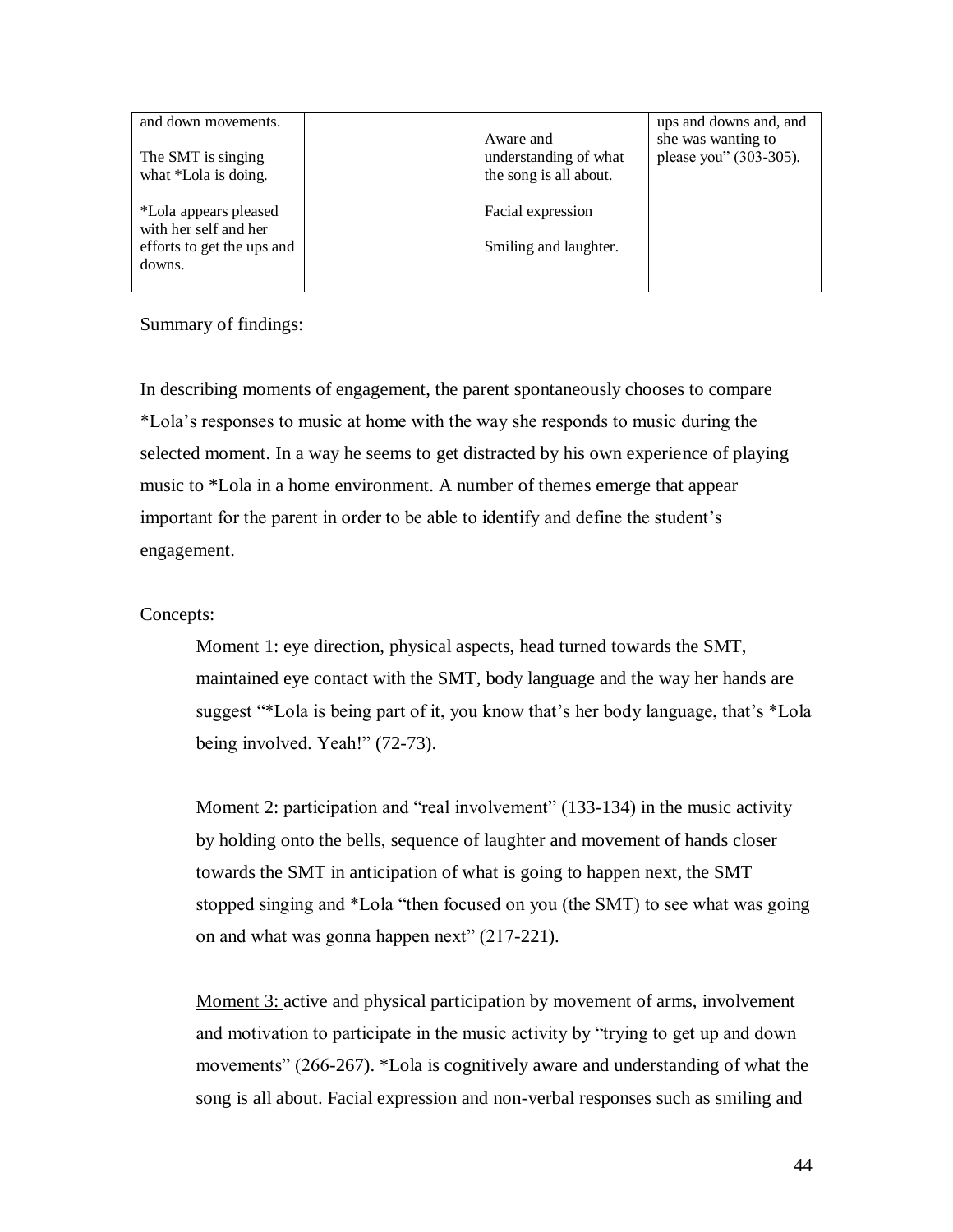laughter, "she was pleased with her self, you can look at her facial expression and you can see her smiling, happy, little bit of laughter in places" (276-278).

The parent recognized and commented that "when she (\*Lola) had the opportunity to try and join in with the various percussion instruments, she was really motivated to try" (333-335) suggesting how important it is for this population to be able to connect with things and people. This population has difficulty with learning and expressive communication. They get the best out of experiences and other people. Music therapy can help them connect with people, engage with the thing and person.

The criteria that the parent describes for Moment 2 in being able to identify and define whether or not \*Lola is participating or engaging in the MT session is based on responses he is able to observe. He identifies eye contact, \*Lola looking at the TA when the TA supported her shoulders physically, then focused her attention towards the SMT when there was silence during the moment.

The parent's criteria for identifying engagement during Moment 3 is whether or not \*Lola achieved what was instructed and reinforced in the music and lyrics of the song. He comments that "the song is all about ups and downs and, and she (\*Lola) was wanting to please you (the SMT)" (303-305).

### **4.2 Participants' definitions of 'engagement':**

Before observing the video, participants were asked to give their own definition of engagement. The question was asked to determine each participant's concept of "engagement" and whether these definitions or ideas would coincide with their descriptions of "engagement" during the music therapy moments. I was also interested in finding out whether there was a relationship between participants' ideas of engagement.

Q: When you are engaged in a conversation or an activity with another person, what aspects do you look at that make you think this person is paying attention and focusing on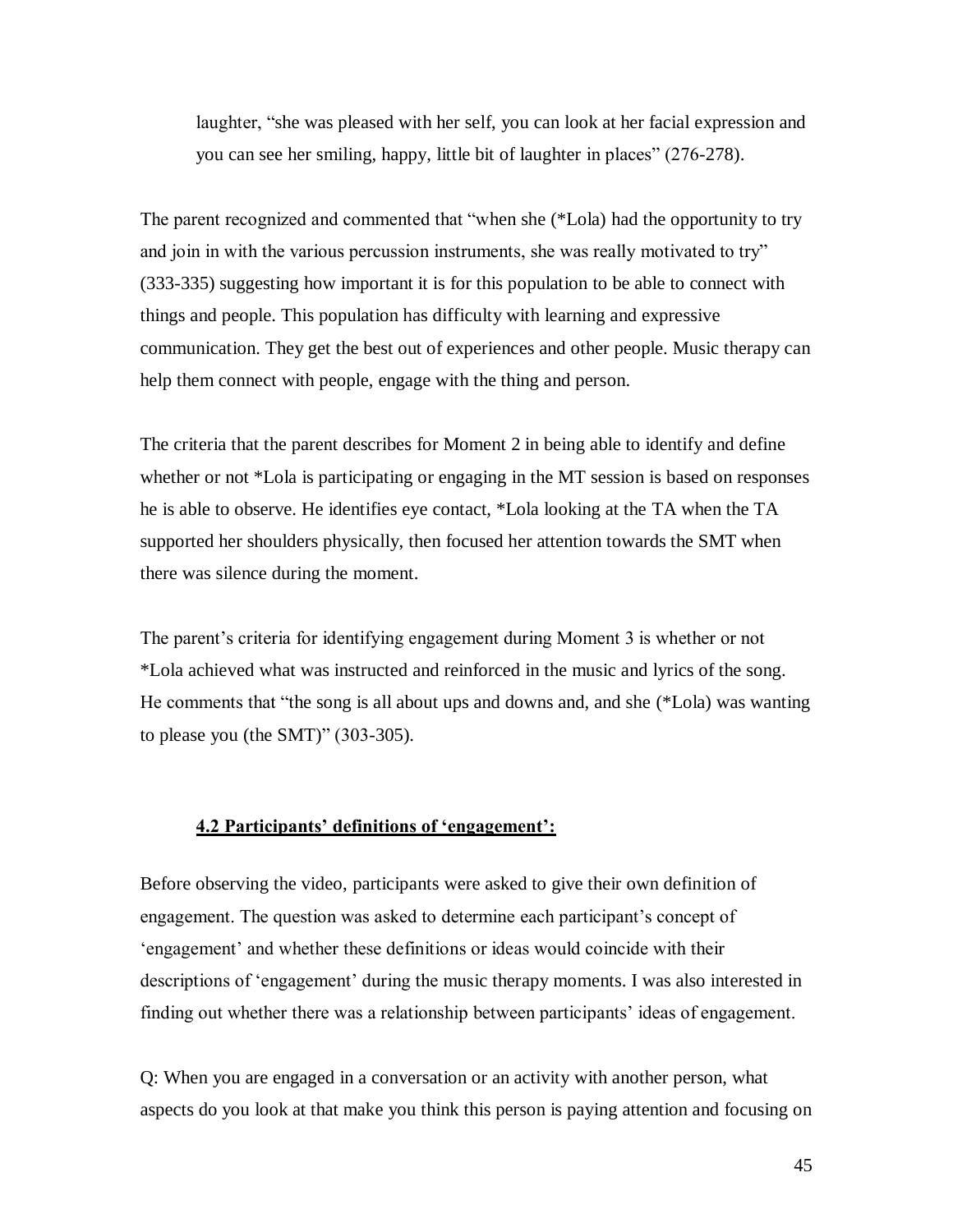the activity? *(Possible Prompt: Perhaps think about out conversation taking place right now?)*

### *4.2.1 Participant One: SLT (Speech and Language Therapist)*

In order to be able to recognize whether someone is or is not engaged in a conversation, the SLT looks for non-verbal cues such as eye-contact, body orientation, head nodding confirmation and facial expressions as well as shared attention.

*"Engaged in a conversation, and I count engagement and I do eye-contact, looking at the face if not the eyes, body orientated, so here I"ve got my head turned toward you (models) and our bodies are ever so slightly angled towards one another. Umm, I think you know, kind of head nodding, kind of confirmation of what people are saying (demonstrates), umm, I think yup! Peoples facial expressions, do I look really bored? (laughs)"* (254-259).

*"I think other people probably wouldn"t see that but from my training I am, the children I work with, it"s a real continuum. So they are the, and shared attention. If you"re talking about something, like we are talking about this, both of us are looking at this, you don"t necessarily need the eye-contact with that, we"re both talking about this because we"re both sharing the same, kind of visual information"* (267-274).

### *4.2.2 Participant Two: TA (Teacher Aide)*

The TA's idea of engagement is "when someone is participating on their own level, whatever level they have" (8). The TA comments that "if you can't talk, you can do it with your body language, your eyes" (14). When you know somebody, it is easier to "tell if they are in a discussion or if they are not participating" (15). The TA emphasizes that you can also "see.. you can see it more in what they want if you know them but if you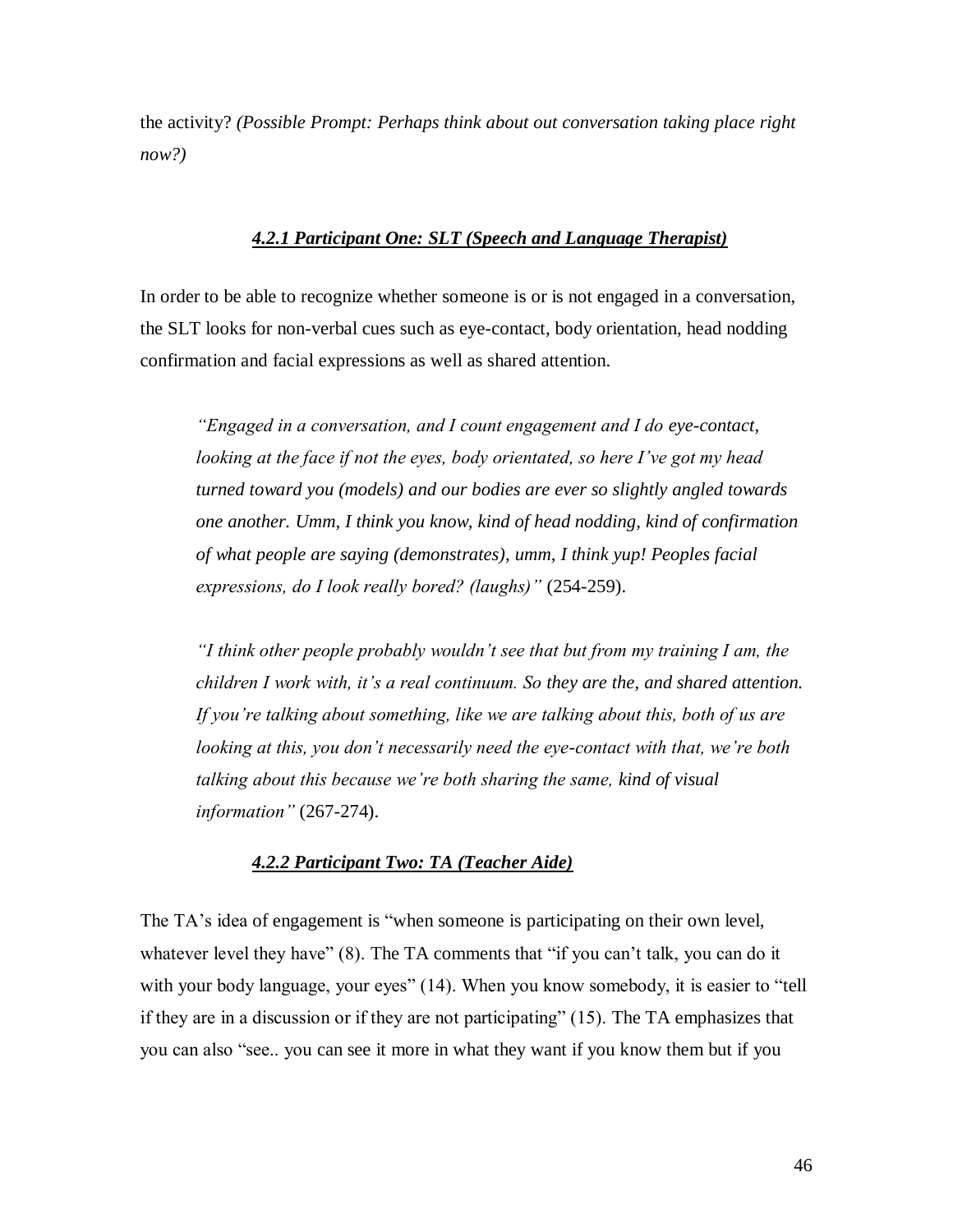don"t know them, you can still see, I mean if you meet people that you have never met before, you can still see if they are there or not, even if they don"t speak or talk" (22-24).

The TA is suggesting that being familiar with one person gives a better idea of what their needs might be than if one is to meet this person for the first time. But it is possible to observe whether someone is or is not participating in a discussion or what their needs are, and you do not necessarily need to know this person.

She identifies participation, body language, eye attention and suggests that knowing someone makes it easier to identify whether they are or are not participating in the discussion.

### *4.2.3 Participant Three: RMT (Registered Music Therapist)*

When engaged in a conversation or activity with another person, this participant is looking for "eye contact and… the responses that I get, maybe nodding or… when they are actually asking me back to confirm the things that I have said" (12-14) to determine whether that person is paying attention and focusing on the activity. Her idea of being engaged in a conversation or an activity with another person is whether they are responding by non-verbal cues such as nodding and eye contact or asking questions to confirm that they are listening and paying attention.

### *4.2.4 Participant Four: Parent*

The parent's idea of "engagement in relation to \*Lola" (8) is being able to "see it in her eyes coz she is looking at you. Umm, you can see it in quite often in body language, especially if you sing a funny song to her because I often do that at home, I sing songs that make her laugh and you can pick up engagement like that very easily "(12-15) and "sometimes if I"m quite close to her umm, she would try and umm, touch the guitar" (23).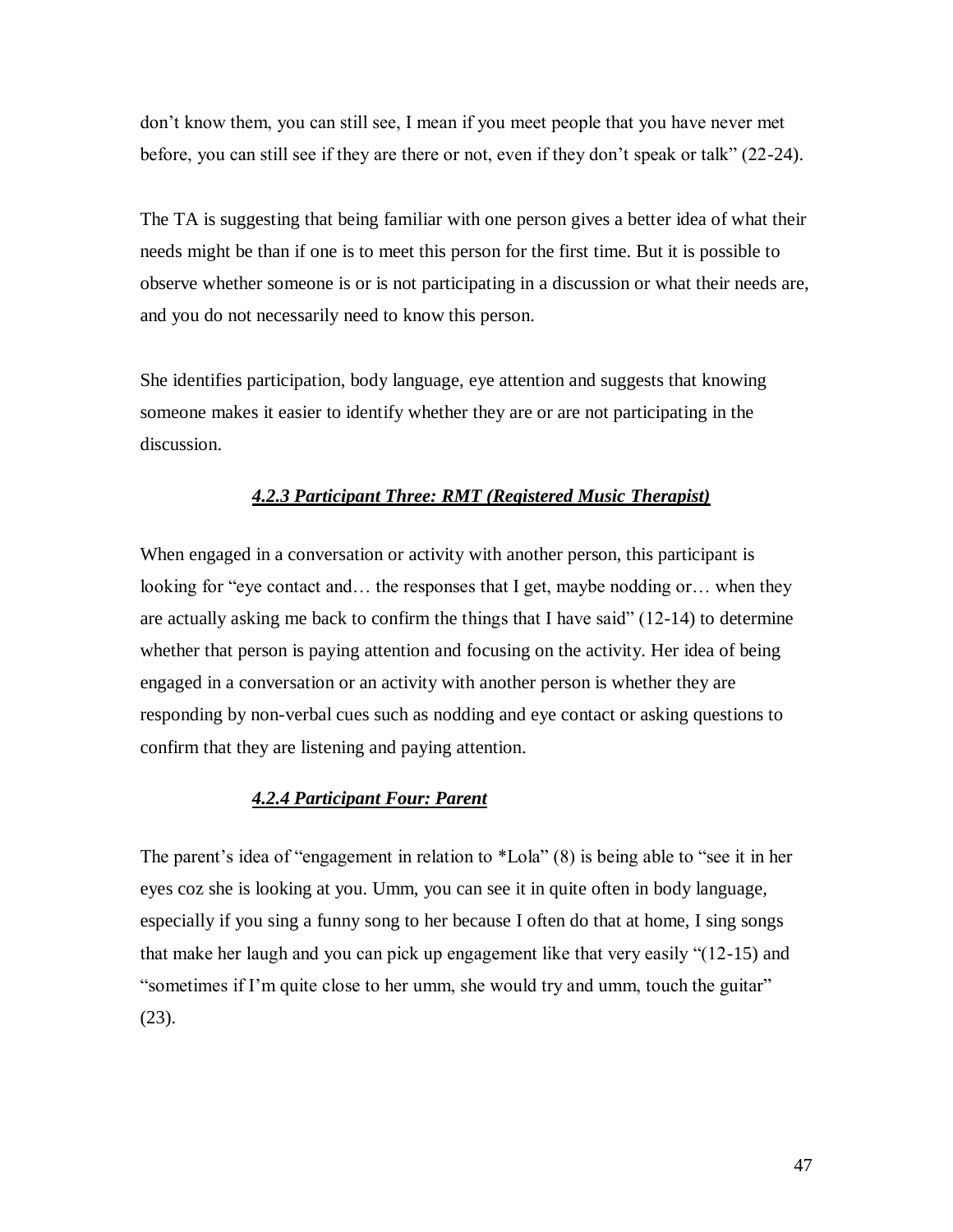The parent judges engagement in relation to \*Lola, from having previously experienced playing music to her at home and being familiar with her responses.

He identifies eye contact, body language, and desire to touch and interact with the instruments, in being able to recognize whether or not \*Lola is engaged with the music that the parent plays and sings at home for example.

# *4.2.5 Similarities and distinguishing features in participants" definitions of engagement*

All participants identified eyes: eye-contact, eye attention: what the eyes are doing and eye direction: what the eyes are looking at.

All participants also identified physical responses: body, body orientation, body language and head nodding.

SLT, RMT & Parent: head nodding, confirmation, non-verbal cues/responses and laughter.

TA & Parent: being familiar with person.

TA: when someone is participating on their own level.

Parent: intent to touch and interact with instruments, reaching towards instruments, thinking influenced by previous experiences.

SLT: facial expressions.

The most common themes shared amongst all participants in the present study are recognition of eyes and body in being able to identify engagement. For each participant "engagement" seems to be in relation to different situations as the question does not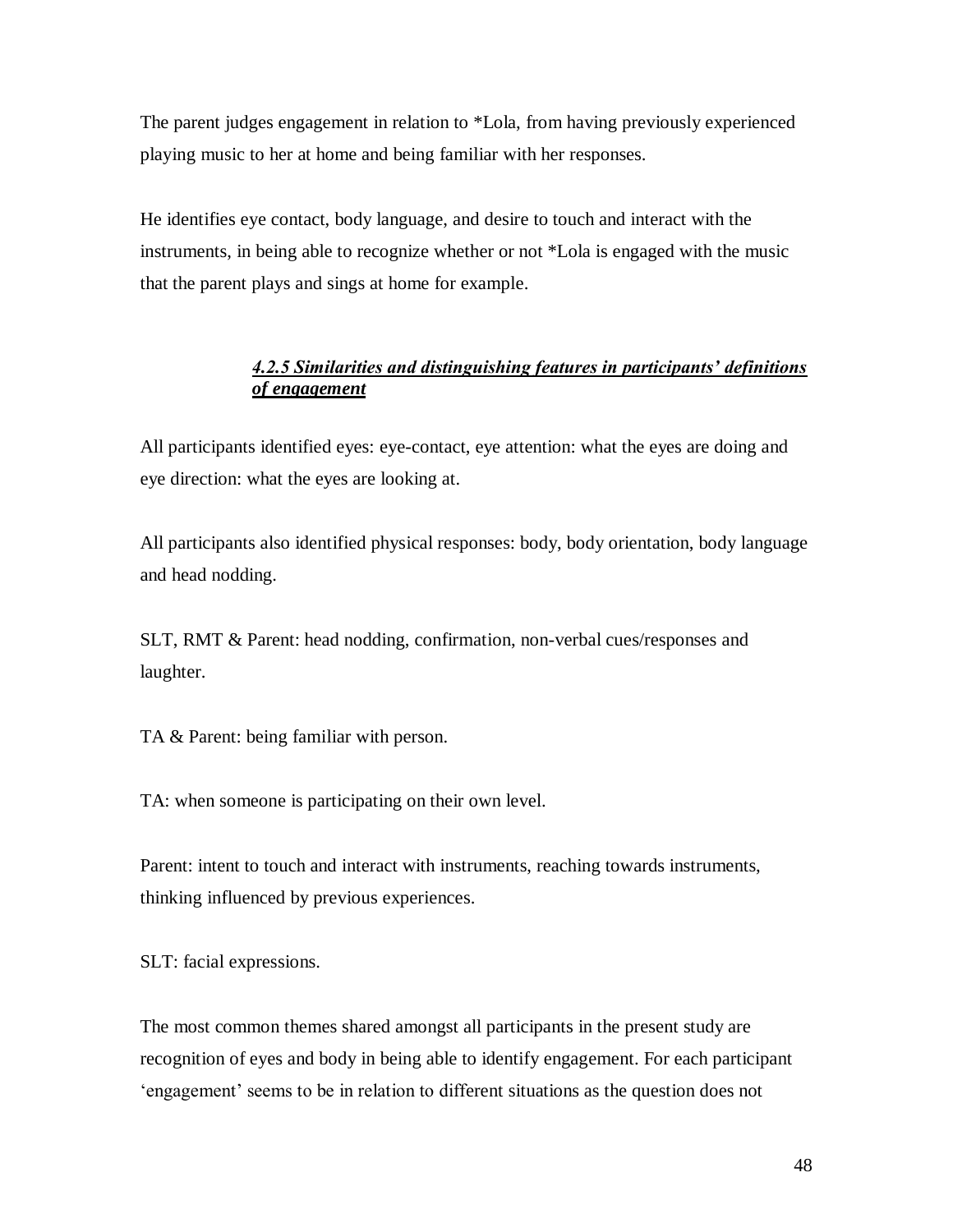specifically focus on engagement in music therapy, but definitions of engagement in general. The parent for example, chooses to focus on engagement with music in relation to \*Lola, based on experiences at home and this is consistent throughout the interview as the parent regularly refers to and compares what he observes during the moments in the video to experiences in a home setting (14, 15, 23, 24, 95-100, 207-210). Similarly the TA comments on "if you know the person" (15) or being familiar with one person "you can tell if they are in a discussion or if they are not participating, its easier when you know somebody" (15-16). Again the TA is familiar with \*Lola and the way that she responds in a classroom setting and similarly to the Parent she often refers to \*Lola"s experiences in the classroom when describing moments of engagement in music therapy during the interview (261-264, 274-276). The TA is also able to compare what she is observing during the interview to previous experiences in having attended regular music therapy sessions with \*Lola as part of her support (437-440, 444-447, 452-454).

The TA"s comments on the idea of familiarity are interesting, as what all participants in the study have in common is that they have all previously worked with \*Lola in a variety of different settings, including the RMT. It is important to note that this was not done intentionally when recruiting participants. In a way all participants therefore share knowledge and understanding of \*Lola needs and abilities. All participants have established a relationship with \*Lola in some ways.

When engaged in a conversation or activity with another person, the RMT is looking for "eye contact and… the responses that I get, maybe nodding or… when they are actually asking me back to confirm the things that I have said" (12-14) to determine whether that person is paying attention and focusing on the activity. Her idea of being engaged in a conversation or an activity with another person is whether they are responding by nonverbal cues such as nodding and eye contact or asking questions to confirm that they are listening and paying attention. This is relatively consistent with how the RMT goes on to identify engagement during moments in the music therapy video (Table 3). In interpreting engagement during music therapy, the RMT chooses to focus on how \*Lola is responding to the SMT"s singing and animated facial expressions (Table 3, Extract 1,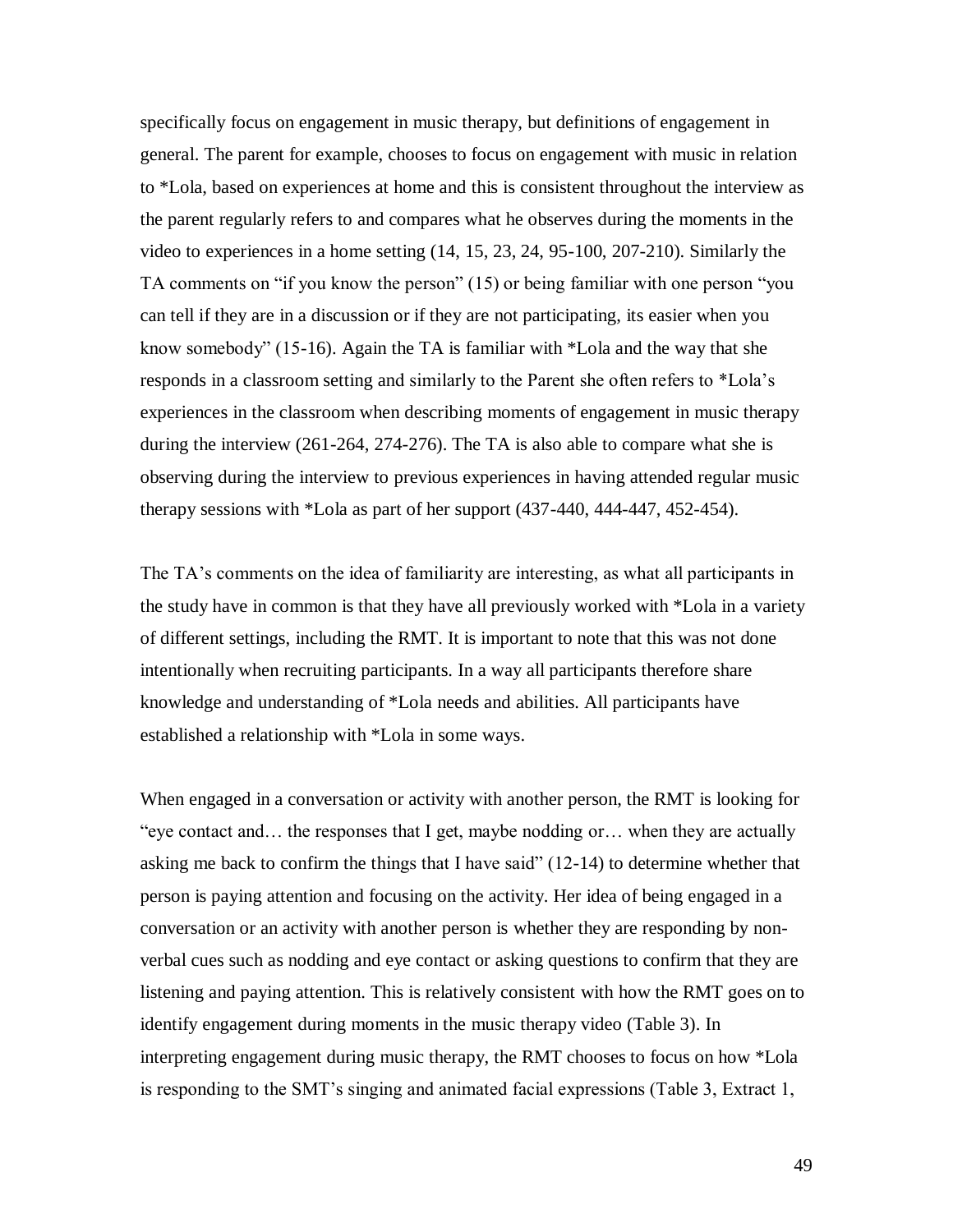23:40). Under *Key points and themes*, Table 3, Extract 1, the RMT identifies the student is giggling, mouthing, physically participating by playing instruments, vocalizing, these statements overlap with her definition of engagement in a conversation. In the same way, the SLT describes being engaged in a conversation by looking at non-verbal cues and responses such as eye contact, body orientation and head nodding as confirmations that the person is paying attention and focusing on the activity. It is possible however that her definition or concept of engagement might have been informed by the criteria used in describing the moments of engagement during music therapy because she was accidentally asked to give a definition of engagement nearing the end of the interview, when the question was initially meant to be presented before the start of the video at the beginning of the interview. In identifying engagement during moments in music therapy, the SLT chooses to focus on \*Lola"s facial expressions and non-verbal responses such as smiling, laughter, mouth shape, vocalizations as well as eyes and eye direction, attention and contact with the SMT, as described under *Key points and themes* (Table 1) and these descriptions of engagement in music therapy match the SLT"s definition of engagement in a conversation.

Along with sharing similar feelings of engagement, individual participants have also commented on some interesting features while describing engagement in general. For example the TA's definition of engagement struck me the most, "Engagement..hmmm…is when umm someone is participating on their own level, whatever level they have, that's what I think about engagement" (8-9).

Some interesting points identified by the SLT in describing engagement are that being "bored, you still could be engaged but you"re not fully engaged. I"d probably work on the scale of, kind of like totally blacking off, like listening to you, definitely engage by that so to me it is a continuum" (267-269). As I understand this comment, a person can be bored but still engages by listening, so there is a whole continuum that engagement can be placed on. One definition therefore might not be appropriate for all situations.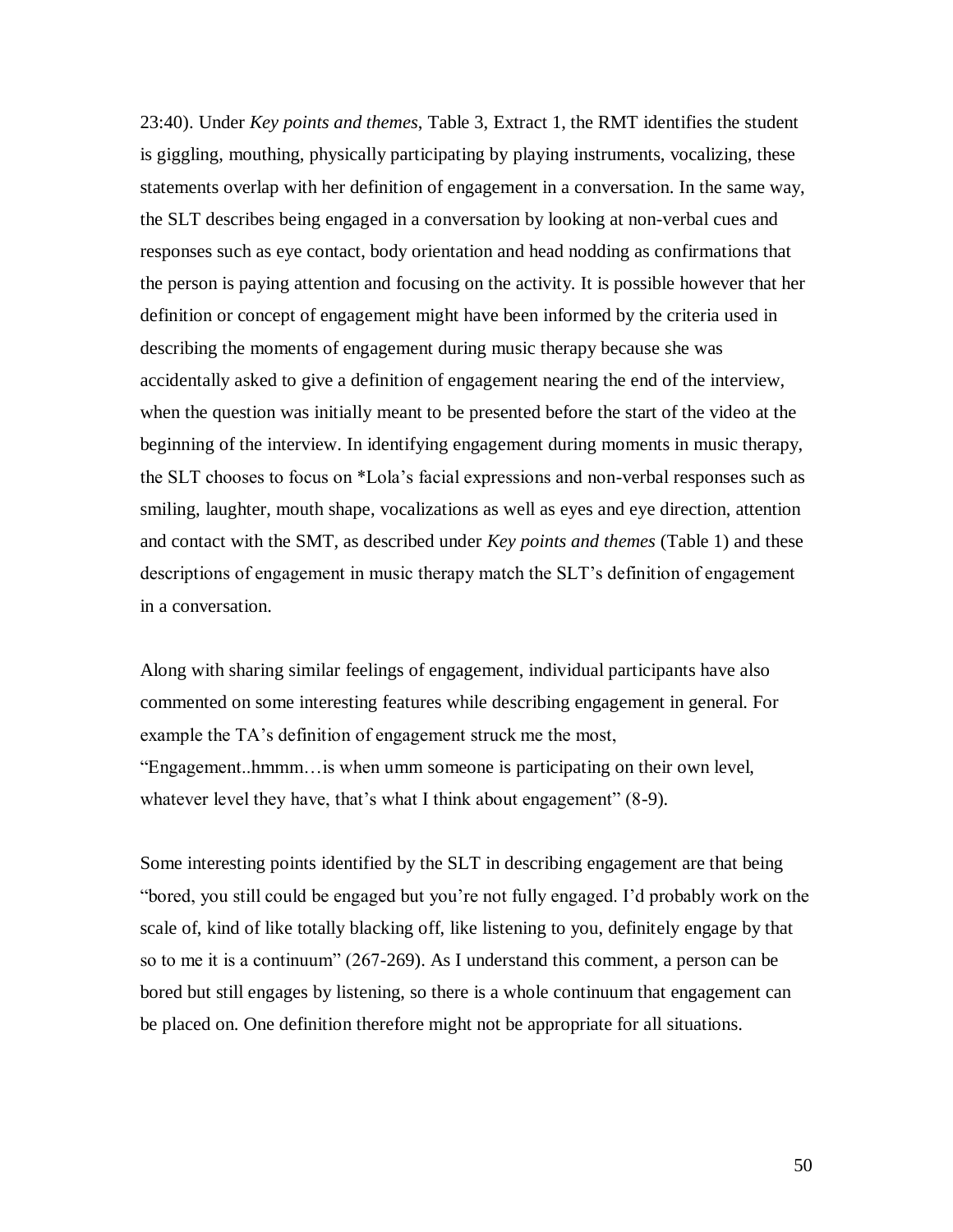There are other things that come up that are important here, for example the parent was the only one to identify engagement from \*Lola"s interest in and intent to interact with objects (23-24). Also, the RMT chooses to focus on some musical aspects when describing moments of engagement in music therapy under *Extract*, Table 3, that do not match her definition of engagement in general.

To summarize, participants" definitions or concepts of engagement are not very divergent. The participants share some similar ideas on what they identify as engagement.

# *4.2.6 Combined definition of "engagement", as identified and described by participants*

Engagement can be identified when someone is participating on their own level in a verbal or non-verbal music activity or conversation. It may be reflected in the eyes, the body, facial expressions, non-verbal responses such as laughter, as well as intent to touch and interact with a musical instrument.

## **4.3 Moments of Engagement Graph**

## *4.3.1 Graph analysis*

Overview: This graph is an attempt to visually present the participant observers experience of watching the recorded music therapy session, what they chose and where they place engagement within the 30 minute video.

The graph shows two areas of concentration.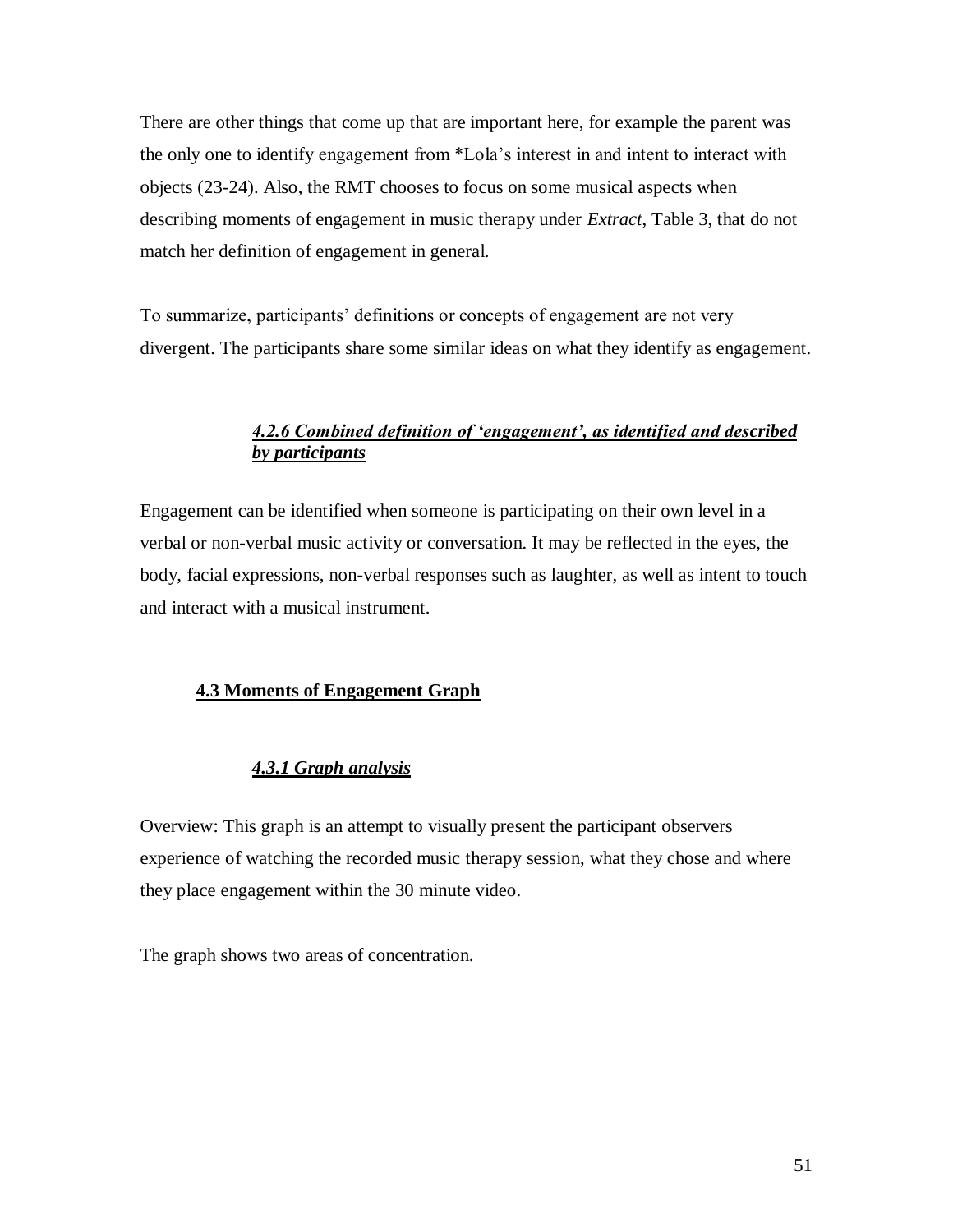# **Moments of Engagement Graph**



**Moment**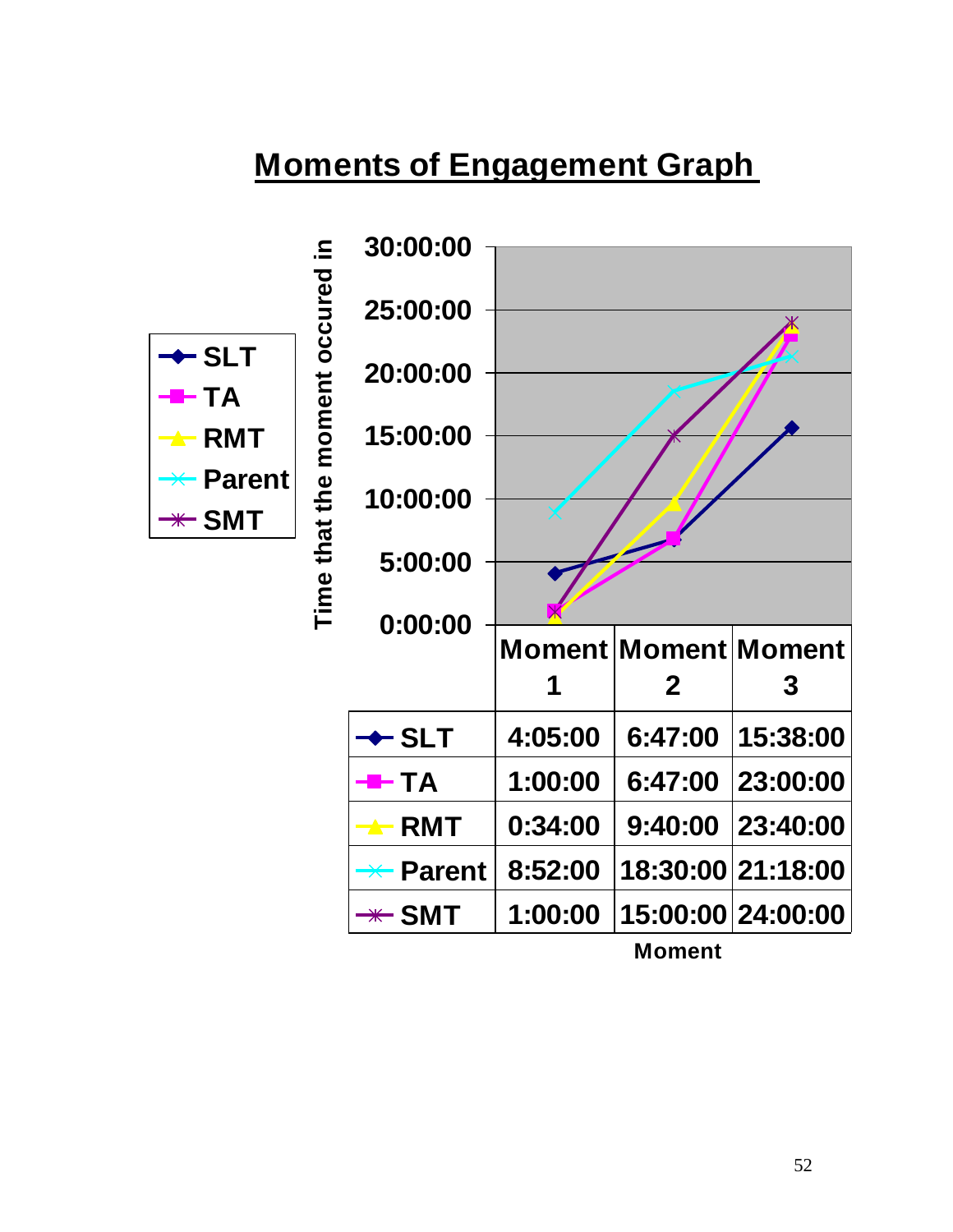### Moment 1:

4 out of 5 participants have identified the first moment of engagement within the first 5 minutes of observing the music therapy video. The moment occurred at the start of the music therapy session, during the "Hello" song where the student is engaging by listening and looking.

Moment 3:

A similar pattern emerges towards the end of the MT recording where 4 out of 5 participants have identified the third moment of engagement in between the  $21<sup>st</sup>$ and  $24<sup>th</sup>$  minute of observing the video. The third and last moment selected focuses on an instrumental activity where the student is engaging by actively and physically participating in the music.

Moment 2:

The second moment selected by the participants appears dotted along the graph in between 5 and 21 minutes (Y axis). There is a relationship between the Teacher Aide (TA) and the Speech and Language Therapist (SLT), both have selected the second moment of engagement to have occurred at 6:47. The rest of the participants in this study have placed the second moment of engagement at different points in time between 5 and 21 minutes of the 30 minute music therapy video.

Trends indicated by the graph:

Participants were free to note as many or as little significant moments while observing the video and then choose the significant three to describe and discuss during the interview. There is a relationship between participants and where they chose to place Moment 1 and Moment 3 of engagement while observing the music therapy video. The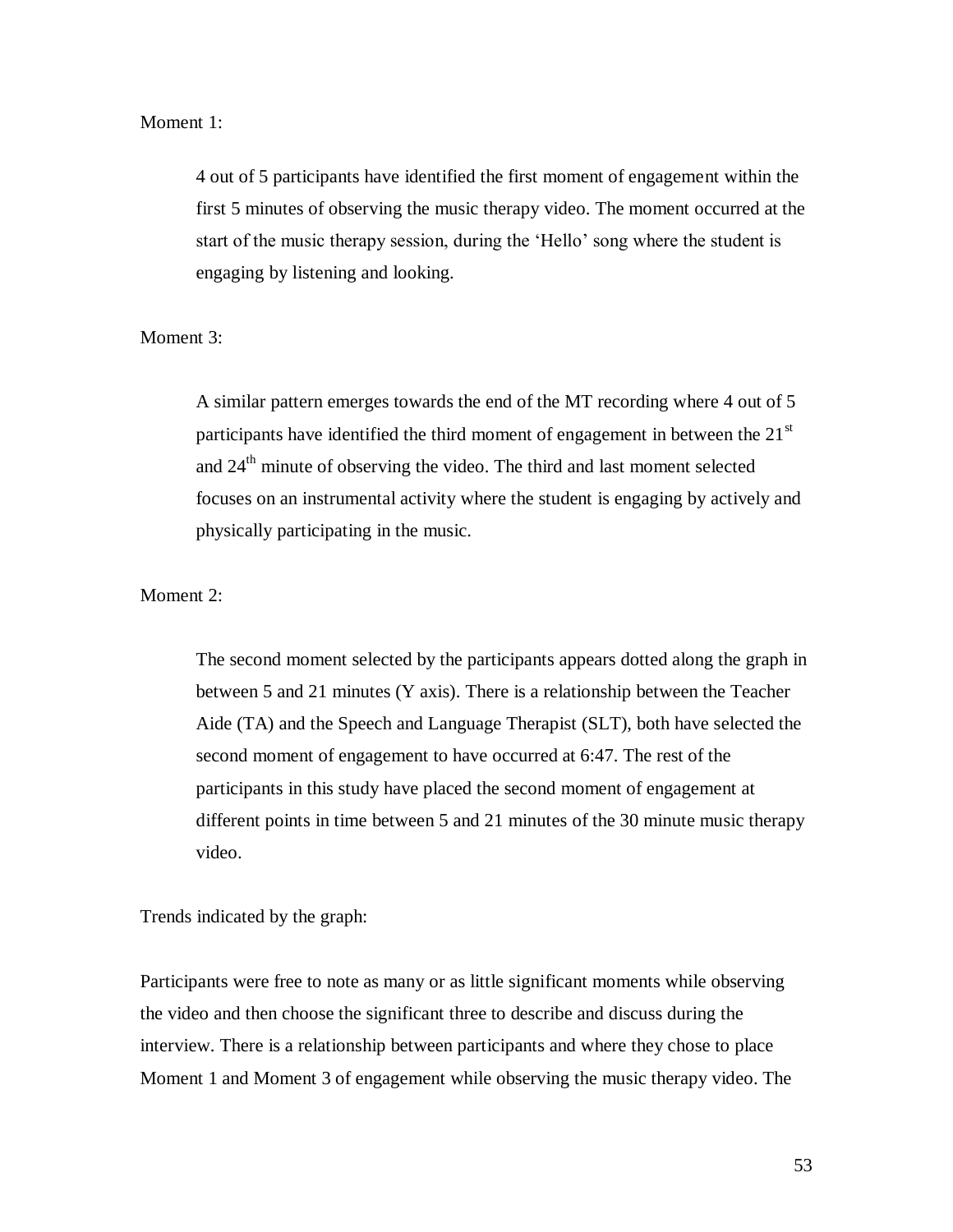graph shows the TA and the Student Music Therapist (SMT) to have placed Moment 1 at 1:00 minute. The rest of the participants, apart from the Parent have also identified Moment 1 to occur within the first 5 minutes of the 30 minute video.

The graph shows a cluster of Moment 3 between the  $21<sup>st</sup>$  and  $24<sup>th</sup>$  minute of the 30 minute video. The TA, Parent, SMT and Registered Music Therapist (RMT) have all placed Moment 3 within a short time frame near the end of the video and in close proximity to one another, suggesting that something particularly important was being observed here that 4 out of 5 participants identified and chose to discuss.

In comparison to Moments 1 and 3, Moment 2 appears scattered along the time axis of the graph, over a 16 minute time period between the  $5<sup>th</sup>$  and  $21<sup>st</sup>$  minute of the video, with the exception of the TA and SLT who meet at 6:47 minutes. 16 minutes is a long time frame in which many occurrences are possible, therefore significant moments were selected and appear scattered along the graph.

The cluster of Moments 1 and 3 on the graph suggests that majority of the participants shared a similar experience of engagement during the selected time period. What was occurring here was observed to be significant by more than one participant, suggesting it is possible to observe and identify moments of engagement. The graph also shows the SLT to have placed Moment 3 at 15 minutes and 38 seconds of the video, almost 6 minutes before the rest of the participants. This suggests that what the SLT identifies as engagement might be different from what other participants identify to be engagement within music therapy.

A closer look at overlaps:

In terms of looking at the graph, the TA overlaps with the SMT at **Moment 1**, 1 minute into the music therapy video. The TA also coincides with the SLT at **Moment 2**, at the point of 6 minutes and 47 seconds.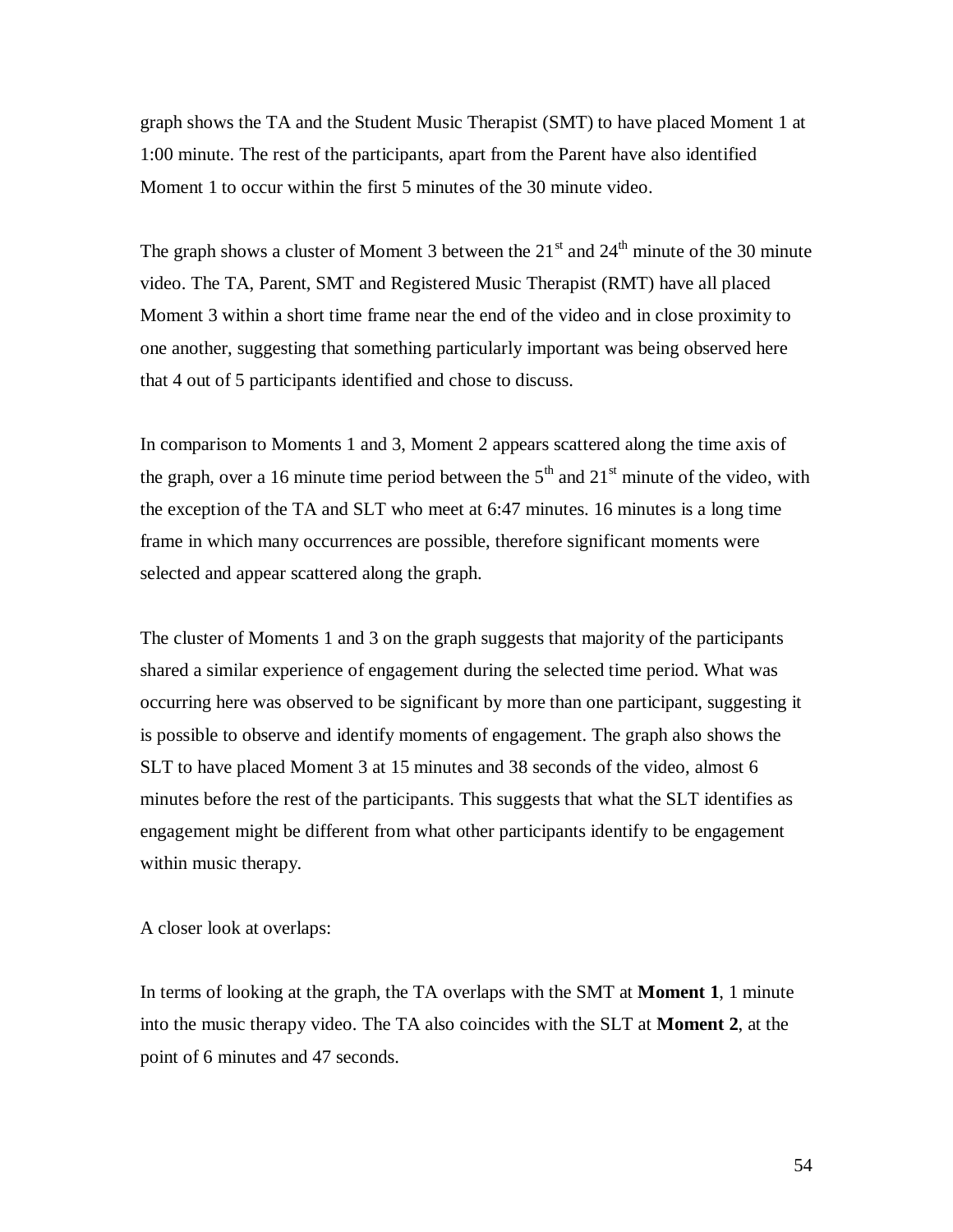Moment Two: 6:47. As observed by the researcher:

SMT sings "The hand on the drum goes" and demonstrates hand movement "up and down" on the bongos. SMTs" vocal pitch ascends as she sings "up, up" and lifts her hand above the bongo, before altering vocal pitch, now descending to sound low and accommodate the hand movements, now moving slowly downwards towards the bongo before sounding on the word "down". \*Lola moves her head up and down and focuses attention on the direction of SMTs" hand movements. \*Lola laughs and vocalizes short, low notes, SMT responds by singing low and releasing hand downwards on the bongo. SMT vocalizes lyrics to accommodate \*Lola"s hand movements. \*Lola"s head and attention are turned away from the SMT as she lifts her left hand above the bongo. \*Lola lowers left hand on the drum to produce a soft sound. SMT responds by vocalizing in a low tone. \*Lola vocalizes short melodic sounds and smiles.

The next section takes a closer look at how the SLT and TA observed and commented on this moment: their responses and approaches towards the moment and what is shared between them, their feelings and character.

Focus: Moment 2, 6:47 overlaps: where the TA and SLT chose to locate engagement:

In Table 1, Extract 2, the SLT observed and described \*Lola watching and responding to the SMT"s facial expressions, tone and pitch change in the music. \*Lola is watching the drum and where the SMT"s hands are gonna go. \*Lola looks at the drum as the SMT is looking at the drum.

The SLT seems to be very observant of not only what the student is doing during this moment that looks like 'engagement', but what the student is doing in response to what the student music therapist (SMT) is doing. Under *Criteria*, Table 1, Extract 2, the SLT has observed that what the student is doing is looking, not just at the SMT but looking at what the SMT is looking at. Her approach to identifying engagement during this moment in music therapy seems to come from a Speech and Language Therapy background, as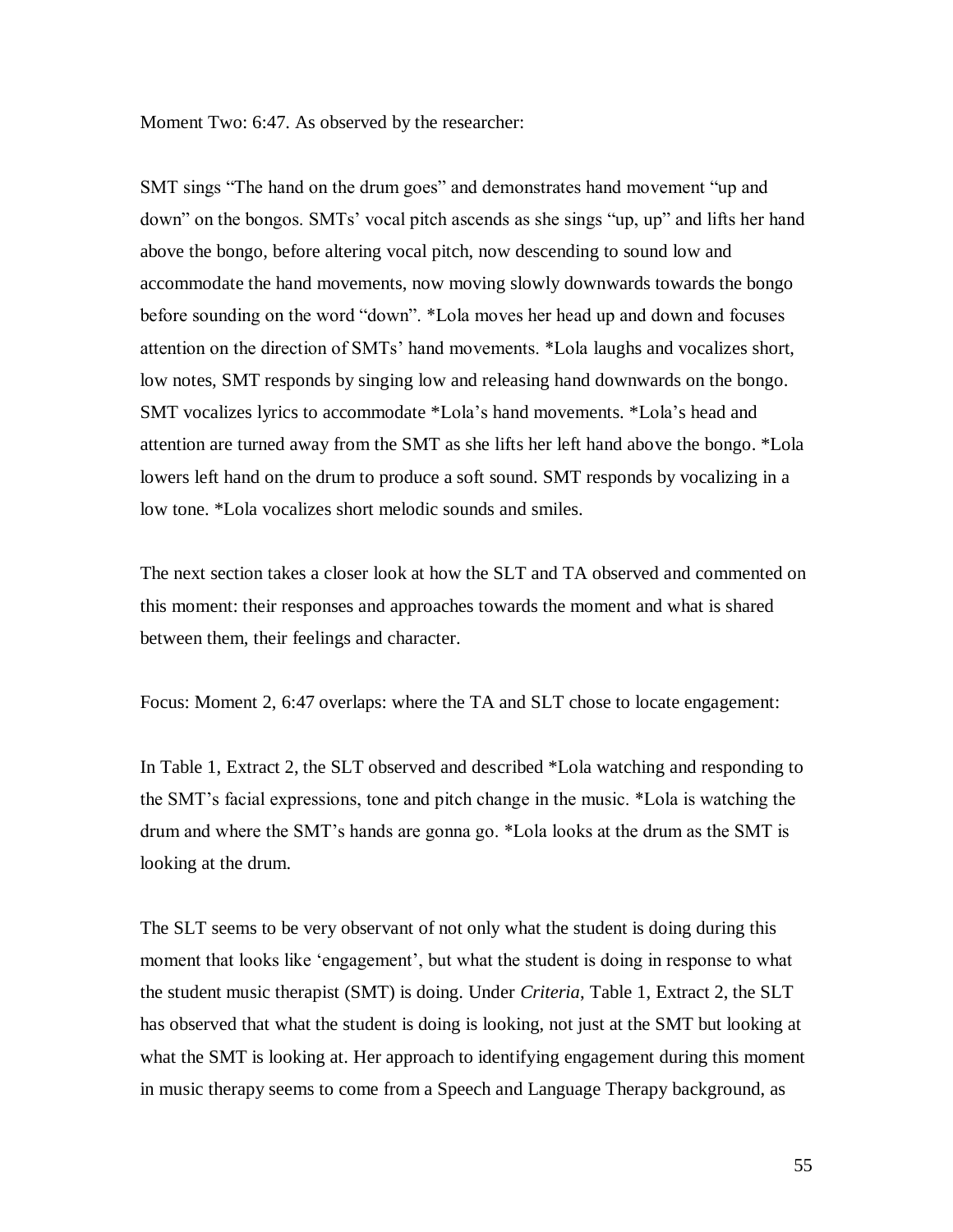her observations naturally focus on the facial expression of the student and how she responds with her eyes. In Table 1, Extract 2, under *Key points and themes*, the SLT describes \*Lola"s laughter and vocalizations in response to the SMT"s facial expressions, tone and pitch change in the music.

In Table 2, Extract 2, the TA observed and similarly described \*Lola"s responses to what the student music therapist is doing. When the SMT takes out the bells, \*Lola seems to recognize them as "she"s done them before and she gets really, really happy" (181). When the SMT moves her hand up and down, \*Lola appears to be concentrating and working hard, really trying to do it her self (Table 2, Extract 2, 6:47) Similarly to the SLT, the TA"s observations focus on \*Lola"s facial expression and non-verbal responses such as smiling and vocalizing. Both share the same feeling of interpersonal communication as observed in \*Lola"s facial expressions and non-verbal responses such as smiling and vocalizing. However, the TA also chooses to focus on \*Lola"s whole body in identifying engagement during this moment. Both the SLT and TA placed engagement at 6:47, where they differ in their descriptions is that the SLT has observed and based her descriptions on a brief moment nearly 20 seconds in length, while the TA focused on a moment approximately 2 minutes long.

The researcher's interpretation:

All of the above observations describe engagement, as identified by the SLT and the TA. The student is engaged with the SMT and what the SMT is doing, she is engaged with her eyes, watching and responding to what the SMT is doing as described by both the SLT and TA and she is engaged physically by trying to copy and imitate the SMT"s hand movement of up and down by lifting her hand up and down, as described by the TA (Table 2, Extract 2, 6:47).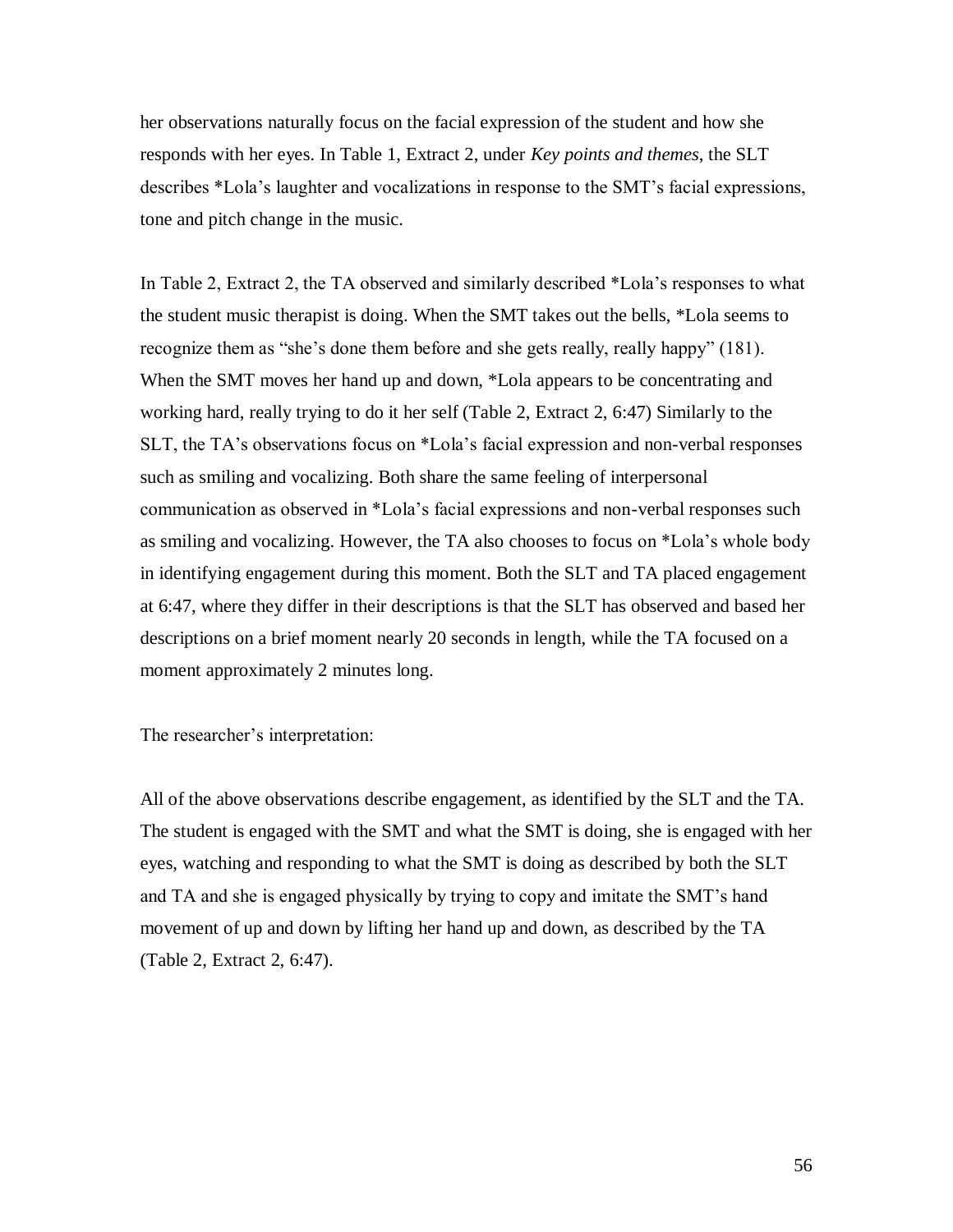### CHAPTER V

### **DISCUSSION**

In this discussion section I will be considering various aspects of the research findings. Findings will be discussed by drawing on research methods and suggestions for limitations and future research are proposed.

### **5.1 Discussion of the findings**

### *5.1.1 Moments of engagement in music therapy*

An important aspect of this study was to examine how participants identified and described engagement in music therapy. The participants watched a single half hour recording of a student and therapist participating in the music therapy session. Participant observers then discussed their experiences of moments of engagement during the interview with the researcher. Analysis of interview transcripts revealed that most common descriptions of engagement during music therapy involved observable criteria. The participants identified "engagement" during the moments based on their observation of the student (\*Lola) and the student music therapist (SMT). Categories of observations included \*Lola participating in the music therapy activities actively: by playing instruments and receptively: by appearing to be listening and showing recognition of instruments. Participants interpreted and identified 'engagement' as reflected in the student"s eyes and non-verbal responses, for example vocalizations, laughter, gestures and body movement.

Participants' observations of the SMT show significance. The findings suggest that the student's responses and engagement in music activities depended on the SMT and what the SMT was doing. In their process of describing "engagement" during moments in music therapy, participants often identified engagement from observing the way that the student was responding to the SMT"s change of vocal pitch, facial expression, and hand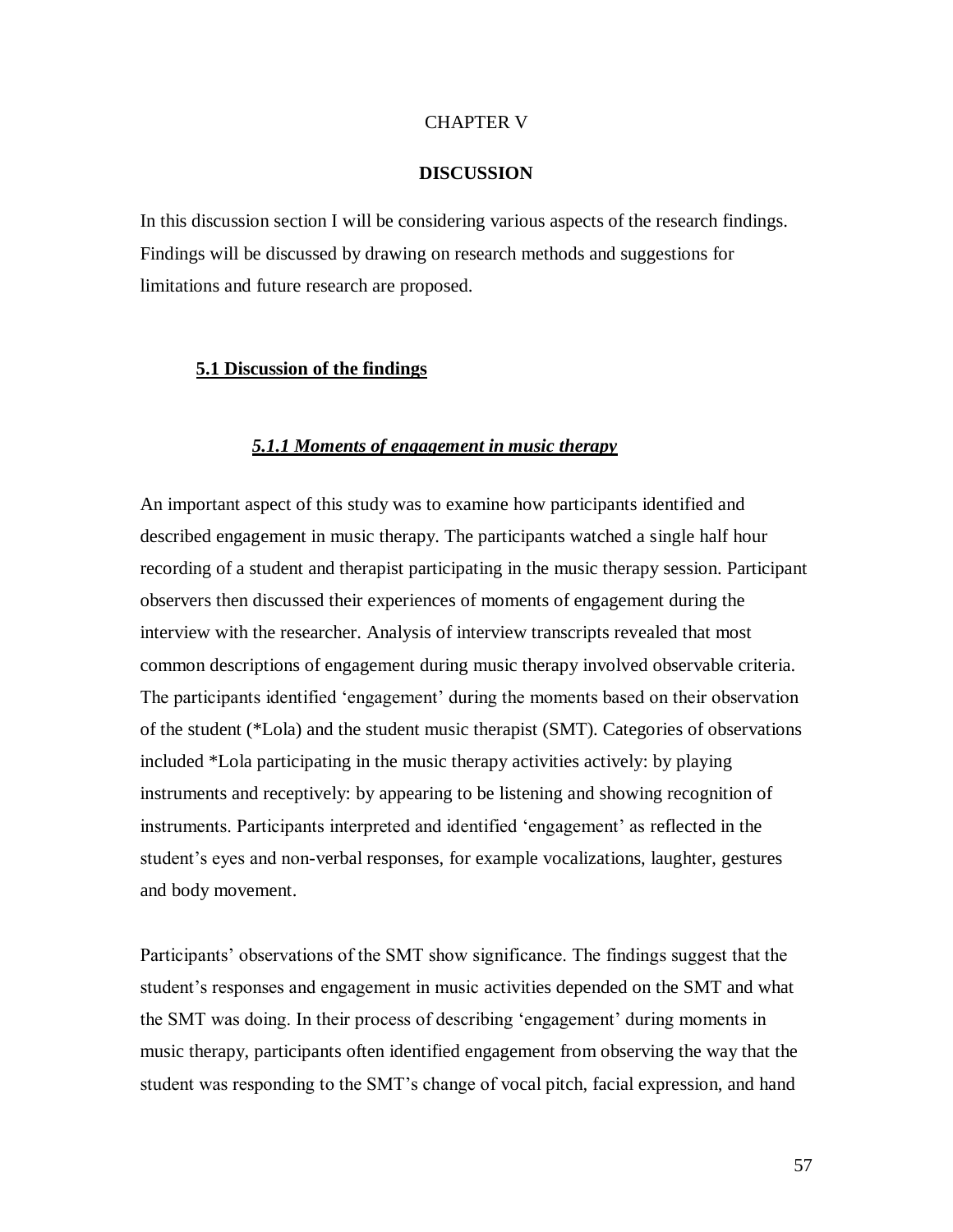movements. The Speech and Language Therapist (SLT) specifically noticed and commented on the SMT"s character:

"I think it"s a combination of the tone of your voice, your facial expression, the noise of different instruments but ahh more you, more with the way you interact with the instruments and what happens" (291)..."If you did that in a boring, dull way, you kept a monotone, I don't think she'd be engaged. I think she's just having a great laugh" (295).

Similarly, the Registered Music Therapist (RMT) identified gestures and musical elements such as tones, volumes and pitch alterations in the music that the SMT was creating, which led her to feel that what the SMT was doing musically was "really reinforcing" (106-112) \*Lola"s movements. The Teacher Aide (TA) summarized her observations of the SMT and client participating in music therapy as follows:

"you know, it's all about what you are doing and how you're doing it because you can just see this connection" (487-488).

The parent also observed the student was reflecting in her hand movements what the SMT was singing in the song and vice-versa (263-268). Individual participants' observations and above comments offer an insight into the developing therapeutic relationship of the client and SMT and how they might engage in a music therapy session.

The strongest moments of engagement that the participants noticed and commented on were when the student had the opportunity to interact with and play instruments. The introduction of instruments was described by participants to show significant impact on the student"s engagement. Participants agreed that instruments played a part in motivating \*Lola to really work hard physically with her body and the up and down hand movements, as well as participate in the music activity by playing instruments.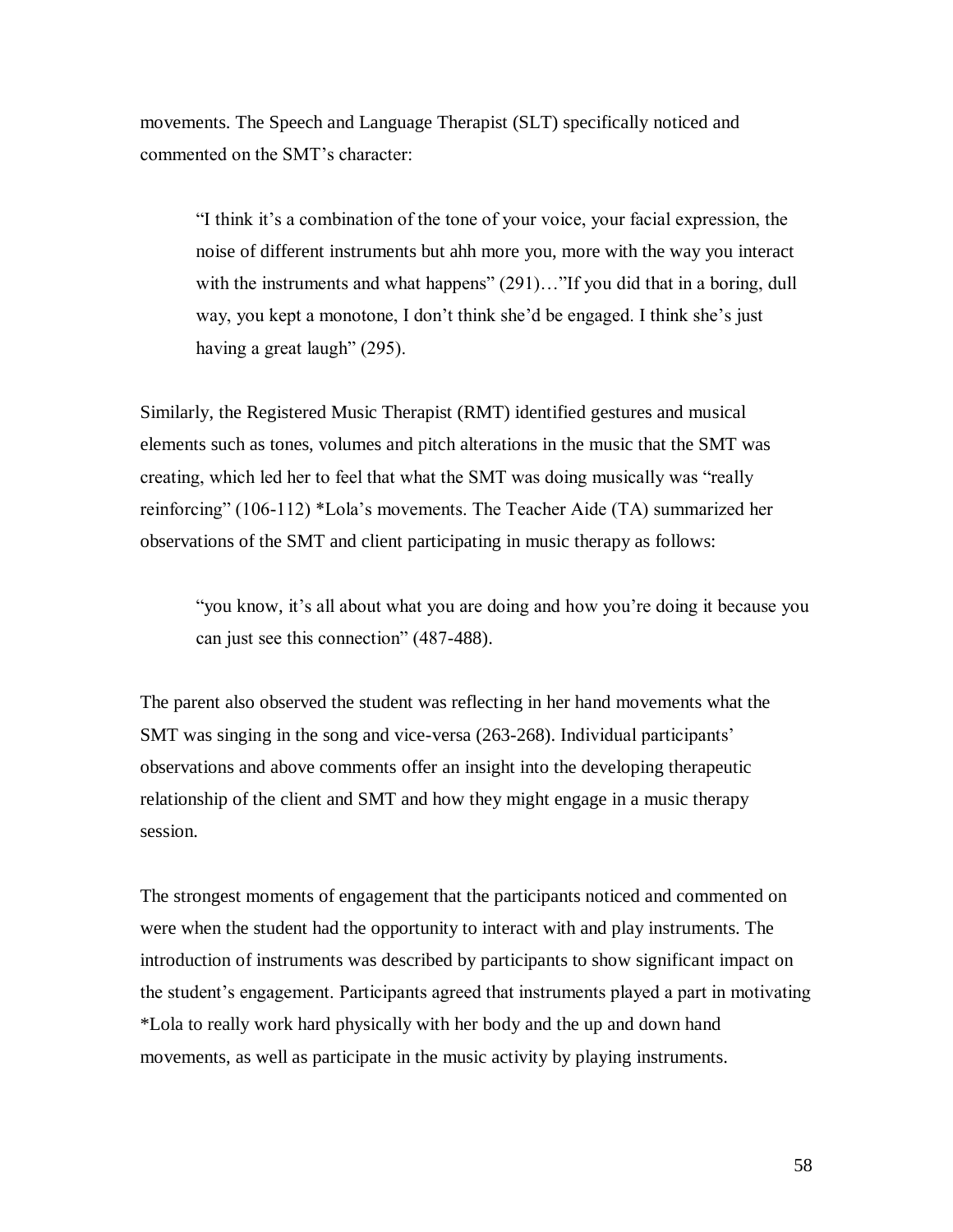Analysis of interview transcripts showed that each participant"s perspective on "engagement" depended on their circumstances. The SLT chose to focus on communicative responses when identifying engagement, presumably because of her background and training in the field of Speech and Language Therapy. The TA and parent"s criteria for identifying whether or not the student was engaging during the moments in music therapy depended on experiences in a classroom or at home, while the RMT focused on whether or not the student was showing awareness of what was going on. She was the only participant to identify musical aspects of "engagement" in describing a moment (see *Extract 1, Table 4.1.3*, p. 39*)* during which the SMT and student both engaged in a shared musical interaction.

Music therapy training involves learning to observe and listen in detail and use these skills to collect and interpret information about a particular client in order to be able to make an assessment of their needs. Music therapists therefore tend to make in-depth observations of experiences in music therapy. This is reflected in the analysis of the transcribed interview with the RMT. She provided in-depth descriptions on the student"s engagement during the moments of music therapy, based on cognitive, musical, nonverbal, physical and emotional aspects of how the student participated in and responded to the therapy. Similarly, the SLT provided detailed descriptions on how the student was communicating non-verbally by choosing to observe the student's facial expression and eyes in particular to be able to identify engagement. The SLT offered a lot of valuable information from observing the students facial expression, in relation to her training in the areas of language and speech.

Although where observers spontaneously placed moments of engagement during the music therapy video varied (and this could be the result of having observed a relatively long video where it was possible to see more than 3 moments of engagement), the key descriptions that emerge in the observed categories (see Tables 4.1.1- 4.1.4, pp. 32-43) are very similar, suggesting that there is a phenomenon which was common to the participants and which could be identified as engagement.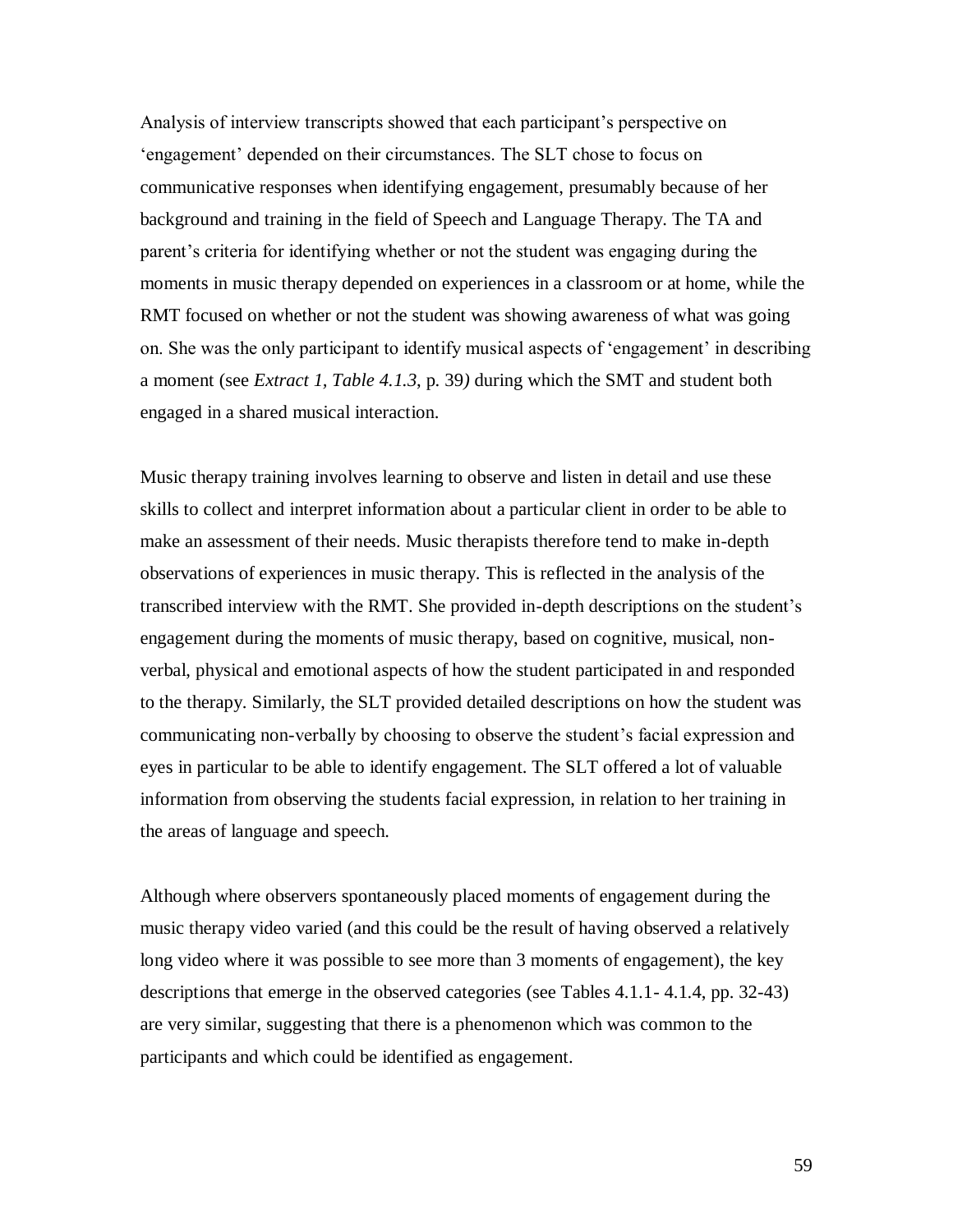# *5.1.2 Combined definition of "engagement", as identified and described by participants*

Once individual participants" definitions of "engagement" were gathered and collectively examined, the findings revealed that participants shared similar ideas in their descriptions. A combined definition of "engagement" was constructed based on common features described by the participants.

"Engagement can be identified when someone is participating on their own level in a verbal or non-verbal music activity or conversation. It may be reflected in the eyes, the body, facial expressions, non-verbal responses such as laughter, as well as intent to touch and interact with a musical instrument."

Distinguishing features were found in the Teacher Aide"s (TA) description who commented "Engagement…is….when someone is participating on their own level, whatever level they have" (8). The parent was also the only participant to identify engagement from \*Lola"s interest in and intent to interact with objects (23-24).

### *5.1.3 Moments of engagement Graph*

The graph was plotted to visually demonstrate where each participant chose to place engagement within the half hour music therapy session and video. It values the participants' choices, by respecting their process of when each moment of engagement occurred in the video and at which point they chose to discuss each moment during the interview.

From plotting the graph, we can see that understandings can be shared amongst different observers. Independent observers chose to focus on or emphasize different things within the extracts but the agreements in timings were interesting.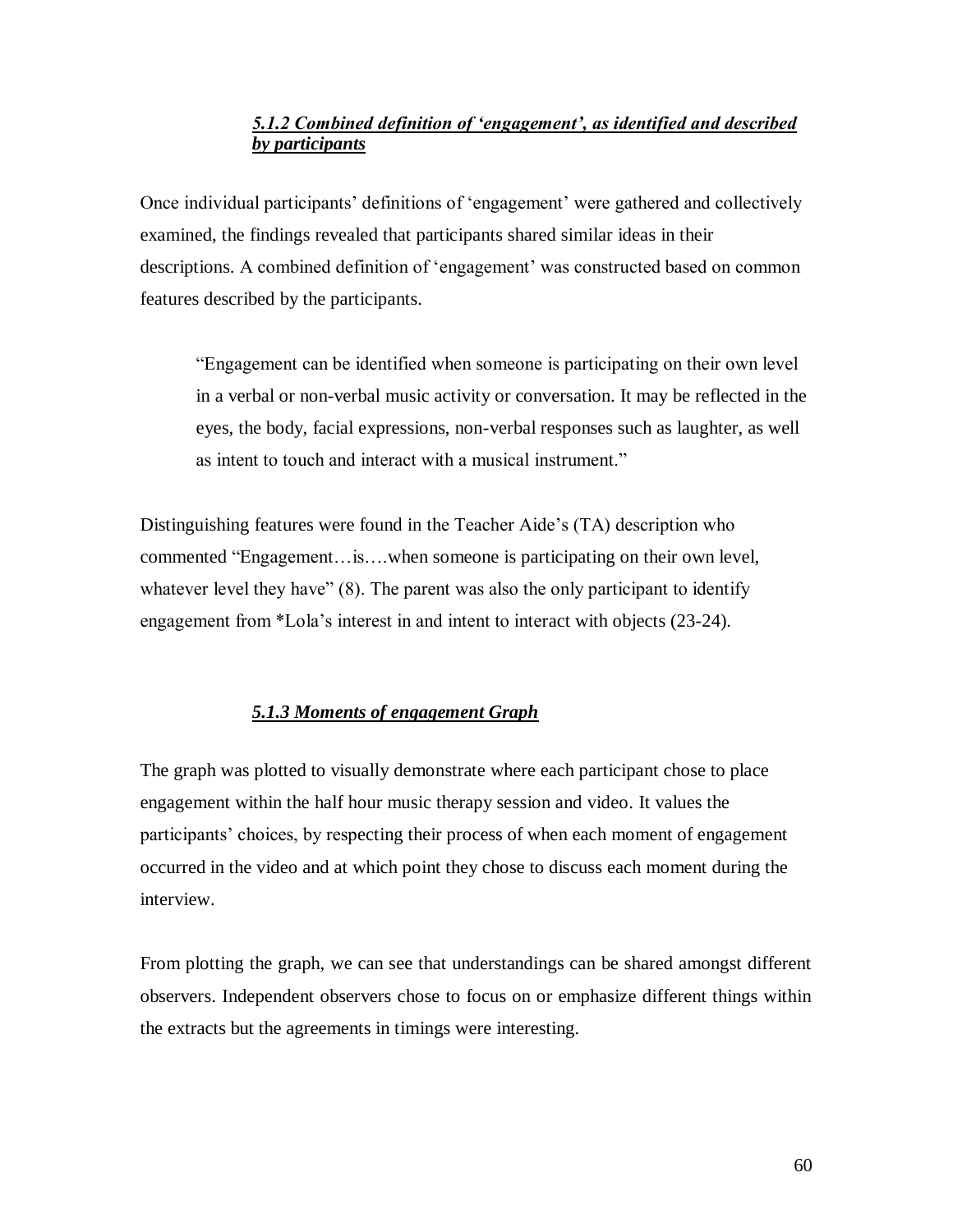The graph shows moments when there was strong agreement between two or more participants. There are two occurrences of this, during Moment 1, one minute into the music therapy video, where both the researcher and the TA chose to place the first moment of engagement and Moment 2, where the second moment of engagement occurred at 6:47 for both the SLT and TA, as presented on the graph.

I took a closer look at the video and what was happening during this period of time identified by participants as moments of engagement. In order to be able to identify common and distinguishing features in how the SLT and the TA approached and described Moment 2, I also had a closer look at the interview transcripts. Both participants shared similar features in their descriptions of the particular moment. The SLT and TA described a period of music therapy where it was possible to observe engagement as indicated in \*Lola"s reactions. Their observations not only on how \*Lola was reacting but how \*Lola was reacting in response to what the student music therapist (SMT) was doing were interesting. Their similar approach to describing Moment 2, 6:47 suggest two things to me. One: that it is possible to observe and identify engagement from the way that the student with severe and multiple handicaps participates in the music activity, whether this is active or receptive participation, and two: the relationship between what the SMT is doing and the client seems to be important and makes me ask the question: Is engagement about two parties, for example "reciprocal engagement"? This would be worthy to investigate further, particularly with the client population who present with high physical and communication needs.

Where observations diverge is in the middle period of the music therapy session and video where people seem to see different things. I wonder then if engagement does often seem more intense at the beginning and end of sessions? Having said that, I would like to refer back to the interview with the Registered Music Therapist (RMT) who in her reflections of Moment 3, which occurred at the beginning of the video, often commented on the "time to warm up" (290) and "time to settle" (276, 306-306, 318-321), time for \*Lola to "settle in to the atmosphere" (307) of the music therapy session, and after that "moment of settling" (77) "everything is just tuned" (82, 83). The RMT was able to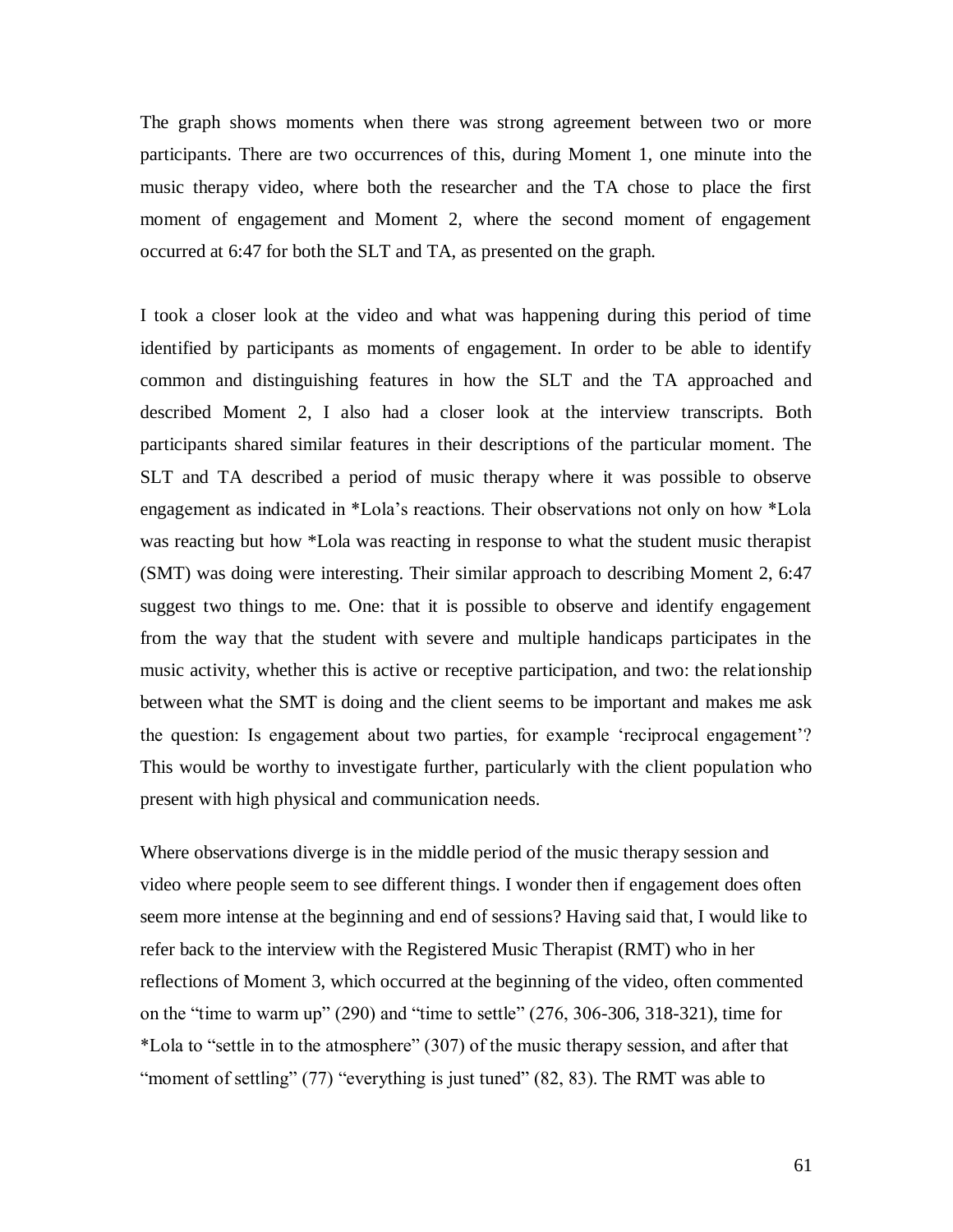recognize and comment on the time required for this particular student to settle in the music therapy session, which might explain why \*Lola was more actively and physically engaged by participating in body movement and playing instruments towards the end of the music therapy session in comparison to the beginning where \*Lola seemed to be more engaged by "listening" and "less movement" (267-279). This also offers a possible explanation as to why there is a level of agreement amongst observers nearing the end of the music therapy video.

### *5.1.4 Research strategy*

Part of my research strategy was to allow three or four different people to select most memorable moments of engagement from observing the half hour music therapy video. I could have selected the three moments of engagement and asked the participants to observe and comment on these same moments. Initially first raw data for the study was gathered from my own observations of and comments on moments of engagement, identified during the music therapy recording selected for the study. Before the research commenced, my supervisor and I discussed the idea of asking individual participants to watch and describe three moments of engagement that I selected and then compare key points and themes. I made a decision to offer people a free choice of what their idea of engaged time is because I was interested to see what each participant initiated themselves.

Toolan & Coleman (1995) employed a variety of approaches in their study to measure and document changes in the levels of engagement occurring in five people with learning disabilities during music therapy. Where our methods diverge is in the research procedures. The method developed by the researchers to measure levels of engagement provided the three participants in the study with a definition of the verb "engage" and guidelines of what to look for during observations of video. In the present study, I asked individual participants to identify what engagement signifies to them. I was interested in their own definition and interpretation of engagement before they went on to observe and identify moments of engagement during the music therapy video. The guidelines provided for the participants in Toolan  $&$  Coleman's study (1995) have some

62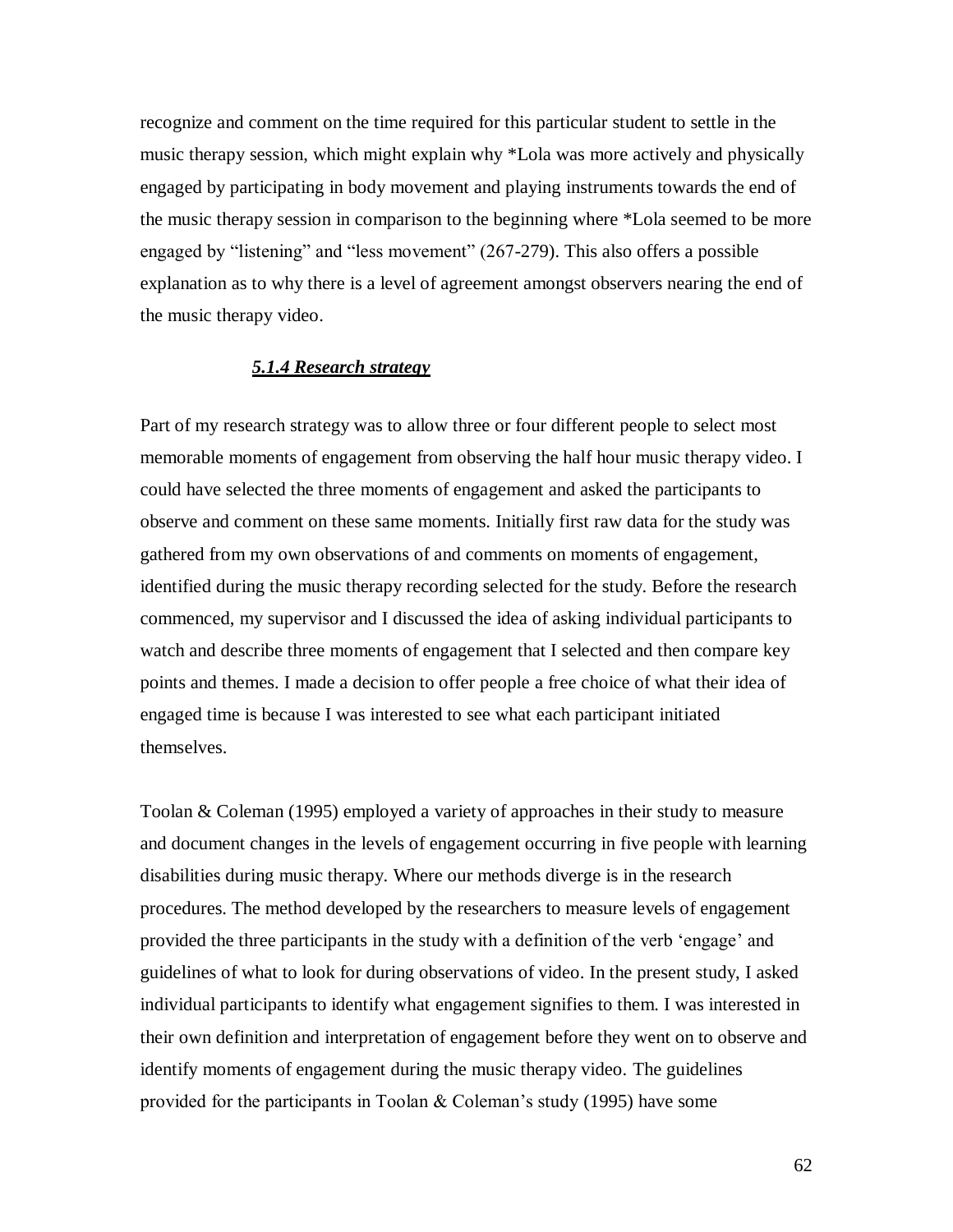resemblance to the questions in my research, however instead of directing the participant, my strategy was to leave things open by asking open-ended questions during the semistructured interview so that that the participant observers were free to express their own feelings and views about what they were watching.

Toolan & Coleman (1995) conducted a descriptive study that involved both quantitative and aspects of qualitative approaches. The researchers developed a method that was suitable to their research question and what they were trying to document. The method helped to produce significant findings relevant to the client population who present with learning and communication difficulties, as well as useful for other clinicians and researchers interested to know more about the nature of music therapy with this population.

### **5.2 Methodological considerations**

There is a flexible approach to qualitative methods of conducting research. I value having an open-ended research focus because I believe it was the most appropriate in terms of what I was trying to find out. The flexibility of the qualitative research method allowed me to conduct interviews and ask questions that emerged in my clinical work. Aigen (1995:297) describes why flexibility can prove advantageous for the researcher. These include:

(a) accommodating the overlapping stages of research: I repeatedly went through the process of reading and interpreting individual interview transcripts, looking for key themes and hidden meanings that I could categorize. As a result of this vigorous process I was able to find a focus in the data which lead to a better understanding of findings as a whole;

(b) allowing for the evolution and openness of the research focus: Qualitative methodology provided me with different ways of analyzing that go beyond just raw data. For example I never thought that I could plot a graph based on present research findings. As a result the trends indicated by the graph provide interesting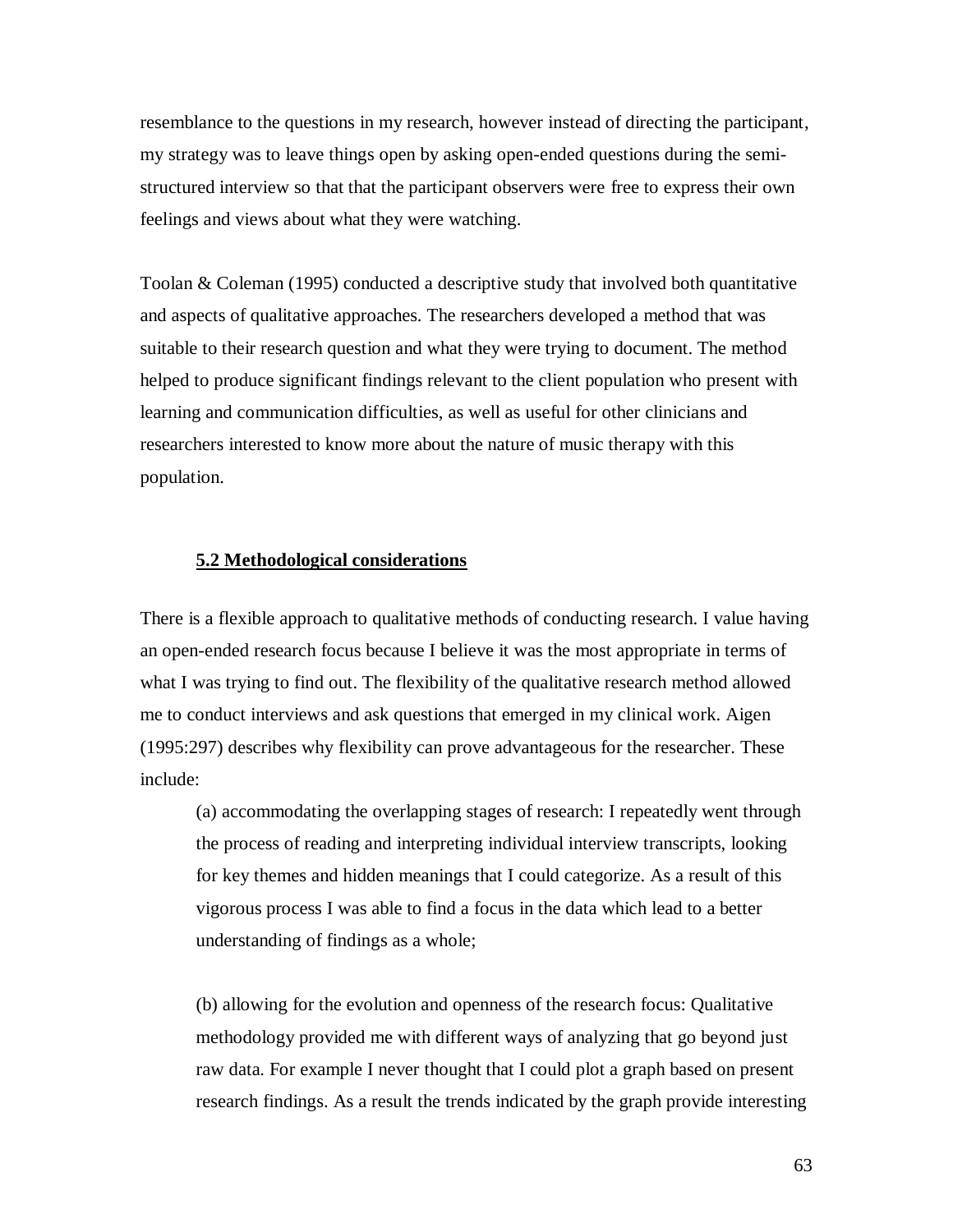insight on where during the music therapy video, observers placed the most significant moments of engagement.

(c) generating research method appropriate to the content: The focus of the present study was to find out how the student with severe and multiple handicaps participates or "engages" in a normal music therapy session. The subject of engagement is captivating and requires the process of interpreting in order to be understood. Identifying "engagement" becomes more difficult if the individual who is showing engagement is unable to verbally communicate and confirm their experiences. Speech and communication difficulty is common in individuals with severe and multiple handicaps. The method employed to gather data involved interviewing four participants experienced in the field of severe and multiple handicaps in order to gather multiple perspectives on the idea of engagement in music therapy with this particular population.

Drawing together multiple perspectives on the concept of a student's engagement in music therapy helped me to better understand the meaning of my own work as a student music therapist. Reading participant's descriptions and looking at my own observations and reflections of moments of engagement in the music therapy video (see Appendix N, p. 123) reveled that in our experience and process of describing these moments, both the participants and I shared similar feelings and ideas of "engagement". Participant"s comments and natural descriptions confirmed my interpretations and experiences of "engagement" with the student during the session. As a student music therapist reflecting on music therapy sessions with clients, I regularly questioned my therapeutic skills and approaches. In my personal reflection of Moment 1 for example, (see Appendix L, p.106) I wrote:

"I wonder why \*Lola did not vocalize in response to the familiar music and the space left in the song for her to respond as she has been heard to vocalize in the past music therapy sessions following the correct key of the Greeting Song. She responded by smiling, appearing to know what is expected of her and in a way

64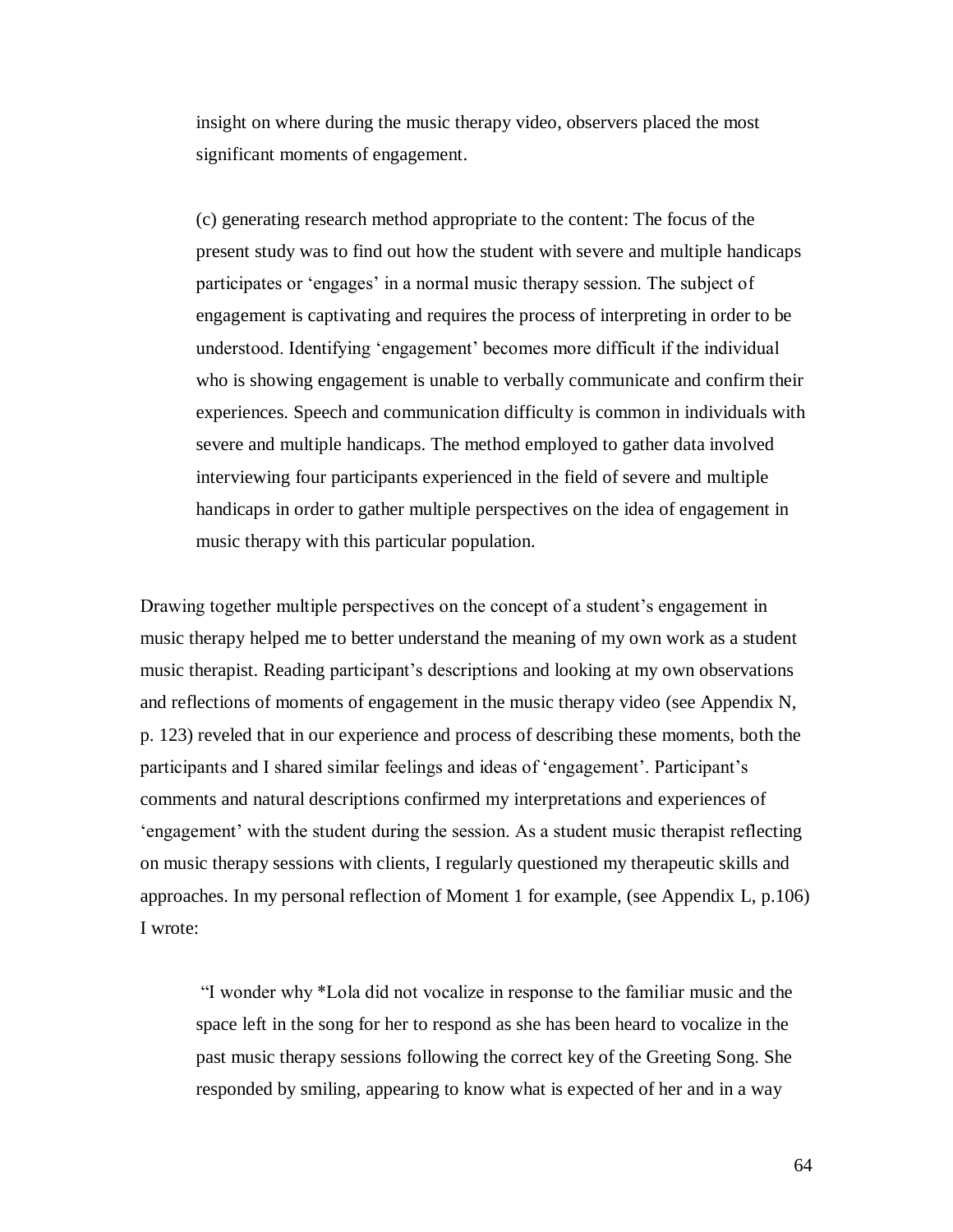shy to respond by vocalizing single notes. She is observed to open her mouth and it appears widened as if though she wants to respond by vocalizing".

The TA who experienced Moment 1 of 'engagement' close to the time that I selected, between the  $1<sup>st</sup>$  and  $5<sup>th</sup>$  minute of the music therapy video, described during this time \*Lola was more engaged with her ears and eyes and the contact with the SMT. (*Table 4.1.2, Extract 1, TA,* p. 35). The TA noted:

"as soon as you start she is with you and this, I mean the whole song, you can just, if you just look at it, she is with you in the whole song. This is a communication between you. The whole time and its intense.. I think, that"s why I picked that one, coz its, you can just see you know you just sit and watch, I think its so strong, this song" (42-46).

The TA"s description and accentuated tone of voice suggests how significant this moment was for her and her need to show me, suggesting that the student was indeed engaging and sustaining engagement in the therapy with me and what I was doing. I was glad to be able to share similar feelings and perceptions of "engagement" during the music therapy with all participants. Participant's personal experiences and knowledge offered insight and led me to better understand the student that I was working with. I was able to develop goals that addressed other areas of the student"s needs.

### *5.2.1 Researcher limitations*

Several challenges emerged in the process of analyzing qualitative material for this study. After raw data was collected from interviews, I was left with rich descriptions from each participant. As I scanned each document, I lost a sense of what I was really looking for, in a way I became absorbed in the data. New ideas and questions were triggered in my mind and it was challenging to focus on the essence of what I was researching. I believe this was the result of initially feeling overwhelmed by the data. I referred back to and kept in mind the research questions developed for the original research proposal. It was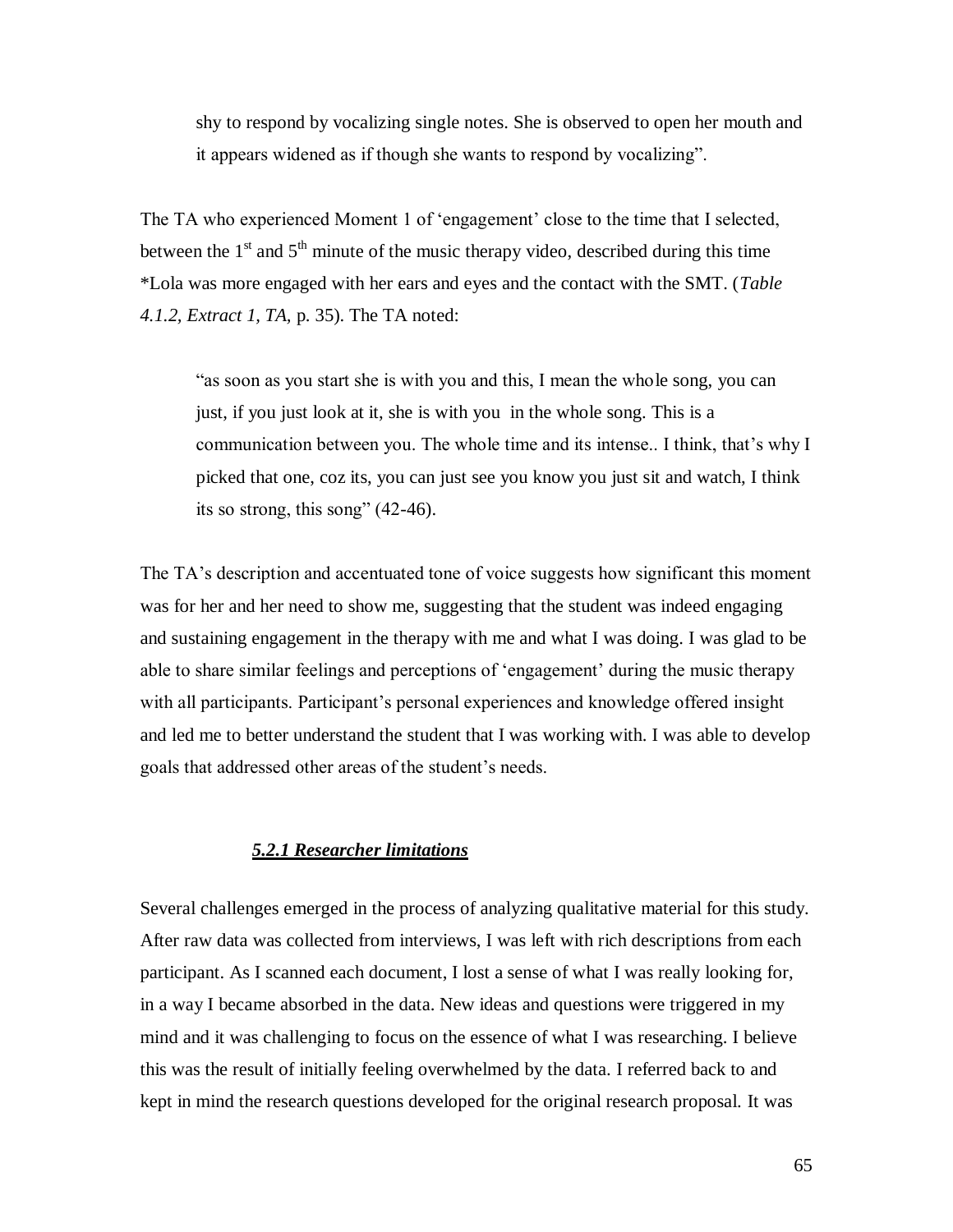also a good time to peer debrief with an external supervisor in order to keep on track, check for subjectivity and limit bias.

As I progressed through stages of reading interview transcripts and listening to the voice recorder I found my self slowly moving away from a rich set of data towards a more grounded statement of the data. With the help of my supervisor and the McFerran  $\&$ Grocke (2007) chapter on interview analysis, I was also able to develop and adapt an appropriate method of analyzing the data that I gathered. As well as transcribing interview commentaries, the method involved drawing together different interviews and themes which were then shaped into categories. The tables were a final presentation of participant findings, created to store categories and guide the reader through the findings that relate directly to the questions asked during the semi-structured interview. I felt that the participant observers were noticing and communicating particular things about the music therapy session that were not associated with the interview questions but emerged naturally from their observations and discussions of engagement. As a researcher, I felt it was important to therefore include examples of interview transcripts in the Appendix section of the thesis (see Appendix J-L, pp. 89-106) for the reader to refer to.

### **5.3 Recommendations for future research**

The findings show how strong yet simple 'engagement' can be for the severely, multiply disabled student taking part in the music therapy in the present study. Individual participants share the same concept of the students "engagement" in music therapy. The student's eyes seemed to be an important feature in being able to recognize engagement. Future studies that focus on measuring eye direction with this client population are recommended, to examine whether there is a relationship between "engagement" and where the client is focusing his or her attention.

Analysis of participant interviews revealed that during moments of engagement in the music therapy session the student was attentive towards the SMT and the variety of music therapy approaches employed during the session. One example is Moment 3, where most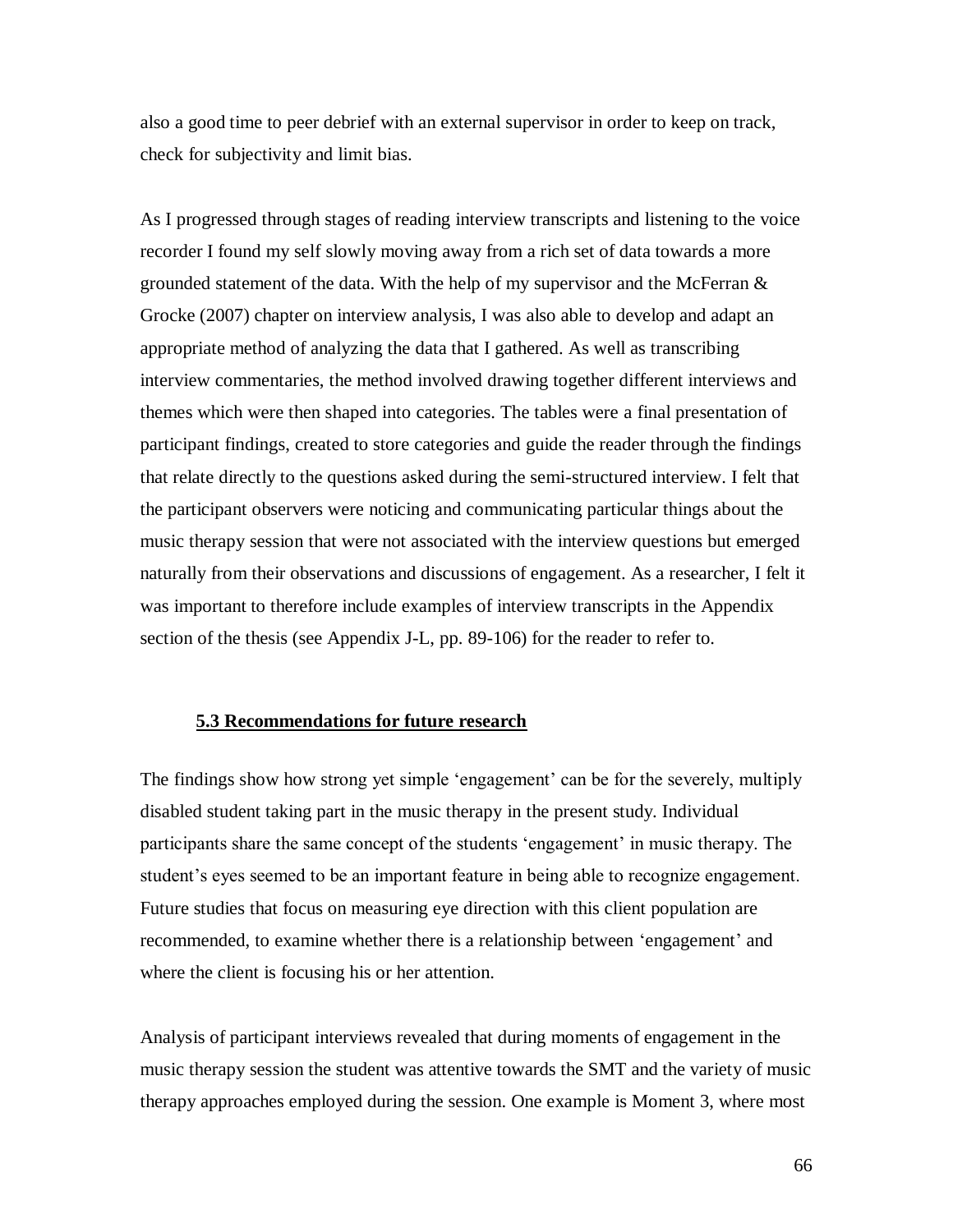observers placed engagement in between the  $21<sup>st</sup>$  and  $24<sup>th</sup>$  minute of the 30 minute video. This period of music therapy involved the use of music to motivate hand movement and interaction with instruments. The participants observed: \*Lola working hard physically with the up and down arm movements and with her body in response to what and how the SMT is doing it (Table 2, Extract 3, 23:00, TA, p. 35). The SMT is singing "up", \*Lola follows with her eyes and raises her arm, \*Lola is observing the SMT"s facial expressions (Table 3, Extract 1, 23:40, RMT, p. 39). \*Lola is starting to get her hand movements going with what the SMT is singing, she is trying to get the up and down movements. The SMT is singing what \*Lola is doing, \*Lola appears pleased with her self and her efforts to get the ups and downs (Table 4, Extract 3, 21:18, Parent, p.43). The above observations suggest that the introduction of instruments as well as a variety of music therapy techniques used by the SMT in therapy, such as reflecting \*Lola"s hand movements in the tone, volume, pitch and lyrics of the music, all play a part in motivating \*Lola to engage with both the instrument and the music, by playing the instrument. The Parent highlighted "that the bells and the drums and the shakers and things… \*Lola was wanting to get involved with, with all of them" (322-324). Further studies to determine whether different types of instruments have an affect on the engagement level of students presenting with severe, multiple handicaps are recommended.

### *5.3.1 Future research in the field of music therapy*

Historically, early music therapy research was predominately quantitative and drew heavily on behavioral principles, observing measurable change in response to musical interventions (Rickson & McFerran, 2007). This method is reliable when documenting the effects of treatment. It does not describe the whole spectrum of (subjective) effects, but it succeeds in showing with certainty that there is an effect and that the effect is a result of therapy (Smeijsters, 1997, p. 5). Smeijsters (1997, p. 3) reported that in the early 1990"s, during the First Symposium for Qualitative Research in Germany, participants frequently asked whether quantitative research can describe the essence of music therapy. In recent years, music therapists have embraced qualitative investigations that explore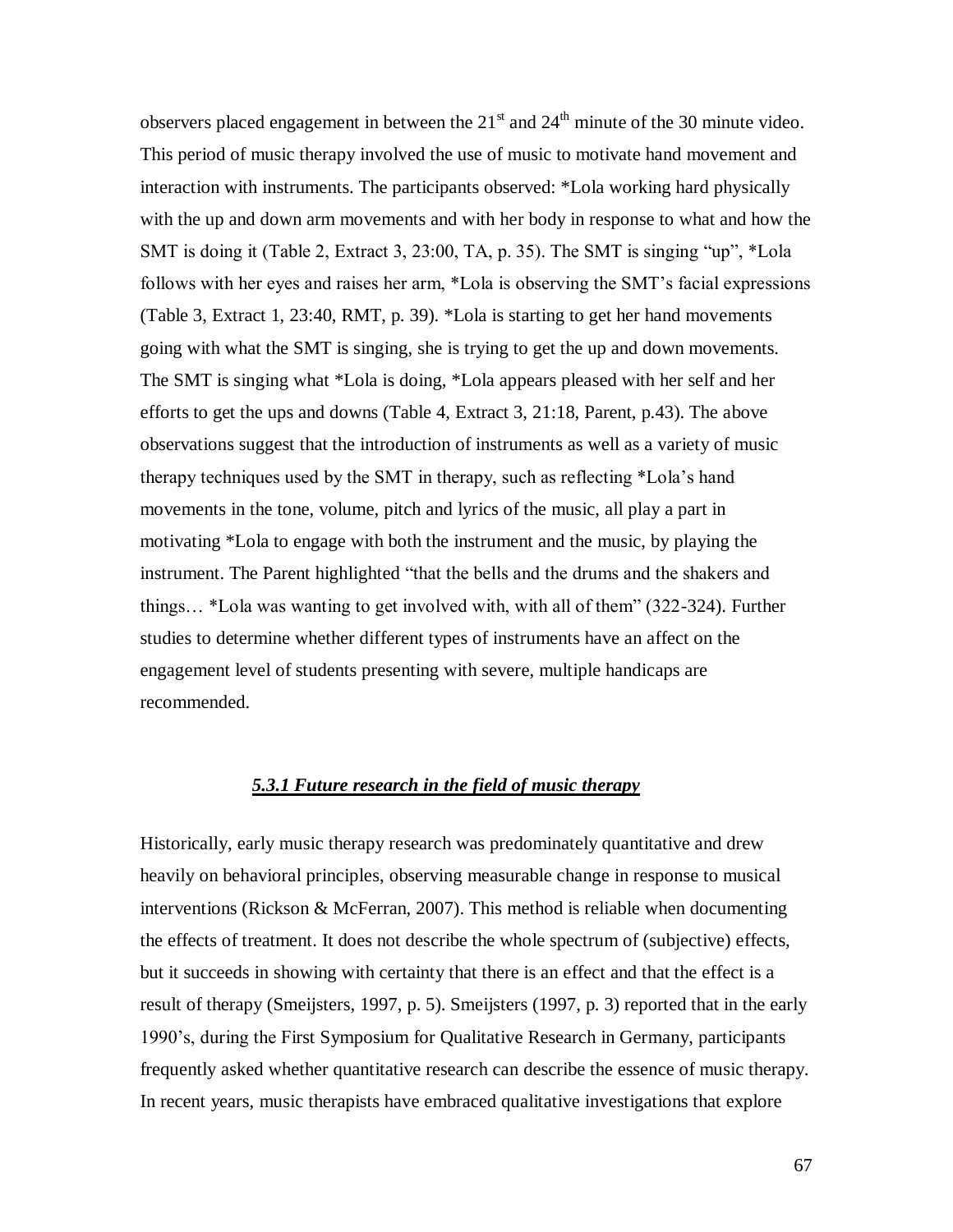process and the "why" of intervention effectiveness, rather than the more basic question of efficacy (McFerran & Stephenson, 2006). Qualitative research is valued in the field of music therapy because it captures rich descriptions of participants' experiences. This is particularly relevant for researchers who are interested in the hidden aspects of the music therapy experience. However, the results of rigorous qualitative research are not fully recognized under the evidence based framework (Rickson & McFerran, 2007).

The recent introduction of the evidence-based framework is the current standard for research in special education, however knowledge of all types of research is required in order to present a variety of types of evidence acceptable to a range of other professions as well as our own. (McFerran & Stephenson, 2006).

In addition to the kinds of studies that draw on behavioral analysis, it is also important that music therapists continue to investigate the questions that emerge from their clinical practice (Rickson & McFerran, 2007). A greater understanding of the communicative and symbolic meaning of clients' musical material is needed and qualitative analysis has been used to address these questions (Graham, 2004; McFerran & Stephenson, 2006; Perry, 2003; Rickson & McFerran, 2007; Wheeler, 1999).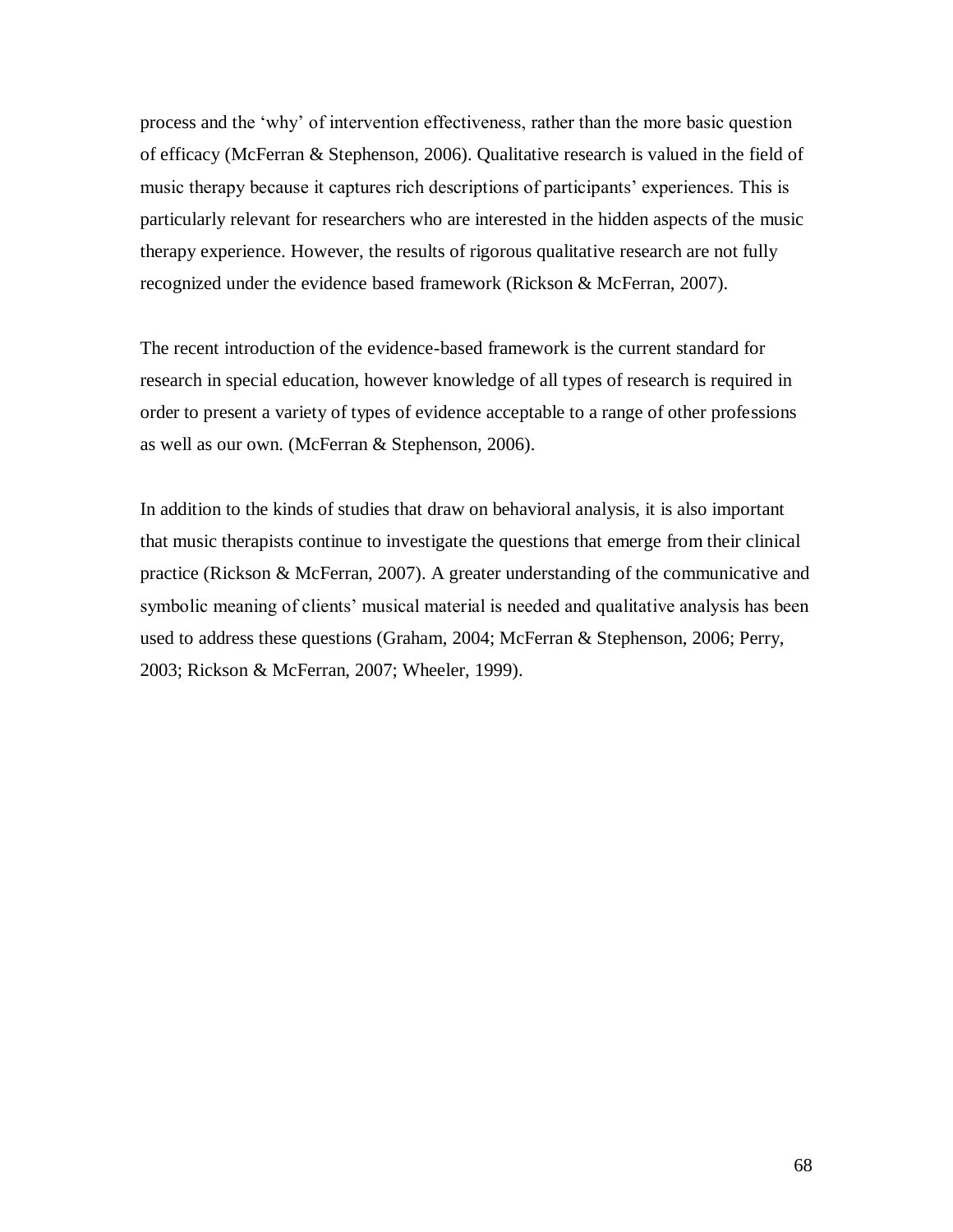#### CHAPTER VI

#### **CONCLUSION**

The present research explored how one student engages in a normal music therapy session. I was investigating a therapeutic concept of 'engagement' with one child who presented with severe and multiple handicaps and as a result experienced additional difficulties in the areas of communication and learning. Because they have limited opportunities to interact and express their thoughts and emotions, this group of people get the best out of experiences and other people. Music therapy can help them to connect or engage with a thing or person.

The main findings of the present study reveal that it is possible to see engagement in a music therapy session based on criteria that is not only observable. How individual participant's responded to 'engagement' related to their training and profession. Findings also suggest that engagement is difficult to identify and describe because it depends on interpretation. There is a relationship between what observers defined engagement as and how they identified engagement in the moments during the music therapy session. The main issues that emerge are that what we interpret as engagement from personal experience, remains subjective. We can not consult the student or ask the student to confirm their experience of the moment but we can create opportunities to encourage engagement in students with severe and multiple handicaps.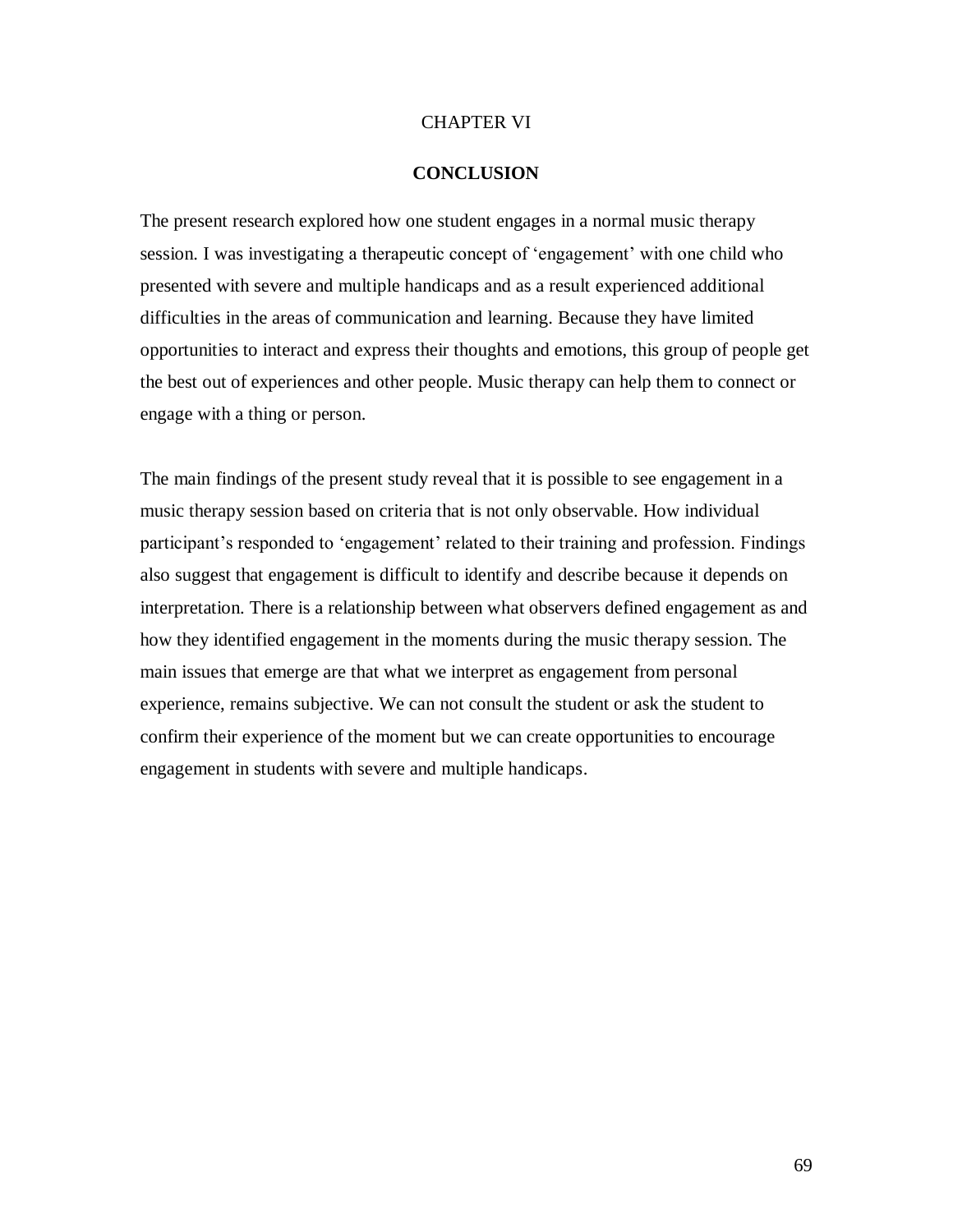#### **REFERENCES**

Aigen, K. (1995). Principles of Qualitative Research. In Wheeler, B.L. (Ed.), *Music Therapy Research: Quantitative and Qualitative perspectives* (pp. 283-313). Phoenixville, PA: Barcelona Publishers.

Amir, D. (1992). Awakening and Expanding the Self: Meaningful Moments in the Music Therapy Process as Experienced and Described by Music Therapists and Music Therapy Clients. *Published Doctoral Dissertation*, Michigan: University Microfilms International.

Boswell, B. & Vidret, M. (1993). Rhythmic Movement and Music for Adolescents with Severe and Profound Disabilities. *Music Therapy Perspectives*, 11, 37-41.

Bruscia, K.E. (1995a). Differences between Quantitative and Qualitative Research Paradigms: Implications for Music Therapy. In Wheeler, B.L. (Ed.), *Music Therapy Research: Quantitative and Qualitative perspectives* (pp. 65-79). Phoenixville, PA: Barcelona Publishers.

Bruscia, K.E. (1995b). The Process of Doing Qualitative Research: Part II: Procedural Steps. In Wheeler, B.L. (Ed.), *Music Therapy Research: Quantitative and Qualitative perspectives* (pp. 401-429). Phoenixville, PA: Barcelona Publishers.

Craig, D.G. (2007). An Exploratory Study of the Concept of Meaningfulness in Music. *Nordic Journal of Music Therapy*, 16(1), 3-13.

Cumley, G. & Jones, R. (1992). Persons with Primary Speech, Language, and Motor Impairments. In Beukelman, D. R. & Mirenda, P., *Augmentative and Alternative Communication, Management of Severe Communication Disorders in Children and Adults*. Baltimore, Maryland: Paul H. Brookes Publishing Co.

Daveson, B. & Edwards, J. (1998). A Role for Music Therapy in Special Education. *International Journal of Disability, Development and Education*, 45:4, 449-457.

Elefant, C. & Wigram, T. (2005). Learning Ability in Children with Rett Syndrome. *Brain and Development*, 27, S97-S101.

Fowler, H.W. and Fowler, F.G. (1987). "Engage" and "Engagement", in J.B. Sykes, *The Concise Oxford Dictionary of Current English* (7<sup>th</sup> ed.), New York: Oxford University Press.

Goodman, K. D. (2007). *Music Therapy Group-work with Special Needs Children, The Evolving Process.* Springfield, Illinois: Charles C Thomas Publishers.

Graham, J. (2004). Communicating with the Uncommunicative: Music Therapy with Pre-Verbal Adults. *British Journal of Learning Disabilities*, 32, 24-29.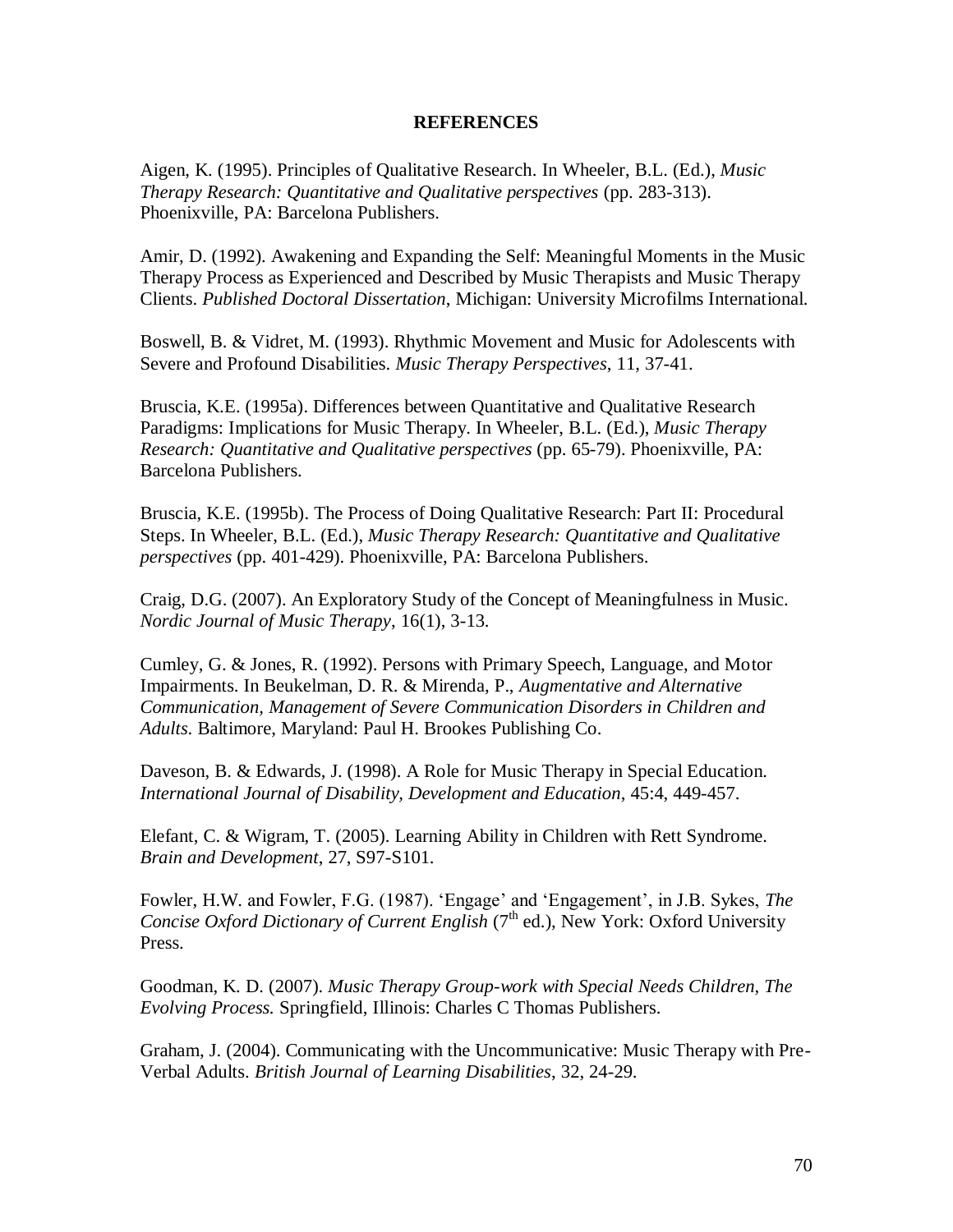Harding, C. & Ballard, K. D. (1982). The Effectiveness of Music as a Stimulus and as a Contingent Reward in Promoting the Spontaneous Speech of Three Physically Handicapped Preschoolers. *Journal of Music Therapy*, 19(2), 86-101.

Hooper, S. R. & Umansky, W. (2009). *Young Children with Special Needs* (5<sup>th</sup> ed.). Upper Saddle River, New Jersey: Pearson Education, Inc.

Krout, R. (1987). Music Therapy with Multi-Handicapped Students: Individualizing Treatment within a Group Setting. *Journal of Music Therapy*, 24(1), 2-13.

McFerran, K. and Stephenson, J. (2006). Music Therapy in Special Education: Do We Need More Evidence? *British Journal of Music Therapy*, 20:2, 121-128.

McFerran, K. & Grocke, D. (2007). Understanding Music Therapy Experiences Through Interviewing: A Phenomenological Microanalysis. In Wosch, T. and Wigram, T. (Eds.), *Microanalysis in Music Therapy: Methods, Techniques and Applications for Clinicians, Researchers, Educators and Students* (pp. 273-285). London: Jessica Kingsley Publishers.

Michel, D. E. (1985). *Music Therapy: An Introduction, Including Music in Special Education (2nd ed.).* Springfield, Illinois: Charles C Thomas Publishers.

Nordoff, P. & Robbins, C. (1995). *Music Therapy in Special Education* (2<sup>nd</sup> ed. 1983, 3<sup>rd</sup> printing, 1995). Saint Louis: MMB Music, Inc.

Nowikas, S. (1999). Discovering Meaning in Kelly"s Nonverbal Expressions. In Hibben, J. (Ed.), *Inside Music Therapy: Client Experiences*. Gilsum, NH: Barcelona Publishers.

O"Callaghan, C.C. and Colegrove, V. (1998). Effect of the Music Therapy Introduction when Engaging Hospitalized Cancer Patients. *Music Therapy Perspectives*, 16(2), 67-74.

Olson, J. L., Platt, J. C. & Dieker, L. A. (2008). *Teaching Children and Adolescents with Special Needs* (5<sup>th</sup> ed.) Upper Saddle River, New Jersey: Pearson Education, Inc.

Patterson, A. (2003). Music Teachers and Music Therapists: Helping Children Together. *Music Educators Journal*, 89:4, 35-38.

Pellitteri, J. (2000). Music Therapy in the Special Education Setting. *Journal of Educational and Psychological consultation*, 11(3&4), 379-391.

Perry, M.M.R. (2003). Relating Improvisational Music Therapy with Severely and Multiply Disabled Children to Communication Development. *Journal of Music Therapy*, 40(3), 227-246.

Rickson, D. (1997). The Music Therapist Working in New Zealand Schools with Children who have Disabilities. *New Zealand Society for Music Therapy*, 44-53.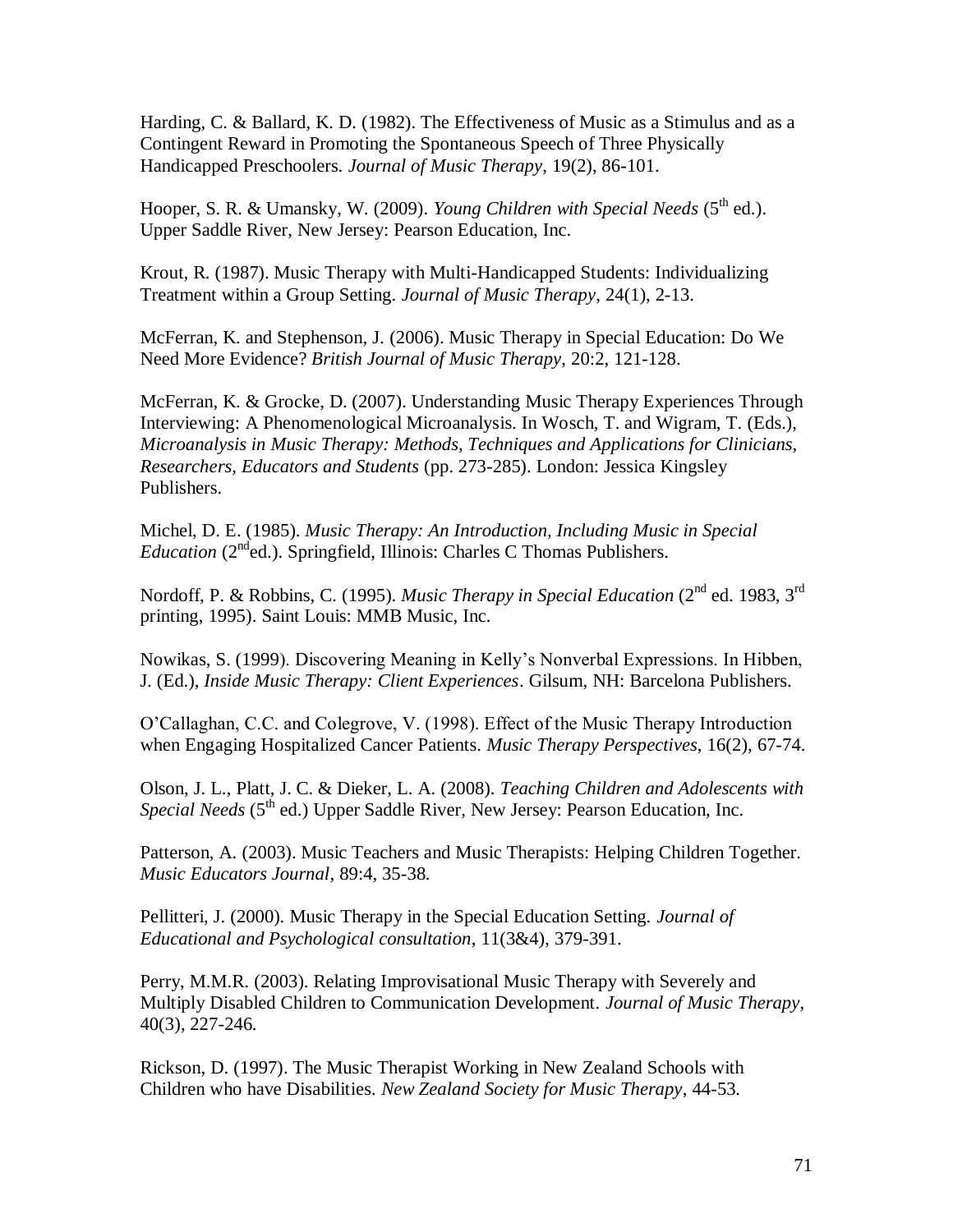Rickson, D. (2001). A Music Therapy Practice in Special Education Settings in New Zealand. *New Zealand Society for Music Therapy*, 26-47.

Rickson, D (2007). Music Therapy in Special Education: Do We Need More Evidence? A response to K. McFerran & J. Stephenson. *British Journal of Music Therapy*, 21:1, 28- 29.

Rickson, D. & McFerran K. (2007). Music Therapy in Special Education: Where are we now? *Kairaranga, New Zealand Journal of Educational Practice*, 8(1), 40-47.

Ridder, H. M. (2007). Microanalysis on Selected Video Clips with Focus on Communicative Response in Music Therapy. In T. Wosch & T. Wigram (Eds.), *Microanalysis in Music Therapy: Methods, Techniques and Applications for Clinicians, Researchers, Educators and Students* (pp. 54-67). London: Jessica Kingsley Publishers.

Sherrat, K., Thornton, A. and Hatton, C. (2004). Emotional and Behavioral Responses to Music in People with Dementia: an Observational Study. *Aging and Mental Health*, 8(3), 233-241.

Siegel-Causey, E., Guy, B. and Guess, D. (1995). Severe and Multiple Disabilities. In E.L. Meyen and T.M. Skrtic (Eds.), *Special Education and Student Disability: an Introduction. Traditional, Emerging and Alternative Perspectives* (4<sup>th</sup> ed.). Denver: Love Publishing.

Smeijsters, H. (1997). *Multiple Perspectives: A Guide to Qualitative Research in Music Therapy.* Gilsum, NH: Barcelona Publishers.

Stephenson, J. (2006). Music Therapy and the Education of Students with Severe Disabilities. *Education and Training in Developmental Disabilities*, 41(3), 290-299.

Stevenson, K. (2003). Music Therapy Assisted Communication with children with Severe Disabilities. *New Zealand Journal of Music Therapy*, 1, 82-92.

Toolan, P. and Coleman, S. (1995). Music Therapy, a Description of Process: Engagement and Avoidance in Five People with Learning Disabilities. *British Journal of Music Therapy*, 9(1), 17-24.

Wheeler, B.L. (Ed.) (1995). *Music Therapy Research: Quantitative and Qualitative Perspectives* (pp. 549-573). Phoenixville, PA: Barcelona Publishers.

Wheeler, B. L. (1999). Experiencing Pleasure in Working with Severely Disabled Children. *Journal of Music Therapy*, 36(1), 56-80.

Wheeler, B.L. and Kenny, C. (2005). Principles of Qualitative Research. In B.L. Wheeler (Ed.), *Music Therapy Research* (2<sup>nd</sup> ed.). Barcelona Publishers.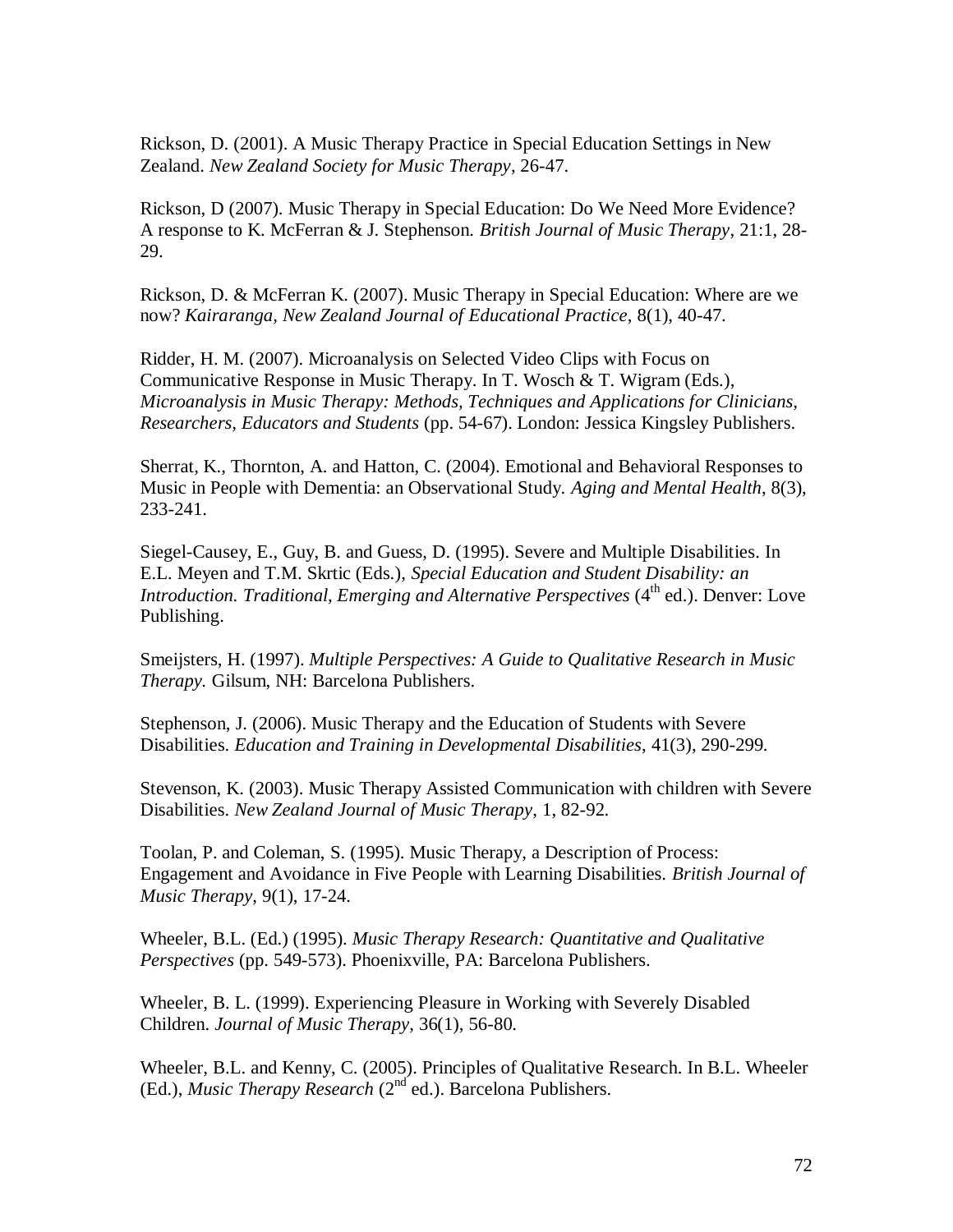Whitehead-Plaux, A.M., Zebrowski, N., Baryza, M.J. and Sheridan, R.L. (2007). Exploring the Effects of Music Therapy on Pediatric Pain: Phase 1. *Journal of Music Therapy*, 44(3) 217-241.

Wigram, T., Pederson, I. N. & Bonde, L. O. (2002). *A Comprehensive Guide to Music Therapy: Theory, Clinical Practice, Research and Training*. London: Jessica Kingsley Publishers.

Wosch, T. and Wigram, T. (Eds.) (2007). *Microanalysis in Music Therapy: Methods, Techniques and Applications for Clinicians, Researchers, Educators and Students*, London: Jessica Kingsley Publishers.

Wylie, M. E. (1983). Eliciting Vocal Responses in Severely and Profoundly Mentally Handicapped Subjects. *Journal of Music Therapy*, 20(4), 190-200.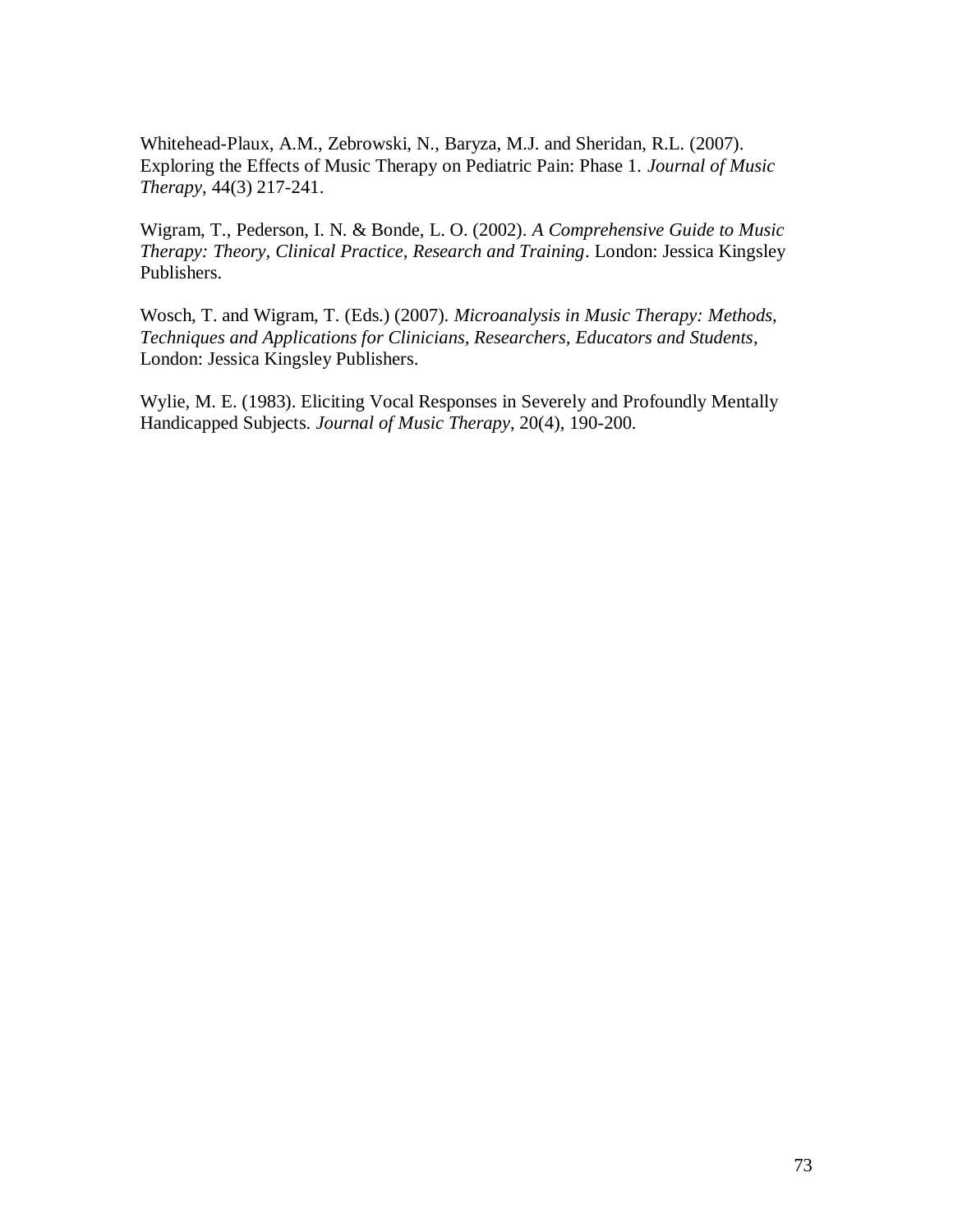# **APPENDIX A**

# **ADVERTISEMENT FOR THE RECRUITMENT OF A MUSIC THERAPIST**



## **INVITATION TO PARTICIPATE IN THE RESEARCH PROJECT TITLED: Engagement in Music Therapy: A detailed study of communication between the therapist and client presenting with severe and multiple handicaps.**

Dear Colleagues,

There is an opportunity to participate in a research study being prepared for a Masters Degree at the New Zealand School of Music, Wellington. The purpose of the research is to find out how one child participates or 'engages' in an ordinary music therapy session. I would like to recruit four willing participants, who are experienced in the field of severe and multiple handicaps, from a group of professionals and parents to observe video of a recorded music therapy session and comment on their observations of "engagement" within the session.

If you agree to participate, you will be invited to take part in a semi-structured interview, which I will facilitate, for no longer than  $1 \frac{1}{2}$  hours at a time convenient to you. During the meeting the aim will be to develop and discuss your ideas and observations on engagement in the music therapy session.

Inclusion Criteria for Recruitment of Participants:

Participants will have knowledge and experience working with and/or caring for people who present with a variety of severe and multiple disabilities. I will aim to include no more than 4 people from a group experienced in the field of severe and multiple disabilities, who are either employed at or affiliated to School. Ideally this will be:

- One registered music therapist;
- One parent, guardian or caregiver of the student participating in the music therapy session observed;
- One teacher aide employed at the School for a period of 6 months or more.
- One registered therapist employed at the School, from a group of Occupational, Physio, Speech and Language Therapists.

The first 4 respondents who meet these criteria will be invited to take part in the project.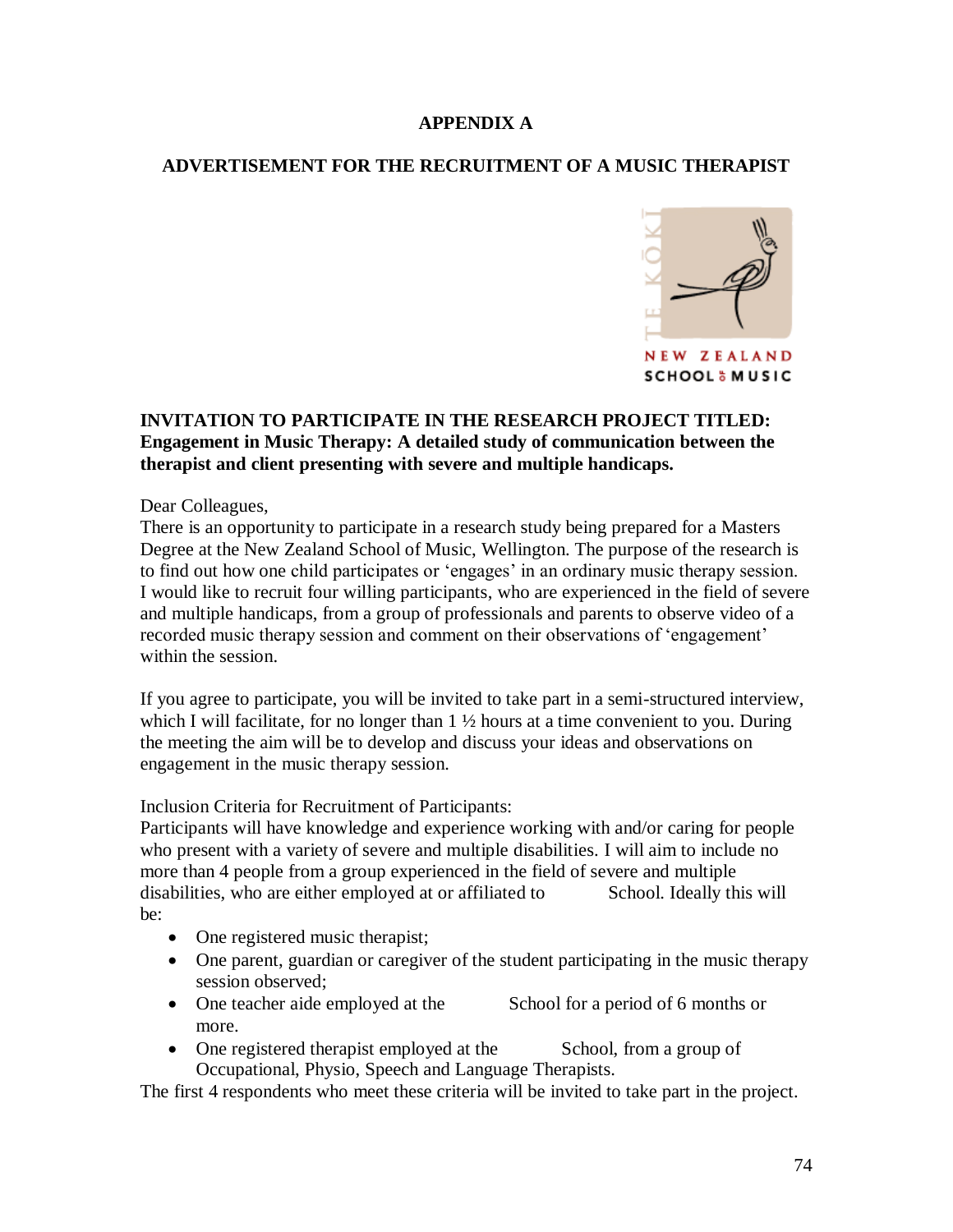If you would like to take part and you can meet the inclusion criteria above, please contact the Deputy Principal of School, by emailing contact the Deputy Principal of , by  $22/09/2008$  and we will forward you a consent form and information sheet. Thank you for your interest.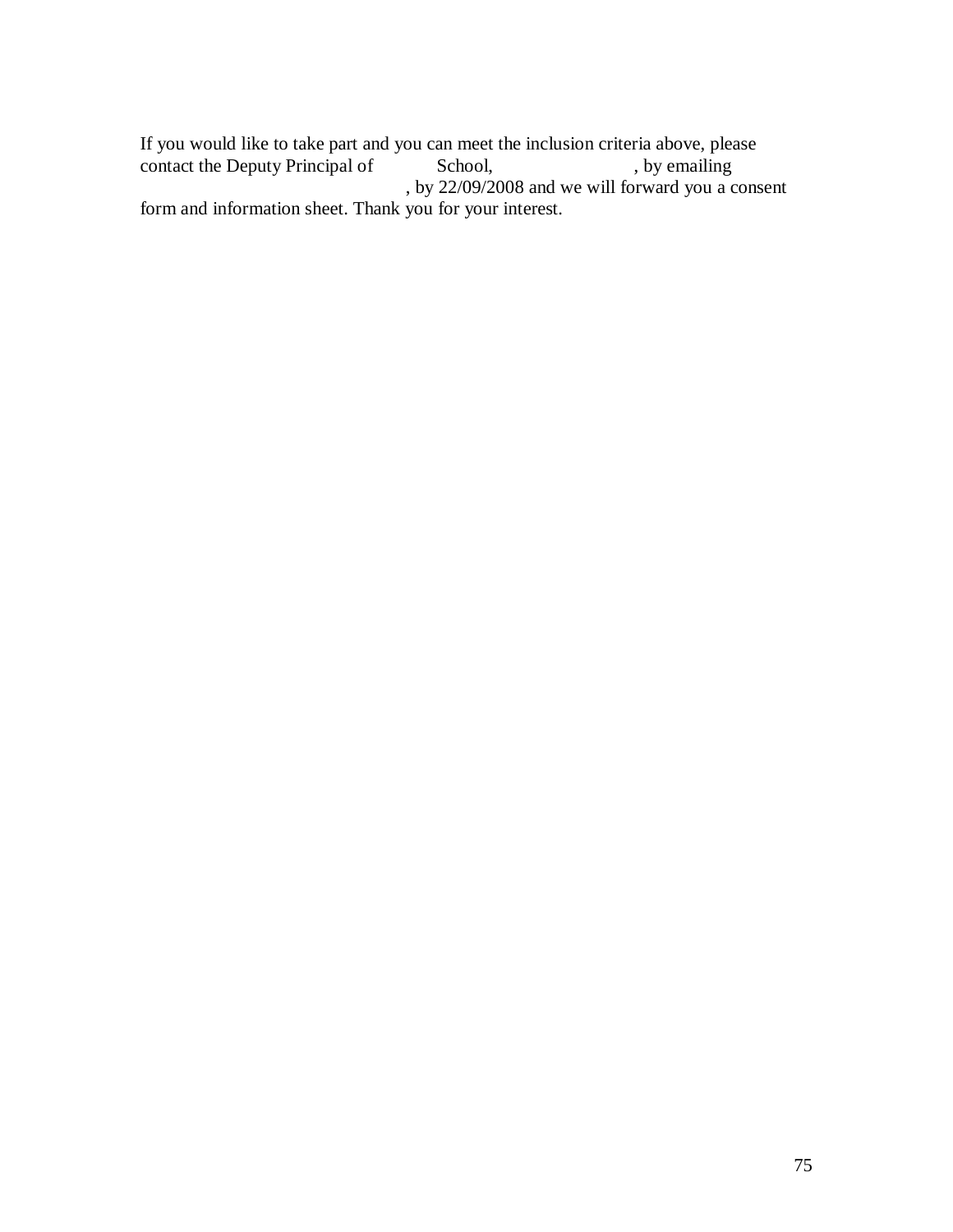#### **APPENDIX B**

# **INFORMATION SHEET FOR PARTICIPANTS**



#### **INFORMATION SHEET**

# **Title of research: Engagement in Music Therapy: a detailed study of communication between the therapist and client presenting with severe and multiple handicaps.**

#### Kia-ora,

You are invited to participate in the research study being prepared for a Masters Degree at the New Zealand School of Music, Wellington. The research is being undertaken by Miona Stamenovic, 2<sup>nd</sup> year Masters Student and supervised by Sarah Hoskyns, Director of the Master of Music Therapy Programme at the New Zealand School of Music.

#### **Introduction:**

My research project is based on a music therapy session with a student with high needs attending The purpose of the research is to find out how one child participates or "engages" in an ordinary music therapy session. I would like to recruit no more than four willing participants who are experienced in the field of severe and multiple handicaps, from a group of professionals and parents to observe video of a recorded music therapy session and comment on their observations of 'engagement' within the session.

If you agree to participate, you will be invited to take part in a semi-structured interview, which I will facilitate, for no longer than  $1 \frac{1}{2}$  hours. The meeting will take place at , at a time convenient to you, probably late afternoon/evening on a weekday. During the meeting the aim will be to develop and discuss your ideas and observations on engagement in the music therapy session. As researcher, I will ask you to identify 3 moments in the session that you think look like engagement. I will then ask you some open ended questions about those moments and you will be free to communicate your ideas about what you saw.

# **Inclusion Criteria for Recruitment of Participants:**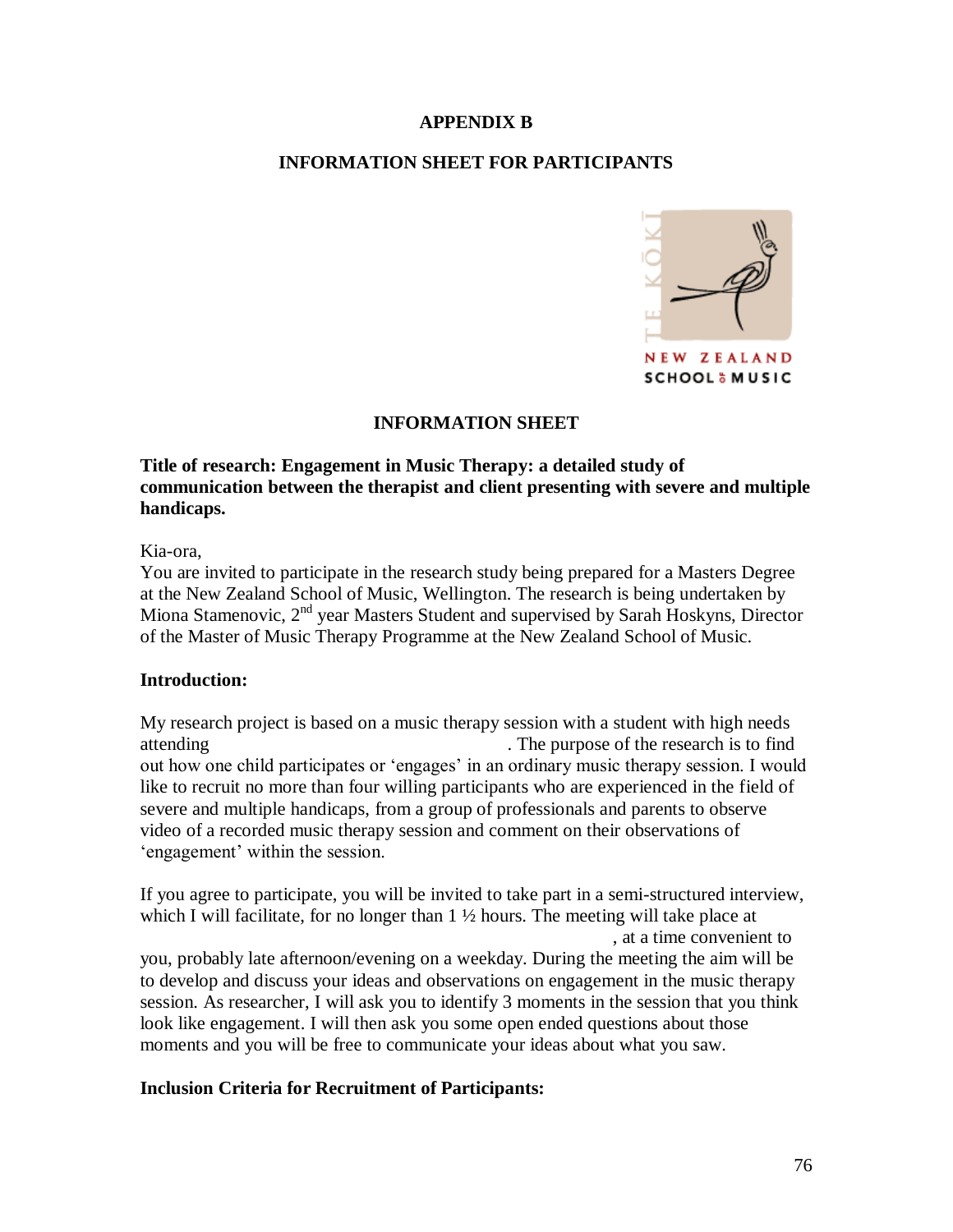You will have to have knowledge and experience working with and/or caring for people who present with a variety of severe and multiple disabilities. Due to the limitations and time frame of a Masters thesis, I will aim to include no more than 4 people from a group experienced in the field of severe and multiple disabilities, who are either employed at or affiliated to School. Ideally this will be:

- One registered music therapist;
- One parent, guardian or caregiver of the student participating in the music therapy session observed;
- One teacher aide employed at the School for a period of 6 months or more.
- One registered therapist employed at the School, from a group of Occupational, Physio, Speech and Language Therapists.

The first 4 respondents who meet these criteria will be invited to take part in the project.

# **Project Procedures:**

The interview will be recorded and a written transcript will be prepared by the researcher. The transcript will be returned to you for verification and for correction of any specific details if necessary. The transcript will then be analysed for themes and constructs of meaning, and a summary will be prepared for inclusion in my research. Every effort will be made to protect your privacy and confidentiality as a participant: for example names will be changed and identifying information disguised. During the process of the research, raw data will be stored in a locked cupboard at the school where the research is being conducted. At the end of the study all raw data relating to the study will be stored securely at the New Zealand School of Music for a period of five years before it is destroyed.

If you would like to take part and you can meet the inclusion criteria above, please contact the researcher, Miona Stamenovic, by email at the bottom of this information sheet, by (*date to be inserted following ethical approval*).

# **Your rights as a participant:**

You are under no obligation to accept this invitation. If you decide to participate, you have the right:

- To decline to answer any particular question;
- To withdraw from the study;
- To ask any questions about the study at any time during participation;
- To provide information on the understanding that your name will not be used unless you give permission to the researcher;
- To be given access to a summary of the project findings when it is concluded;
- To ask for the audio/video tape to be turned off at any time during the interview.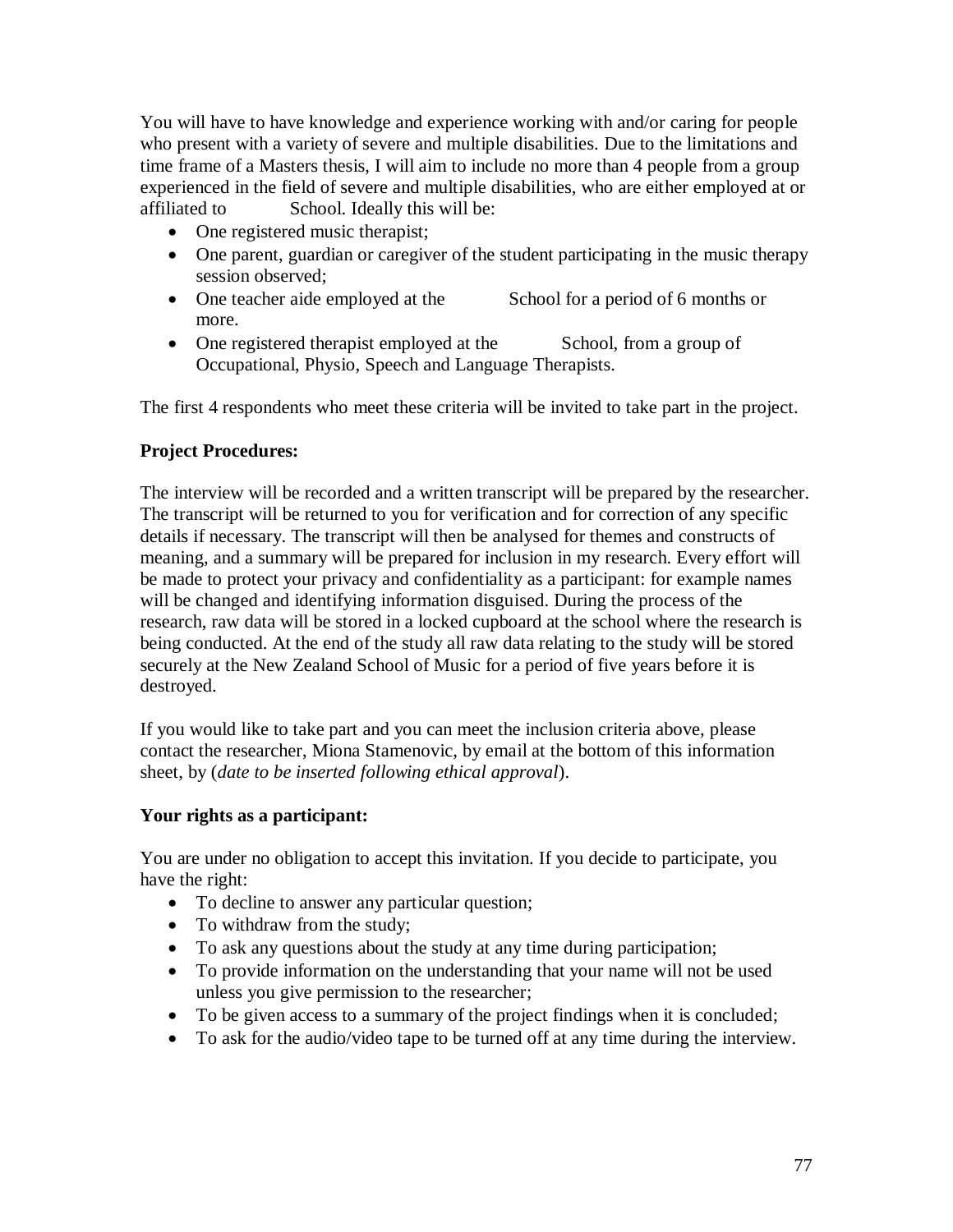If you would like to see a summary of the results, please tick the relevant section on the consent form. If you have any questions about the study, please contact the researcher and/ or the supervisor, at the contact details below:

| Researcher:                     | Supervisor:                         |
|---------------------------------|-------------------------------------|
| <b>Miona Stamenovic</b>         | <b>Sarah Hoskyns</b>                |
| $2nd$ year Masters Student,     | Associate Professor,                |
| NZSM, Wellington                | Director of Master of Music Therapy |
| Email: miona stamenovic@msn.com | Programme                           |
|                                 | NZSM,                               |
|                                 | PO Box 2332,                        |
|                                 | Wellington                          |
|                                 | Email: sarah.hoskyns@nzsm.ac.nz     |
|                                 |                                     |

This project has been reviewed and approved by the Massey University Human Ethics Committee: Southern A, Application08/39. If you have any concerns about the conduct of this research, please contact Professor John O"Neill, Chair, Massey University Human Ethics Committee: Southern A, telephone 06 350 5799 x 8771, email: [humanethicsoutha@massey.ac.nz.](mailto:humanethicsoutha@massey.ac.nz)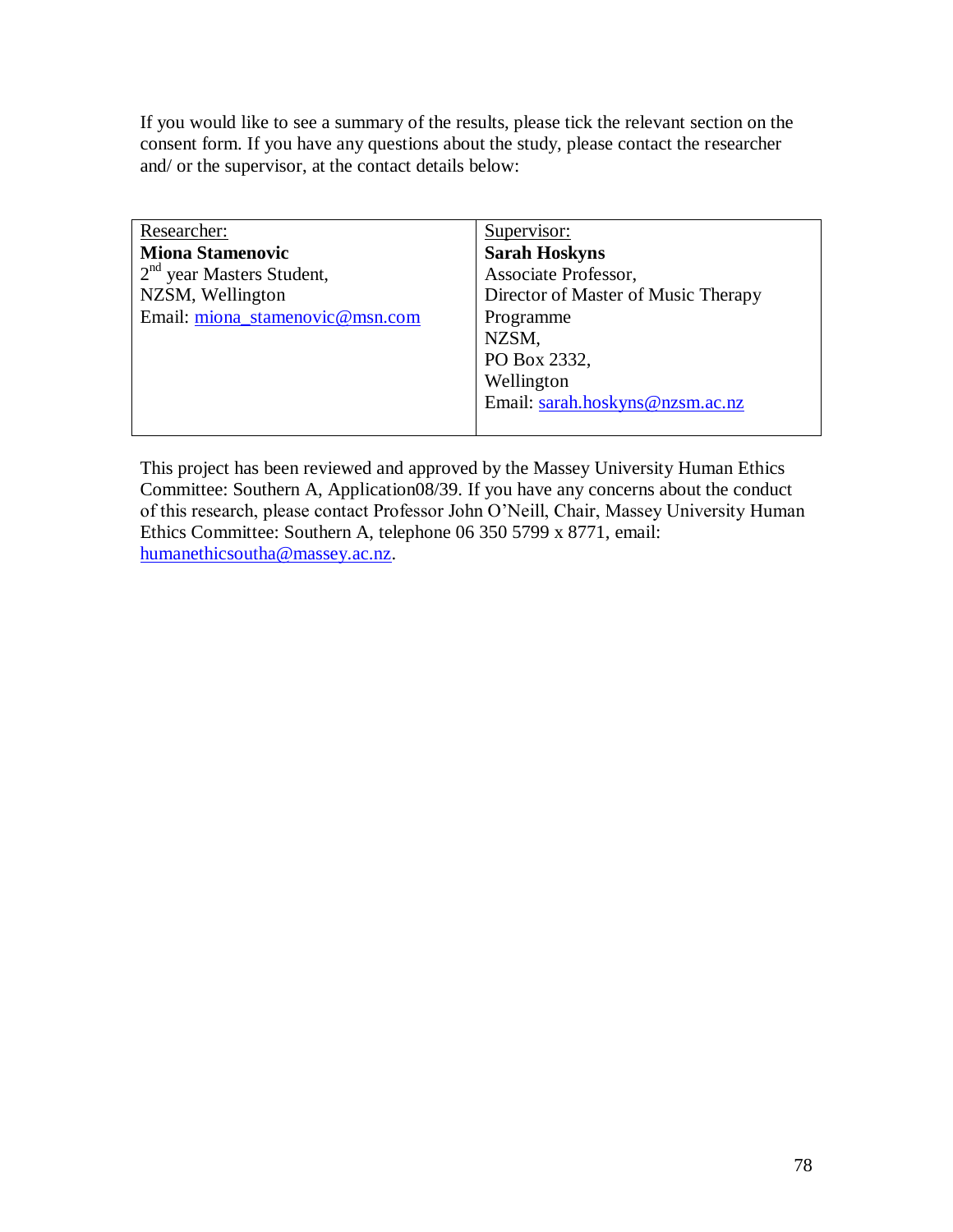## **APPENDIX C**

#### **INFORMATION SHEET FOR PARENTS/ CAREGIVERS**



#### **INFORMATION SHEET FOR PARENTS**

#### **Title of research: Engagement in Music Therapy: a detailed study of communication between the therapist and client presenting with severe and multiple handicaps.**

Kia-ora, Hello

My name is Miona Stamenovic and I am a Music Therapy student with the New Zealand School of Music. Your child has been attending regular half hour music therapy sessions on a weekly basis at School facilitated by me for over a period of 15 weeks now.

Some music therapy sessions have been video taped with your consent and stored in a secure cupboard at School. Up until now, recorded music therapy sessions have been viewed by me and my supervisor only. As part of my Masters thesis I am about to conduct research at the school and am interested in finding out how a child with high needs participates or "engages" in an ordinary music therapy session.

I would like to select one half hour video that involves your child participating in the music therapy session to be included in the research. As part of this I am seeking your permission, for other professionals participating in the study and who have experience in the field of severe and multiple disabilities, to observe the selected video. I would also like to invite you to be a participant in the study as outlined in the Information Sheet.

Please understand that if you choose to give permission for the video of your child to be observed, you are under no obligation to participate in the study. Any personal identifying information regarding your child will be kept confidential and neither the participant"s name nor the facility will be revealed.

All the information regarding the study and research process is outlined in the Information Sheet. Thank you, Miona Stamenovic, Student Music Therapist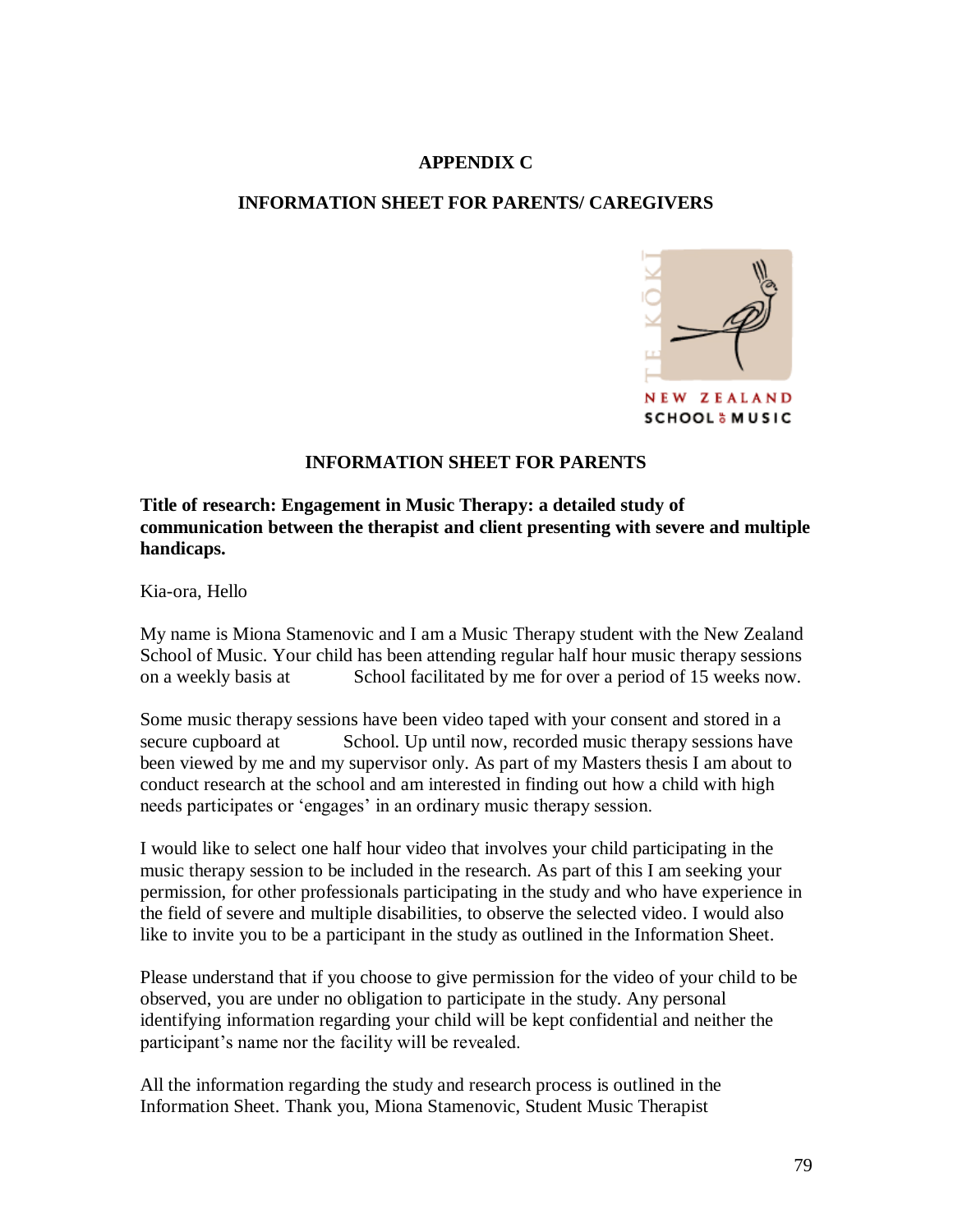#### **APPENDIX D**

# **AN EXAMPLE OF INTERVIEW QUESTIONS**



# **INTERVIEW SCHEDULE**

**Title of research: Engagement in Music Therapy: a detailed study of communication between the therapist and client presenting with severe and multiple handicaps.**

#### **Before the video:**

**Q1:** When you are engaged in a conversation or an activity with another person, what aspects do you look at that make you think this person is paying attention and focusing on the activity? *(Possible Prompt: Perhaps think about our conversation taking place right now?)*

# **Brief:**

I would like you to observe the recorded video of a child and therapist engaging in music therapy. As you observe the video I would like you to identify three moments that you think look like the student is participating or "engaging" in the music therapy session. When you identify the particular period of importance, make a note of the time it occurred in by looking at the time counter shown in the video.

You are free to note down as many or as little significant moments in which you think the student is taking part in the music therapy session. You might identify more than three moments or none at all. At the end of the video we will watch the three moments again and you will be free to describe these moments and why you have selected them.

# **After the video:**

**Q2:** You have just observed video of a recorded music therapy session with a student and therapist. Let us watch the first moment you have identified again. Can you please describe this moment to me and why you have selected it? *(To repeat for 2nd and 3rd moment)*

**Q3:** What is the student doing here that makes you think this moment looks like the child is participating or engaging in the music therapy session? For example, think about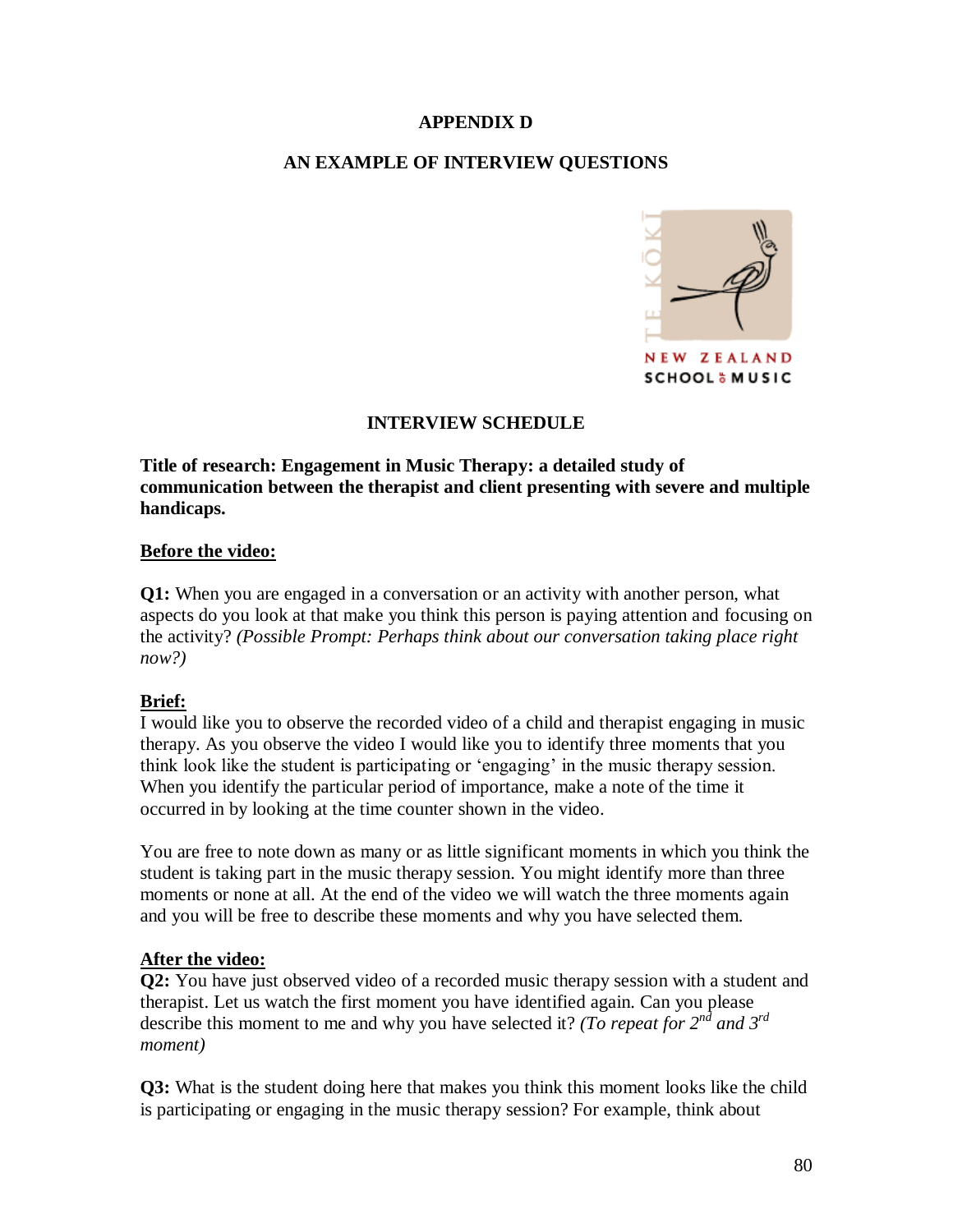musical, physical, emotional, cognitive and non-verbal aspects such as gestures, vocalizations and facial expressions.

**Q4:** What criteria did you use in this extract to identify and define whether the student is or is not participating or engaging in the music therapy session?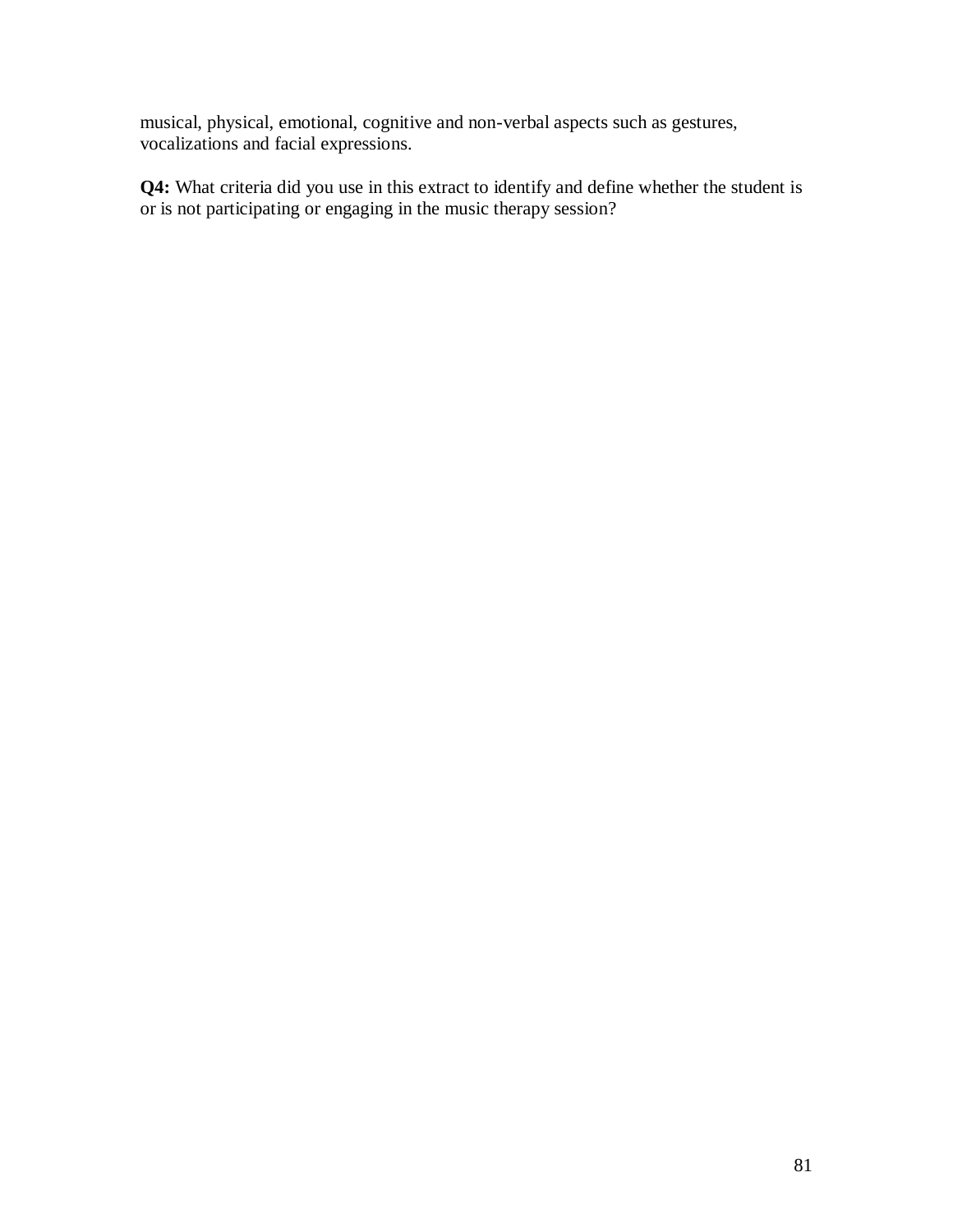#### **APPENDIX E**

## **CONSENT FORM FOR PARTICIPANTS**



**Title of Research Project: Engagement in Music Therapy: a detailed study of communication between the therapist and client presenting with severe and multiple handicaps.**

# **CONSENT FORM FOR PARTICIPANTS**

#### *This consent form will be held for a period of five years*

I have read the Information Sheet and have had the details of the study explained to  $\Box$ me.

 $\Box$ My questions have been answered to my satisfaction, and I understand that I may ask further questions at any time.

 $\Box$ I agree to the interview being audio taped.

I understand that I can ask for the recording device to be switched off at any time.  $\Box$ 

I understand that I can access the results of the research when the thesis is  $\Box$ completed.

Therefore I consent to participate under the conditions outlined in the information sheet.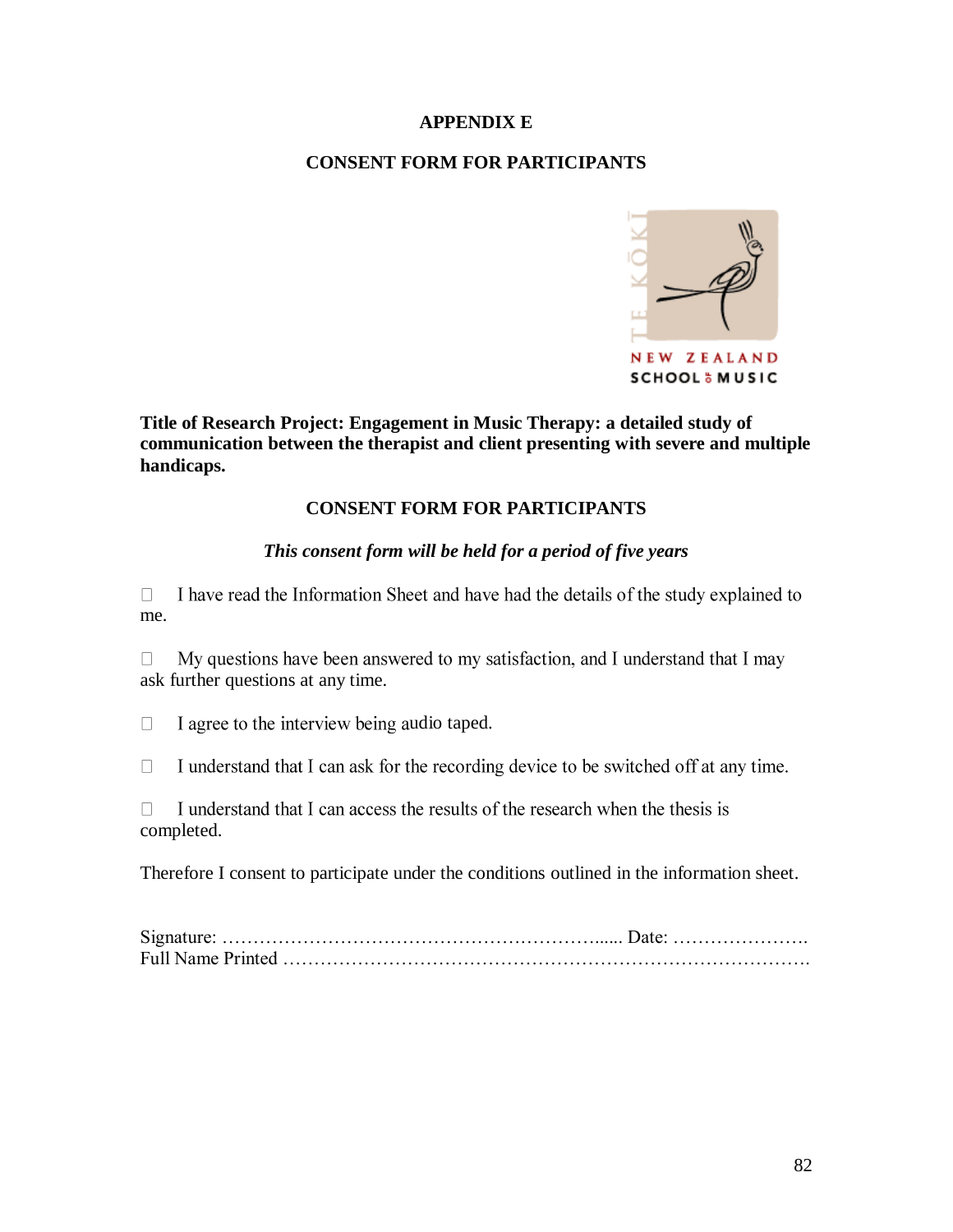#### **APPENDIX F**

## **CONSENT FOR PARENT AND/OR GUARDIAN TO OBSERVE VIDEO**



**Title of Research Project: Engagement in Music Therapy: a detailed study of communication between the therapist and client presenting with severe and multiple handicaps.**

#### **CONSENT FORM FOR PARENT AND/OR GUARDIAN FOR THE OBSERVATION OF VIDEO OF THEIR CHILD IN MUSIC THERAPY**

# *This consent form will be held for a period of five years*

I have read the Information Sheet and have had the details of the study explained to  $\Box$ me.

 $\Box$  I understand that the researcher is requesting consent for other professionals to observe one session of music therapy of my child recorded on video.

 $\Box$ My questions have been answered to my satisfaction, and I understand that I may ask further questions at any time.

 $\Box$ I understand that the video will be kept stored in a secure cupboard at the School and that it will be destroyed at the completion of the study unless further permission is granted for the material to be used for teaching or other specific purpose.

I understand that the video will only be observed by professionals experienced in the  $\Box$ field of severe and multiple disabilities participating in the study.

I understand that any personal identifying information regarding my child will be  $\Box$ kept confidential. Neither my child"s name nor facility will be revealed in any written summary of the research.

I understand that if I request it, I can receive a summary of the research results when П the thesis is completed.

Therefore, I agree to give consent for my child: ……………………………….......................................... (Name of Student-printed)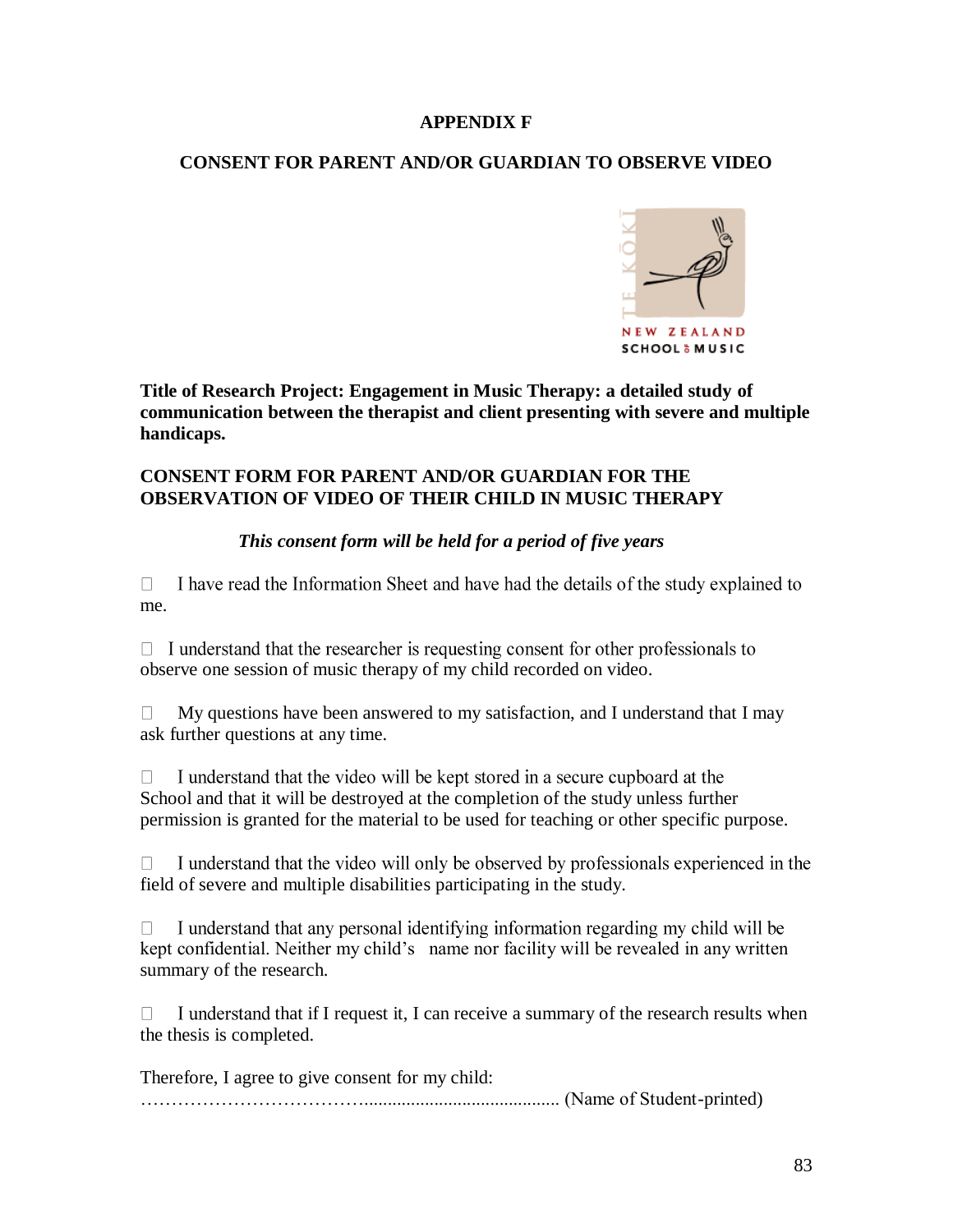to be observed on video by other professionals participating in this study under the conditions set out in the Information Sheet.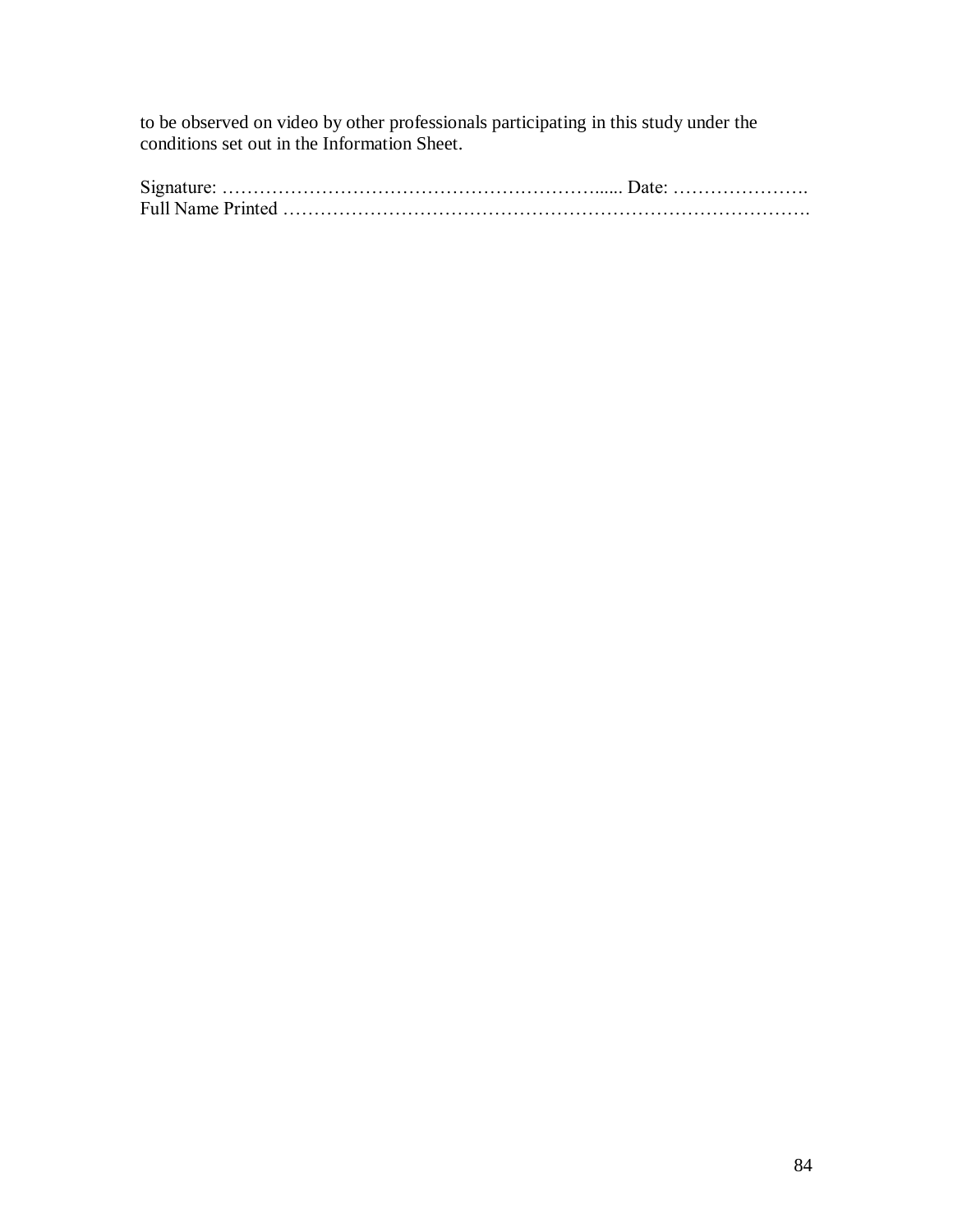#### **APPENDIX G**

#### **CONFIDENTIALITY AGREEMENT FOR PARTICIPANTS OBSERVING THE VIDEO**



**Title of Research Project: Engagement in Music Therapy: a detailed study of communication between the therapist and client presenting with severe and multiple handicaps.**

**CONFIDENTIALITY AGREEMENT FOR PARTICIPANTS OBSERVING THE VIDEO** 

|--|--|

agree to keep confidential all information concerning the child observed in the above

named research project

 $\Box$  I will not retain or copy any information involving the project.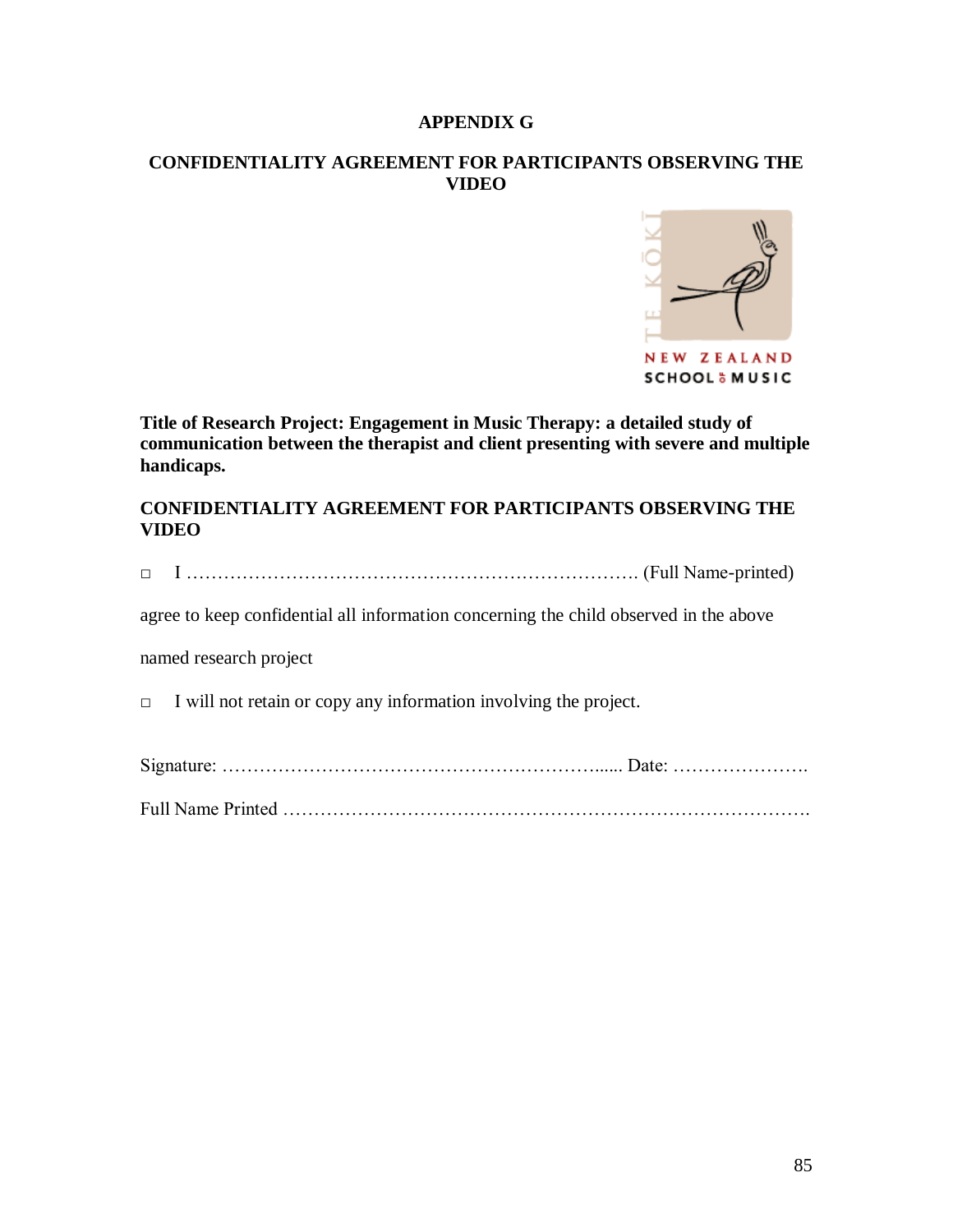#### **APPENDIX H**

# **AUTHORITY FOR THE RELEASE OF INTERVIEW TRANSCRIPTS**



**Title of Research Project: Engagement in Music Therapy: a detailed study of communication between the therapist and client presenting with severe and multiple handicaps.**

#### **AUTHORITY FOR THE RELEASE OF INTERVIEW TRANSCRIPTS**

#### *This consent form will be held for a period of five years*

□I confirm that I have had the opportunity to read and amend the transcript of the

interview/s conducted with me.

□ I agree that the edited transcript and extracts from this may be used by the

researcher, Stamenovic Miona in reports and publications arising from the research.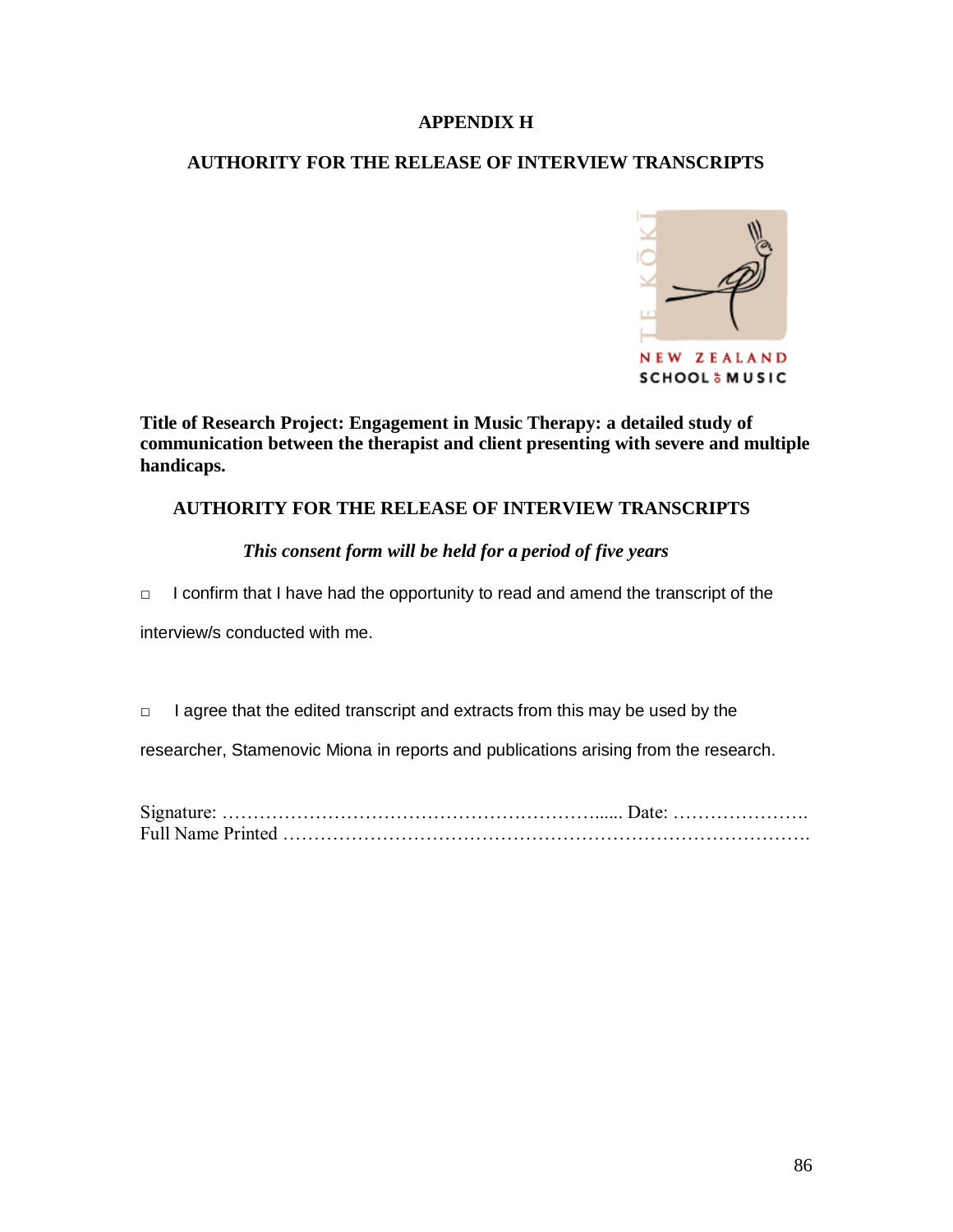#### **APPENDIX I**

# **INVITATION TO PARTICIPATE IN THE RESEARCH PROJECT: TEACHER AIDE**



## **INVITATION TO PARTICIPATE IN THE RESEARCH PROJECT TITLED: Project entitled: Engagement in Music Therapy: A detailed study of communication between the therapist and client presenting with severe and multiple handicaps.**

Dear Colleagues,

There is an opportunity to participate in a research study being prepared for a Masters Degree at the New Zealand School of Music, Wellington. The purpose of the research is to find out how one child participates or "engages" in an ordinary music therapy session. I would like to recruit four willing participants, who are experienced in the field of severe and multiple handicaps, from a group of professionals and parents to observe video of a recorded music therapy session and comment on their observations of "engagement" within the session.

If you agree to participate, you will be invited to take part in a semi-structured interview, which I will facilitate, for no longer than  $1 \frac{1}{2}$  hours at a time convenient to you. During the meeting the aim will be to develop and discuss your ideas and observations on engagement in the music therapy session.

Inclusion Criteria for Recruitment of Participants:

Participants will have knowledge and experience working with and/or caring for people who present with a variety of severe and multiple disabilities. I will aim to include no more than 4 people from a group experienced in the field of severe and multiple disabilities, who are either employed at or affiliated to School. Ideally this will be:

- One registered music therapist;
- One parent, guardian or caregiver of the student participating in the music therapy session observed;
- One teacher aide employed at the School for a period of 6 months or more.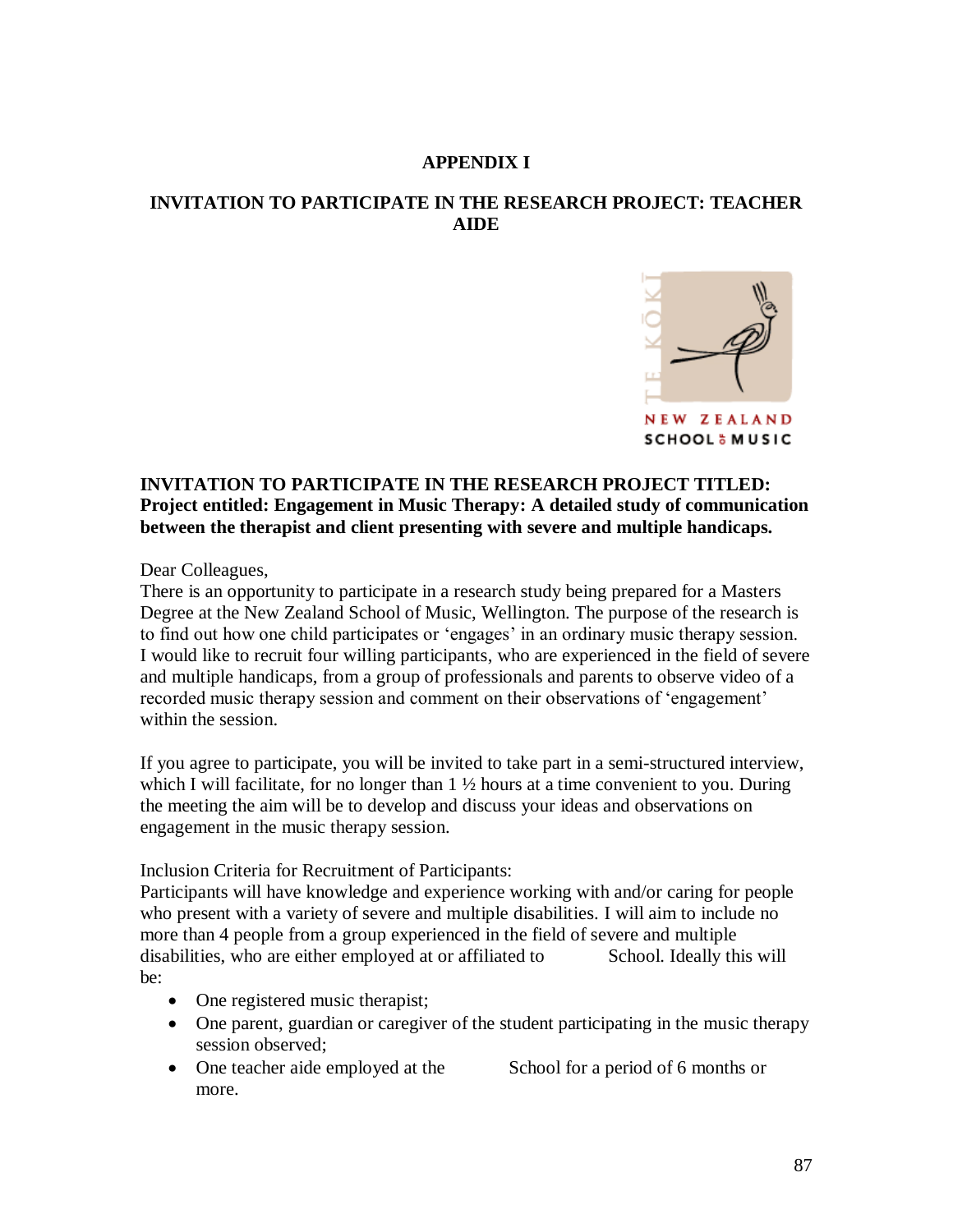• One registered therapist employed at the School, from a group of Occupational, Physio, Speech and Language Therapists.

The first 4 respondents who meet these criteria will be invited to take part in the project.

If you would like to take part and you can meet the inclusion criteria above, please contact the Deputy Principal of School, by emailing , by 22/09/2008 and we will forward you a consent form and information sheet. Thank you for your interest.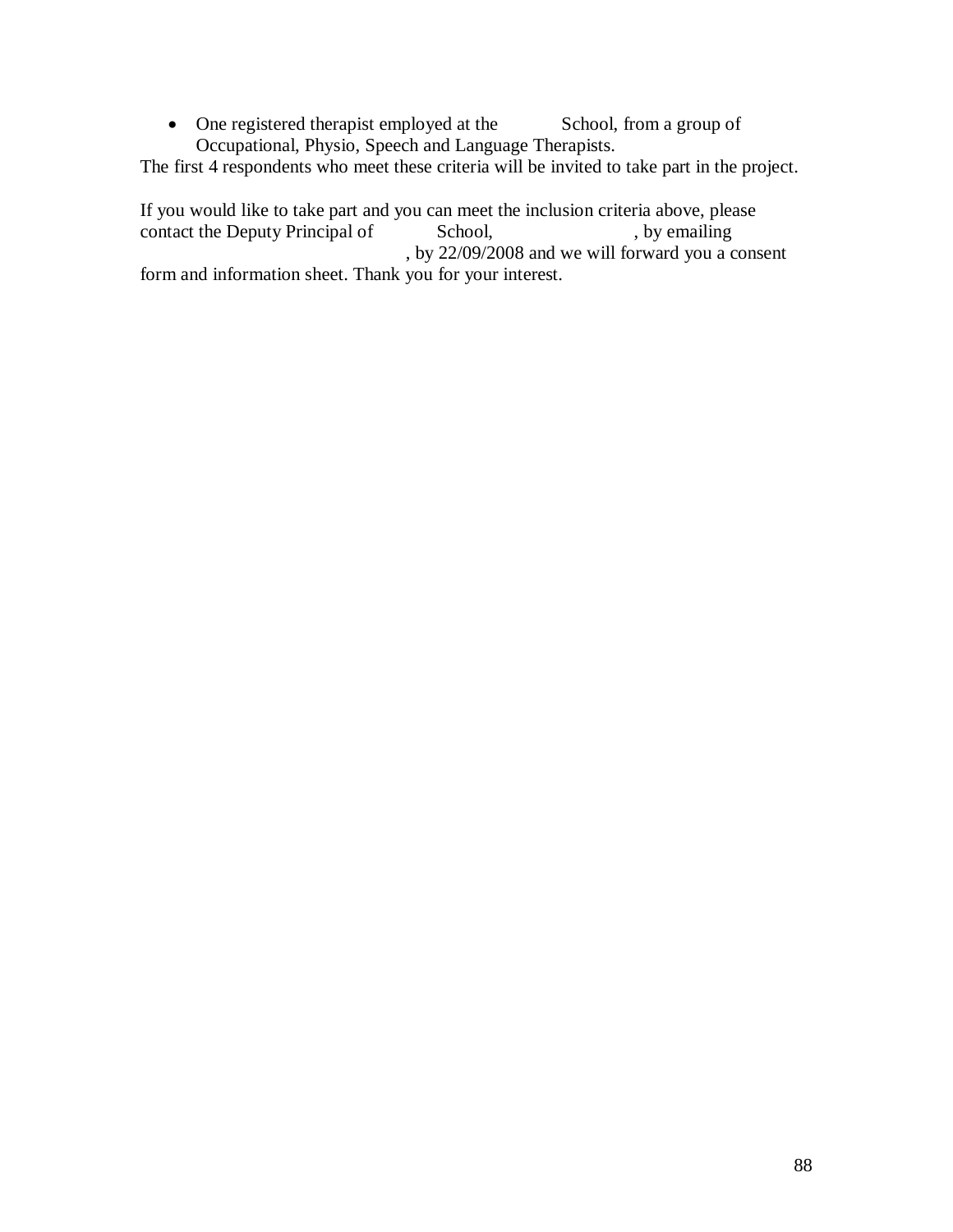# **APPENDIX J**

# **AN EXAMPLE OF INTERVIEW ANALYSIS: REGISTERED MUSIC THERAPIST (RMT)**

| $\mathbf{1}$        | <b>Interview Transcript: Participant 3: RMT</b>                                                                                                                       |
|---------------------|-----------------------------------------------------------------------------------------------------------------------------------------------------------------------|
| $\overline{2}$      |                                                                                                                                                                       |
| 3<br>$\overline{4}$ | Q1: When you are engaged in a conversation or an activity with another person,<br>what aspects do you look at that make you think this person is paying attention and |
| 5                   | focusing on the activity? (Possible Prompt: Perhaps think about our conversation                                                                                      |
| $\sqrt{6}$          | taking place right now?)                                                                                                                                              |
| $\boldsymbol{7}$    |                                                                                                                                                                       |
| $8\,$<br>9          | A: So., when you say another person, is it a client or just anybody there?                                                                                            |
| 10                  | Q: Anybody! You know when we are speaking right now                                                                                                                   |
| 11                  |                                                                                                                                                                       |
| 12                  | A: Mmm well I guess eye contact and you know the responses that I get, maybe                                                                                          |
| 13                  | nodding or umm when they are actually asking me back to confirm the things that I have                                                                                |
| 14                  | said like you know questions to the questions or (pause) yeah! I guess that's pretty                                                                                  |
| 15                  | much it in conversation, yeah, yeah                                                                                                                                   |
| 16                  |                                                                                                                                                                       |
| 17                  | When engaged in a conversation or activity with another person, this participant is                                                                                   |
| 18                  | looking for eye contact, responses such as nodding and questions of confirmation to                                                                                   |
| 19                  | determine whether that person is paying attention and focusing on the activity.                                                                                       |
| 20                  |                                                                                                                                                                       |
| 21                  | <b>Moment One: 23:40</b>                                                                                                                                              |
| 22                  | (A small wooden beater attached to a string has been placed around *Lola's left hand)                                                                                 |
| 23                  | *Lola is gradually moving her left hand up and down. The SMT is copying *Lola's hand                                                                                  |
| 24                  | movements in the music and lyrics of the song, singing "up and down" and following                                                                                    |
| 25                  | ascending and descending pitches as *Lola lifts and lowers her left hand. *Lola smiles                                                                                |
| 26                  | and moves her head. She vocalizes short 'ng' sounds. *Lola's mouth widens as she lifts                                                                                |
| 27                  | her left hand at her chest level.*Lola smiles and briefly directs her attention towards the                                                                           |
| 28                  | TA seated on her right hand side.                                                                                                                                     |
| 29                  |                                                                                                                                                                       |
| 30                  | Q: Ok so the first moment is about 23:40 seconds, around that time so if you could                                                                                    |
| 31                  | please just describe this moment to me and why you have selected it? So everything                                                                                    |
| 32                  | that you sort of have seen or see.                                                                                                                                    |
| 33                  |                                                                                                                                                                       |
| 34                  | A: Well, I chose that moment, as I said, I think all the way throughout the session she                                                                               |
| 35                  | was engaged in different ways, if she is not participating, she might be listening to you or                                                                          |
| 36                  | observing your playing or look around or follow you when you are moving, you know                                                                                     |
| 37                  | trying to choose another instrument, so I feel that she was very much attentive all the way                                                                           |
| 38                  | through but I chose that moment because that was when umm she was more actively,                                                                                      |
| 39                  | physically, moving her arms, and also she showed very much good awareness of going                                                                                    |
| 40                  | up and down. It followed with her eye, eyes as well and also, your timing was beautiful,                                                                              |
| 41                  | your, "up, up, up", that kind of stuff whilst her to take a moment to you know, raise her                                                                             |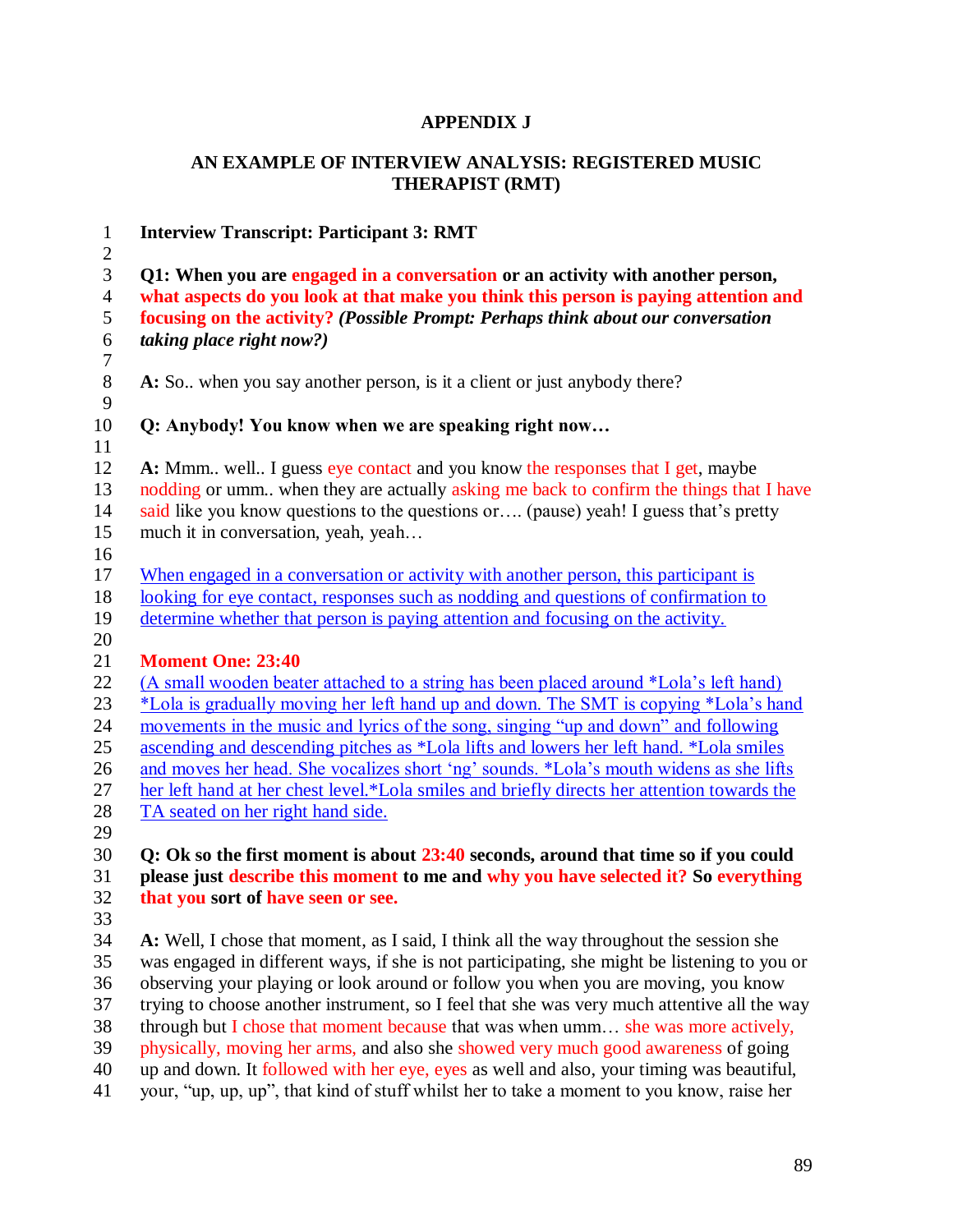| 42       | arm in that sense. And as you're singing up and you know your, your, you know, facial                                                                                                 |
|----------|---------------------------------------------------------------------------------------------------------------------------------------------------------------------------------------|
| 43       | expression is really reinforced that movement I felt and umm, she was really keen to                                                                                                  |
| 44       | umm to participate too, umm she was mouthing a lot, she giggled a lot and I feel like                                                                                                 |
| 45       | she, she was realizing in that, that umm resolution of 'down' (in relation to going 'up')                                                                                             |
| 46       | and (demonstrates low sound) some sort of resolution                                                                                                                                  |
| 47       | The RMT is referring a lot to what the SMT is also doing in the video during the music                                                                                                |
| 48<br>49 | activity, identifying facial expression and singing.                                                                                                                                  |
| 50<br>51 | Q: to the music?                                                                                                                                                                      |
| 52       | A:  yeah, to the music and yeah, so I felt that there were really lovely interactions                                                                                                 |
| 53       | between you two and constantly she was checking at umm, the TA, yeah she was                                                                                                          |
| 54       | actually, you know looking back trying to see what she was doing too or maybe just to                                                                                                 |
| 55       | check out or show "look I did this", you know, yeah. So                                                                                                                               |
| 56<br>57 | Q:  like a confirmation?                                                                                                                                                              |
| 58       |                                                                                                                                                                                       |
| 59       | A: Like a confirmation, yes. Umm yes so that was beautiful and umm And also, I                                                                                                        |
| 60       | mean, its hard to kind of aim to hit with that thing, what do you call this?                                                                                                          |
| 61       |                                                                                                                                                                                       |
|          |                                                                                                                                                                                       |
| 62       | Q: I'd say it's a beater on a string that I have never used before.                                                                                                                   |
| 63       |                                                                                                                                                                                       |
| 64       | A: Yeah, so I mean, that's a fantastic way, because I mean coz it swings, you know, it                                                                                                |
| 65       | spontaneously hits the cymbal but sometimes it is hard to aim for her. To make that                                                                                                   |
| 66       | sound on that resolution moment, umm so I saw her hand actually reaching out to the                                                                                                   |
| 67       | cymbal                                                                                                                                                                                |
| 68       |                                                                                                                                                                                       |
| 69       | Q: towards the cymbal?                                                                                                                                                                |
| 70       |                                                                                                                                                                                       |
| 71       | A: Mhm, mhm, so but the timing you know was really in tune with the whole music so                                                                                                    |
| 72       | umm                                                                                                                                                                                   |
| 73       |                                                                                                                                                                                       |
| 74       | Q: You mean her timing, reaching towards the cymbal?                                                                                                                                  |
| 75       |                                                                                                                                                                                       |
| 76       | A: Aha I mean, I guess, of cause you were trying to time everything at her pace as well                                                                                               |
| 77       | but everything kind of after that moment of settling, it settled into a more structured                                                                                               |
| 78       | and                                                                                                                                                                                   |
| 79       |                                                                                                                                                                                       |
| 80       | Q:  contained?                                                                                                                                                                        |
| 81       |                                                                                                                                                                                       |
| 82       | A:  mhm, contained, mhm structure should I say. Yeah so umm, yeah everything is                                                                                                       |
| 83       | just tuned which was beautiful to see and she was really enjoying her self so that was                                                                                                |
| 84       | great.                                                                                                                                                                                |
| 85       |                                                                                                                                                                                       |
| 86<br>87 | <u>Highlighted statements: everything was in tune (during this particular moment towards</u><br>the end of the MT session that the RMT had selected), timing, and moment of settling. |
|          |                                                                                                                                                                                       |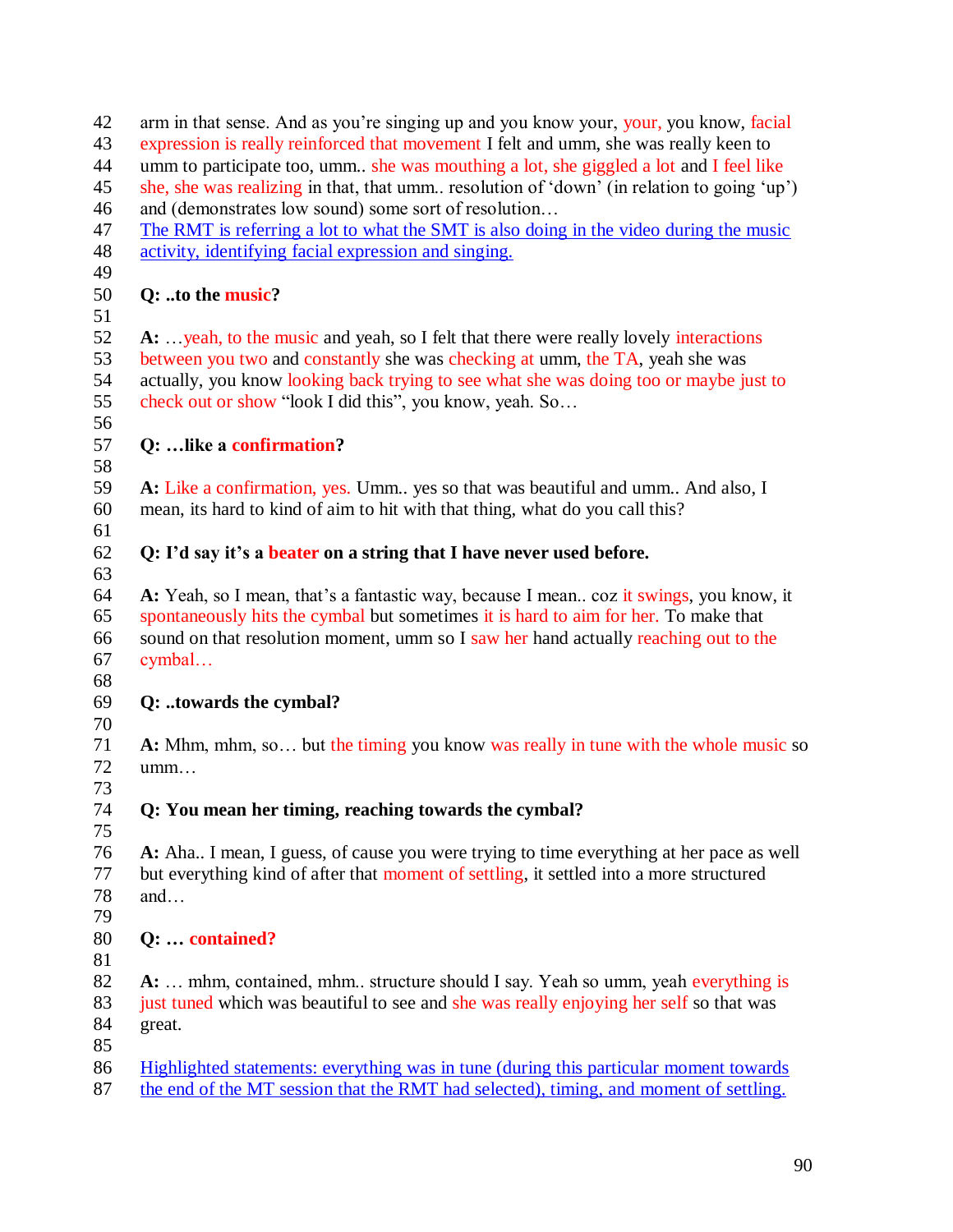#### **Q: Is that her facial expression that tells you that or..?**

 **A:** Yes, and also her umm, when something dropped or when she successfully made a sound, she always giggled so yeah. That felt to me like she was umm, enjoying that experience.

 **Q: Thank you, umm the next question about the same moment here… You are going to find that they are all a bit similar. It is what is the student doing here that makes you think this moment looks like the child is participating or engaging in the music therapy session? For example, think about musical, physical, emotional, cognitive and non-verbal aspects such as gestures, vocalizations and facial expressions.** 

**A:** Well, umm, your facial expression was very animated and umm that"s great.

# 

# **Q: Do you think she is very responsive to that?**

 **A:** I mean she is observant of your facial expression so umm, I think she is very much 107 aware of umm, the non, the non-verbal umm, cues. And also your umm, pitch range is very much reinforcing what you are trying to do with her you know. Not just singing up but you are actually raising your tones and volumes and pitch up and resolving it down with decrescendo and umm lower pitch. That"s really reinforcing. And umm, yeah I mean, I felt that your, your gestures and your singing tone and everything, it was really inviting umm, you have created inviting atmosphere, yeah (smiles).

 The RMT makes a few comments based on what the SMT is doing during the selected moment in the video. She identifies gestures and musical elements such as tones and volumes and pitch alteration in the music that the SMT produces. This leads the RMT to feel that what the SMT is doing musically is "really reinforcing" (\*Lola"s movements?).

 **Q: So the next question is again what criteria did you use in this extract to identify and define whether the student is or is not participating or engaging in the music therapy session? I mean you seem to be very observant of, you have identified you know musical aspects, such as change of voice and that's I guess a criteria, as well as body, body movement, facial expression…**

 **A:** (reads question) Ok, its really difficult to define a criteria but I guess as you say it involves everything, her, her musical response as well as her gestural response, umm, eye contact, umm although she wasn"t looking at you, you know I sense that she was 128 listening because of next move.

130 The RMTs' criteria for defining whether the student is or is not participating or engaging

- in the music therapy session involves the way that \*Lola is responding, musically or with
- gestures as well as eye contact. The RMT recognizes that \*Lola was not looking at the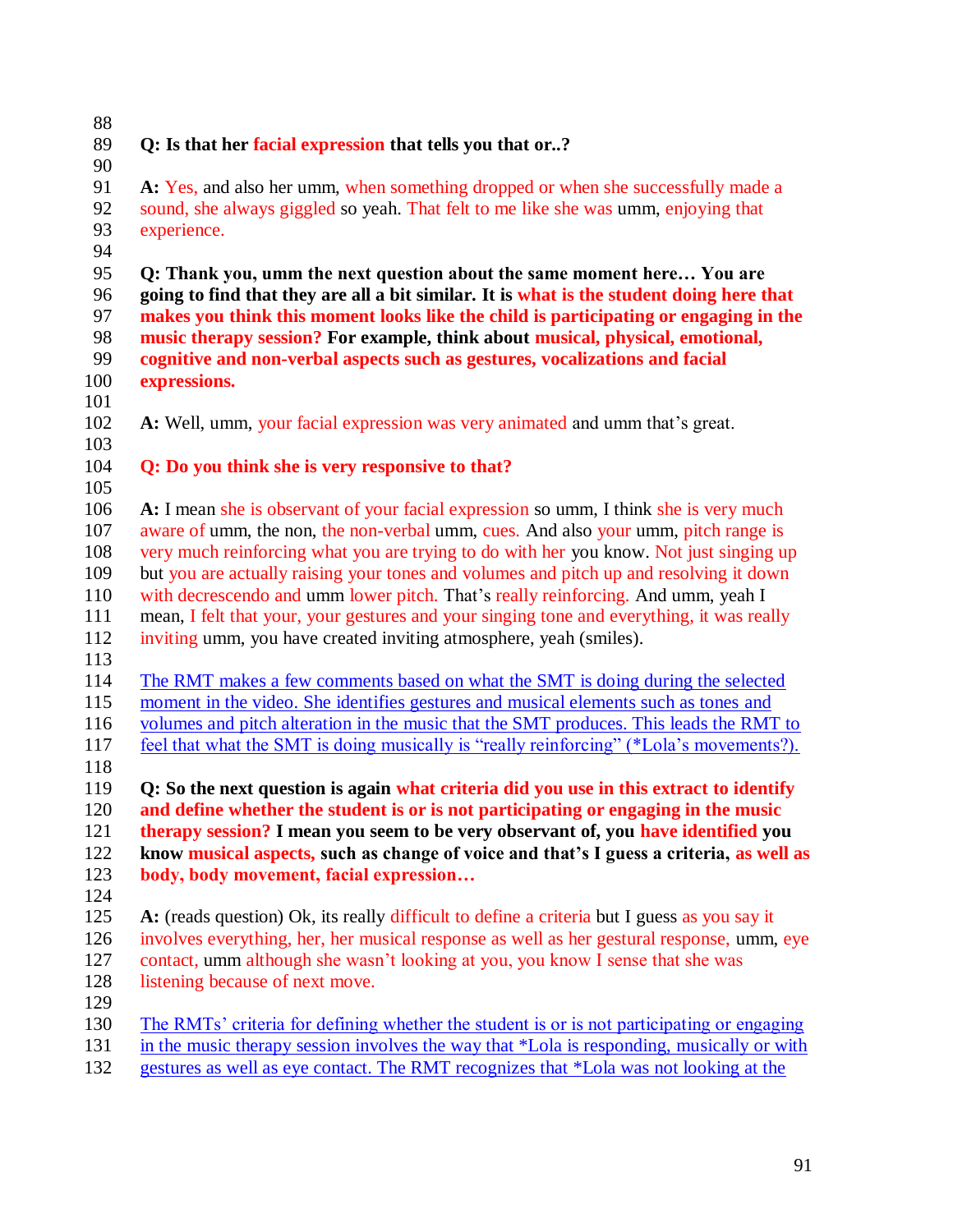| 133<br>134 | SMT during this moment in the video, however because of *Lola's next movement, the<br>RMT senses that *Lola was listening.                                     |
|------------|----------------------------------------------------------------------------------------------------------------------------------------------------------------|
| 135        |                                                                                                                                                                |
| 136        | Q: I see, like anticipate?                                                                                                                                     |
| 137        |                                                                                                                                                                |
| 138        | A: Yeah so I mean for normal people its really hard to constantly look at somebody,                                                                            |
| 139        | you know you need a break to kind of think and digest things. So., umm yeah, so its,                                                                           |
| 140        | its musical as well as gestural aspects.                                                                                                                       |
| 141        |                                                                                                                                                                |
| 142        | Q: Mhm, and physical?                                                                                                                                          |
| 143        |                                                                                                                                                                |
| 144        | A: And physical too, yeah. I mean does that answer your question or do you is there                                                                            |
| 145        | anything that you want me to                                                                                                                                   |
| 146        |                                                                                                                                                                |
| 147<br>148 | Q: Is there anything that you would like to, sort of elaborate on? Anything more<br>that you would like to say about this particular moment, just this moment? |
| 149        |                                                                                                                                                                |
| 150        | A: No, I just like to comment that it's a beautiful piece of work, she's yeah, I mean                                                                          |
| 151        | Yes, because I have seen her before                                                                                                                            |
| 152        |                                                                                                                                                                |
| 153        | Q: Oh yes. And you have experience                                                                                                                             |
| 154        |                                                                                                                                                                |
| 155        | A: I, yes. That will give me a bit more you know information than the other, other                                                                             |
| 156        | participant whose, you know, maybe its their first time seeing her.                                                                                            |
| 157        |                                                                                                                                                                |
| 158<br>159 | Q: Exactly.                                                                                                                                                    |
| 160        | A:  mhm, from my personal experience with her, yeah I think getting her to do that it's                                                                        |
| 161        | a hard, hard work.                                                                                                                                             |
| 162        |                                                                                                                                                                |
| 163        | Q: Yeah, its very hard.                                                                                                                                        |
| 164        |                                                                                                                                                                |
| 165        | A: So umm, yeah so I'm very impressed.                                                                                                                         |
| 166        |                                                                                                                                                                |
| 167        | Q: Thanks *Jane (smiling).                                                                                                                                     |
| 168        |                                                                                                                                                                |
| 169        | Moment Two: 9:40: The Hand on the Drum Goes Up and Down                                                                                                        |
| 170        | <u>Turn-taking on the bongo drum: The SMT invites the TA to play the bongo drum. The</u>                                                                       |
| 171        | SMT imitates the TA's hands going up and down, above and on the bongo drum in the                                                                              |
| 172        | lyrics and altering pitch of the music in the song.*Lola follows the TA's hands moving                                                                         |
| 173        | upwards with her head and eyes. The TA's hand moves downwards to hit and sound the                                                                             |
| 174        | drum. *Lola smiles. The SMT uses her right hand to support *Lola's left hand and                                                                               |
| 175        | together move hands up and down on the bongo drum and along with the music. Both                                                                               |
| 176        | joined hands hit the drum producing a sudden sound. *Lola smiles, her attention is                                                                             |
| 177        | directed away from the SMT and TA. The TA begins to support *Lola's right hand.                                                                                |
| 178        |                                                                                                                                                                |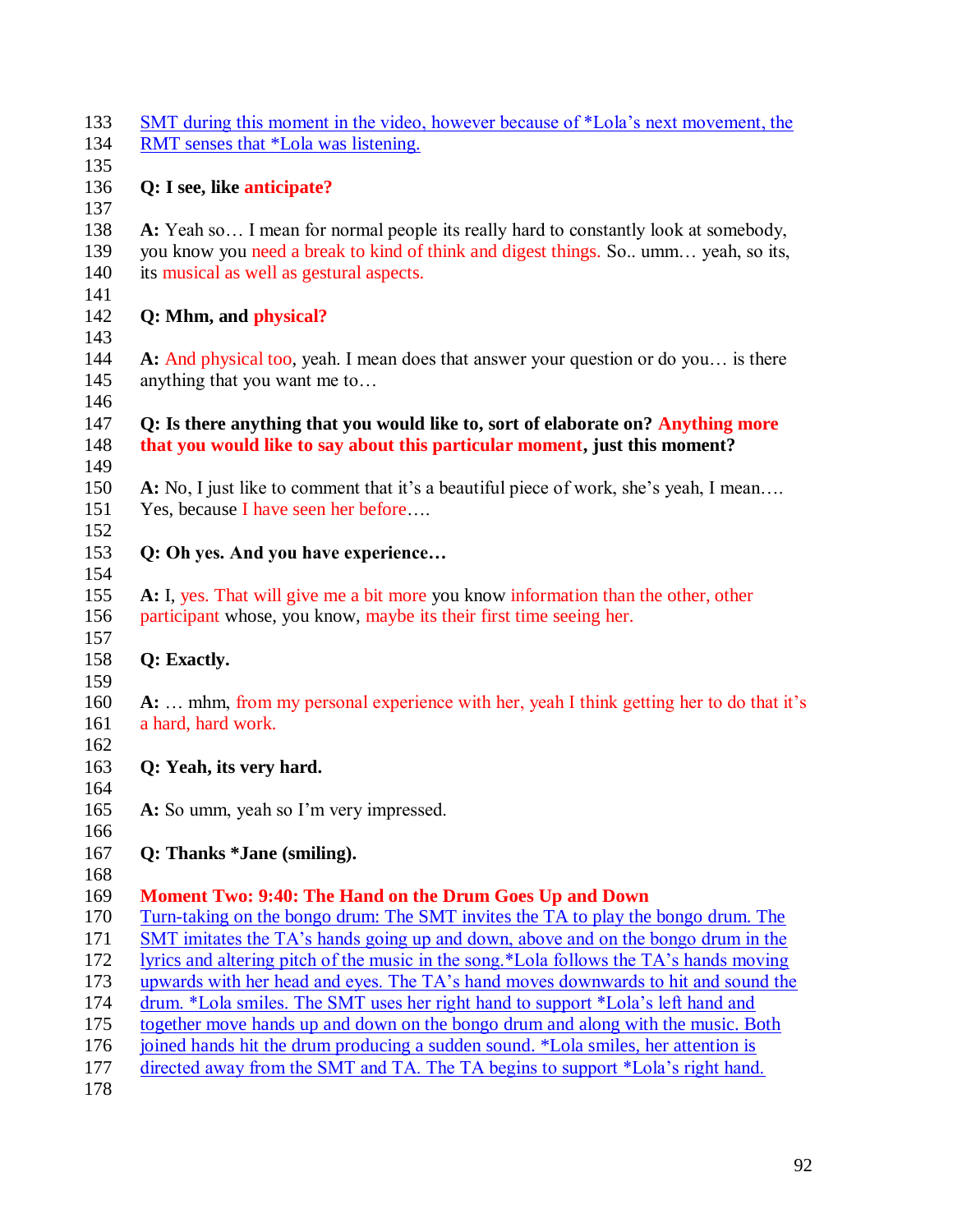| 179        | Q: So just describe this moment to me and why you have identified it?                                                               |
|------------|-------------------------------------------------------------------------------------------------------------------------------------|
| 180        |                                                                                                                                     |
| 181        | A: Well, I have chose that moment because I have felt that here she was supported                                                   |
| 182        | physically and musically and also umm, the modeling that you and the TA were showing.                                               |
| 183        | She was very attentive that moment, I mean, she's watching her hands go up, up high and                                             |
| 184        | also following it down so umm, that was very positive modeling for her. And then you                                                |
| 185        | went on to support her hand, by hand on hand demonstration, I mean the TA followed                                                  |
| 186        | you with the other hand and then you know, you supported her hand to go up and you                                                  |
| 187        | demonstrated that movement for her. I felt it was very umm Encouraging moment for                                                   |
| 188        | her to, to, you know gradually do it on her own. So yeah, that's why I chose that moment.                                           |
| 189        |                                                                                                                                     |
| 190        | Q: Ok, and umm well you have described what the student is doing here umm, that                                                     |
| 191        | makes this moment look like the child is participating or engaging. She seems, I                                                    |
| 192        | mean we just talked about I guess, the physical part where I am supporting her                                                      |
| 193        |                                                                                                                                     |
| 194        | A: Mhm                                                                                                                              |
| 195        |                                                                                                                                     |
| 196        | Q:  and she is supported by the TA and we're I guess demonstrating what's to                                                        |
| 197        | come so that she can do it on her own. What about umm, I guess ahh, some other                                                      |
| 198        | facial expressions maybe or cognitive and non verbal aspects such as gestures?                                                      |
| 199        |                                                                                                                                     |
| 200        | A: Mmm, I mean here she is, she is very much aware that you guys are supporting her so                                              |
| 201        | she, she is looking around of, you know, what is going on and as I said she was very                                                |
| 202        | much following your hands and the movement that you are, that you and the TA is                                                     |
| 203        | demonstrating here so I think she's showing good awareness of, of what is happening                                                 |
| 204        | around her.                                                                                                                         |
| 205<br>206 |                                                                                                                                     |
| 207        | The RMT identified non verbal aspects such as attention and eye direction that make her<br>think *Lola is aware during this moment. |
| 208        |                                                                                                                                     |
| 209        | Q: Thank you                                                                                                                        |
| 210        |                                                                                                                                     |
| 211        | $\mathbf{A}:$ (smiling)                                                                                                             |
| 212        |                                                                                                                                     |
| 213        | Q: And I guess the criteria                                                                                                         |
| 214        |                                                                                                                                     |
| 215        | $A:$ Aham                                                                                                                           |
| 216        |                                                                                                                                     |
| 217        | Q:  Again, I mean what is your criteria for identifying this and defining whether                                                   |
| 218        | the student?                                                                                                                        |
| 219        |                                                                                                                                     |
| 220        | A: Well, I am looking at her eyes a lot, I guess here, because, because she is physically                                           |
| 221        | supported, you know, I'm trying to see if she's aware of                                                                            |
| 222        |                                                                                                                                     |
| 223        | $Q: \ldots$ what is going on?                                                                                                       |
| 224        |                                                                                                                                     |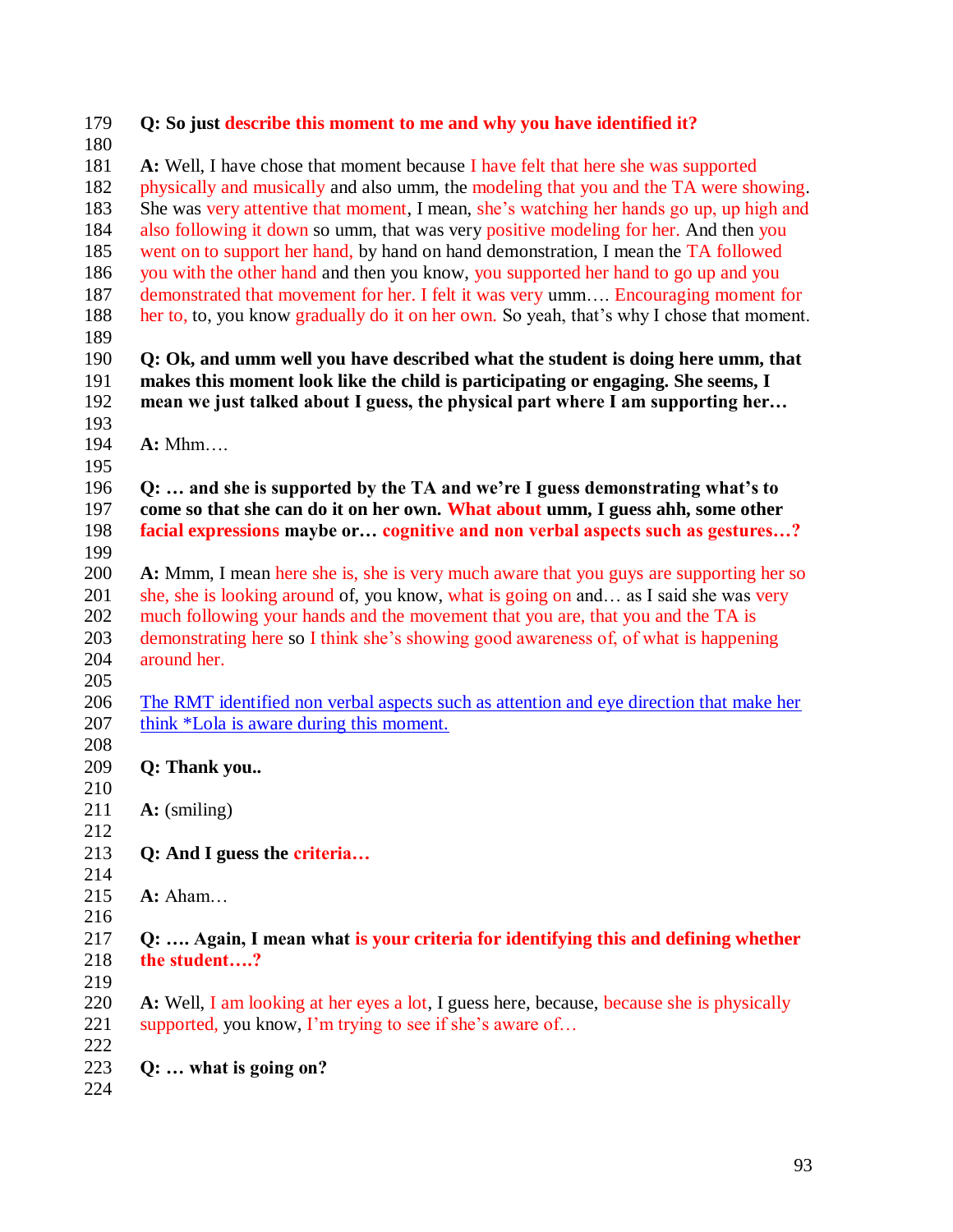**A:** … what is going on, so I am observing her face, facial expression and eye contact a lot here and again I, I said it before but she"s following, following umm, the movement very well and… **Q: … anticipating? A:** … mmm, I think also that shows good awareness.

The criteria that the RMT uses to identify whether or not the student is/is not

participating or engaging during the moment selected, is based on behaviors that she can

observe such as \*Lola"s facial expression, eye contact and visual tracking of hand

movements for example. To understand awareness, the RMT focuses on \*Lola"s eyes and

facial expression, rather than physical aspects as \*Lola is already being physically

238 supported by the TA and SMT during this moment. 

# **Q: Thank you, is there anything else you want to say about this moment? I am sorry I know that the questions are all very similar but…**

 **A:** … yeah I think, I can"t help saying everything that"s in my mind and having to repeat my self for different questions, umm… 

- **Q: Its very hard…**
- **A:** Yeah! Umm, mmm, no nothing extra.
- **Q: Should we move onto the next one?**
- 
- **A:** Yeah!

#### **Moment Three: 34 seconds: Hello Song**

 The SMT plays guitar and vocalizes the lyrics of the "Hello Song". \*Lola"s head and attention are turned towards the SMT. \*Lola briefly maintains eye contact with the SMT

and smiles. SMT leaves a space in the music for \*Lola to respond, \*Lola smiles and

- laughs, producing vocalizations. SMT instructs the TA in the lyric of the "Hello Song" to
- 259 have a turn at vocalizing. The TA vocalizes "kia ora" during the space left in the music.
- \*Lola smiles, her head and attention are turned away from the TA.
- 

**Q: Right, so we have just observed the 34<sup>th</sup> second into the video (both laugh). That was just funny, the last, last moment umm, that you have selected and would you like to describe to me what we have just observed and, and why, why you have chosen this moment (laughs)?**

 **A:** Umm, well its very, here she, I can see that she was listening very umm, she was really carefully listening to your words and there were moment where she (laughs)

- realized after few seconds she laughed when you are reflecting her movement like its
- time for a, that we lift our hands, it took her like one or two seconds before she laughed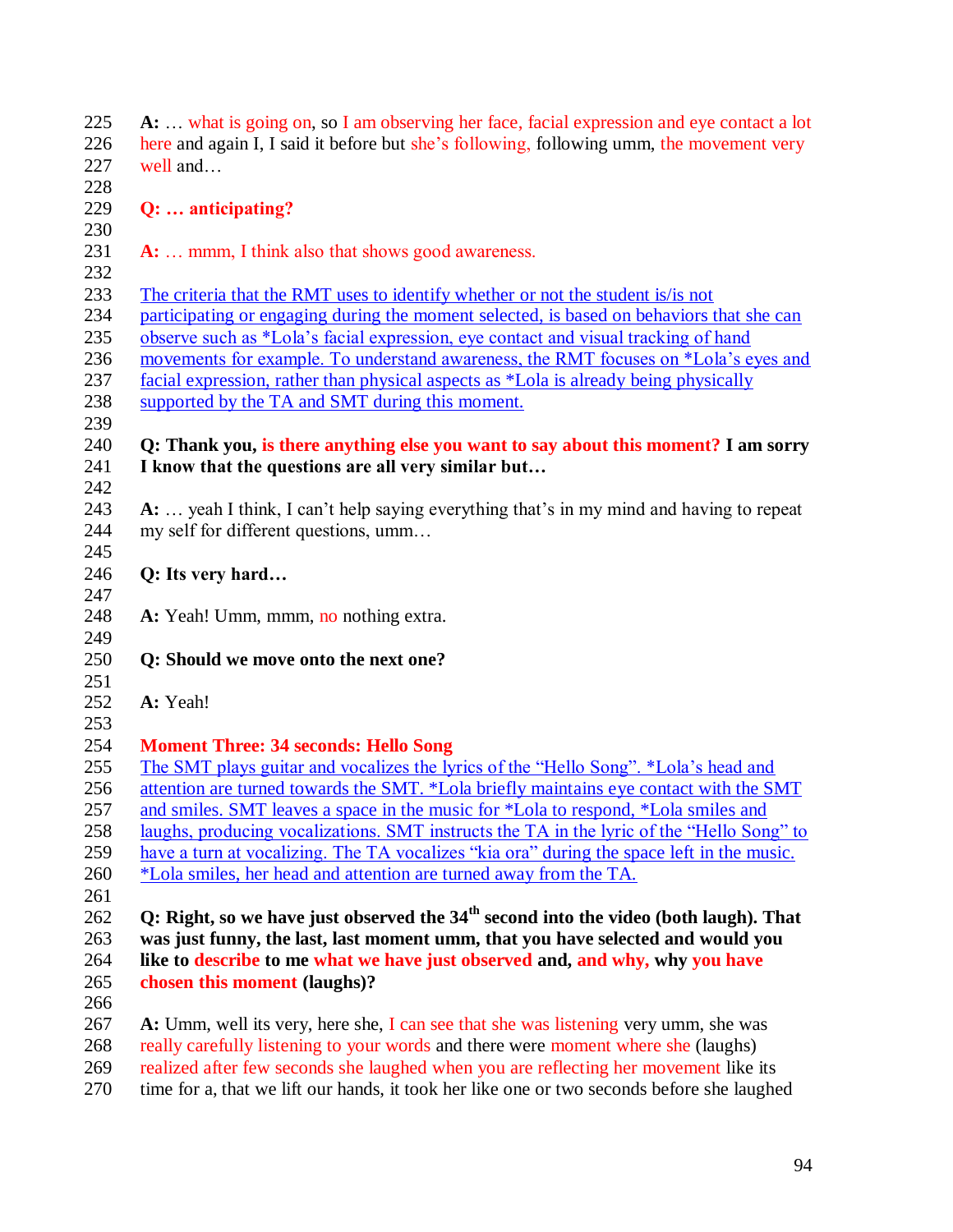| 271 | (smiles). Yeah, so umm, it really demonstrates that she was really listening but obviously   |
|-----|----------------------------------------------------------------------------------------------|
| 272 | here was more less movement. Umm, but it's the Greeting Song and umm, when you               |
| 273 | were also umm taking turns of saying hello to the TA also, I mean she responded. *Lola       |
| 274 | didn't turn to look but she gently smiled when she (TA) said "kia ora". So that really       |
| 275 | demonstrates umm, her listening skills, I mean she was very much aware but umm, as it        |
| 276 | was the beginning part of the session, it takes time for her to settle and yeah, you know    |
| 277 | before (in the rest of the moments identified), she actively engages in umm, looking and     |
| 278 | physical participation. Umm Yeah, that's why I chose this moment, because umm, its           |
| 279 | quite different to the last two umm, moment I chose                                          |
| 280 |                                                                                              |
| 281 | The RMT has selected a moment at the beginning of the MT session that takes place            |
| 282 | during the "Greeting Song" because it is different from the previous two moments             |
| 283 | selected where *Lola is actively engaging in the music activity. The RMT is able to          |
| 284 | observe this in *Lola's visual tracking as well as physical participation. During this       |
| 285 | moment the RMT seems to be interpreting that *Lola is participating by listening based       |
| 286 | on her responses after the TA sing "Kia ora" for example.                                    |
| 287 |                                                                                              |
| 288 | Q: Yeah, its quite different isn't it?                                                       |
| 289 |                                                                                              |
| 290 | A: Yeah! Yeah, it feels like you know, you need this, you know time to warm up and           |
| 291 | then                                                                                         |
| 292 |                                                                                              |
| 293 | Q: And its interesting how we are looking from the end                                       |
| 294 |                                                                                              |
| 295 | A:  Yeah!                                                                                    |
| 296 |                                                                                              |
| 297 | Q:  now to the beginning                                                                     |
| 298 |                                                                                              |
| 299 | A: Yeah!                                                                                     |
| 300 |                                                                                              |
| 301 | Q: This is a different moment because I suppose, she is not physically engaged with          |
| 302 | playing instruments, she is more engaged umm well, I don't know, what do you                 |
| 303 | think? I mean if you're thinking about the musical, or the emotional, cognitive,             |
| 304 | vocalizations, facial expressions in this moment?                                            |
| 305 |                                                                                              |
| 306 | A: I mean here I feel like, coz it's the beginning part of the session, she needs time to    |
| 307 | settle, settle in to the atmosphere, yeah. So, gentle start feels very much appropriate, umm |
| 308 | and also I think she always needs time to register things, I mean I feel that she's          |
| 309 | cognitively umm, very aware but it just takes time to realize                                |
| 310 |                                                                                              |
| 311 | Q:  and process?                                                                             |
| 312 |                                                                                              |
| 313 | A: Yeah and process. So                                                                      |
| 314 |                                                                                              |
| 315 | Q: And then respond?                                                                         |
| 316 |                                                                                              |
|     |                                                                                              |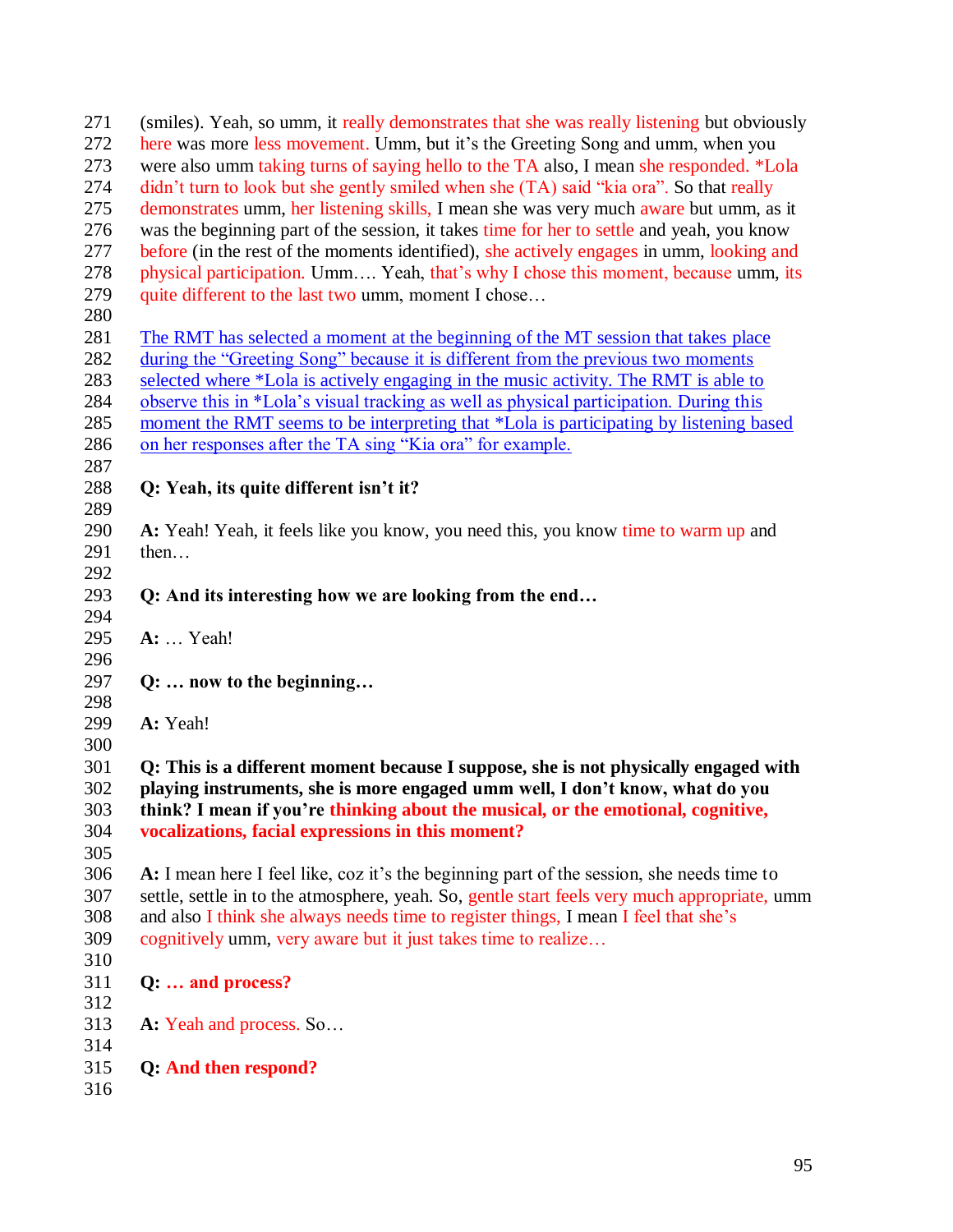| 317        | A: Mhm, mhm so I explained earlier about umm, that her taking time to respond to what         |
|------------|-----------------------------------------------------------------------------------------------|
| 318        | you have just reflected so yeah again it just feels like very gentle way of starting, getting |
| 319        | her started and settled in umm, and yeah, music is very gentle. Its not, I mean its very      |
| 320        | inviting but its not so demanding, you know, its not asking her to do something, its about    |
| 321        | acknowledging that we are all here.                                                           |
| 322        |                                                                                               |
| 323        | Q: Thank you                                                                                  |
| 324        |                                                                                               |
| 325        | A: And that you are following *Lola. Its not like lets do this. Rather than that you are      |
| 326        | reflecting what she is doing and what everybody else is doing in the music so, umm            |
| 327        |                                                                                               |
| 328        | Q: Its about following her                                                                    |
| 329        |                                                                                               |
| 330        | A: mmm, so that gives her a good sense that she is being supported here, so umm,              |
| 331        | yeah, that's why I chose this clip and                                                        |
| 332        |                                                                                               |
| 333        | The RMT identifies cognitive and musical aspects during this moment that make her             |
| 334        | think that the student is participating or engaging in the MT session.                        |
| 335        |                                                                                               |
| 336        | Q: You mean that's what makes you think this moment looks like the child is                   |
| 337        | engaged?                                                                                      |
| 338        |                                                                                               |
| 339        | A: Mhm, well it really hard to say, the term engaged its very, very hard. I mean you can      |
| 340        | see on my paper I wrote many numbers of moments of engagement but I wanted to write           |
| 341        | every second, you know, because I felt throughout she was engaged, its just a matter of       |
| 342        | you know engaged in what?! You know, so umm yeah.                                             |
| 343        |                                                                                               |
| 344        | Q: Coz, you can be engaged with anything, but I suppose its in-between her and my             |
| 345        | self and what we are both doing in response to each other and umm, you have                   |
| 346        | already highlighted a lot of things especially musical, which is really great, you            |
| 347        | know because other participants don't have the musical background.                            |
| 348        |                                                                                               |
| 349        | A: Mhm, how many participants?                                                                |
| 350        |                                                                                               |
| 351        | Q: Only four.                                                                                 |
| 352        |                                                                                               |
| 353        | A: And am I the only music therapist?                                                         |
| 354        |                                                                                               |
| 355        | Q: Yes. And the other one is a speech and language therapist, teacher aide and                |
| 356        | parent.                                                                                       |
|            |                                                                                               |
| 357<br>358 | A: Right. Different professions.                                                              |
|            |                                                                                               |
| 359        |                                                                                               |
| 360        | Q: Very, very different but actually everyone seems to know *Lola very well.                  |
| 361        |                                                                                               |
| 362        | A: Mhm                                                                                        |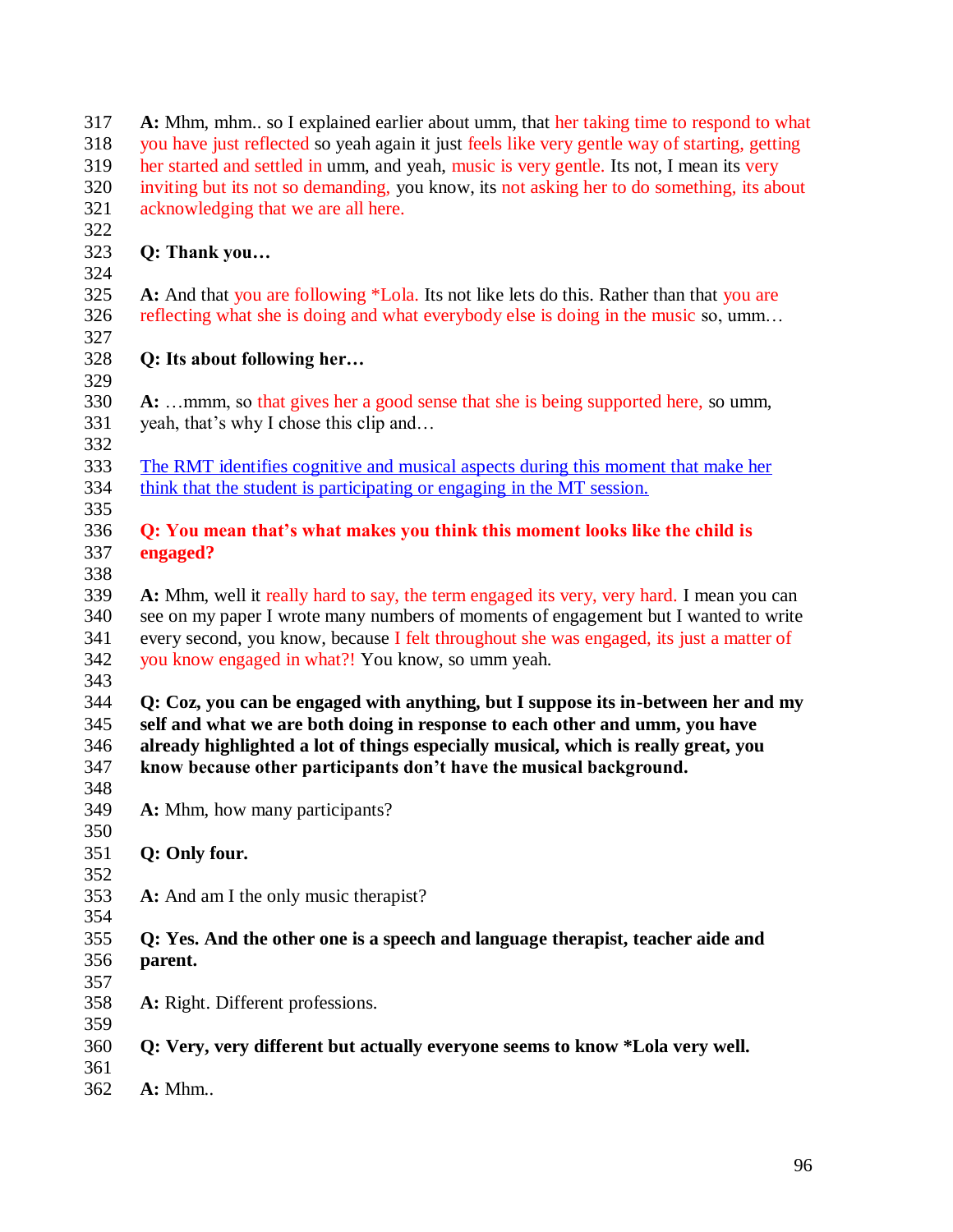**Q: So it is so nice to be able to watch the video with somebody and discuss…**

**A:** Mhm, mhm…

 **Q: … or just talk about it, it is so useful and everyone has such a different view and its actually been so exciting, umm I guess the final question is what criteria did you use in this extract to identify and define whether the student is or is not participating or engaging in the session?** 

 **A:** So here again, gestural, gestural cues here, umm. Here \*Lola didn"t seem to make a lot of eye contact here, I mean she does look at you time to time but it feels very brief and often have her head, I mean eyes kind of gazing, you know below the eye level..

- **Q: Mhm, and sort of towards…**
- 

 **A:** … towards the guitar, yeah, umm so… that"s why I said that she wasn"t actively participating but it feels like she is listening here because of her next umm, next response to your initiations, umm, yeah so here I mean.. gestural cues would be the main criteria that I observed. 

 The RMT identifies gestural cues as the main criteria for identifying and defining whether the student is or is not engaging or participating in the MT moment selected here. The RMT was observing \*Lola"s gestural cues.

# **Q: Thank you very much. They are all very different moments actually in terms of engagement..**

- **A:** Mhm..
- 

#### **Q: I there anything else that you would like to say?**

- **A:** Well done (laughs excitedly)
- 

# **Q: Thank you (smiles).**

 The RMT has selected three different moments of engagement in the music therapy video where she believes the student (\*Lola) is participating by listening (Moment 3), showing

- awareness where physically and musically supported by the TA and SMT (Moment 2)
- and physically participating in the music activity by movement of hands and in turn
- sounding the instrument (Moment 1). The RMT chose to go backwards and discuss the
- moments selected form the end of the MT video (Moment 1 at 23:40 min), back to the
- beginning (Moment 3 at 34 sec ).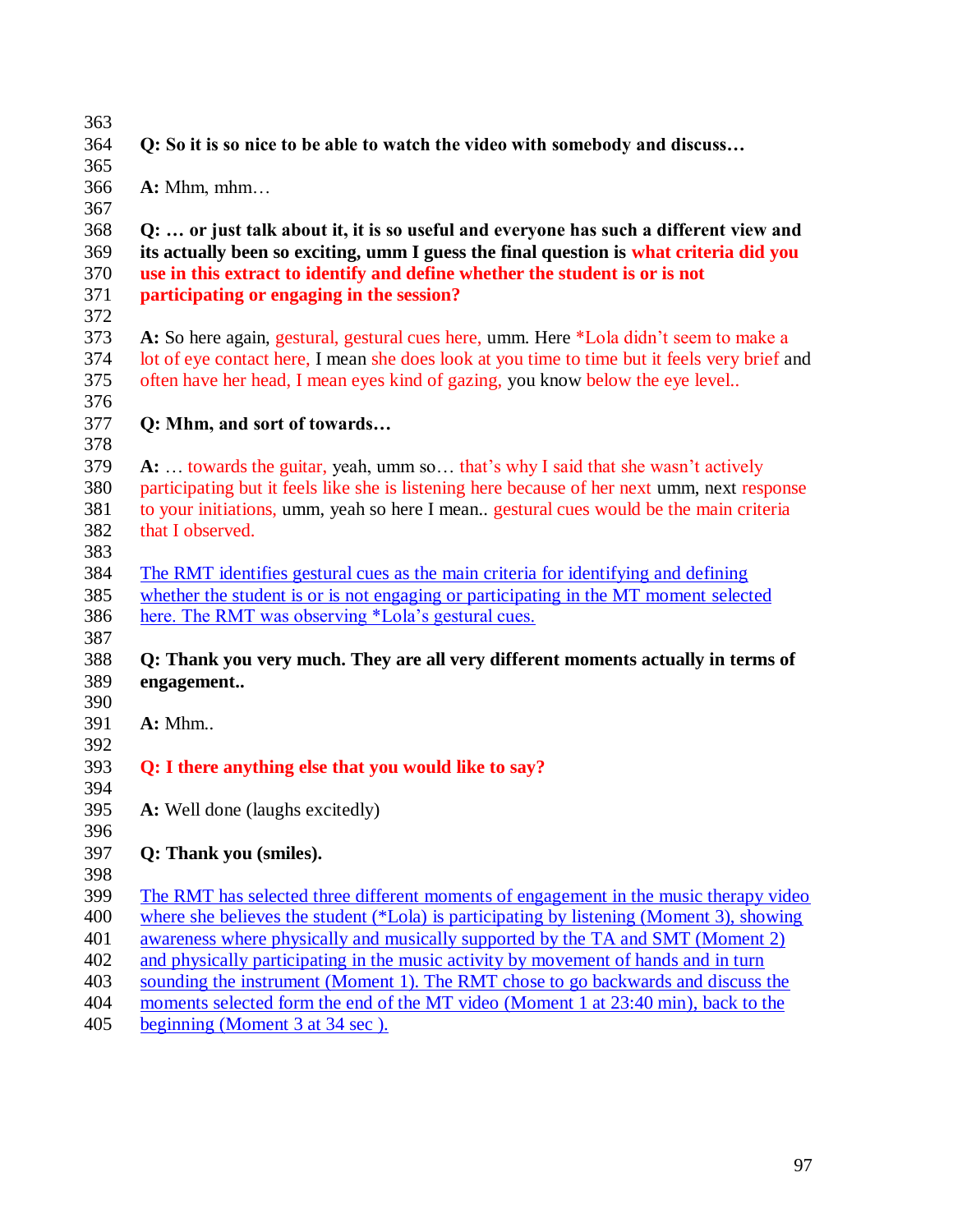# **APPENDIX K**

# **AN EXAMPLE OF INTERVIEW ANALYSIS: PARENT**

| $\mathbf{1}$<br>$\overline{c}$   | <b>Interview Transcript: Participant 4: Parent</b>                                                                                                                    |
|----------------------------------|-----------------------------------------------------------------------------------------------------------------------------------------------------------------------|
| $\mathfrak{Z}$<br>$\overline{4}$ | Q1: When you are engaged in a conversation or an activity with another person,<br>what aspects do you look at that make you think this person is paying attention and |
| 5                                | focusing on the activity? (Possible Prompt: Perhaps think about our conversation                                                                                      |
| $\sqrt{6}$                       | <i>taking place right now?)</i>                                                                                                                                       |
| $\overline{7}$<br>$8\,$          | A: Ok, when I think engagement in relation to *Lola?                                                                                                                  |
| 9                                |                                                                                                                                                                       |
| 10                               | Q: Yes.                                                                                                                                                               |
| 11                               |                                                                                                                                                                       |
| 12                               | A:  umm, ok. For her you can see it in her eyes coz she is looking at you. Umm, you                                                                                   |
| 13                               | can see it in quite often in body language, especially if you sing a funny song to her                                                                                |
| 14                               | because I often do that at home, I sing songs that make her laugh and you can pick up                                                                                 |
| 15<br>16                         | engagement like that very easily.                                                                                                                                     |
| 17                               | Q: Yeah, her response in laughing and body language, her eye and visual contact?                                                                                      |
| 18                               |                                                                                                                                                                       |
| 19                               | A: Yeah.                                                                                                                                                              |
| 20                               |                                                                                                                                                                       |
| 21                               | $Q:$ Ok.                                                                                                                                                              |
| 22                               |                                                                                                                                                                       |
| 23<br>24                         | $A: \ldots$ and sometimes if I'm quite close to her umm, she would try and umm, touch the                                                                             |
| 25                               | guitar.                                                                                                                                                               |
| 26                               | Q: So she is reaching out her hand                                                                                                                                    |
| 27                               |                                                                                                                                                                       |
| 28                               | A:  reaching out her hand to touch the guitar.                                                                                                                        |
| 29                               |                                                                                                                                                                       |
| 30                               | The parent identifies eye contact, body language, and desire to touch and play the                                                                                    |
| 31                               | instrument in being able to recognize whether or not *Lola is engaged with the music that                                                                             |
| 32                               | the parent plays and sings at home for example.                                                                                                                       |
| 33<br>34                         | Moment One: 8:52: During the Hand on the Drum improvisation (with the bongo                                                                                           |
| 35                               | drum)                                                                                                                                                                 |
| 36                               | *Lola briefly maintains direct eye contact with the SMT as the SMT vocalizes. *Lola's                                                                                 |
| 37                               | left hand is extended towards the bongo drums supported by the SMT. Her head and                                                                                      |
| 38                               | attention are turned away from the SMT. *Lola lifts her left hand up above the drum,                                                                                  |
| 39                               | SMT vocalizes in high register, *Lola smiles and gradually releases left hand downwards                                                                               |
| 40                               | towards the bongo drum. The SMT gradually lowers the pitch of her voice, singing in                                                                                   |
| 41                               | low register and the lyrics "down". *Lola leans her head backwards on the wheelchair                                                                                  |
| 42                               | headrest, looking away from the TA and SMT, continuing to lift her left hand upwards                                                                                  |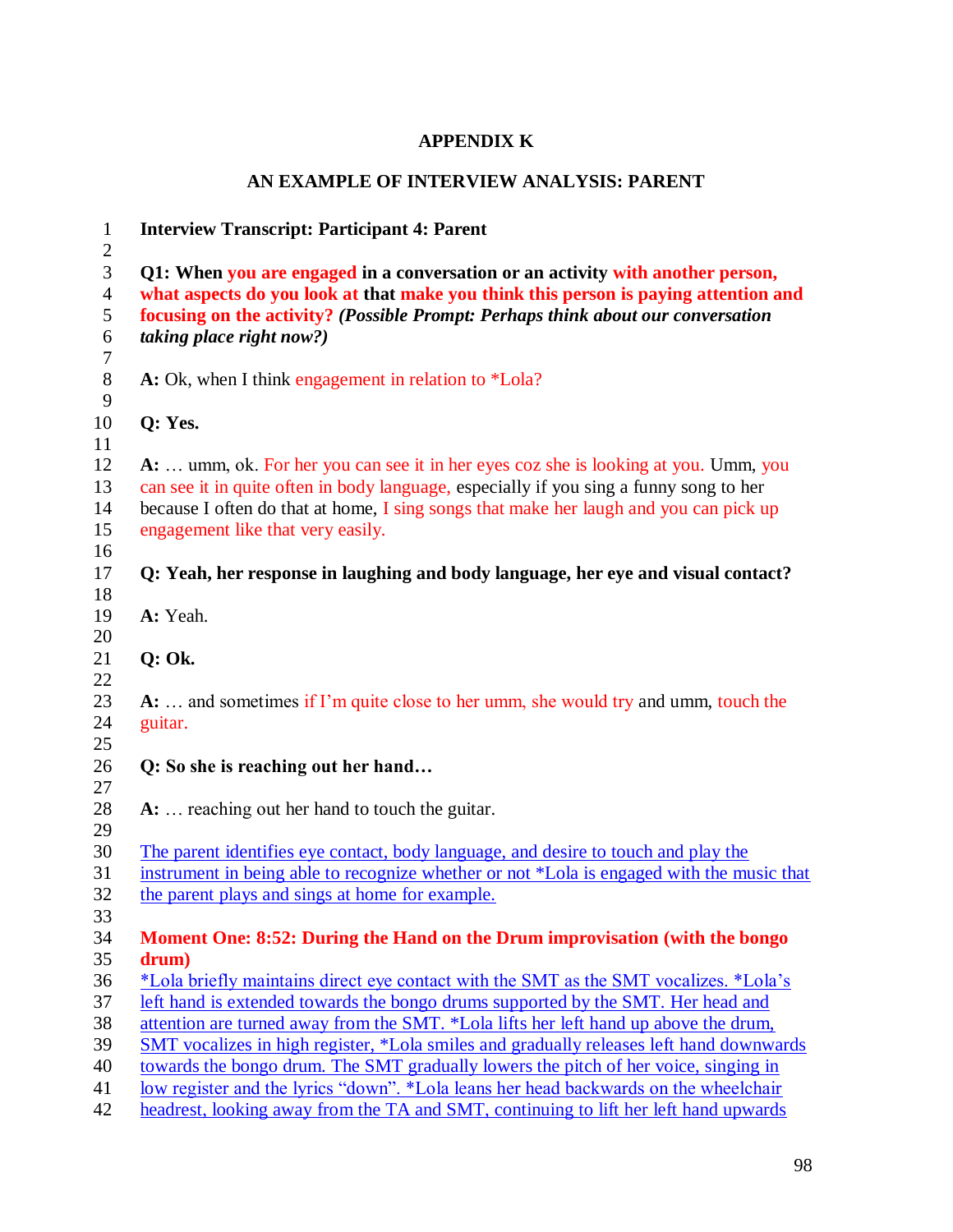| 43<br>and downwards. She smiles. Her left hand touches the drum producing a slight, and very                                                                                                                                              |  |
|-------------------------------------------------------------------------------------------------------------------------------------------------------------------------------------------------------------------------------------------|--|
| brief, quiet sound. The SMT vocalizes soft, short staccato consonants. *Lola smiles.                                                                                                                                                      |  |
| Q2: You have just observed video of a recorded music therapy session with a<br>student and therapist. Let us watch the first moment you have identified again. Can<br>you please describe this moment to me and why you have selected it? |  |
| A: There was really good eye contact with you when you hit a high note singing! She                                                                                                                                                       |  |
| was looking away and she got that note and she turned around to look at you and just you<br>look at her there (points to video)  just staring into your eyes.                                                                             |  |
| Q: A lot of eye contact                                                                                                                                                                                                                   |  |
| A:  it real, real engagement in what was going on.                                                                                                                                                                                        |  |
| Q: Thank you. Umm, ok, what is the student doing here that makes you think this<br>moment looks like the child is participating or engaging in the music therapy<br>session? For example, think about musical                             |  |
| A: Are we talking about this particular incident?                                                                                                                                                                                         |  |
| Q: Yup!                                                                                                                                                                                                                                   |  |
| A: Yup! Alright. Ok, what is she doing? She had been looking away and she turned<br>around, looked at you and engaged your eye contact, she caught your attention.                                                                        |  |
| Q: In that one very short moment?                                                                                                                                                                                                         |  |
| A:  in that moment yeah, and, and you can look at her body language, the way her<br>hands are, that she is kind of ahh, you know that's *Lola being part of it, you know that's<br>her body language, that's *Lola being involved. Yeah!  |  |
| Q: Do you think that she is directing her body towards me?                                                                                                                                                                                |  |
| A: Yeah, she had been turned away and she actually twisted her self around, not just her<br>head but all of her to, to focus on you.                                                                                                      |  |
| Q: To focus attention on me?                                                                                                                                                                                                              |  |
| A: Yeah!                                                                                                                                                                                                                                  |  |
| Q: What about the physical, umm I guess the hand movement and, she                                                                                                                                                                        |  |
| A: Can we go back about 20 seconds and have a look at the way that she moves? (both<br>observe video) Yeah, and you can see that all of it, with you, caught her attention with                                                           |  |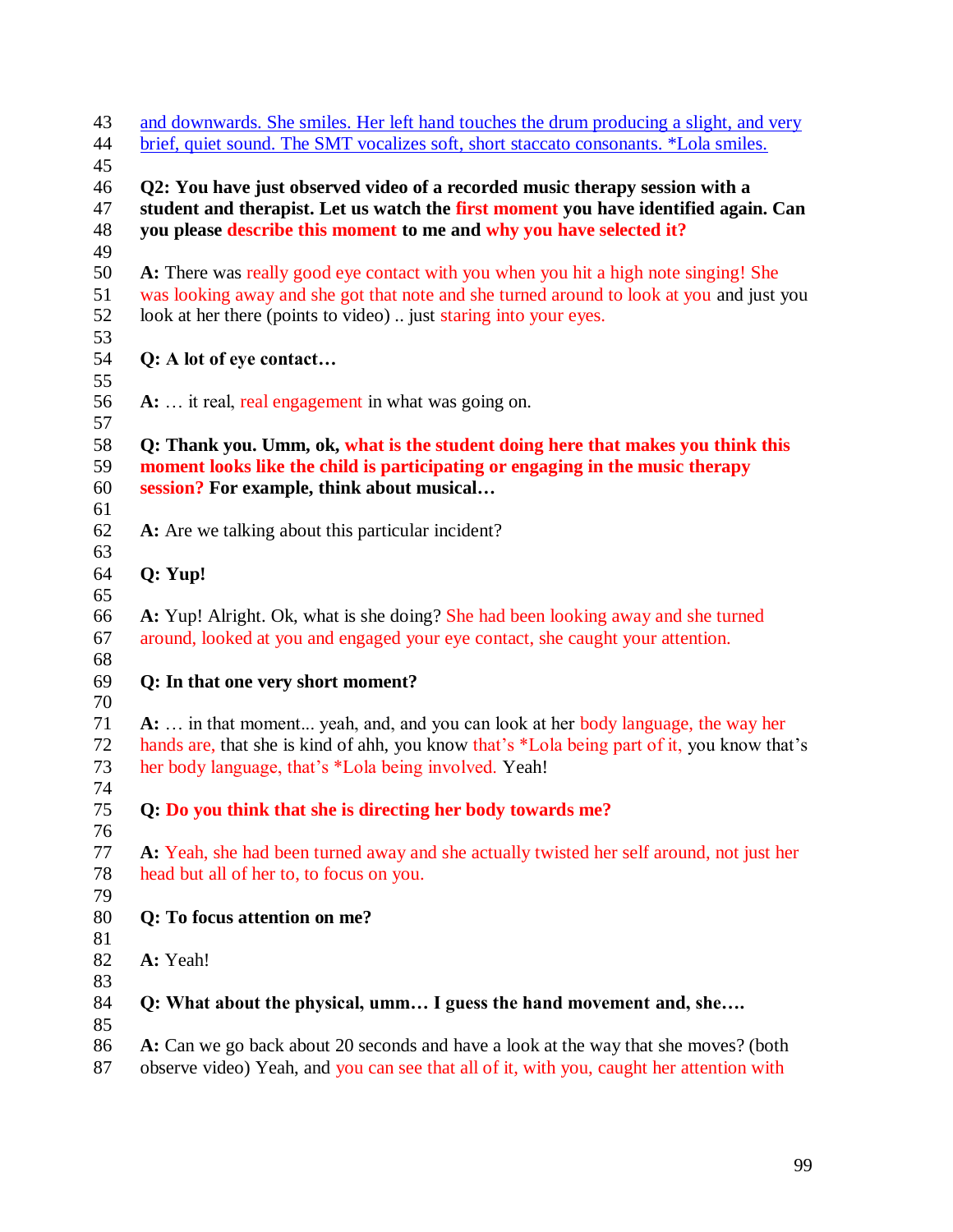| 88<br>89<br>90 | that one note, umm and she had been looking away And you hit that high note and<br>straight away she into it. It brought her back into what you were doing.                     |
|----------------|---------------------------------------------------------------------------------------------------------------------------------------------------------------------------------|
| 91<br>92       | Q: Yeah. Ok, umm well you have definitely described a lot of body movements and<br>facial expression and eye contact but would that be the criteria that you use to             |
| 93             | describe, I mean to identify and define whether she is engaged?                                                                                                                 |
| 94             |                                                                                                                                                                                 |
| 95             | A: Well, I, I sing and play guitar a lot to *Lola at home and that's exactly what I get from                                                                                    |
| 96             | her, that's. I, I can tell that she is responding to what I am singing to her by, by where                                                                                      |
| 97             | she is looking, whether she is looking at me or looking away and that tells you whether                                                                                         |
| 98             | she likes the song or doesn't like it, yeah, and that sort of thing whether you are boring                                                                                      |
| 99             | her or whether she is really into it. Umm and yeah, and that's absolutely the *Lola body                                                                                        |
| 100<br>101     | language that says I'm into this, yeah.                                                                                                                                         |
| 102            | The parent refers to his own experience of playing songs and singing to *Lola as the                                                                                            |
| 103            | criteria for identifying whether or not *Lola is engaged in the music during the moment                                                                                         |
| 104            | selected here.                                                                                                                                                                  |
| 105            |                                                                                                                                                                                 |
| 106            | Q: Is there anything else you would like to say on this particular moment?                                                                                                      |
| 107            |                                                                                                                                                                                 |
| 108<br>109     | A: No, no no more about that.                                                                                                                                                   |
| 110            | Moment Two: 18:30: During the Hand on the Drum (with bells, bongo and                                                                                                           |
| 111            | gathering drums)                                                                                                                                                                |
| 112            | *Lola is laughing excitedly, producing short vocalizations. The SMT places the bells                                                                                            |
| 113            | attached to a string in the palm of *Lola's left hand and sings "*Lola's hand on the drum                                                                                       |
| 114            | goes". *Lola briefly holds onto the string of the bells, moves her hand slightly. The                                                                                           |
| 115            | bells fall on the bongo drums placed on the ground next to *Lola's wheelchair on her left                                                                                       |
| 116<br>117     | hand side, to produce a sudden, loud noise. The SMT vocalizes excitedly and displays a                                                                                          |
| 118            | sudden gesture, releasing both hands outwards and up in the air. *Lola laughs excitedly.<br>Her mouth is open wide and head tilted downwards, the SMT lifts the bells up, *Lola |
| 119            | smiles and directs her attention towards the instrument. *Lola is visually tracking the                                                                                         |
| 120            | bells as the SMT moves them up and down in her hand and draws the instrument closer                                                                                             |
| 121            | towards *Lola's left hand. *Lola laughs excitedly producing short vocalizations. SMT                                                                                            |
| 122            | places the bells around *Lola's hand.                                                                                                                                           |
| 123            |                                                                                                                                                                                 |
| 124            | Q: You have just observed video of a recorded music therapy session with a student                                                                                              |
| 125            | and therapist. Let us watch the first moment you have identified again. Can you                                                                                                 |
| 126            | please describe this moment to me and why you have selected it?                                                                                                                 |
| 127            |                                                                                                                                                                                 |
| 128            | A: Yeah it was the, the laughter (observes moment) Yeah it was all of that, that sort of                                                                                        |
| 129            | sequence                                                                                                                                                                        |
| 130            |                                                                                                                                                                                 |
| 131            | Q: A long moment                                                                                                                                                                |

132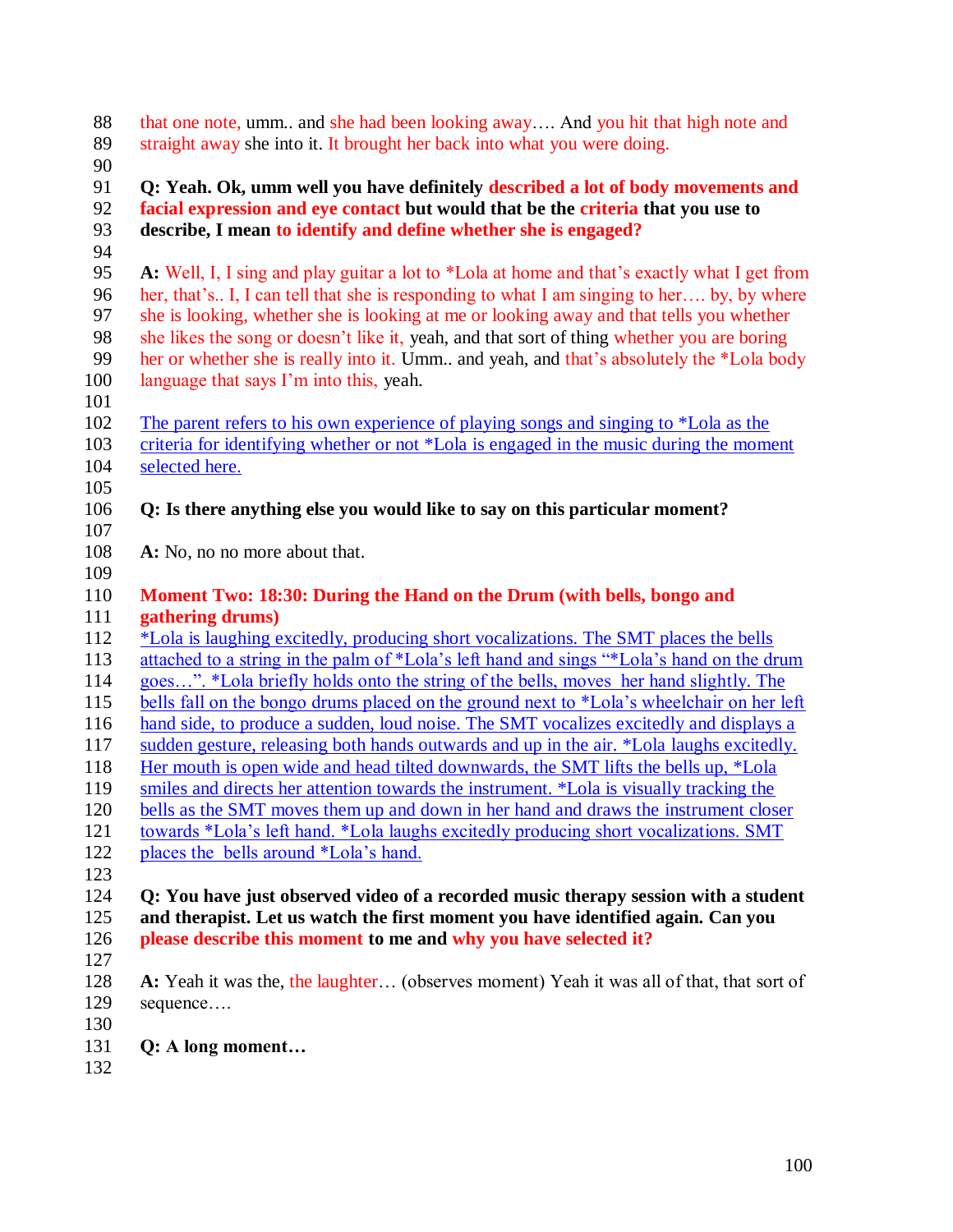| 133<br>134 | A:  yes, it was quite a long moment but it was the sequence of laughter and real<br>involvement holding the bells, umm and knowing that something was going to happen, I  |
|------------|---------------------------------------------------------------------------------------------------------------------------------------------------------------------------|
| 135        | put here laughter and anticipation. And, I think that she was anticipating that she was                                                                                   |
| 136        | gonna drop the bells (laughs) umm and she was eh, also a little bit further back, she was                                                                                 |
| 137        | anticipating what you were going to do.                                                                                                                                   |
| 138        |                                                                                                                                                                           |
| 139        | The parent has described a moment where *Lola is physically and actively participating                                                                                    |
| 140        | in the music activity by holding onto the bells. The parent identifies laughing and                                                                                       |
| 141        | anticipation as reasons for selecting this moment.                                                                                                                        |
| 142<br>143 | Q: Yes, which was the lifting of my hands up and down                                                                                                                     |
| 144        |                                                                                                                                                                           |
| 145        | A: Yeah, yeah. And she was anticipating it.                                                                                                                               |
| 146        |                                                                                                                                                                           |
| 147        | Q: And laughed before I dropped it back down                                                                                                                              |
| 148        |                                                                                                                                                                           |
| 149        | A: Yeah.                                                                                                                                                                  |
| 150        |                                                                                                                                                                           |
| 151<br>152 | Q: Would you like to look at the moment again?                                                                                                                            |
| 153        | A: Sure thing, why not? (both observe video, trying to find moment) Silence and she                                                                                       |
| 154        | knows something's gonna happen (observes video) And then that whole little                                                                                                |
| 155        | sequence where there, there's ok! What's all that about? There's physical contact                                                                                         |
| 156        | between you and her, there's the you know transferring the bells across and things like                                                                                   |
| 157        | that. There's the silence when you actually stop singing and there's no noise and *Lola is                                                                                |
| 158        | really engaged throughout that whole sequence. She is laughing bec. and she is laughing                                                                                   |
| 159        | in anticipation of what's gonna happen next. Yeah, and that, that's where that moment                                                                                     |
| 160        | really gets to me, I think, its, its fun.                                                                                                                                 |
| 161        |                                                                                                                                                                           |
| 162        | The parent identifies physical contact between the SMT and *Lola, silence, *Lola's                                                                                        |
| 163        | laughter in anticipating what is going to happen next, as showing her engagement in the                                                                                   |
| 164        | music activity during the moment selected.                                                                                                                                |
| 165        |                                                                                                                                                                           |
| 166        | Q: Yeah, thank you. Umm, so I guess we have talked about, you have identified the                                                                                         |
| 167        | moment and you have described it to me and your feelings and why you have                                                                                                 |
| 168        | selected it. Umm, and you have also described what the student is doing here that                                                                                         |
| 169        | makes you think this moment here looks like the child is participating or engaging.                                                                                       |
| 170        | Umm, I guess thinking about some other aspects, umm, there are musical, physical,                                                                                         |
| 171        | emotional, cognitive and non-verbal aspects such as gestures and vocalizations and                                                                                        |
| 172        | facial expressions, umm I guess you have already talked about the facial                                                                                                  |
| 173        | expression, umm                                                                                                                                                           |
| 174        |                                                                                                                                                                           |
| 175        | A: Ok, when you umm, hook the, in, in anticipation of you putting the bells onto her arm,                                                                                 |
| 176<br>177 | she actually lifted her hand ready for it, yeah. I think she, she knew it was going to<br>happen. Umm, and she had her her vou know coz her arm is down and she had it up |
|            |                                                                                                                                                                           |

177 happen. Umm, and she had her, her you know coz her arm is down and she had it up, yeah, for you to put the bells onto her arm. yeah, for you to put the bells onto her arm.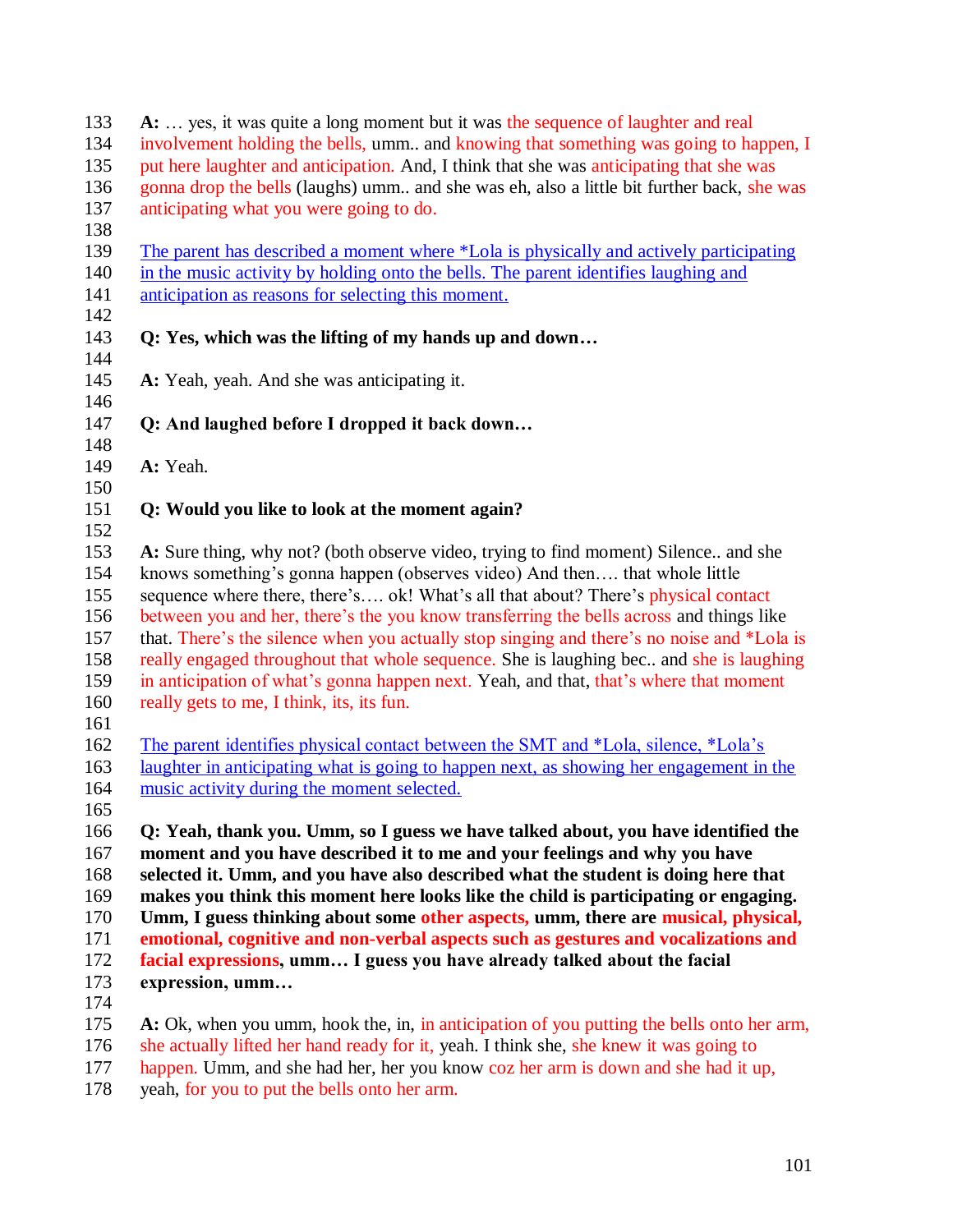| 179                      |                                                                                                                                                                                                                                                       |
|--------------------------|-------------------------------------------------------------------------------------------------------------------------------------------------------------------------------------------------------------------------------------------------------|
| 180                      | Q: Very good observations.                                                                                                                                                                                                                            |
| 181                      |                                                                                                                                                                                                                                                       |
| 182                      | A: Yeah, yeah, umm, but that's *Lola being entertained, umm, the rest of it, you know                                                                                                                                                                 |
| 183                      | musically and participating, very, very much so. In fact, you know when you produce the                                                                                                                                                               |
| 184                      | bells and the drums and things like that, she was I think probably more engaged than                                                                                                                                                                  |
| 185                      | when you were just singing and playing the guitar to her.                                                                                                                                                                                             |
| 186                      |                                                                                                                                                                                                                                                       |
| 187                      | The parent comments that the introduction of different instruments and invitation to play                                                                                                                                                             |
| 188<br>189               | them, engaged *Lola further than when the SMT was singing and playing the guitar only.                                                                                                                                                                |
| 190<br>191<br>192<br>193 | Q: Mhm, yeah because I guess its important to note that first part as well in the, in<br>the video, where she is not responding physically and or vocally in the space but<br>there is a lot in her facial expression that makes me feel like she is. |
| 194                      | A: Oh, yes. Oh her facial expression, she is because she likes music, she likes rhythm and                                                                                                                                                            |
| 195                      | she likes music. Mhm                                                                                                                                                                                                                                  |
| 196                      |                                                                                                                                                                                                                                                       |
| 197                      | Q: And changes, she responds well to changes?                                                                                                                                                                                                         |
| 198                      |                                                                                                                                                                                                                                                       |
| 199                      | A: Mhm, yeah.                                                                                                                                                                                                                                         |
| 200                      |                                                                                                                                                                                                                                                       |
| 201                      | Q: Change of tempo and vocal pitch                                                                                                                                                                                                                    |
| 202                      |                                                                                                                                                                                                                                                       |
| 203                      | A: Yeah, doesn't she? Yeah!                                                                                                                                                                                                                           |
| 204                      |                                                                                                                                                                                                                                                       |
| 205                      | $Q: \ldots$ so its umm                                                                                                                                                                                                                                |
| 206                      |                                                                                                                                                                                                                                                       |
| 207                      | A: Coz I do the same with her, change the tempo, change the strum of the song that she                                                                                                                                                                |
| 208                      | knows really well, umm, change the key and change all sorts of things. Oh, I play songs                                                                                                                                                               |
| 209                      | to her and I go up a semi tone each verse. Yeah and, and she really likes that, when you                                                                                                                                                              |
| 210                      | do that. Yeah.                                                                                                                                                                                                                                        |
| 211                      |                                                                                                                                                                                                                                                       |
| 212                      | Q: Umm ok, well let's move onto question 4 and that's: What criteria did you use                                                                                                                                                                      |
| 213                      | in this extract to identify and define whether she is participating, engaging in the                                                                                                                                                                  |
| 214                      | session?                                                                                                                                                                                                                                              |
| 215                      |                                                                                                                                                                                                                                                       |
| 216                      | A: (inhales) I think it was, I think it was all of what she was doing, watching what she                                                                                                                                                              |
| 217                      | was doing throughout that sequence. Umm, she started out, umm actually probably                                                                                                                                                                       |
| 218                      | more focusing on *Lucy (TA) whose holding her, who, who was I think holding her                                                                                                                                                                       |
| 219                      | shoulder than she was on you. And then you went quiet, and she, she probably was                                                                                                                                                                      |
| 220                      | thinking, "What's happened? Has this finished? ", and she then focused on you to see                                                                                                                                                                  |
| 221                      | what was going on and what was gonna happen next.                                                                                                                                                                                                     |
| 222                      |                                                                                                                                                                                                                                                       |
| 223                      | <u>The criteria that the parent describes here as identifying and defining whether or not</u>                                                                                                                                                         |
| 224                      | *Lola is participating or engaging in the MT session are based on responses he is able to                                                                                                                                                             |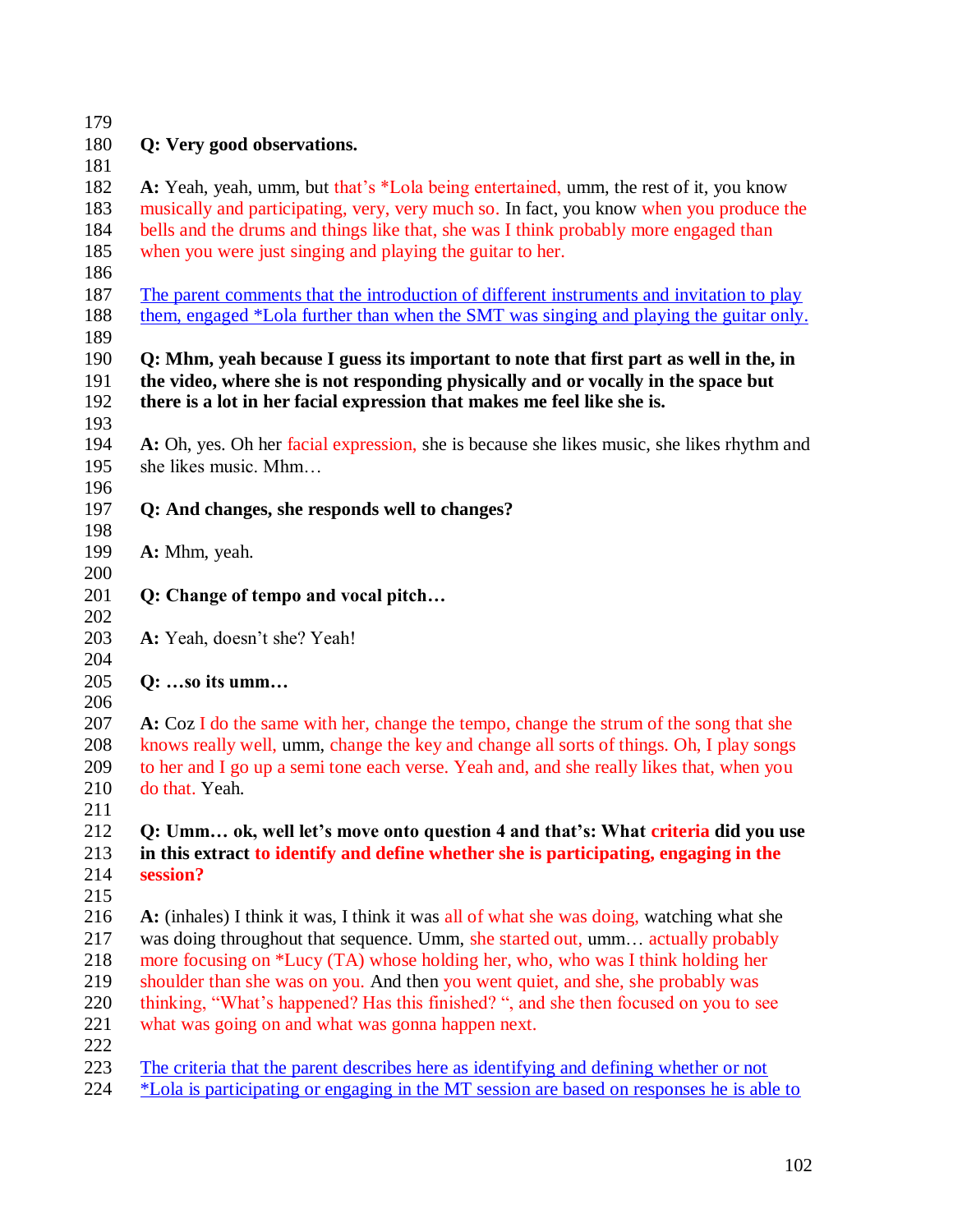| 225        | observe. He identifies eye contact, *Lola looking at the TA when the TA supported her                                                               |
|------------|-----------------------------------------------------------------------------------------------------------------------------------------------------|
| 226        | shoulders physically, then focused her attention towards the SMT when there was silence                                                             |
| 227        | during the moment.                                                                                                                                  |
| 228        |                                                                                                                                                     |
| 229        | Q: Mhmm, and I am waiting for her, to see what is going to happen next.                                                                             |
| 230        |                                                                                                                                                     |
| 231        | A: Yeah, absolutely you are.                                                                                                                        |
| 232        |                                                                                                                                                     |
| 233        | Q: Umm, should we move onto the next moment?                                                                                                        |
| 234        |                                                                                                                                                     |
| 235        | A: Yeah sure.                                                                                                                                       |
| 236        |                                                                                                                                                     |
| 237        | Moment Three: Approximately at 21:18: Before hand and moving into The Hand on                                                                       |
| 238        | the Drum (with a small wooden beater attached to a swinging string and cymbal)                                                                      |
| 239        | The SMT places the beater attached to a string around *Lola's left hand. *Lola's head is                                                            |
| 240        | tilted downwards and her attention is directed towards the floor. Her left arm is extended                                                          |
| 241        | towards the ground and the beater hangs on her left hand. SMT places the cymbal closer                                                              |
| 242        | to *Lola and waits. *Lola's mouth shape tightens. After a short period of silence, the                                                              |
| 243        | SMT joins hands with *Lola and raises both hands with the beater upwards. SMT's vocal                                                               |
| 244        | pitch ascends as both hands go up and descends as both hands go down to produce a                                                                   |
| 245        | sudden resonating sound on the cymbal. *Lola smiles and briefly directs eye attention                                                               |
| 246        | and head towards the camera. Both joined hands hit the cymbal. *Lola's head turns back                                                              |
| 247        | towards the SMT. She is looking downwards, towards the direction of the cymbal. SMT                                                                 |
| 248        | vocalizes, *Lola briefly smiles and maintains a short period of eye contact with the SMT.                                                           |
| 249        | *Lola leans her head backwards on the headrest of her wheelchair. The SMT lets go of                                                                |
| 250        | *Lola's hand. *Lola holds the sting of the beater in the palm of her hands. She smiles.                                                             |
| 251        | She lifts her left hand up with the beater, the SMT vocalizes lyrics "up" in a higher                                                               |
| 252        | register. *Lola releases hand downwards, her head tilts downwards and attention is                                                                  |
| 253        | directed towards the cymbal in front of her. SMT sings the lyrics "down" in a lower                                                                 |
| 254        | register. *Lola successfully hits the cymbal with the swinging beater producing short,                                                              |
| 255        | vibrating sounds on the cymbal. *Lola's head is turned towards the camera and eyes are                                                              |
| 256        | gazing as she continues to move her left hand gradually up and down. The SMT vocalizes                                                              |
|            |                                                                                                                                                     |
| 257<br>258 | a series of short consonants. *Lola smiles. The stringed beater falls and hits the ground.<br>*Lola laughs excitedly producing short vocalizations. |
|            |                                                                                                                                                     |
| 259        |                                                                                                                                                     |
| 260<br>261 | Q: You have just observed video of a recorded music therapy session with a student                                                                  |
| 262        | and therapist. Let us watch the first moment you have identified again. Can you                                                                     |
|            | please describe this moment to me and why you have selected it?                                                                                     |
| 263<br>264 |                                                                                                                                                     |
| 265        | A: She was starting to get her hand movements going with what you were singing and I                                                                |
|            | was aware that you were following it, the ups and down but and it wasn't so much that                                                               |
| 266        | umm, she was doing what you were singing, coz I realized it was the other way around.                                                               |
| 267        | You were singing what she was doing. But the fact is she, was trying to get up and down                                                             |
| 268        | movements because that was what the song was all about and she was really making an                                                                 |
| 269        | effort to do that.                                                                                                                                  |

270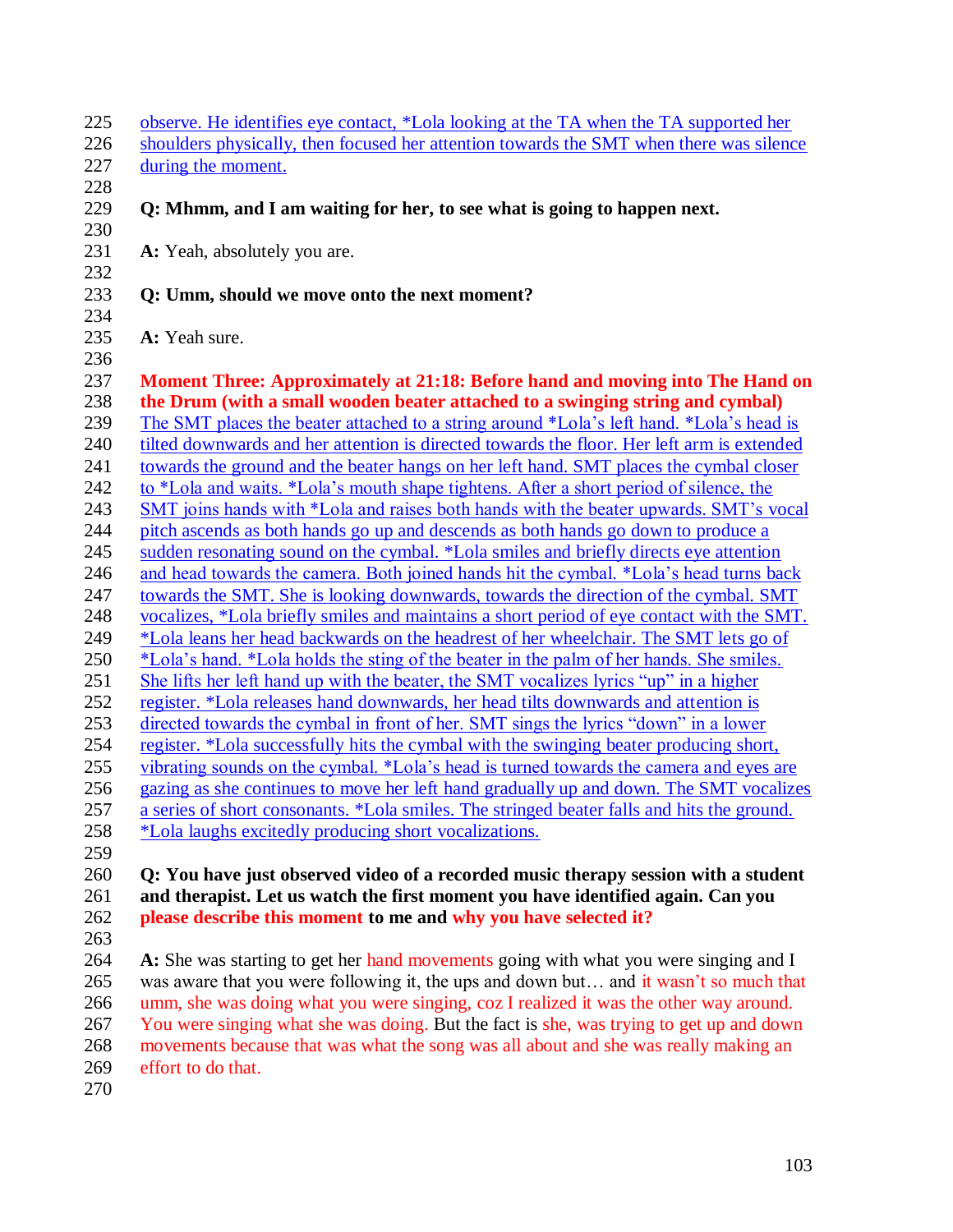| 271<br>272 | Q: Do you think that the song motivated her to                                                                        |
|------------|-----------------------------------------------------------------------------------------------------------------------|
| 273        | A: I think it did, yeah, very much so. Umm, I mean she knew that there were ups and                                   |
| 274        | downs and, and that there was an expectation for her hand to move and finally after quite                             |
| 275        | a lot of minutes of this up and down singing, she and also at a point where she was                                   |
| 276        | probably getting fairly tired, she, she started at that point really responding into making                           |
| 277        | an effort to get the ups and downs. And that was so neat. And not only that she was                                   |
| 278        | pleased with her self, you can look at her facial expression and you can see her smiling,                             |
| 279        | happy, little bit of laughter in places, umm                                                                          |
| 280        |                                                                                                                       |
| 281        | <b>Q: Vocalizations?</b>                                                                                              |
| 282        |                                                                                                                       |
| 283        | A:  Umm, yeah and that was j, just ehm *Lola enjoying herself.                                                        |
| 284        |                                                                                                                       |
| 285<br>286 | Q: Umm, well that is very observant description and it does come a lot from your<br>background of knowing her as well |
| 287        |                                                                                                                       |
| 288        | A:  And, and from playing music to her. Mhm, yeah coz I, I'm so used to her reactions                                 |
| 289        | and I know what she is going to do.                                                                                   |
| 290        |                                                                                                                       |
| 291        | Q: It is so nice to umm, to be able to describe the music as well as physical and, and                                |
| 292        | facial expressions and different aspects. Umm, well you have definitely I guess                                       |
| 293        | explained to me what is happening here and what *Lola is doing that tells you that                                    |
| 294        | she is participating and engaging in the music. And                                                                   |
| 295        |                                                                                                                       |
| 296        | A: Mhm and there was another point actually, minute: 28 when she finally found out                                    |
| 297        | where with her hand to make a noise. And she really enjoyed that, did quite a bit of that                             |
| 298        | after that.                                                                                                           |
| 299        |                                                                                                                       |
| 300        | Q: So, what criteria did you use in this extract to identify and define whether the                                   |
| 301        | student is or is not participating or engaging in the music therapy session?                                          |
| 302        |                                                                                                                       |
| 303        | A: Oh, well that was simple. In the, in the eh, bit where she's moving her arm, because                               |
| 304        | she was really trying to do what you were expecting of her umm, the song is all about                                 |
| 305        | ups and downs and she started getting some ups and downs and, and she was wanting to                                  |
| 306        | please you. And it was yeah, great to see that kind of reaction.                                                      |
| 307        |                                                                                                                       |
| 308        | Q: It's interesting that you say that, hmm (laughs). Because, I think that everything                                 |
| 309        | she does is amazing (laughing excitedly)                                                                              |
| 310        |                                                                                                                       |
| 311        | A: Do you?                                                                                                            |
| 312        |                                                                                                                       |
| 313        | Q: Yeah, I don't expect umm, anything, anything from her umm (inhales) I just                                         |
| 314        | recently been able to enable her to, to play instruments in such a way, before we                                     |

**tried sort of umm, drums and shakers and it was very gradual movements with her**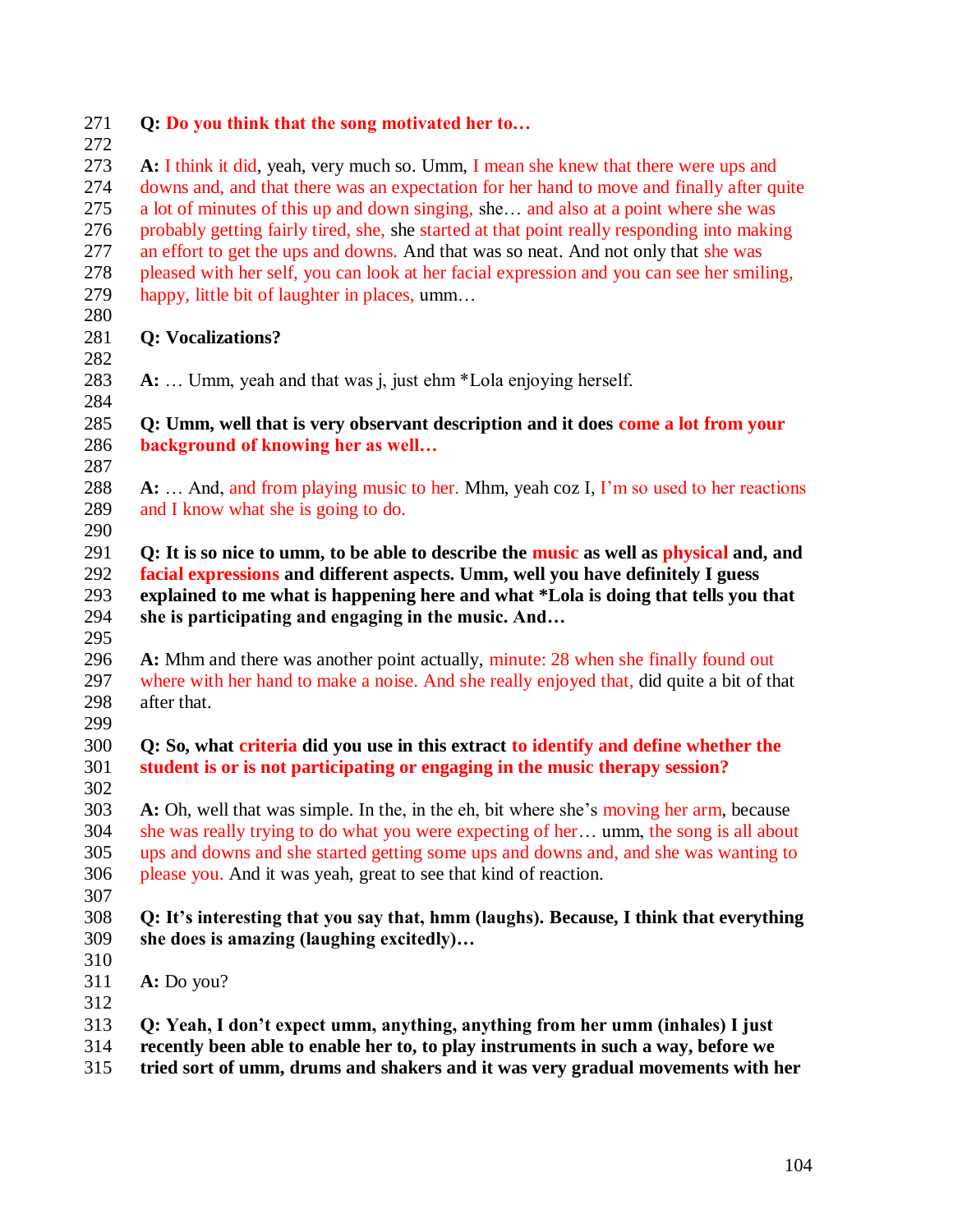#### **hands and she'd umm extend, the umm her hand to produce movements like that. Umm, is there anything that you would like to add onto this moment?**

**A:** To that explanation?

**Q: Mhm.**

 **A:** Umm…… (pause) I think that you"re having the, the bells and the drums and the shakers and things. Umm, eh, eh, er, it, is, \*Lola was wanting to get involved with, with all of them. Umm, it was probably a shame that, that the drum, especially the big (gathering) one was a bit out of reach for her…. umm, that you didn"t have the equipment to hold it closer she could do something with it. Umm, but umm, you, you know \*Lola, I, I think really got the concept that you can drop things on the drum and it makes a noise. And you can shake bells and they make a noise and, and the cymbal was, that"s a superb thing coz she did get that working for her.

- **Q: Yeah, coz she really, really enjoyed that.**
- 

 **A:** Yeah, mhm (inhales) And, and to me, eh um watching her, when she had the opportunity to try and join in with the various percussion instruments, she was really motivated to try. 

# **Q: And she tried so hard. And that's what I feel.**

 **A:** Yes, didn"t she? Yes, I think she did too. Yeah!

# **Q: That's my personal view. Ok, should I stop the tape?**

- **A:** Yup! That"s all I have to say.
- 

The parent commented that in \*Lola achieving the up and down movement with her

- hand, she also achieved what was expected of her as instructed in the "up and down"
- lyrics of the song. This was the criteria used by the parent in order to understand whether
- or not \*Lola is participating or engaging during the moment selected here.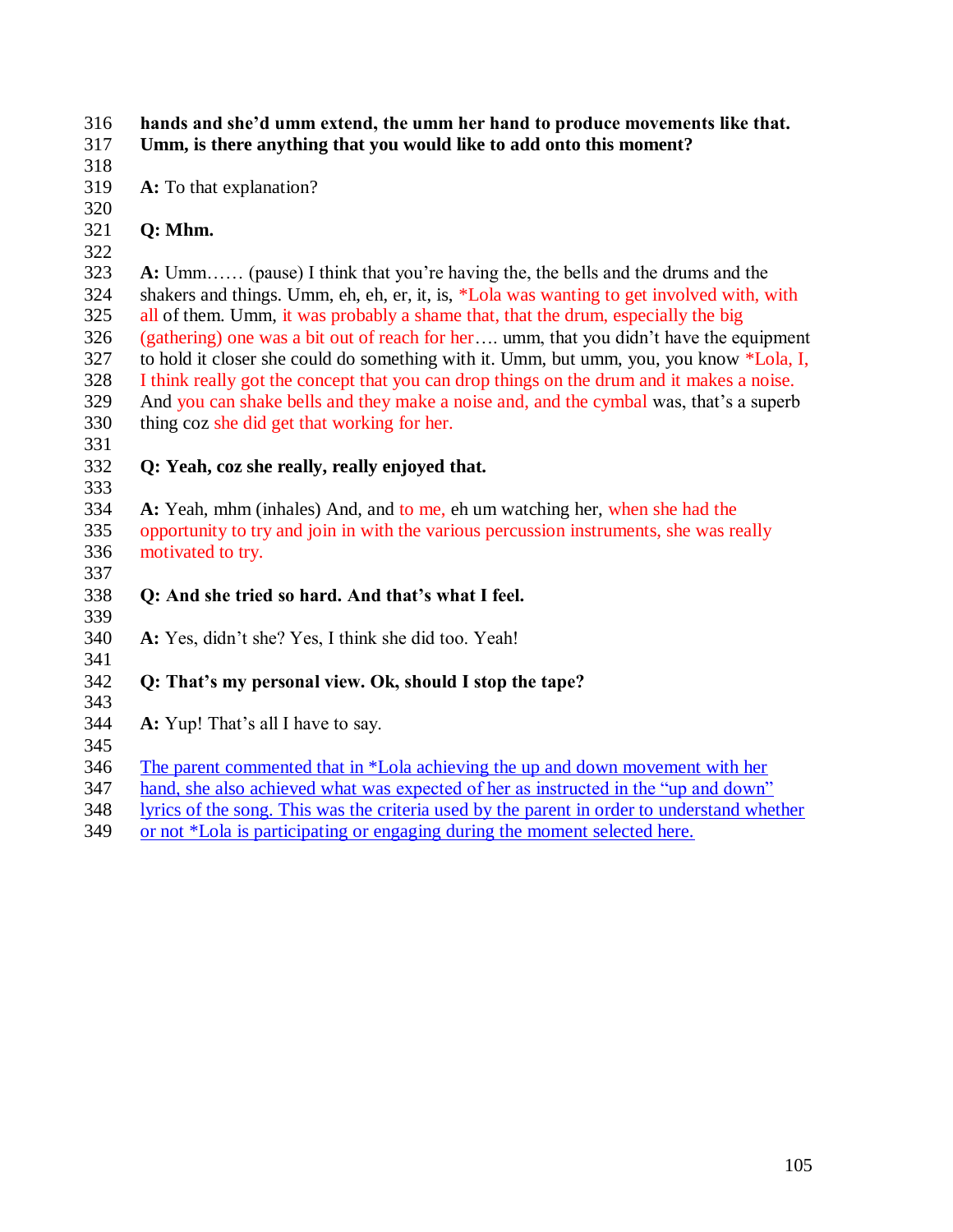## **APPENDIX L**

### **AN EXAMPLE OF MOMENTS OF ENGAGEMENT IN MUSIC THERAPY: AS OBSERVED AND INTERPRETED BY THE RESEARCHER**

#### **Beginning: the Greeting Song: 1-5 minutes**

#### **Observation; Experience and Interpretation; Reflection about Musical Response.**

SMT plays the guitar, the "Greeting Song" starts. \*Lola smiles and directs attention towards the guitar. She maintains visual focus with the guitar as the SMT strums for a short period of time. It looks like the client is interested in the guitar, it has captured her attention. She responds to the music by smiling and focusing attention towards the guitar as the SMT plays.

L. smiles in response to SMT"s singing. Both smile. L. is gradually lifting both her hand up in the air. L. smiles as the SMT plays the guitar and sings lyrics to accommodate her movements. L. focuses direct attention towards the SMT, smiles and vocalizes single notes excitedly. It appears as if though she is enjoying the music and responds to the SMT"s vocalizations and playing by smiling and directing her attention towards the SMT. L. maintains visual focus with the SMT as she sings and plays. The client appears to be listening.

L. smiles in response to the TA vocalizing "hello".

L. smiles in response to the space left in the music for her to respond. Her mouth opens and appears widened as if though L. wants to respond by vocalizing but does not seem to have enough time to do so as the music moves on. The SMT plays a long sustained note waiting for L.'s response. She responds by smiling. Both SMT and L. smile.

SMT continues to sing the "Greeting Song", the guitar placed away, now holds L."s left hand. L. maintains short period of direct eye contact with the SMT and smiles. L. vocalizes a short note and lifts both hands up in the air holding the SMT"s right hand in her left hand. L. responds to the SMT singing high by laughing and vocalizing excitedly appearing to enjoy this activity. She focuses her attention away from the SMT and continues to hold both hands up in the air, smiles in response to SMT"s vocalizations. Gradually, L. relaxes her hands back downwards and exhales. Both SMT and L. laugh excitedly.

**P. R. (Personal Reflection):** I wonder why L. did not vocalize in response to the familiar music and the space left in the song for her to respond as she has been heard to vocalize in the past music therapy sessions following the correct key of the "Greeting Song". She responded by smiling, appearing to know what is expected of her and in a way shy to respond by vocalizing single notes. She is observed to open her mouth and it appears widened as if though she wants to respond by vocalizing.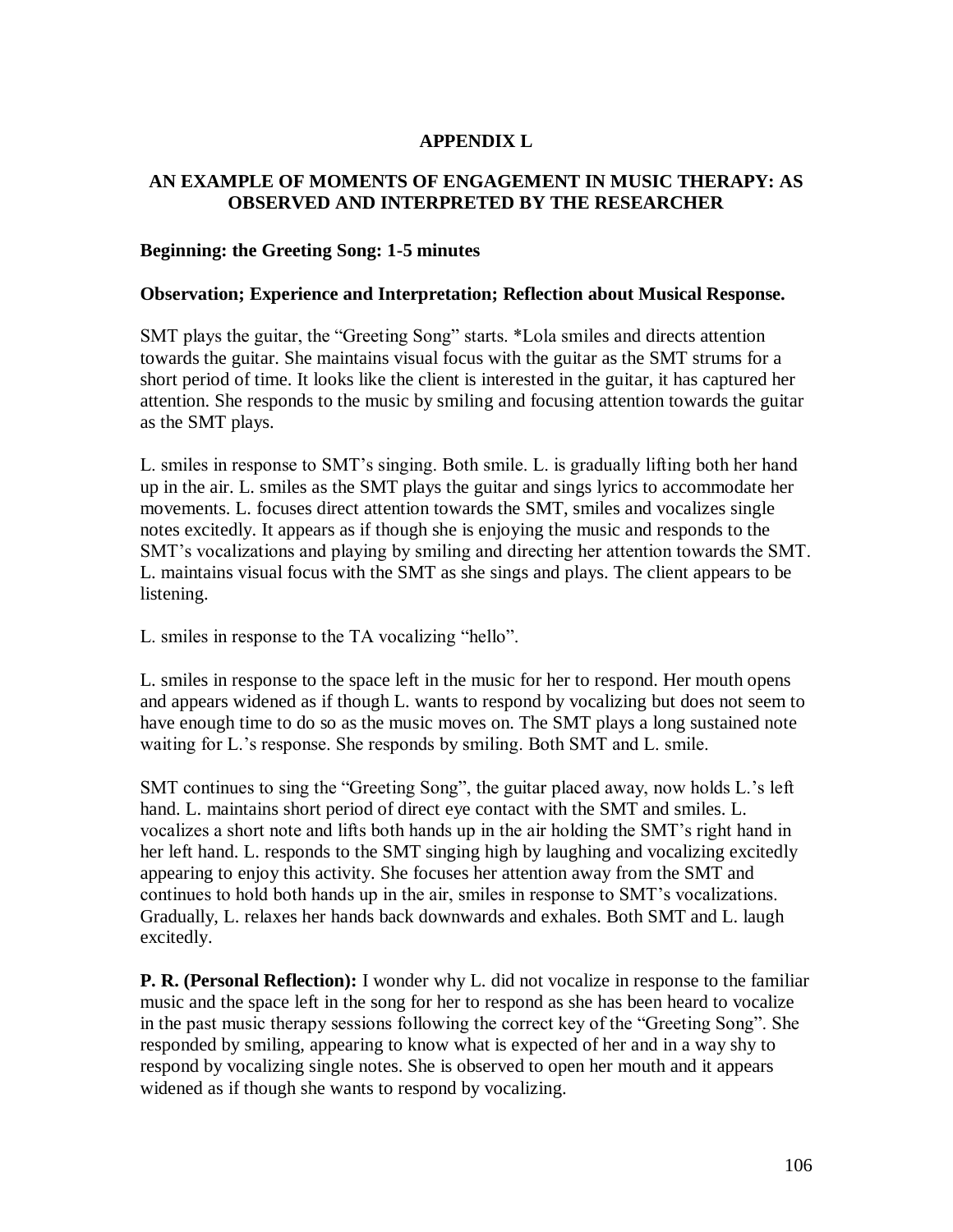### **Middle Period: The Hand on the Drum: 15-20 minutes**

\*Lola focuses attention towards the instruments as the SMT brings them closer to her. L. smiles and vocalizes short note. She smiles excitedly as if knowing what will come next. The SMT continues to vocalize. SMT sings and holds the bells high up in the air above the gathering drum, S. smiles and vocalizes in response, turns her head away and a short time after, back towards the SMT and the bells as the SMT jingles the bells and sings. L. maintains direct eye contact with the SMT and visually tracks the SMT"s hands as she lifts the bells up high and back down low. S. vocalizes excitedly and smiles in response to the sound produced by the bells hitting the drum. L. directs and focuses her attention towards the TA.

L. opens her mouth wide as the SMT places the bells around her left hand. S. shortly maintains eye contact with the SMT before looking downwards as the bells hanging of her left hand and above the bongos. Her facial expression alters, her mouth tightens as do her eyebrows and she appears to be concentrating and working very hard to be able to release the bells and produce a sound above the bongos. L. smiles in response to the SMT singing "jingle" in response L.'s gentle "jingle" sounds produced on the bells. L. briefly looks at the SMT and smiles.

L. smiles, gradually moves left hand upwards producing soft sounding jingle sounds on the bells, before releasing the bells above the bongos and smiling/ vocalizing excitedly. L. vocalizes short notes in the key of the song. L. responds to the sound of the bells and the SMT vocalizing, by smiling and vocalizing short notes in the key of the song. Both mile and maintain short periods of eye contact. L. participates in jiggling the bells by stepwise lifts up and above the bongos.

SMT holds L."s left hand, vocalizes. L. maintains direct eye contact with SMT, smiles, alters facial expression when SMT stops vocalizing momentarily. L. tightens lips and looks downwards. L. smiles and vocalizes excitedly as both L. and SMT participate in sharing and playing the bells together. L. laughs excitedly, appearing to run out of breath. She releases the bells above the bongos producing a sound, focuses and directs attention towards TA, vocalizes short notes, smiles. L. vocalizes short notes in response to SMT vocalizing short notes in the key of the music. The song ends when L. drops the bells on the drum one last time. L. engaged and was motivated to play and participate in the music by dropping the bells on the bongos to produce a sound. Both SMT and L. smile. L. smiles as SMT smiles.

**P. R.:** Because we have sung the song before in previous music therapy sessions, it seems that \*Lola anticipates and begins to vocalize and smile excitedly as she knows what might come next, such as the bells will drop on the bongos. This appears to excite her, sometimes she laughs having difficulty in catching a breath. L. smiles and vocalizes excitedly before the bells hit the bongos.

## **End: \*Lola's Hand on the Cymbal goes Up and Down: 24-30 minutes**